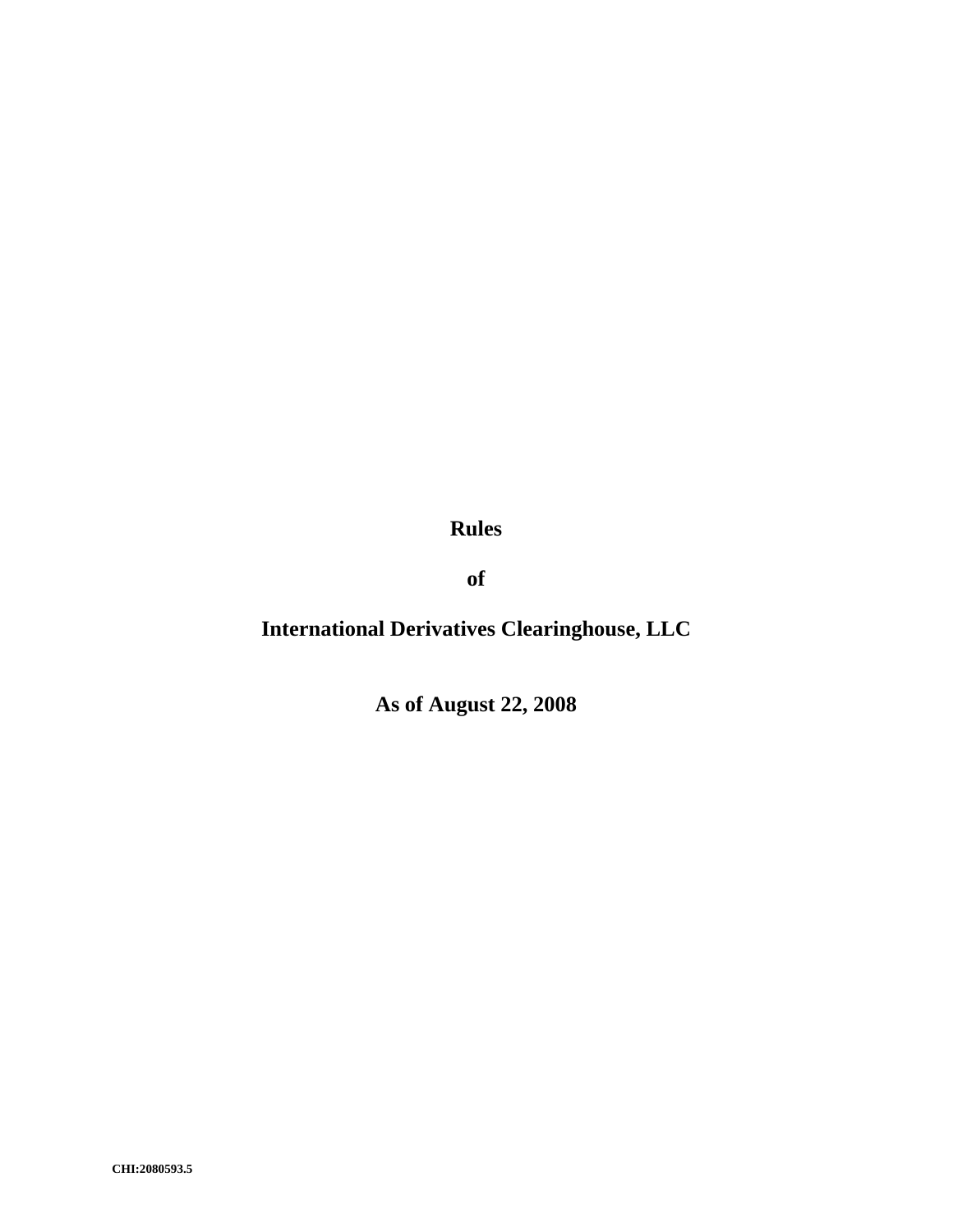# **Chapter 1 Interpretation**

# **Chapter 2**

# **Clearinghouse Governance and Operations**

| Rule 203. Conflicts of Interest and Misuse of Material Non-Public Information |  |
|-------------------------------------------------------------------------------|--|
|                                                                               |  |
|                                                                               |  |
|                                                                               |  |
|                                                                               |  |
|                                                                               |  |
|                                                                               |  |
|                                                                               |  |
|                                                                               |  |
|                                                                               |  |

# **Chapter 3 Membership**

# **Chapter 4 Clearing of Contracts**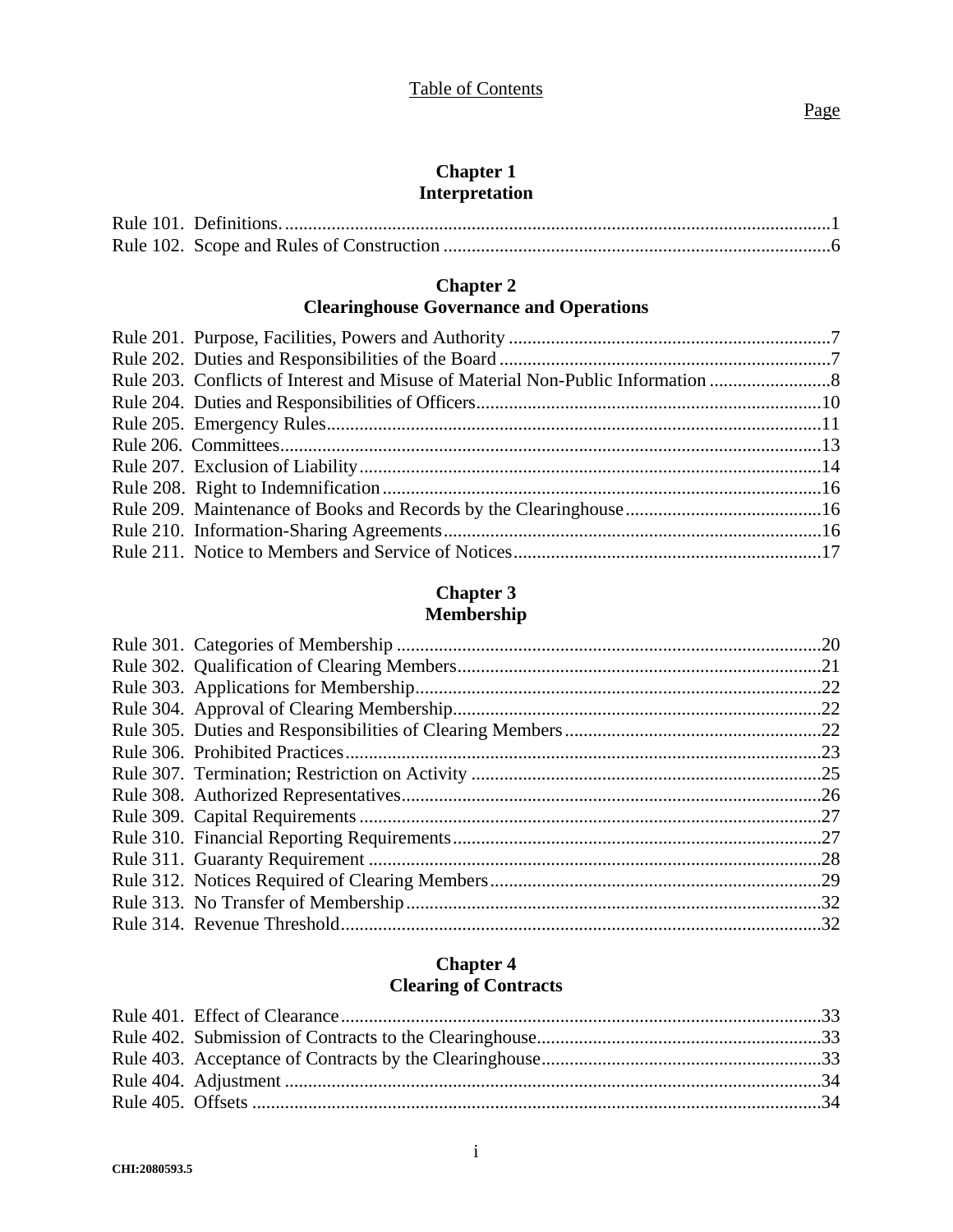# **Table of Contents** (continued)

# Page

| Rule 412. Collecting Fees, Charges and Costs Other Than Transaction Fees36 |  |
|----------------------------------------------------------------------------|--|
|                                                                            |  |
|                                                                            |  |
|                                                                            |  |
|                                                                            |  |
|                                                                            |  |
|                                                                            |  |
|                                                                            |  |
|                                                                            |  |
|                                                                            |  |
|                                                                            |  |

# **Chapter 5 Settlement and Performance Bonds**

# **Chapter 6 Rule Enforcement**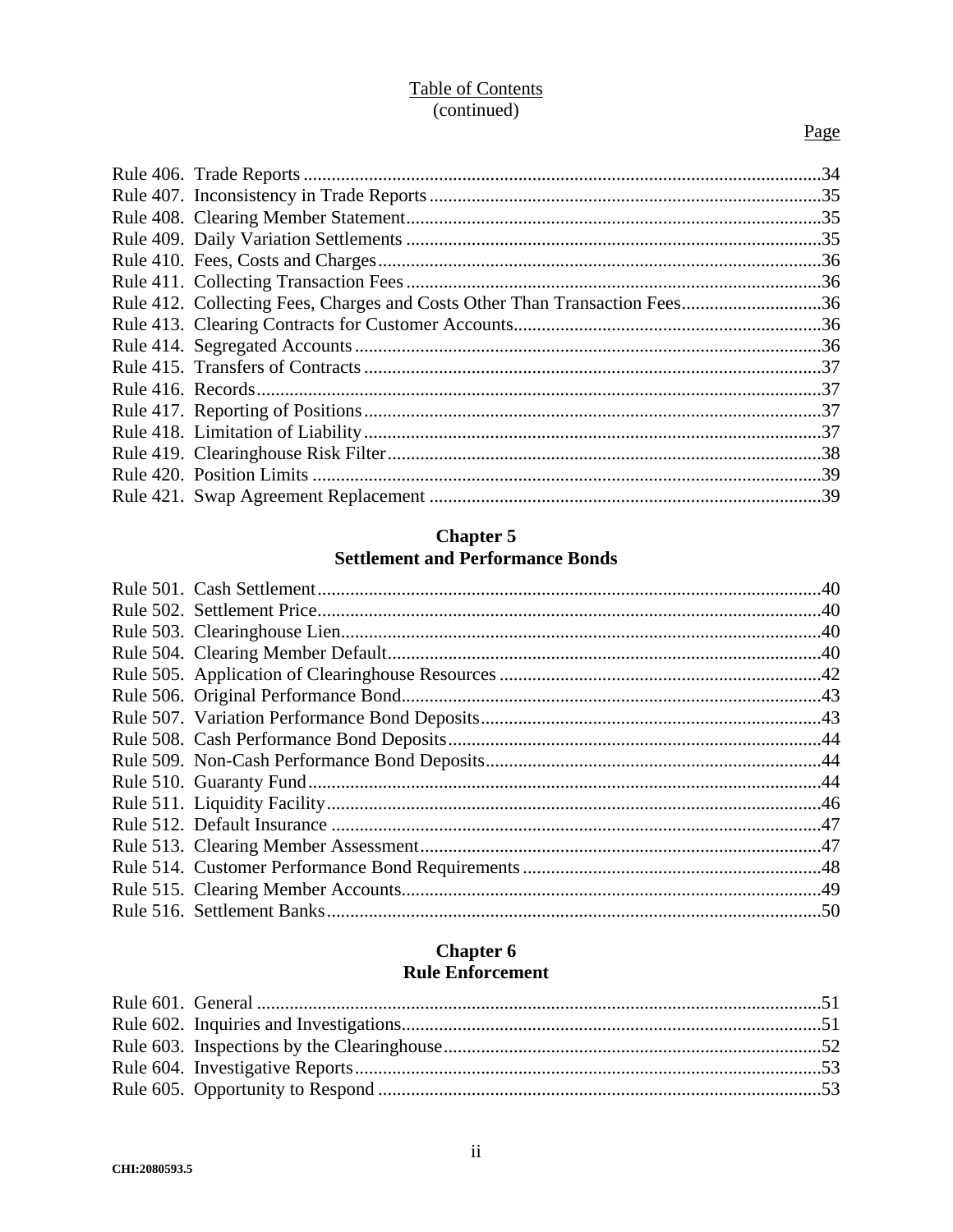# Table of Contents (continued)

# Page

### **Chapter 7 Arbitration**

# **Chapter 8 Miscellaneous**

| Rule 813. Just and Equitable Principles of Trade; Acts Detrimental to the Interest or |  |
|---------------------------------------------------------------------------------------|--|
|                                                                                       |  |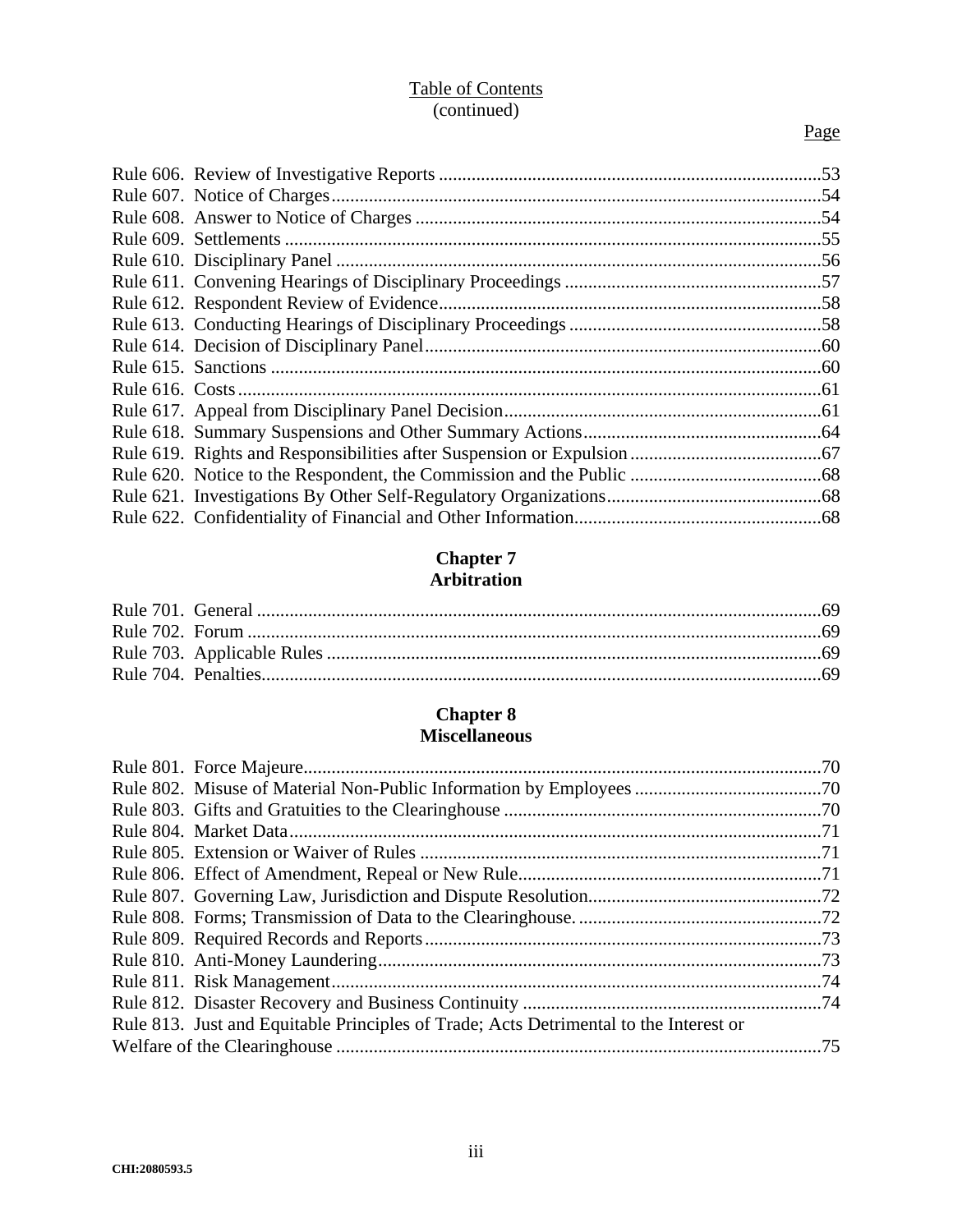Page

# **Chapter 9 Contract Specifications**

| Rule 902. [IDEX US Dollar Offset Forward Rate Agreement Futures][DRAFT]77 |  |
|---------------------------------------------------------------------------|--|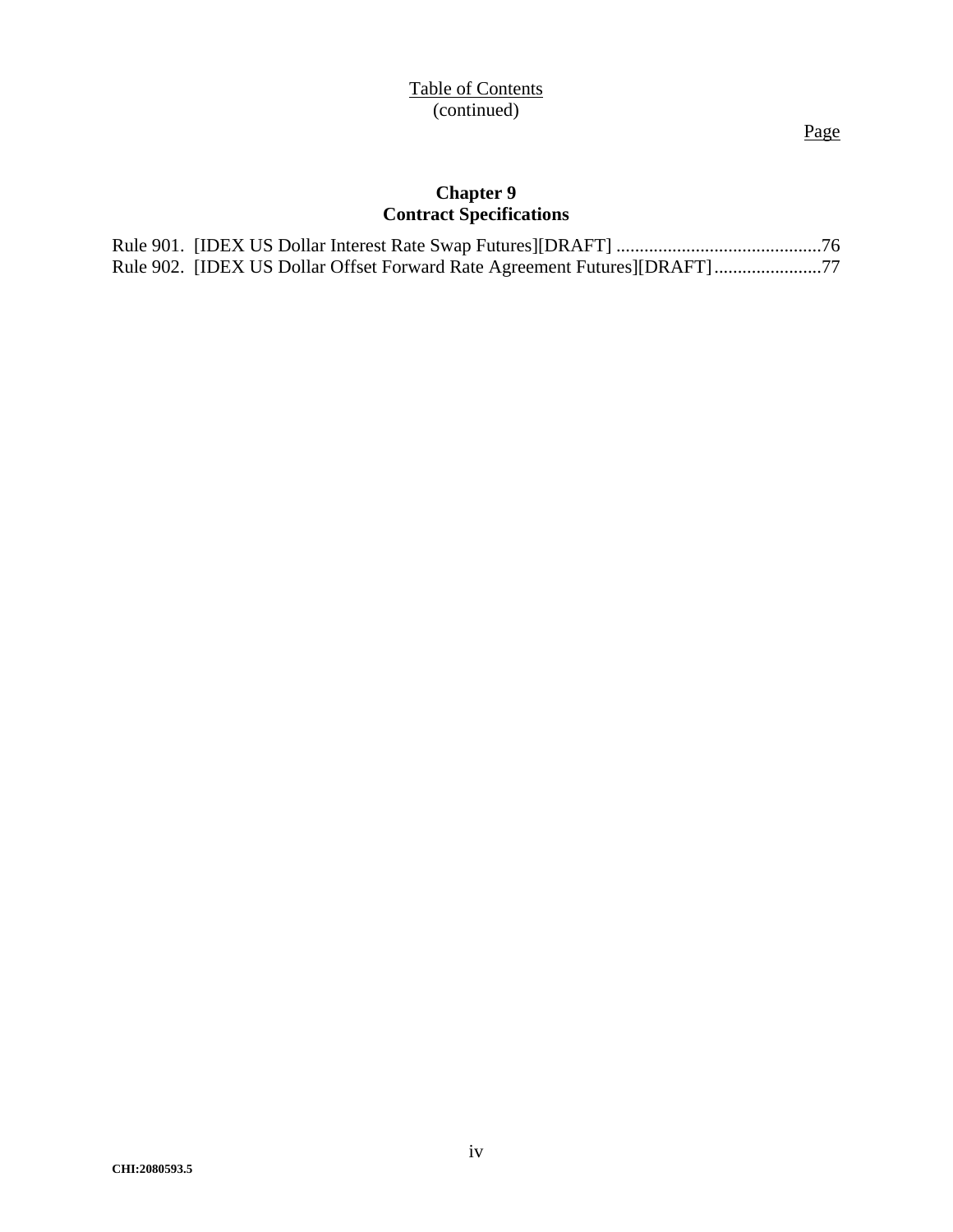# **Chapter 1 Interpretation**

#### **Rule 101. Definitions.**

"*AAA*" means the American Arbitration Association.

"*Appeal Panel*" means a panel comprised of a chairman and two individuals appointed by the Board to consider appeals under Chapter 6 of the Rules.

"*Authorized Representative*" means an individual designated by a Clearing Member and registered with the Clearinghouse as being responsible for Clearing Activity conducted on behalf of such Clearing Member.

"*Board*" means the Board of Directors of the Clearinghouse as set forth in the Operating Agreement and includes any other body acting in lieu of and with the authority of the Board.

"*Board Member*" means any Person appointed to the Board.

"*Broker-Dealer*" means a Broker-Dealer as such term is defined in the Securities Exchange Act of 1934, as amended.

"*Business Day*" means any day, other than Saturdays, Sundays and Holidays on which the Clearinghouse is open for business.

"*CEA*" means the Commodity Exchange Act, as amended.

"*Class A Member*" means any Person that is admitted as a member of the Clearinghouse as described in Rule 301(a). The membership of a Class A Member in the Clearinghouse is referred to as a "Class A Membership".

"*Class B Member*" means any Person that is admitted as a member of the Clearinghouse as described in Rule 301(b). The membership of a Class B Member in the Clearinghouse is referred to as a "Class B Membership".

"*Clearing Activity*" means any business for which a Clearing Member is subject to the Rules, which is purportedly conducted subject to the Rules, or which should have been conducted subject to the Rules.

"*Clearing Hours*" means, for any Business Day, the hours between 6:30 p.m. and 5:30 p.m. the next calendar day, or any other hours as may be published by the Clearinghouse from time to time.

"*Clearinghouse*" means International Derivatives Clearinghouse, LLC, a wholly owned subsidiary of IDCG.

"*Clearinghouse Proceedings*" has the meaning attributed to such term in Rule 203(a).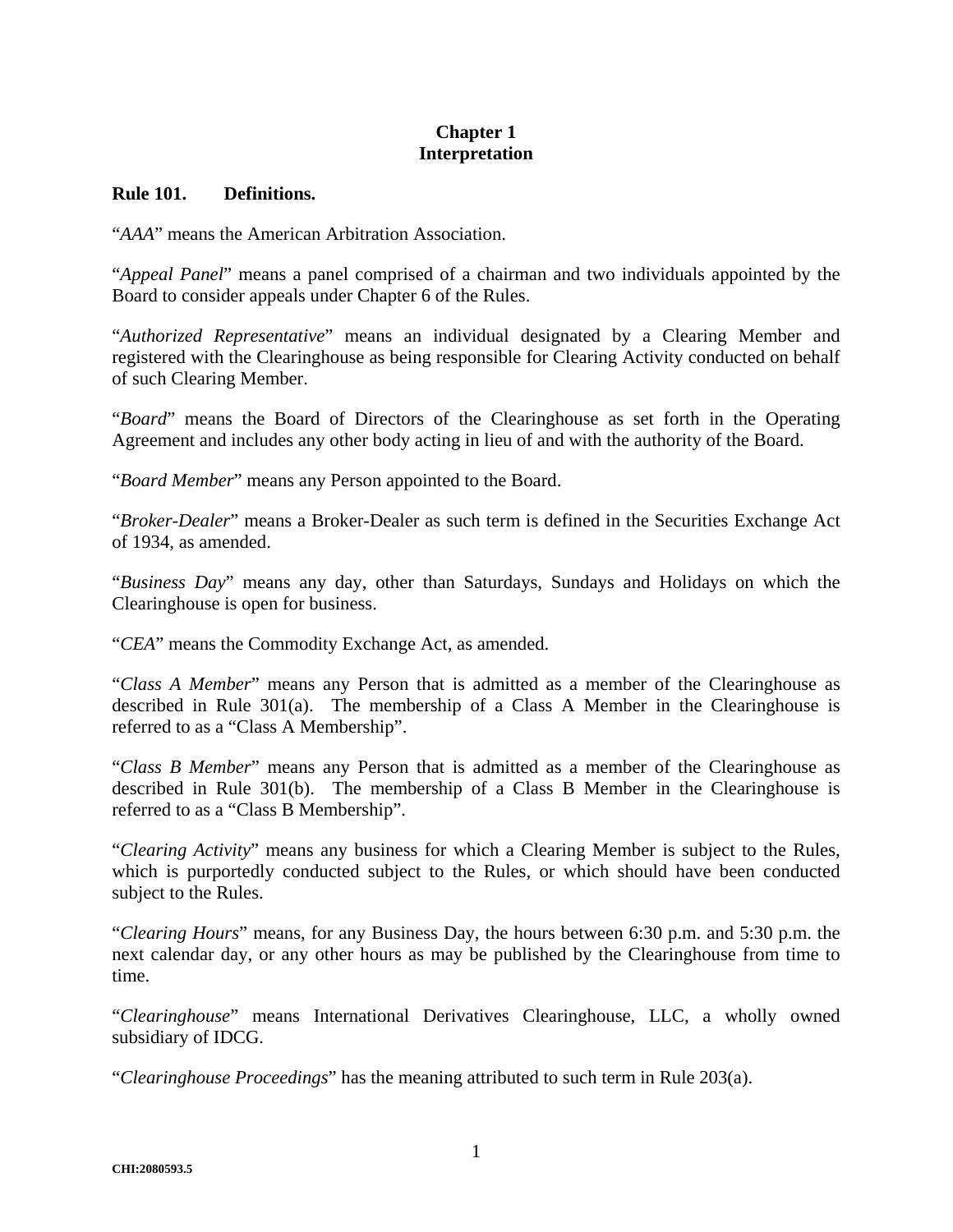"*Clearing Member*" means any Class A Member or any Class B Member. The Class A Members and Class B Members are collectively referred to as "Clearing Members."

"*Clearing Membership Committee*" means the committee of the Clearinghouse established pursuant to Rule 2.06(a).

"*Clearing Member Statement*" means the Statement delivered by the Clearinghouse to each Clearing Member in accordance with Rule 408.

"*Clearing System*" means the systems, software, equipment, hardware, apparatus, appliances, gateways and application programming interfaces and other components of any kind used by or on behalf of the Clearinghouse to perform its clearing functions.

"*Collateral*" means, at any time, such property, other than Performance Bonds, as may be delivered, or in which a security interest may be granted, by a Clearing Member to the Clearinghouse or its custodian, as collateral for the Obligations, and all proceeds of the foregoing.

"*Commission*" means The U.S. Commodity Futures Trading Commission.

"*Contract*" means any contract, agreement or transaction conforming to the Contract Specifications set forth in Chapter 9, approved by the Board for clearing under the Rules.

"*Customer*" means any Person that has a beneficial ownership interest in a Customer Account.

"*Customer Account*" means an account with a Clearing Member that is not carried for itself, its parent, any subsidiary or affiliate company, general partner, director, associated person, or beneficial owner of 10 percent or more of the Clearing Member's capital stock. The term Customer Account shall include Customer Segregated Accounts.

"*Customer Segregated Account*" means a customer segregated account established pursuant to Rule 516.

"*Default*" means any event that would constitute a default under Rule 504.

"*Director of Hearings*" means the individual appointed by the Board to act as the Director of Hearings.

"*Director of the Regulatory Oversight Department*" means the Clearinghouse's compliance officer.

"*Disciplinary Panel*" means the Hearing Officer and two representatives selected by the Director of Hearings to serve on a Disciplinary Panel.

"*ECP*" means an "eligible contract participant" within the meaning of Section 1a(12) of the CEA.

"*Emergency*" has the meaning attributed to such term in Rule 205(c).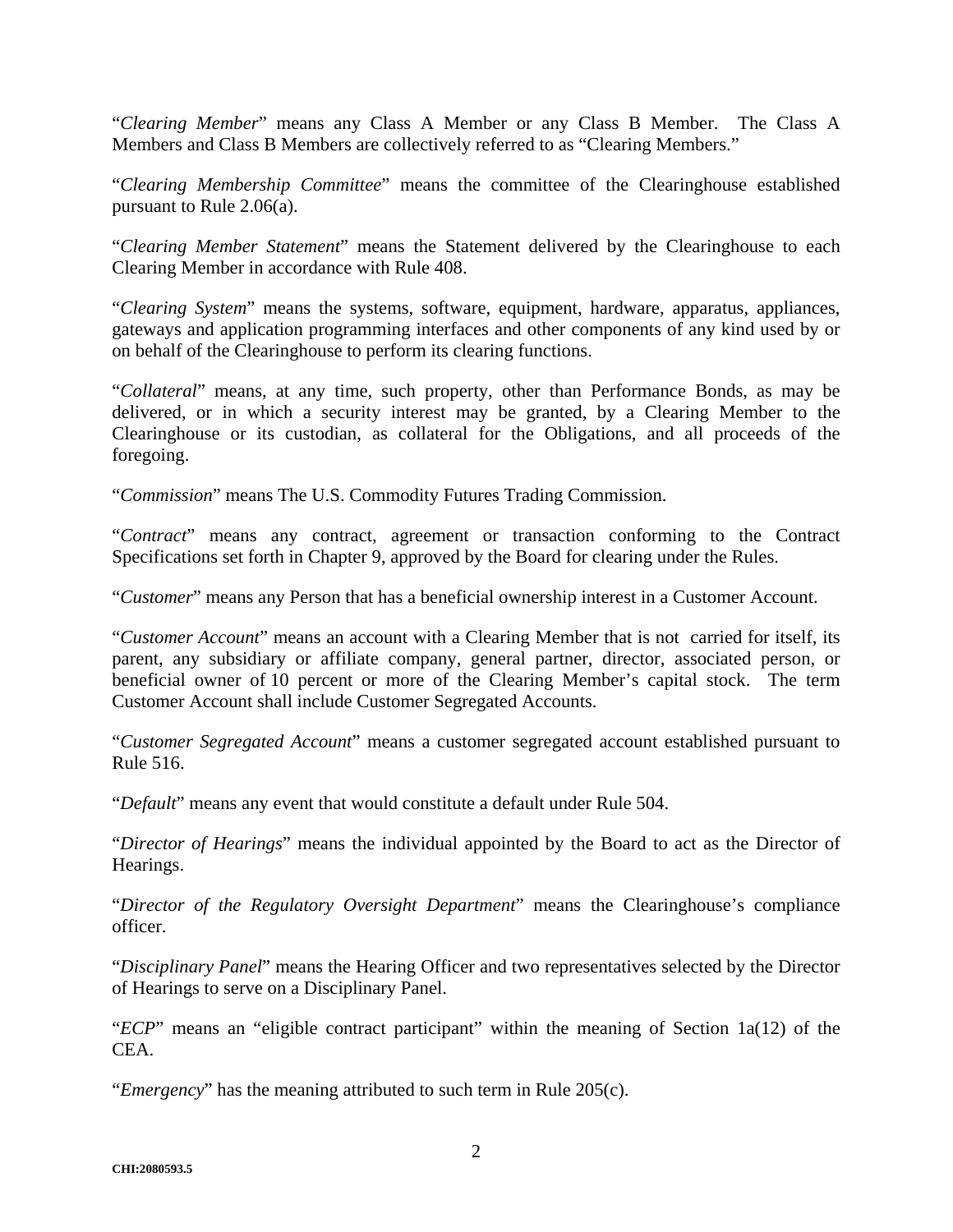"*Emergency Rules*" has the meaning attributed to such term in Rule 205(a).

"*Employee*" means any individual employed directly by the Clearinghouse or by IDCG and who provides services to the Clearinghouse, including an Officer of the Clearinghouse.

"*FCM*" means a futures commission merchant, as such term is defined in the CEA.

"*FINRA*" means the Financial Industry Regulatory Authority, Inc.

"*Government Agency*" means the Commission, and/or any other agency, federal or state, domestic or foreign, regulating any activities of the Clearinghouse or the Clearing Members.

"*Guaranty Fund*" means the fund comprising the monies, securities, and instruments deposited by the Clearing Members pursuant to Rule 510, which fund shall be used as provided in the Rules to reimburse the Clearinghouse for any loss sustained by the Clearinghouse as a result of the failure of any Clearing Member to discharge its Obligations in accordance with the Rules.

"*Hearing Officer*" means an Employee or a Regulatory Services Provider who is an attorney and who is appointed by the Board to act in an adjudicative role and fulfill various adjudicative responsibilities and duties described in Chapter 6 of the Rules.

"*IDCG*" means International Derivatives Clearing Group, LLC.

"*Interested Person*" has the meaning attributed to such term in Rule 203(a).

"*Holiday*" means any day declared to be a holiday by these Rules or by the Board. The following days are declared holidays on which the Clearinghouse shall be closed: New Year's Day, Martin Luther King Day, President's Day, Good Friday, Memorial Day, Independence Day, Labor Day, Thanksgiving Day and Christmas Day.

"*Initial Performance Bond*" means the minimum deposit required from Customers and Clearing Members in accordance with the Rules.

"*Material Non-public Information*" means information that is "material information," and "nonpublic information," as such terms are defined in Commission Regulation 1.59(a).

"*NFA*" means the National Futures Association.

"*Notice of Appeal*" means a notice sent by a respondent to the Secretary pursuant to Rule 617.

"*Notice of Charge*" means a notice sent by the Regulatory Oversight Department pursuant to Rule 607.

"*Notice to Members*" means any notice delivered by the Clearinghouse to the Clearing Members pursuant to Rule 211.

"*Obligations*" means all financial obligations of a Clearing Member arising under the Rules, however created, arising or evidenced, whether direct or indirect, absolute or contingent, existing, due or to become due.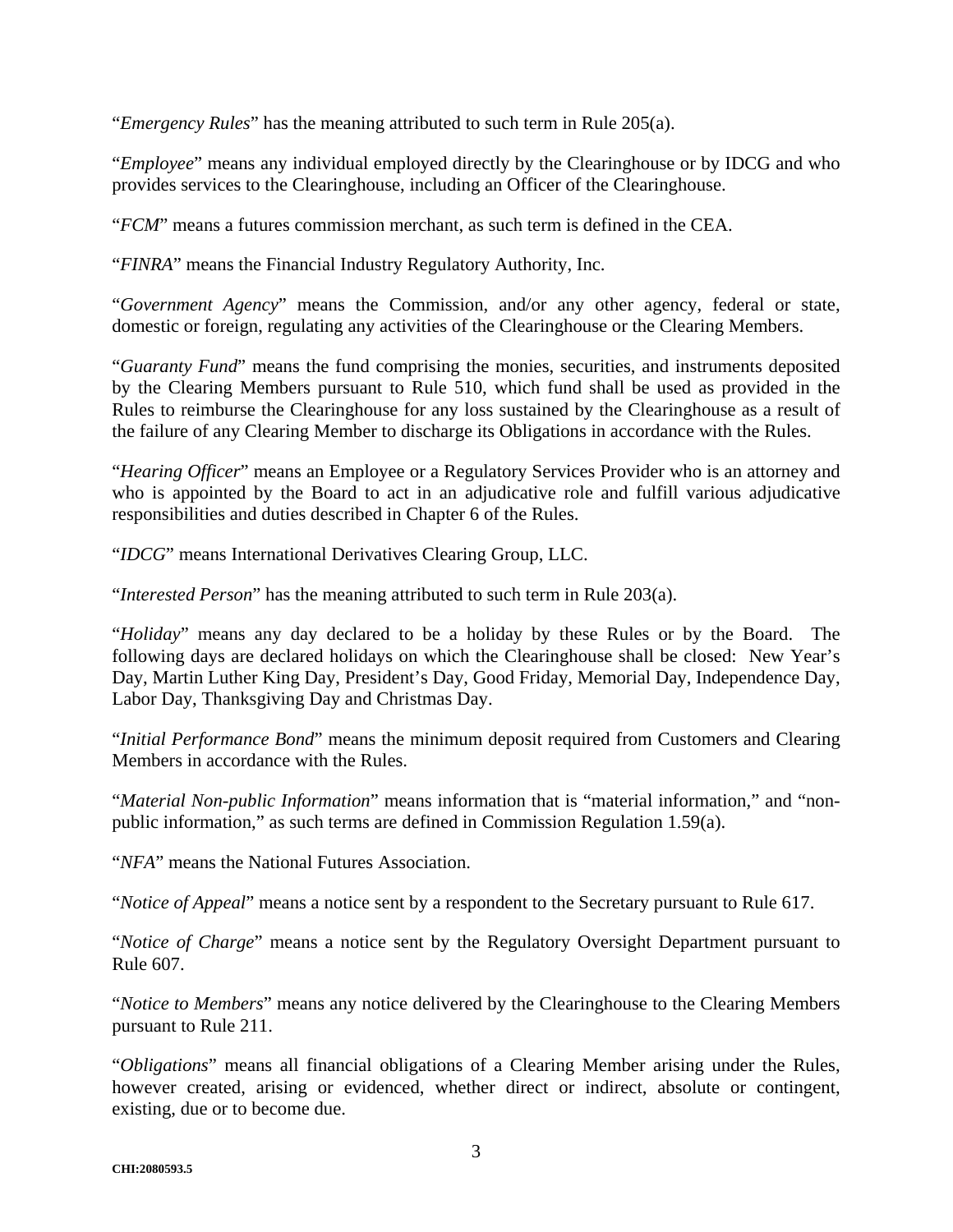"*Officer*" means an individual appointed by the Board as an Officer of the Clearinghouse.

"*Operating Agreement*" means the Operating Agreement of the Clearinghouse, as amended from time to time.

"*Participating Trading Facility*" means a designated contract market, exempt board of trade or other trading facility that has entered into an agreement with the Clearinghouse for the clearing of Contracts.

"*Performance Bond*" means any Initial Performance Bond, Variation Performance Bond and Variation Settlement paid or payable by or to a Clearing Member to or by the Clearinghouse.

"*Person*" means an individual, sole proprietorship, partnership, limited liability company, association, firm, trust, corporation or other entity, as the context may require.

"*President*" means the individual appointed by the Board as the Clearinghouse's President or Chief Operating Officer.

"*Regulatory Oversight Department*" means all Employees of the Clearinghouse that assist the Clearinghouse in the implementation, surveillance and enforcement of the Rules.

*"Regulatory Services Provider*" means any Person other than an Employee or Officer that has been appointed by the Clearinghouse to provide regulatory services to the Clearinghouse.

"*Review Officer*" means an Officer or other Employee who is not a member of the Regulatory Oversight Department and who reviews completed investigative reports from the Regulatory Oversight Department to determine (i) whether a reasonable basis exists to believe that an alleged violation has occurred within the Clearinghouse's jurisdiction, and (ii) whether commencing disciplinary proceedings is warranted.

"*Risk Committee*" means the committee of the Clearinghouse established pursuant to Rule  $2.06(b)$ .

References to a "*Rule*" or "*Rules*" are references to the Certificate of Formation, Operating Agreement, rules, interpretations, orders, resolutions, risk policies and procedures, and similar directives of the Clearinghouse, all as in effect from time to time.

"*SEC*" means the U.S. Securities and Exchange Commission.

"*Secretary*" means the individual appointed by the Board as the Clearinghouse's Secretary.

"*Self-Regulatory Action*" has the meaning attributed to such term in Rule 203(a).

"*Self-Regulatory Organization*" shall have the meanings attributed to such term in Commission Regulation 1.3(ee) and, in addition, shall include a contract market, derivatives clearing organization, and registered futures association.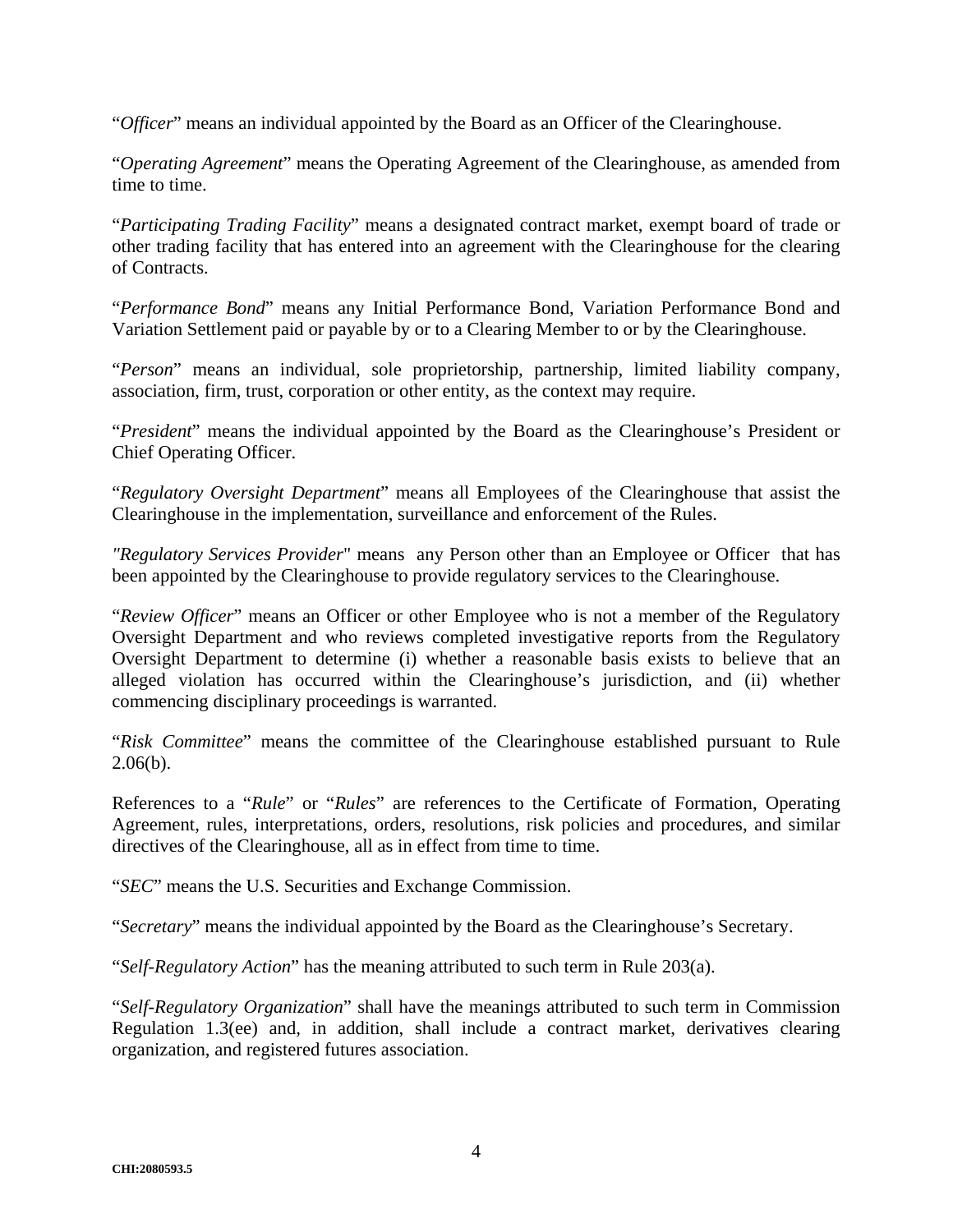"*Settlement Bank*" means a bank, trust company or other institution designated by the Board as a settlement bank pursuant to Rule 516.

"*Settlement Price*" means the official daily closing price of Contracts, as determined by the Clearinghouse in accordance with Rule 502.

"*Speculative Position Limits*" has the meaning ascribed to such term in Rule 420.

"*Summary Review Panel*" means the board or panel appointed by the board to conduct hearings or reviews of summary suspensions and other summary actions under Rule 618, and reconsiderations of the denial of admission as Clearing Member pursuant to Rule 601.

"*Termination Event*" means the occurrence of any of the following:

(A) the expiration or termination of the Clearing Membership Agreement between the Clearing Member and the Clearinghouse;

(B) a representation or warranty made by the Clearing Member to the Clearinghouse under or in connection with any agreement between the Clearinghouse and the Clearing Member shall be false or misleading in any material respect as of the date on which made;

(C) the Clearing Member does not meet the qualifications of Clearing Members set forth in Rule 302;

(D) the Clearing Member does meet the minimum capital and other financial requirements for Clearing Members established pursuant to Rule 309;

(E) the breach by the Clearing Member of the Rules or any of the terms or provisions of any agreement between the Clearinghouse and the Clearing Member which is not remedied promptly after notice from the Clearinghouse; or

(F) the Clearing Member is in Default.

"*Total Risk Value*" means a dollar amount that is the total amount of risk exposure that a Clearing Member is willing to accept for a particular account.

"*Trade Report*" has the meaning ascribed to such term in Rule 406.

"*Variation Performance Bond*" means the minimum equity that must be maintained for each Contract or Clearing Member's account subsequent to the deposit of an Initial Performance Bond.

"*Variation Settlements*" means the change in value calculated by the Clearinghouse for Clearing Members calculated on the daily Settlement Price of their open Contracts.

"*Website*" means any website owned and/or operated by the Clearinghouse and made available to Clearing Members to facilitate access to the Clearing System.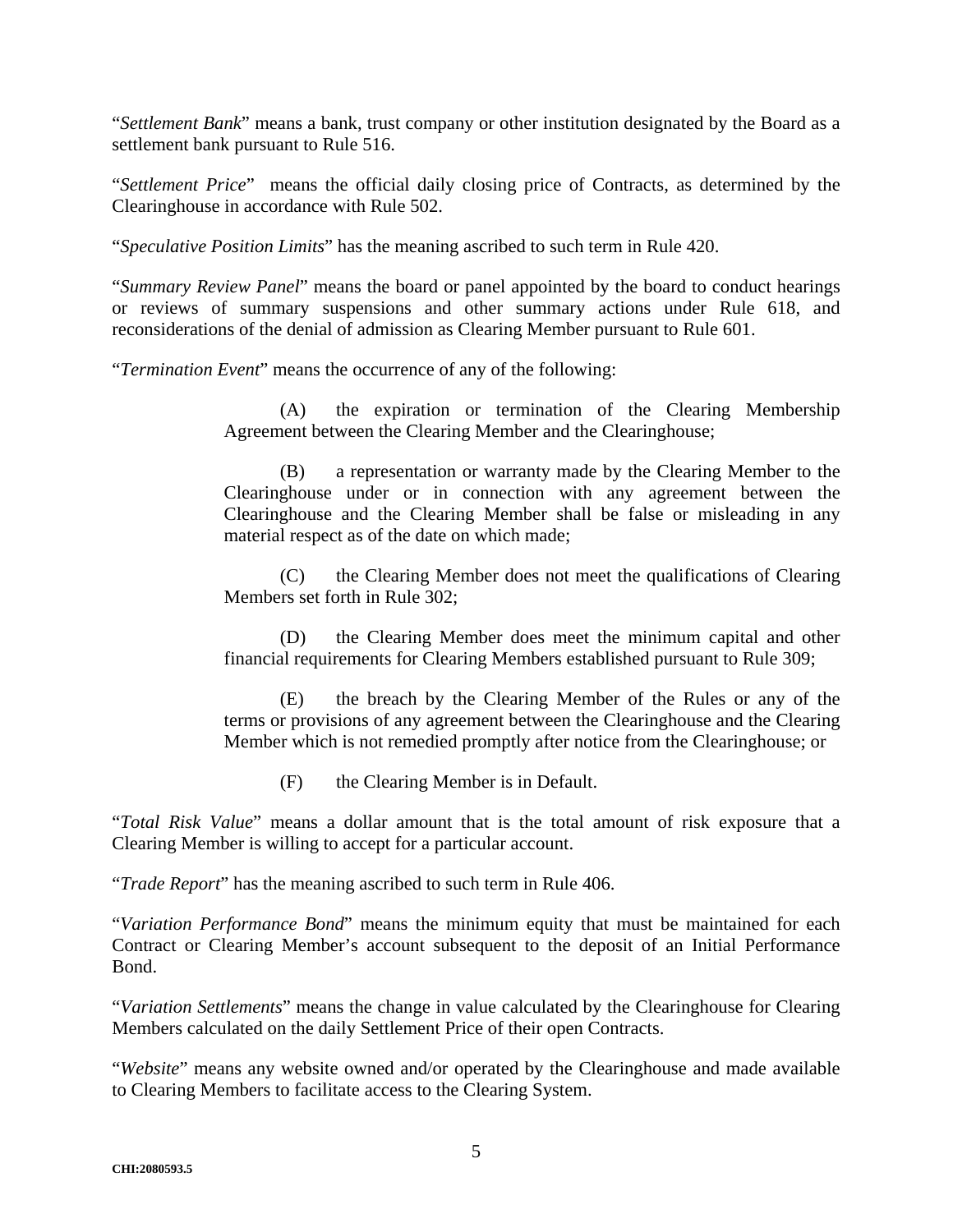#### **Rule 102. Scope and Rules of Construction**

(a) The Rules are applicable to Contracts, transactions in Contracts, related Obligations arising out of Contracts, Clearing Activity, and the Clearing System. In the event of a conflict between these Rules and the Operating Agreement, these Rules will prevail.

(b) In these Rules, unless the context otherwise requires, (i) words in the singular include the plural and words in the plural include the singular, (ii) references to statutory provisions include those provisions as amended, and any rules or regulations promulgated thereunder, as amended, (iii) any reference to a number of days means calendar days unless Business Days are specified, and (iv) any reference to a time means the time in New York, New York. Except as otherwise specifically provided in these Rules, an act that otherwise would be required or permitted by these Rules to be performed on a date that is not a Business Day may be performed on the next day that is a Business Day.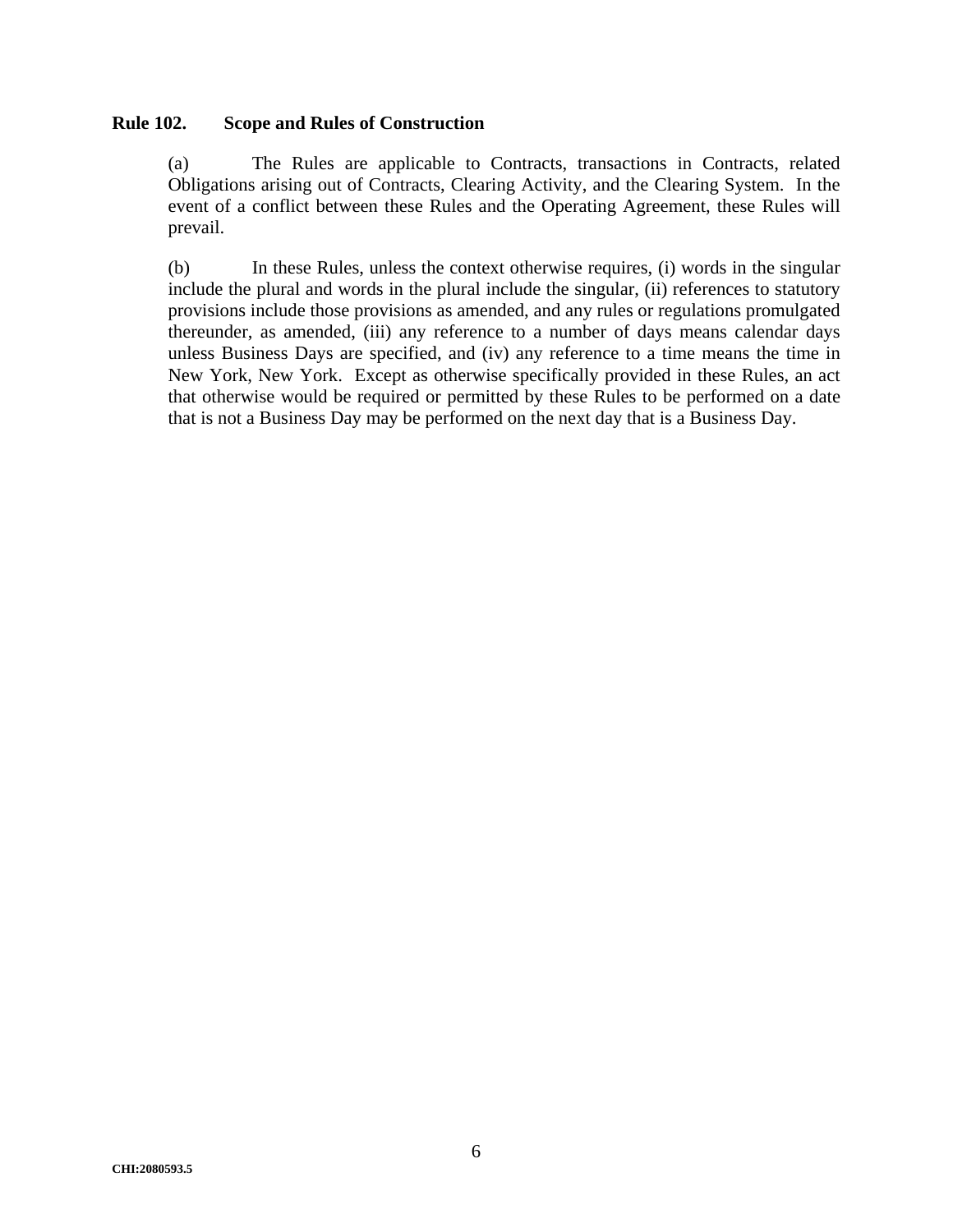### **Chapter 2 Clearinghouse Governance and Operations**

### **Rule 201. Purpose, Facilities, Powers and Authority**

(a) The Clearinghouse operates to clear Contracts for its Clearing Members.

(b) As a Derivatives Clearing Organization, the Clearinghouse has the power and authority to regulate its settlement and clearing facilities to ensure that the facilities are not used for any improper purpose, and to establish and enforce rules and procedures to reduce systemic risk and facilitate the orderly clearing of Contracts through its facilities by Clearing Members.

(c) These Rules specify the process by which a Person may become a Clearing Member and clear Contracts, and the terms and conditions on which the Clearinghouse will offer its services as a Derivatives Clearing Organization. These Rules are binding on all Clearing Members.

#### **Rule 202. Duties and Responsibilities of the Board**

(a) Board Members serve until their resignation, death or removal, or until the election of their successors. The Board is responsible for the supervision and oversight of the Clearinghouse. The Board shall have the power to amend, implement and adopt the Rules, to oversee the business conduct of Clearing Members in their interaction with the Clearinghouse, and to impose penalties or sanctions for any violation of the Rules.

(b) A Person may not be authorized by the Regulatory Oversight Department to take summary action pursuant to Rule 618 or serve as a Board Member or an Officer or on a committee established by the Board, a Disciplinary Panel, an Appeal Panel or a Summary Review Panel, if the Person:

(i) within the prior three years has been found, by a final decision in any action or proceeding brought in a court of competent jurisdiction, any Government Agency, or any Self-Regulatory Organization, to have committed a disciplinary offense;

(ii) within the prior three years has entered into a settlement agreement concerning allegations of a disciplinary offense charged (but not withdrawn), whether or not findings were made;

(iii) is currently suspended from trading on any regulated market, is suspended or expelled from membership in a Self-Regulatory Organization, is serving any sentence or probation, or owes any portion of a fine or penalty related to either: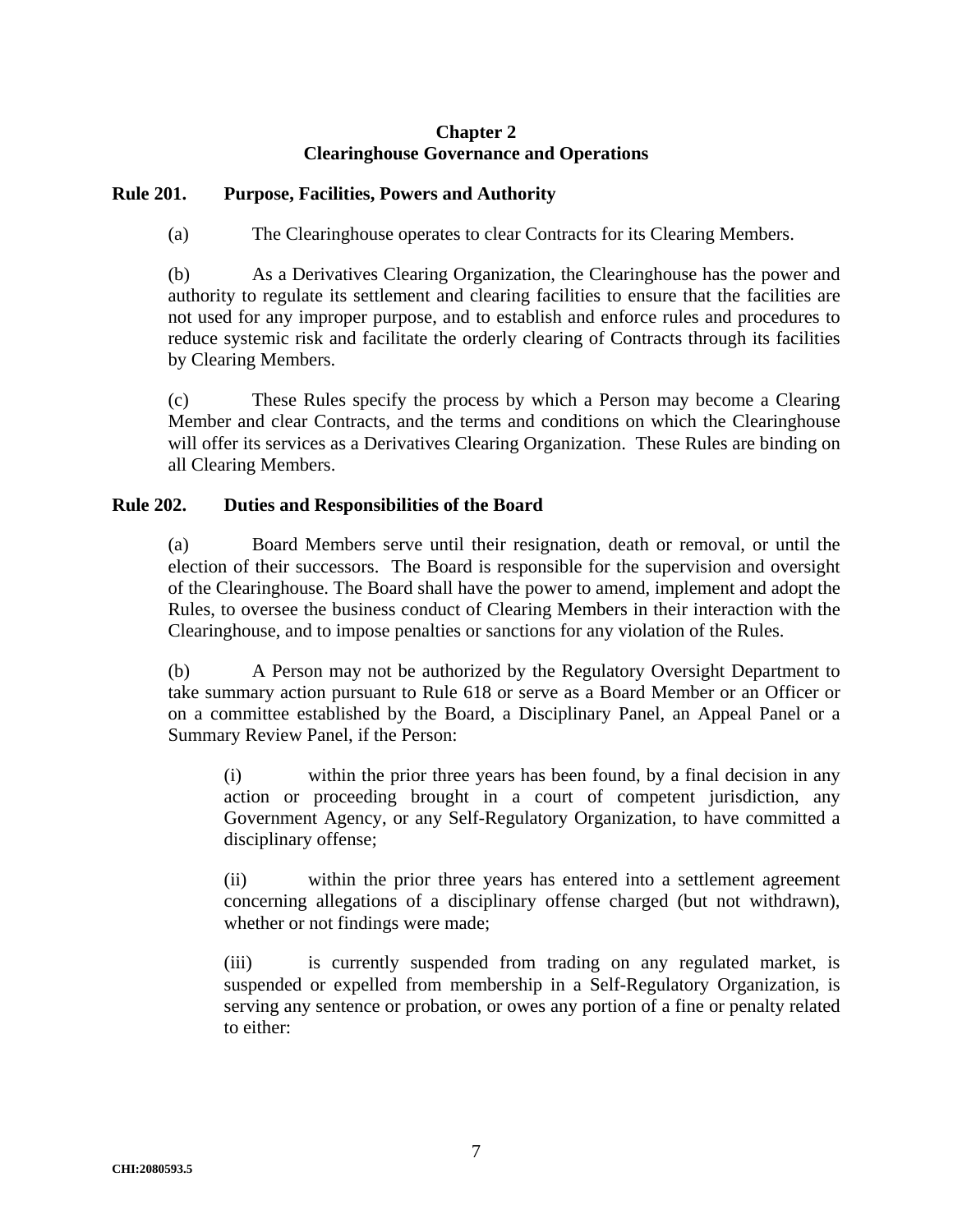(A) a finding of a disciplinary offense by a final decision in any action or proceeding brought in a court of competent jurisdiction, any Government Agency, or any Self-Regulatory Organization; or

(B) a settlement agreement concerning allegations of a disciplinary offence charged (but not withdrawn);

(iv) is currently subject to an agreement with any Government Agency or Self-Regulatory Organization not to apply for registration with the Government Agency or for Clearing Membership in the Self-Regulatory Organization;

(v) is currently, or within the past three years has been, subject to a revocation or suspension of registration by a Government Agency;

(vi) has been convicted of a felony listed in section 8a(2)(D)(ii) through (iv) of the CEA; or

(vii) is currently subject to a denial, suspension or disqualification from serving on a disciplinary committee, arbitration panel or governing board of any Self-Regulatory Organization.

The Board, may, however, by a majority vote, specifically exempt a Person from the foregoing restrictions except in the case of clause (b)(vii) above.

(c) Any Board Member, Officer, member of a committee established by the Board, any Clearing Member of a Disciplinary Panel, Appeal Panel or Summary Review Panel, any Person nominated to serve in any such role, or any Person authorized by the Regulatory Oversight Department to take summary action shall immediately notify the President if he or she meets one or more of the criteria in Rule 202(b).

(d) For purposes of Rule 202(b), the terms "disciplinary offense," "final decision," and "settlement agreement" have the meanings set forth in Commission Regulation 1.63(a).

#### **Rule 203. Conflicts of Interest and Misuse of Material Non-Public Information**

(a) A Board Member or an Officer, Clearing Member, Regulatory Services Provider or other Person authorized to exercise the Clearinghouse's authority concerning any inquiry, investigation, disciplinary proceeding or any appeal from a disciplinary proceeding, summary suspension, or other summary actions (any such action, a "*Clearinghouse Proceeding*" and, collectively, "*Clearinghouse Proceedings*"), or Emergency actions taken pursuant to Rule 205 (each such Clearinghouse Proceeding or Emergency action, a "*Self-Regulatory Action*") who knowingly has a material conflict of interest between his or her position as a Board Member or exercise of authority concerning any Self-Regulatory Action and his or her personal interests (each, an "*Interested Person*") may not participate in any deliberations or vote of the Board or in any Self-Regulatory Action involving his or her personal interest, except as described in Rule 610(e).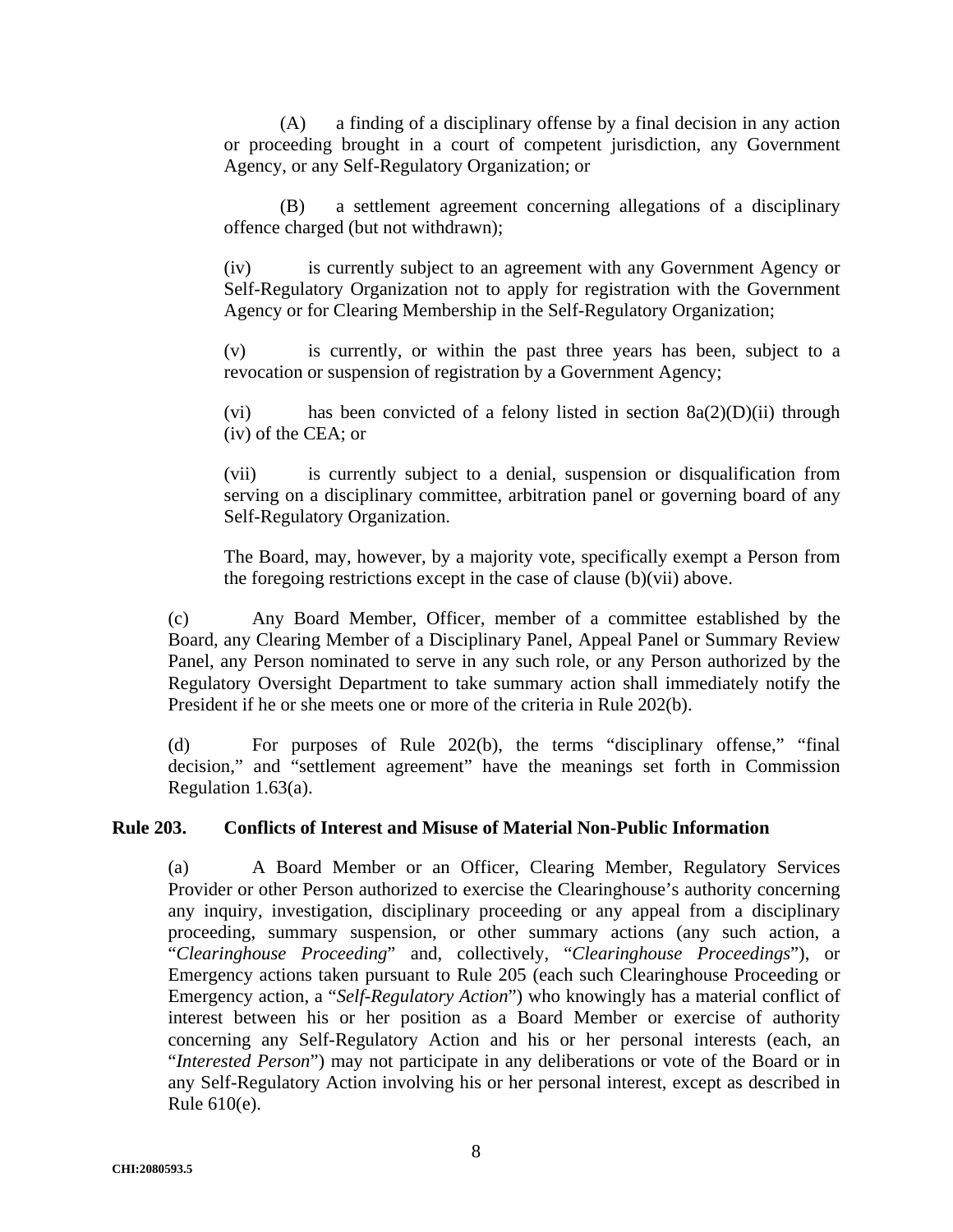(b) For purposes of Rule 203(a), a material conflict of interest includes a Board Member's, Officer's, Clearing Member's, Regulatory Services Provider's or other Person's:

(i) being named as a respondent or potential respondent in a Self-Regulatory Action;

(ii) being an employer, employee, fellow employee or an affiliate of a respondent or potential respondent in a Self-Regulatory Action;

(iii) having any significant, ongoing business relationship with a respondent or potential respondent in a Self-Regulatory Action;

(iv) having a family relationship with a respondent or potential respondent in a Self-Regulatory Action (including the Person's spouse, co-habitator, former spouse, parent, step-parent, child, step-child, sibling, step-brother, step-sister, grandparent, grandchild, uncle, aunt, nephew, niece, father-in-law, mother-in-law, brother-in-law or sister-in-law); and/or

(v) having a direct and substantial financial interest in the result of the vote, other than based on a direct or indirect equity or other interest in the Clearinghouse or IDCG, that could reasonably be expected to be affected by the Self-Regulatory Action.

(c) For purposes of Rule 203(b)(v), a direct and substantial financial interest includes positions held in Contracts in the accounts of, controlled by, or affiliated with the Interested Person or any other types of direct and substantial financial positions of the Interested Person that are reasonably expected to be affected by the vote.

(d) Before considering any Self-Regulatory Action, an Interested Person must disclose in writing to the Board the material facts concerning his or her relationship or interest in the matter.

(e) Any Interested Person who would be required otherwise to abstain from deliberations and voting pursuant to Rule 203(a) as a result of having a direct and substantial financial interest in the result of the vote may participate in deliberations, prior to a vote on the matter, if:

(i) the material facts about the Interested Person's financial interest in the matter are disclosed or known to the Board;

(ii) the Board determines that the participation by the Interested Person would be consistent with the public interest; and

(iii) a majority of the Board Members that are not Interested Persons with respect to the matter vote to allow the Interested Person to participate in deliberations on the matter.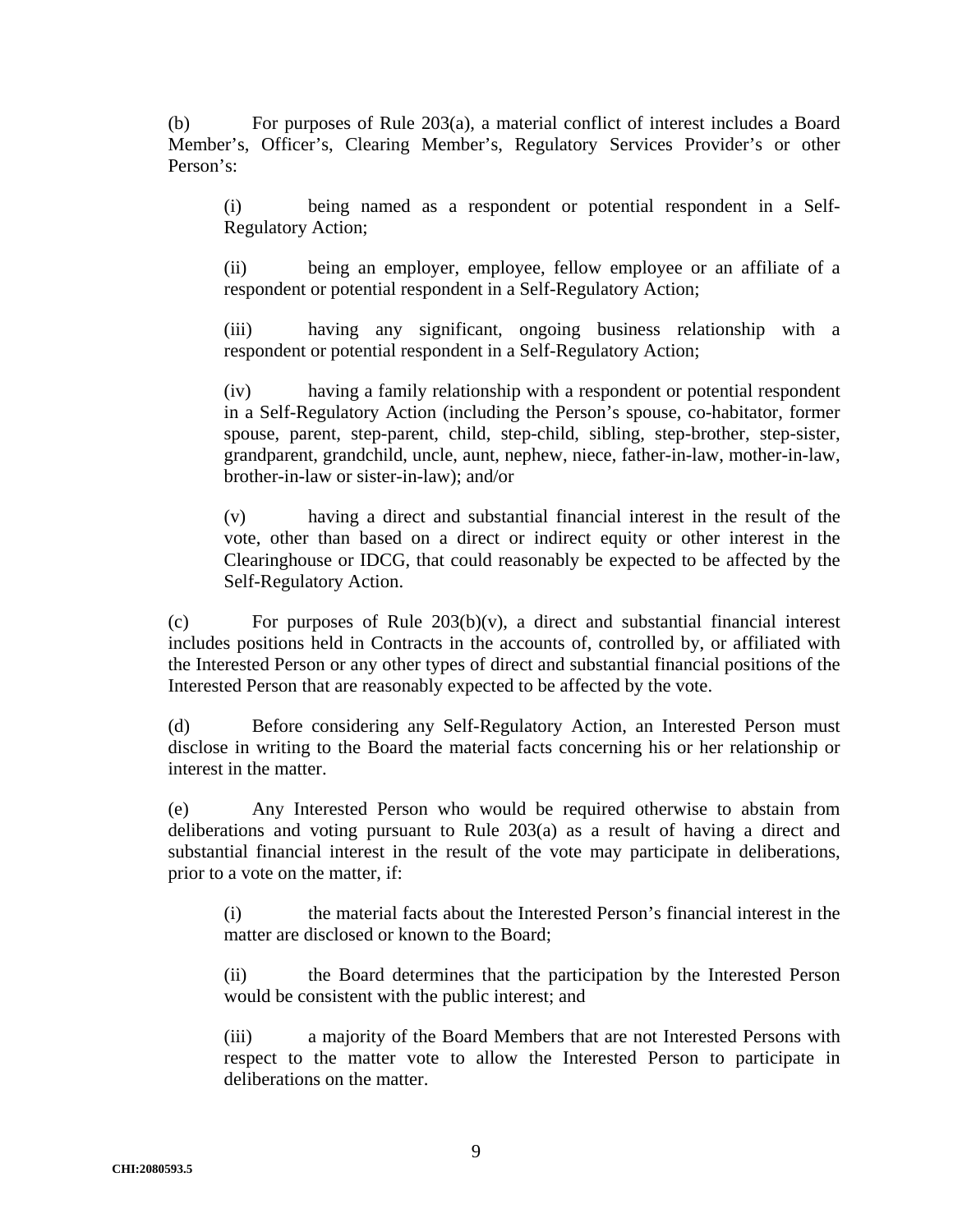(f) If a determination is made pursuant to Rule  $203(e)$  that an Interested Person may participate in deliberations prior to a vote, then the minutes of the meeting of the Board or committee thereof will reflect the determination and the reasons for the determination.

(g) If a determination is made pursuant to Rule 203(b) that all Board Members are Interested Persons with respect to a matter subject to a vote by the Board, the President will appoint a panel of individuals who are not Interested Persons with respect to such matter, which will have the same authority and powers over such matter that the Board would have if the Board Members were not Interested Persons with respect to such matter.

(h) No Board Member or member of any committee or panel established by the Board shall use or disclose for any purpose other than the performance of his or her official duties and responsibilities as a Board Member or committee or panel member any Material Non-Public Information obtained as a result of the Person's duties and responsibilities as a Board Member or committee or panel member. No Board Member or committee or panel member shall, directly or indirectly, disclose or use at any time, either during his or her association with the Clearinghouse or thereafter, any confidential information of which the Board Member or committee or panel member becomes aware. Each Board Member or committee or panel member in possession of confidential information shall take all appropriate steps to safeguard the information and to protect it against disclosure, misuse, espionage, loss and theft.

(i) Notwithstanding Rule 203(h), a Board Member or committee or panel member may disclose confidential information if required by law or a court order to be revealed to the United States Department of Justice or a Government Agency with regulatory or oversight jurisdiction over the Clearinghouse, the Board Member or committee or panel Clearing Member.

# **Rule 204. Duties and Responsibilities of Officers**

(a) The Board shall appoint Officers and delegate to the Officers, subject to its oversight, the power and authority to regulate the Clearinghouse's facilities, to ensure that the facilities are not used for any improper purpose, and to establish and enforce rules and procedures to ensure fair and equitable trading through such facilities. The Officers shall have such powers and duties in the management of the Clearinghouse as set forth in the Operating Agreement or as the Board may prescribe from time to time. To the extent the Board does not prescribe the powers and duties of an Officer, then the Officer shall have the powers and duties that generally pertain to his or her respective office, subject to the oversight and control of the Board. In the performance of his or her duties and responsibilities, each Officer owes the Clearinghouse a duty of loyalty and due care.

(i) All Officers shall be appointed and may be dismissed (with or without cause) by the required vote of the Board as set forth in the Operating Agreement.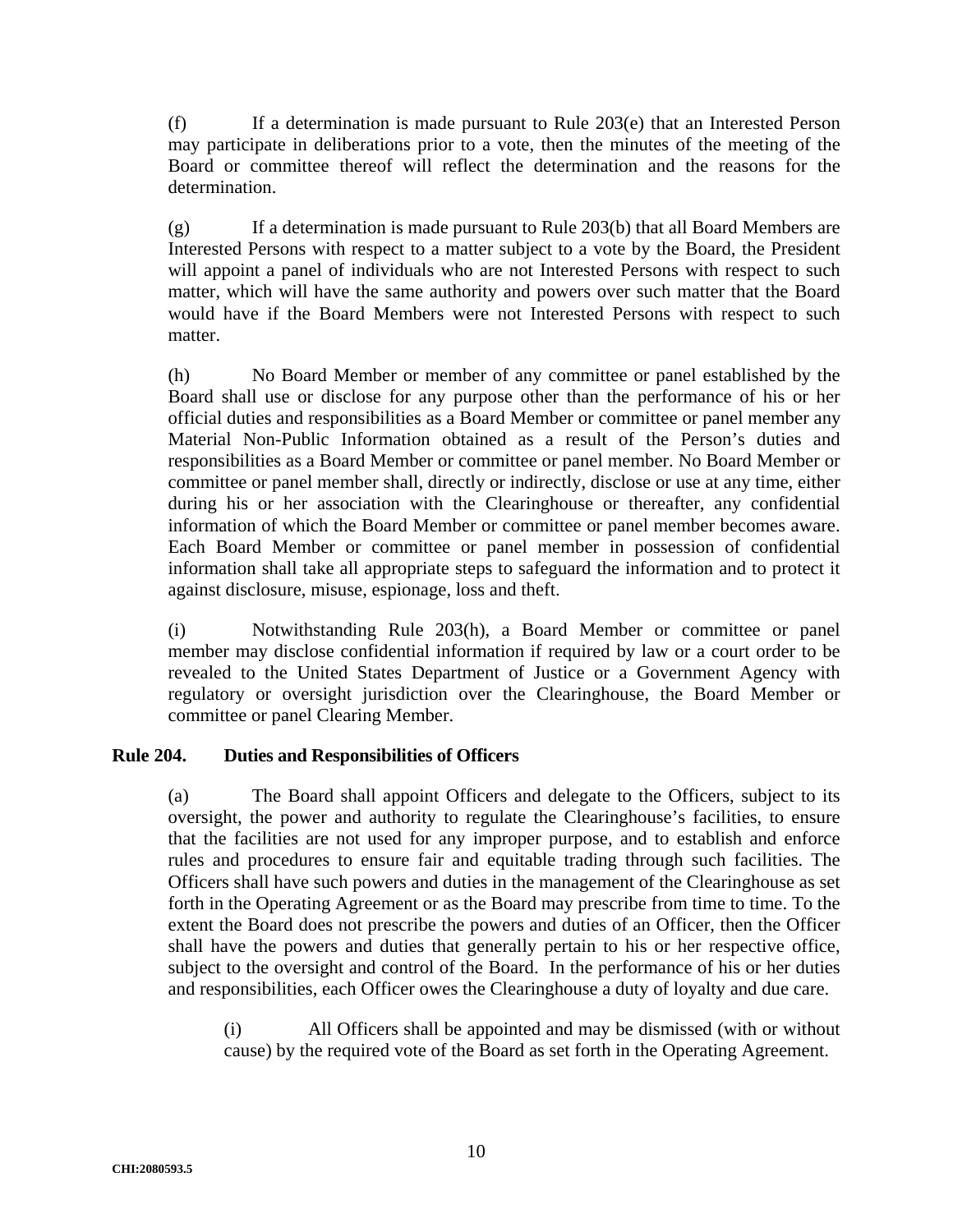(b) Any Person who owns an equity interest of 10% or more in the Clearinghouse or the IDCG shall be disqualified from being a compliance officer of the Clearinghouse.

#### **Rule 205. Emergency Rules**

(a) During an Emergency, the Board may implement temporary emergency procedures and rules ("*Emergency Rules*"), subject to the applicable provisions of the CEA and Commission Regulations. Before any Emergency Rule may be adopted and enforced, a required vote of the Board must approve the enforcement of such Emergency Rule at a duly convened meeting. Board Members may attend such a meeting by teleconference. If the President determines that Emergency Rules must be implemented with respect to an Emergency before a meeting of the Board (or a panel established by the President pursuant to Rule  $203(g)$  can reasonably be convened, then the President shall have the authority, without Board action, to implement any Emergency Rules with respect to such Emergency that he or she deems necessary or appropriate to respond to such Emergency.

(b) Pursuant to this Rule 205, Emergency Rules may require or authorize the Clearinghouse, the Board, any committee of the Board, the President, or any other Officer to take actions necessary or appropriate to respond to the Emergency, including, but not limited to, the following actions:

(i) suspending or curtailing clearing or limiting clearing to liquidation only (in whole or in part);

(ii) extending or shortening the expiration date and/or the last settlement date for Contracts;

(iii) providing alternative settlement mechanisms;

(iv) ordering the liquidation of Contracts, the fixing of a Settlement Price, or the reduction of positions;

(v) extending, limiting or changing the Clearing Hours;

(vi) temporarily modifying or suspending any provision of the Rules or Obligations;

(vii) changing the amount of money to be paid in connection with a Contract, whether previously or thereafter delivered;

(viii) requiring Clearing Members to meet special performance bond requirements;

- (ix) imposing or modifying price limits; and/or
- (x) imposing or modifying position limits.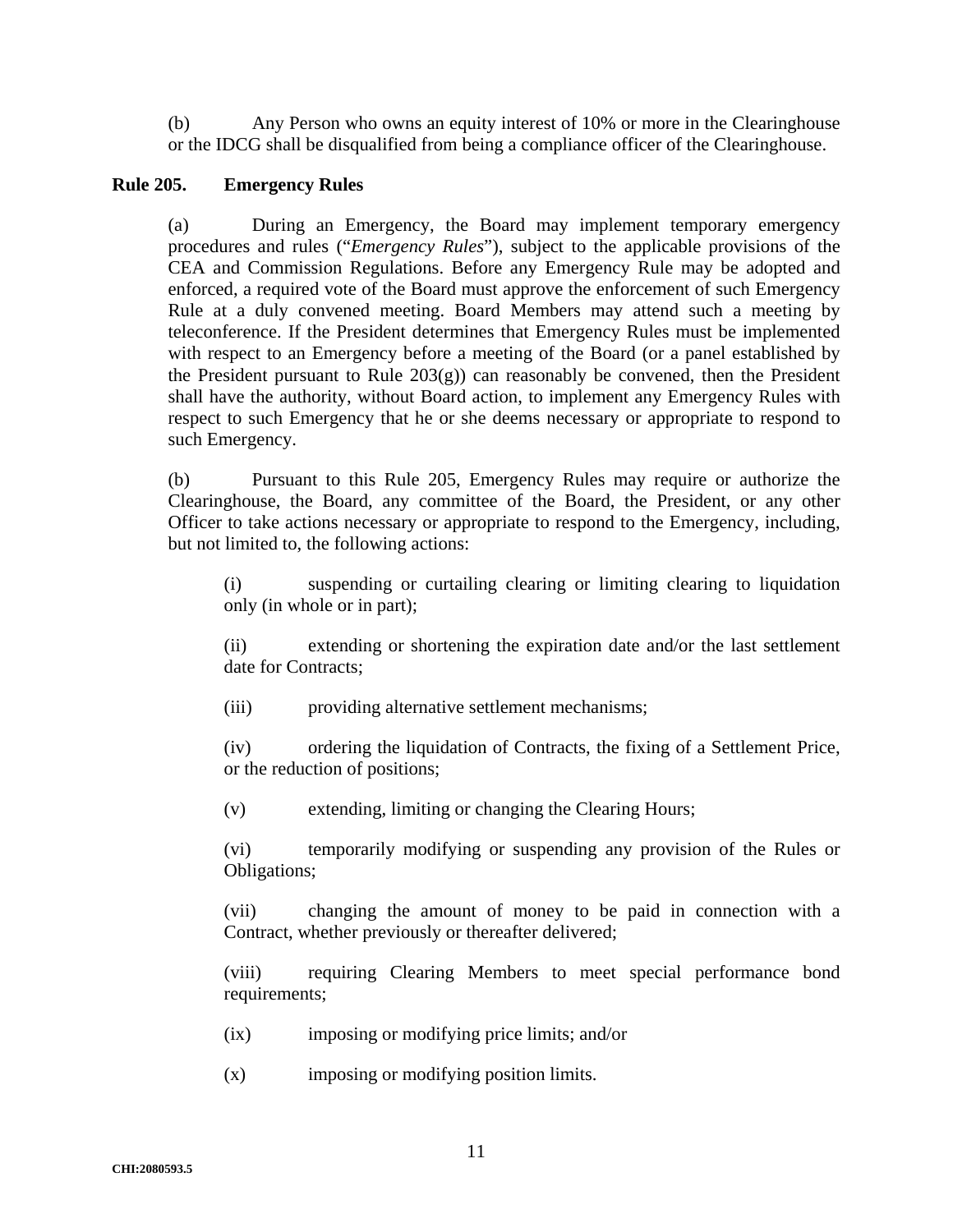(c) For the purposes of this Rule 205, "*Emergency*" is defined as the occurrences or circumstances which, in the opinion of the Board, require immediate action, and which threaten, or may threaten, the fair and orderly settlement or integrity of, any Contract, including, without limitation, the following:

(i) any circumstance that may materially affect the performance of a Contract or a Contract Group, including failure of the payment;

(ii) any action taken by the United States government, a foreign government, a Government Agency, a state or local governmental body, another contract market, board of trade, or other exchange or trade association (foreign or domestic) that may have a direct impact on clearing through the Clearinghouse or the settlement legality or enforceability of any Contract;

(iii) any actual, attempted or threatened corner, squeeze, congestion, manipulative activity or undue concentration of positions in a Contract;

(iv) any circumstance that may have a severe, adverse effect upon the functions and facilities of the Clearinghouse, including, but not limited to, acts of God, fire or other natural disasters, bomb threats, acts of terrorism or war, severely inclement weather, or failure or malfunction of all or a portion of the Clearing System, or other system breakdowns or interruptions such as power, computer, communication or transportation systems or the Internet;

(v) the bankruptcy or insolvency of any Clearing Member or the imposition of any injunction or other restraint by any Government Agency, court or arbitrator upon a Clearing Member which may affect the ability of a Clearing Member satisfy its Obligations;

(vi) any circumstance in which it appears to the Board that a Clearing Member:

(A) has failed to perform on a contract;

(B) is insolvent; or

(C) is in a financial or operational condition or is conducting business such that the Clearing Member cannot be permitted to continue in business without jeopardizing the safety of funds of Clearing Members or the Clearinghouse; or

(vii) any other unusual, unforeseeable or adverse circumstance as determined by the Board.

(d) Whenever the Clearinghouse, the Board, any committee of the Board, or the President take actions necessary or appropriate to respond to an Emergency (including, without limitation, the actions set forth in paragraph (a) above), a duly authorized representative of the Clearinghouse will, where possible, ensure that an announcement is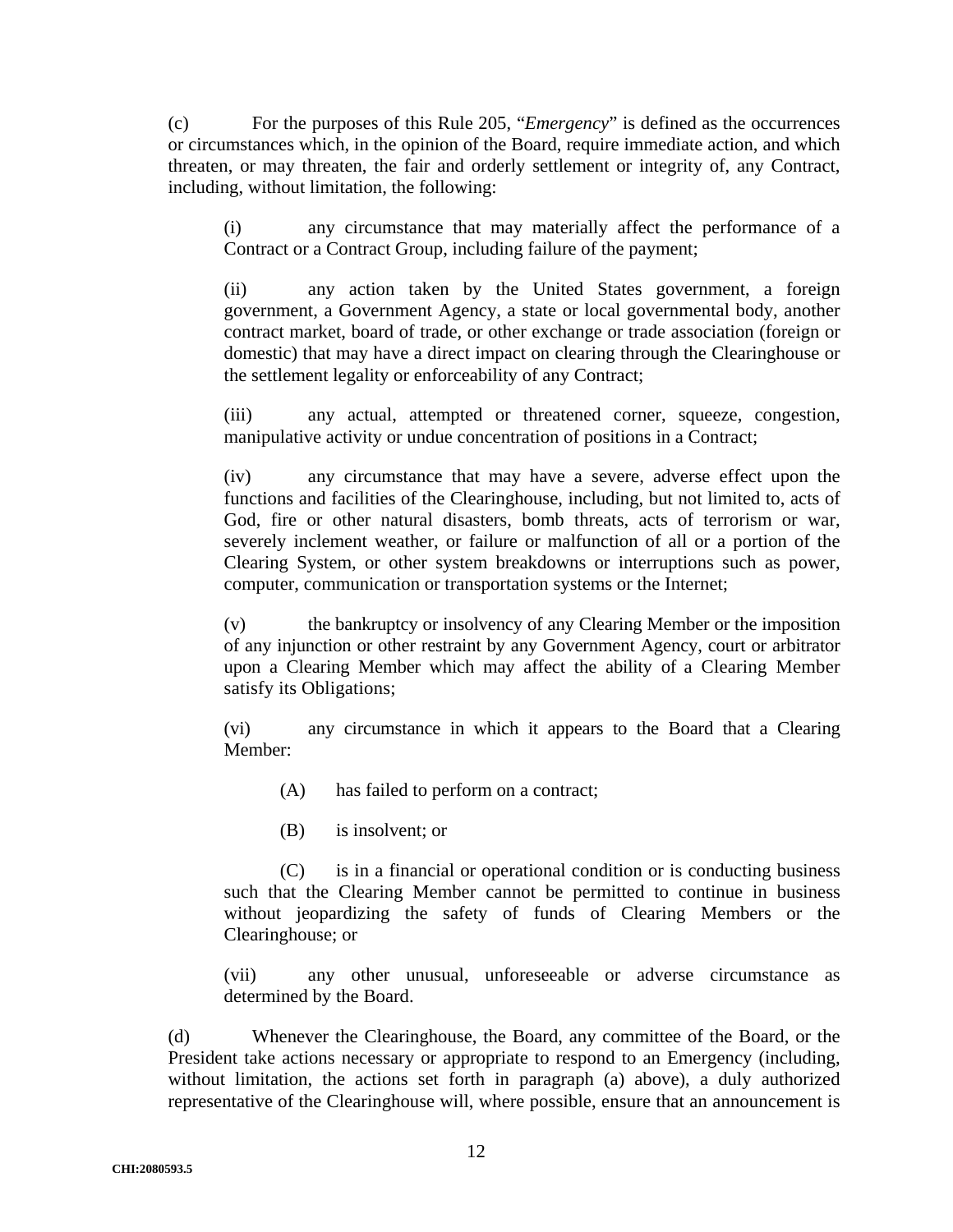posted in a Notice to Members. When the Board, any committee of the Board, or the President determines that the Emergency has been reduced sufficiently to allow the Clearinghouse to resume normal functioning, any such actions responding to an Emergency will be terminated.

(e) The Clearinghouse will use reasonable efforts to notify the Commission prior to implementing, modifying or terminating an Emergency Rule. If such prior notification is not possible or practicable, the Clearinghouse will notify the Commission as soon as possible or reasonably practicable, but in all circumstances within twelve hours of the implementation, modification or termination of such Emergency Rule.

(f) Upon taking any action in response to an Emergency, the Clearinghouse will comprehensively document the decision-making process related to such action. Such documentation will be kept for at least five years following the date on which the Emergency ceases to exist or to affect the Clearinghouse, and all such documentation will be provided to the Commission upon request.

#### **Rule 206. Committees**

The Board may create, appoint Board Members or other individuals to serve on, and delegate powers to, committees.

(a) Clearing Membership Committee.

(i) The Clearing Membership Committee shall take such actions required by the Rules or as otherwise delegated to it by the Board.

(ii) The Clearing Membership Committee shall have a chairman, who shall be a Board Member, and up to six additional individuals who shall be appointed by the Board.

(iii) No Person shall serve on the Clearing Membership Committee unless they have agreed in writing that they will not publish, divulge, or make known in any manner, any facts or information regarding the business of any Person or any other information which may come to their attention in their official capacity as a member of the Clearing Membership Committee, except when reporting to the Board or at the direction of the Board, when requested by the Commission or other governmental agency or when compelled to testify in any judicial or administrative proceeding.

(iv) All information and documents provided to the Clearing Membership Committee and all deliberations and documents related thereto shall be treated as non-public and confidential and shall not be disclosed, except as necessary to further a Clearinghouse investigation or as required by law.

All actions taken pursuant to this subsection shall be by majority vote of the committee members present. Nothing in this section shall in any way limit the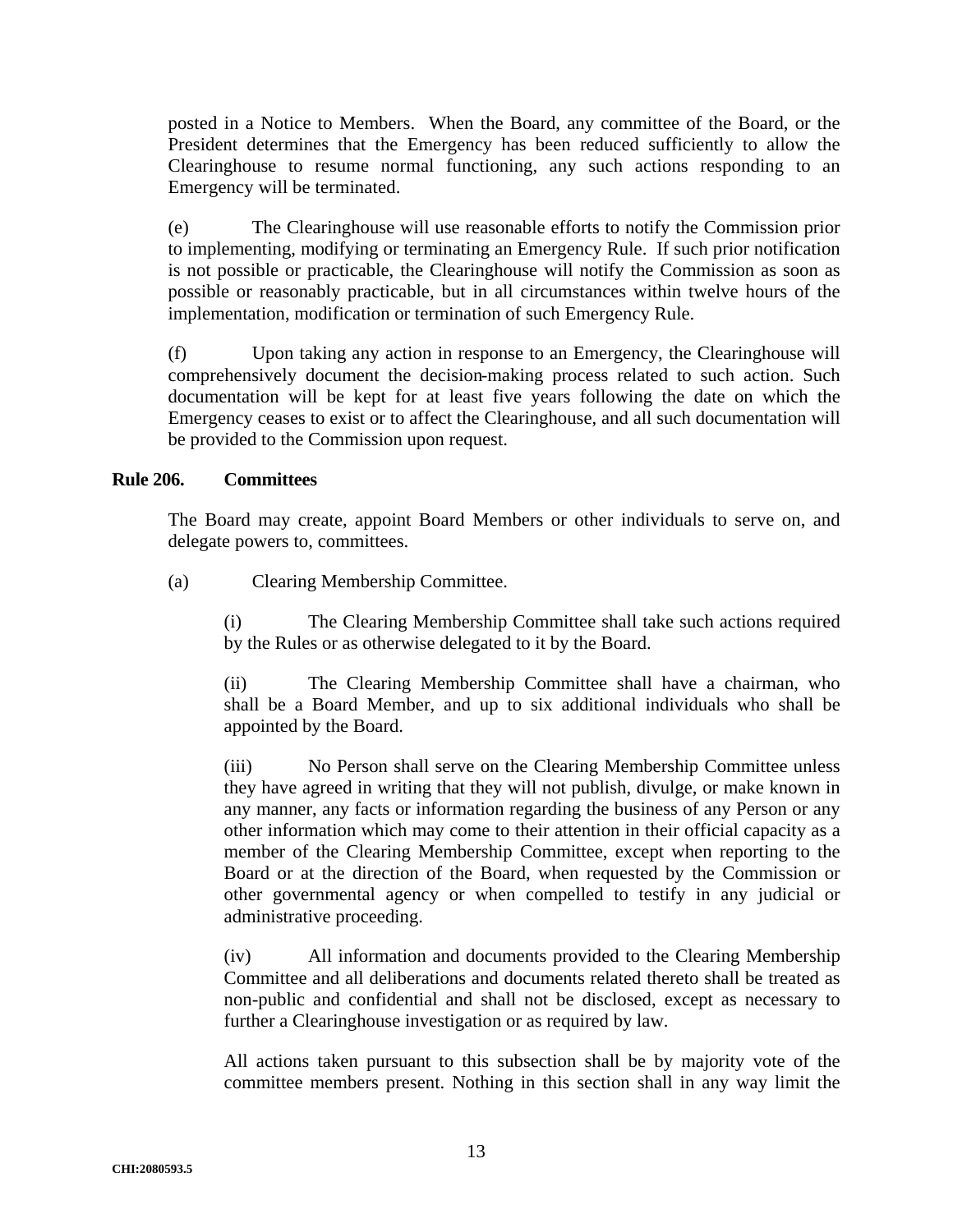authority of the Board, other committees, or other appropriate officials to act in an Emergency.

#### (b) Risk Committee.

(i) The Risk Committee shall take such actions required by the Rules or as otherwise delegated to it by the Board.

(ii) The Risk Committee shall have a chairman, who shall be a Board Member, and up to six additional individuals who shall be appointed by the Board.

(iii) No Person shall serve on the Risk Committee unless they have agreed in writing that they will not publish, divulge, or make known in any manner, any facts or information regarding the business of any Person or any other information which may come to their attention in their official capacity as a member of the Risk Committee, except when reporting to the Board or at the direction of the Board, when requested by the Commission or other governmental agency or when compelled to testify in any judicial or administrative proceeding.

(iv) All information and documents provided to the Risk Committee and all deliberations and documents related thereto shall be treated as non-public and confidential and shall not be disclosed, except as necessary to further a Clearinghouse investigation or as required by law.

#### **Rule 207. Exclusion of Liability**

(a) EXCEPT IN INSTANCES WHERE THERE HAS BEEN A FINDING OF FRAUD OR WILLFUL OR WANTON MISCONDUCT (IN WHICH CASE THE PARTY FOUND TO HAVE ENGAGED IN SUCH CONDUCT WILL NOT BE PROTECTED BY THIS RULE), NEITHER THE CLEARINGHOUSE (INCLUDING ITS AFFILIATES) NOR ANY OF ITS BOARD MEMBERS, OFFICERS, MANAGERS, EMPLOYEES, AGENTS, PARTICIPATING TRADING FACILITIES, REGULATORY SERVICES PROVIDERS OR LICENSORS (EACH, A "COVERED PERSON") SHALL BE LIABLE TO ANY PERSON (INCLUDING, BUT NOT LIMITED TO, A CLEARING MEMBER) FOR ANY LOSS, DAMAGE OR COST (INCLUDING, BUT NOT LIMITED TO, ATTORNEY'S FEES AND COURT COSTS) WHETHER DIRECT, INDIRECT, SPECIAL, INCIDENTAL, CONSEQUENTIAL, RELATED TO LOST PROFITS OR OF ANY OTHER NATURE (REGARDLESS OF WHETHER SUCH COVERED PERSON HAS BEEN ADVISED OR IS OTHERWISE AWARE OF THE POSSIBILITY OF ANY LOSS, DAMAGE OR COST) ARISING OUT OF THE USE OR PERFORMANCE OF THE CLEARING SYSTEM OR ANY OF ITS COMPONENTS, THE WEBSITE OR ANY OF ITS CONTENT, OR ANY FAULT, FAILURE, MALFUNCTION OR OTHER ALLEGED DEFECT IN THE CLEARING SYSTEM OR THE WEBSITE, INCLUDING ANY INABILITY OR RESTRICTED OR IMPEDED ABILITY TO SEND OR RECEIVE DATA TO OR FROM THE CLEARING SYSTEM, OR ANY FAULT IN DELIVERY, DELAY,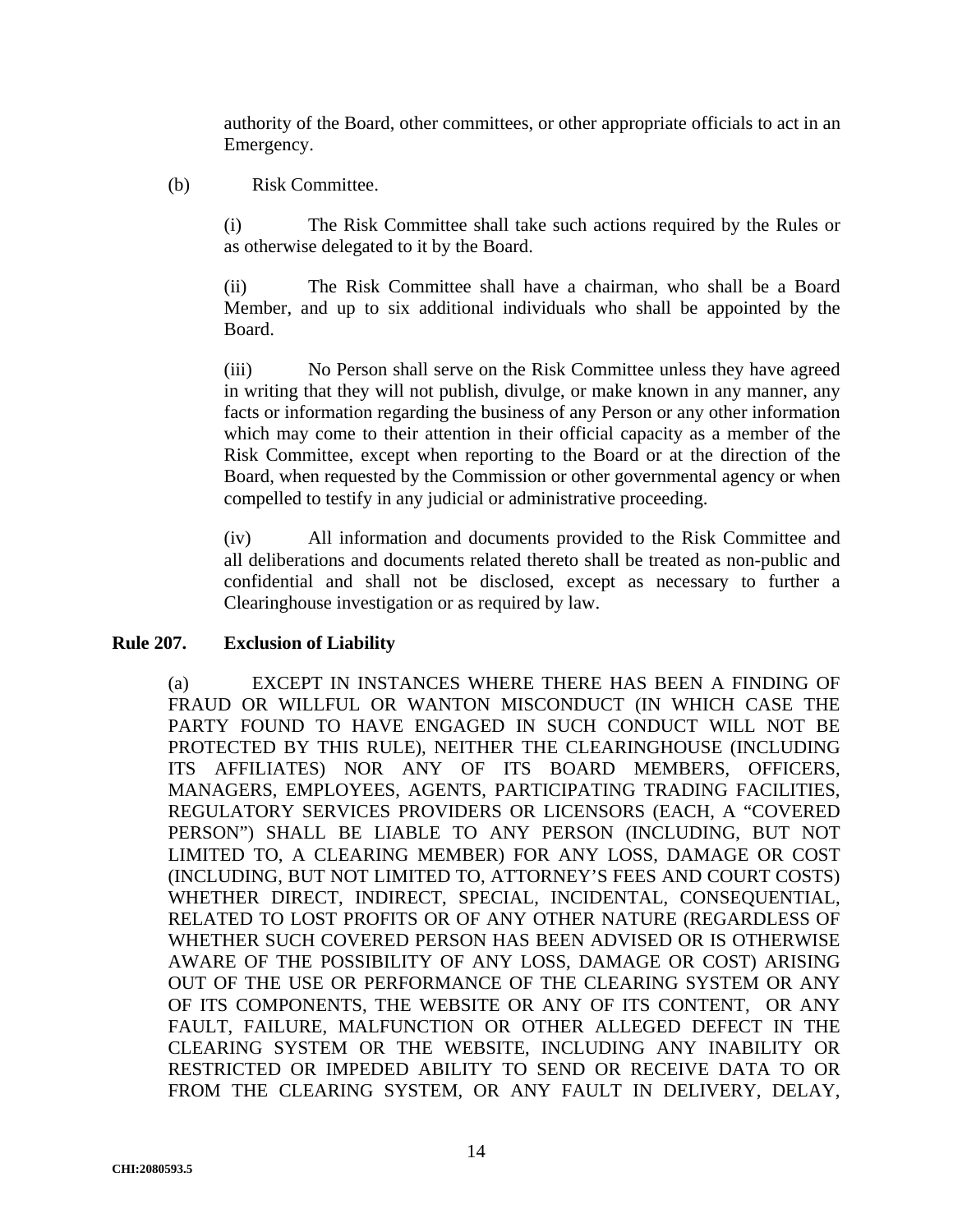OMISSION, SUSPENSION, INACCURACY, TERMINATION OR ANY OTHER CAUSE IN CONNECTION WITH THE FURNISHING, PERFORMANCE, MAINTENANCE, USE OF, OR INABILITY TO USE ALL OR ANY PART OF THE CLEARING SYSTEM OR THE WEBSITE, INCLUDING, BUT NOT LIMITED TO, ANY LOSS, OR FAILURES OR DELAY IN TRANSMISSION OF, TRADE DATA RESULTING FROM (A) MALFUNCTION OF THE CLEARING SYSTEM OR THE WEBSITE, (B) DISRUPTION OF COMMON CARRIER LINES OR THE INTERNET, (C) LOSS OF POWER, (D) ACTS, OR FAILURES TO ACT, BY ANY THIRD PARTY, (E) NATURAL DISASTERS, OR (F) ANY OTHER CAUSES. THESE LIMITATIONS ARE CUMULATIVE AND DO NOT LIMIT OR RESTRICT THE APPLICABILITY OF ANY OTHER LIMITATION OR RULE.

(b) RULE 207(a):

(i) SHALL APPLY REGARDLESS OF WHETHER A CLAIM ARISES IN CONTRACT, TORT, NEGLIGENCE, STRICT LIABILITY OR OTHERWISE; AND

(ii) SHALL NOT LIMIT THE LIABILITY OF ANY CLEARING MEMBER OR ANY OF THE CLEARING MEMBER'S AUTHORIZED REPRESENTATIVES, OFFICERS, DIRECTORS, EMPLOYEES OR AGENTS FOR ANY ACT, FAILURE TO ACT, INCIDENT OR OCCURRENCE WITHIN HIS OR HER CONTROL.

(c) THE CLEARING SYSTEM, THE WEBSITE, AND ANY OTHER FACILITIES THE CLEARINGHOUSE MAY UTILIZE TO SUPPORT THE CLEARING SYSTEM OR TO PERFORM ANY CLEARINGHOUSE SERVICES ARE PROVIDED "AS IS."TO THE FULL EXTENT PERMISSIBLE UNDER APPLICABLE LAWS, THE CLEARINGHOUSE, ITS AFFILIATES, AND THEIR RESPECTIVE AGENTS AND LICENSORS MAKE NO, AND HEREBY DISCLAIM ALL, WARRANTIES, EXPRESS OR IMPLIED, REPRESENTATIONS, AND UNDERTAKINGS, RELATING TO THE CLEARING SYSTEM, ALL CLEARINGHOUSE SERVICES, AND ALL FACILITIES USED TO SUPPORT THE CLEARING SYSTEM (INCLUDING, WITHOUT LIMITATION, THE WEBSITE), INCLUDING, BUT NOT LIMITED TO, WARRANTIES OF MERCHANTABILITY AND NON-INFRINGEMENT, AND WARRANTIES OF FITNESS FOR A PARTICULAR PURPOSE OR USE, WARRANTIES THAT THE CLEARING SYSTEM OR THE FACILITIES USED TO SUPPORT THE CLEARING SYSTEM WILL BE FREE OF ERRORS, VIRUSES OR OTHER HARMFUL COMPONENTS, AND WARRANTIES WITH RESPECT TO THE CORRECTNESS, ACCURACY, COMPLETENESS, RELIABILITY, PERFORMANCE, OPERATION, CAPACITY, SPEED, FUNCTIONALITY, THE CLEARINGHOUSE SERVICES, OR THE FACILITIES USED TO SUPPORT THE CLEARING SYSTEM (INCLUDING, BUT NOT LIMITED TO, THE WEBSITE). WITHOUT LIMITATION OF THE FOREGOING, THE UNDERLYING CONTRACTS AND OTHER INFORMATION ARE PUBLISHED BY THIRD PARTIES UNAFFILIATED WITH THE CLEARINGHOUSE, AND TO THE EXTENT PERMITTED BY APPLICABLE LAW,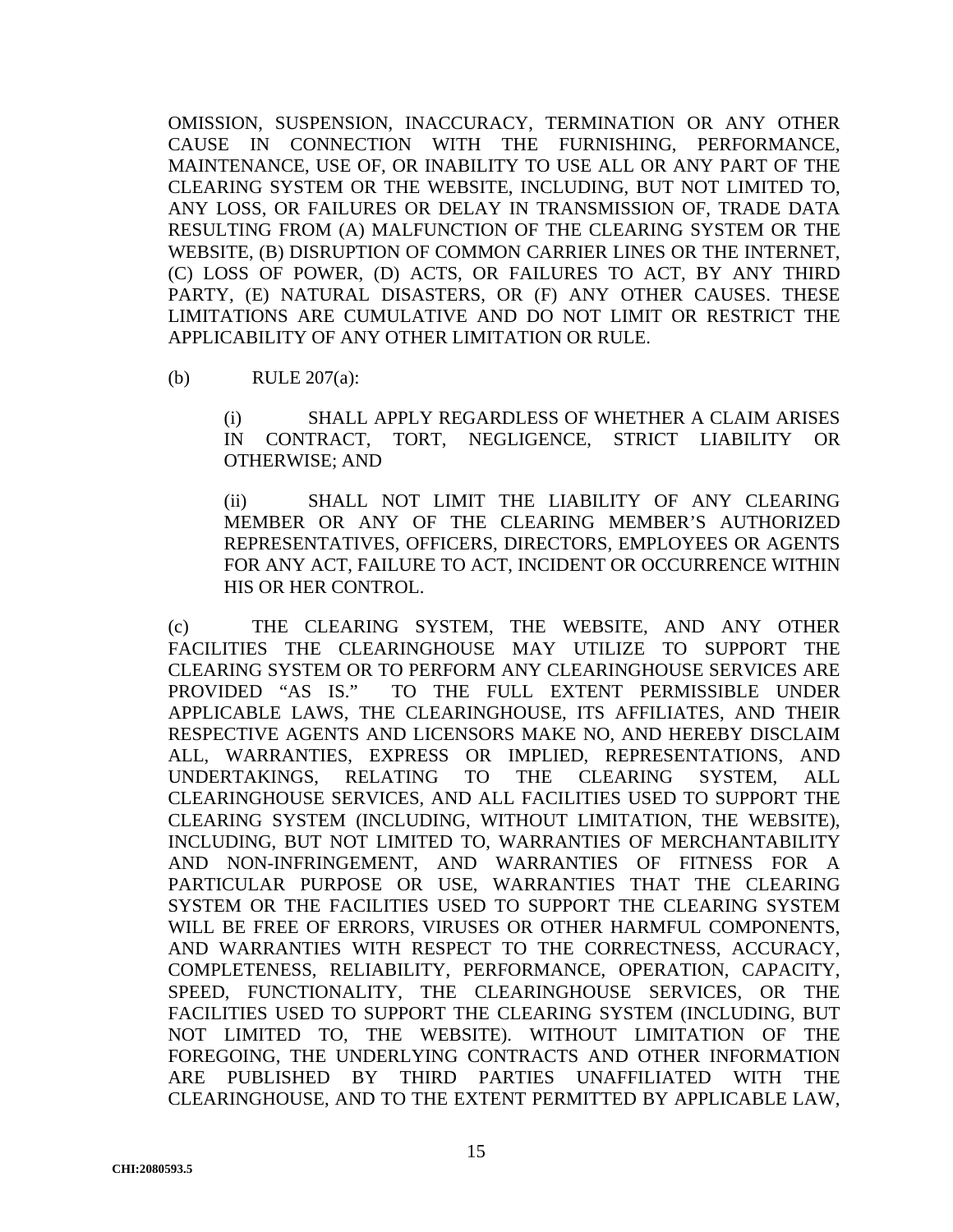NEITHER THE CLEARINGHOUSE, NOR ITS BOARD MEMBERS, OFFICERS, EMPLOYEES, OR AGENTS HAVE ANY RESPONSIBILITY OR LIABILITY FOR THE UNDERLYING CONTRACTS. IT IS THE SOLE OBLIGATION OF CLEARING MEMBERS AND THEIR AUTHORIZED REPRESENTATIVES TO TAKE PRECAUTIONS AND ENACT SECURITY MEASURES SUFFICIENT TO ENSURE THAT USE OF THE CLEARING SYSTEM, THE WEBSITE, OR OTHER FACILITIES SUPPORTING THE CLEARING SYSTEM, WILL NOT DAMAGE ANY COMPUTER HARDWARE USED TO ACCESS THE WEBSITE OR THE CLEARING SYSTEM, ANY SOFTWARE OR OTHER APPLICATIONS INSTALLED THEREON, OR ANY DATA STORED THEREIN.

(d) IF ANY OF THE FOREGOING LIMITS ON THE LIABILITY OF A COVERED PERSON IS DETERMINED INVALID, INEFFECTIVE OR UNENFORCEABLE, AND ANY THIRD PARTY SUSTAINS A LOSS, DAMAGE OR COST RESULTING FROM THE USE OF THE CLEARING SYSTEM, THE ENTIRE LIABILITY OF ALL COVERED PERSONS SHALL NOT EXCEED THE FEES AND ANY OTHER CHARGES ACTUALLY PAID BY THE THIRD PARTY TO THE CLEARINGHOUSE FOR SERVICES IN CONNECTION WITH THE CLEARING SYSTEM DURING THE PERIOD OF THE LOSS, DAMAGE OR COST RESULTING FROM THE USE OF THE CLEARING SYSTEM.

(e) NOTWITHSTANDING ANY PROVISION IN THIS RULE, THIS RULE SHALL NOT LIMIT THE APPLICABILITY OF ANY PROVISION OF THE CEA AND THE COMMISSION REGULATIONS PROMULGATED THEREUNDER.

#### **Rule 208. Right to Indemnification**

Each Board Member, committee member and Officer is entitled to indemnification pursuant to the Operating Agreement with respect to matters relating to the Clearinghouse.

#### **Rule 209. Maintenance of Books and Records by the Clearinghouse**

The Clearinghouse shall keep, or cause to be kept, complete and accurate books and records of accounts of the Clearinghouse, including, without limitation, all books and records required to be maintained pursuant to the CEA, Commission Regulations and the Delaware Limited Liability Company Act, and any successor statute, as amended. The Clearinghouse shall retain all such books and records for at least five (5) years, or such longer time as may be required by any applicable law, and shall make such books and records readily accessible for inspection by any Government Agency as may be required by any applicable law.

#### **Rule 210. Information-Sharing Agreements**

(a) The Clearinghouse may enter into information-sharing agreements or other arrangements or procedures to coordinate surveillance with other markets or clearing organizations on which contracts or financial instruments related to the Contracts trade or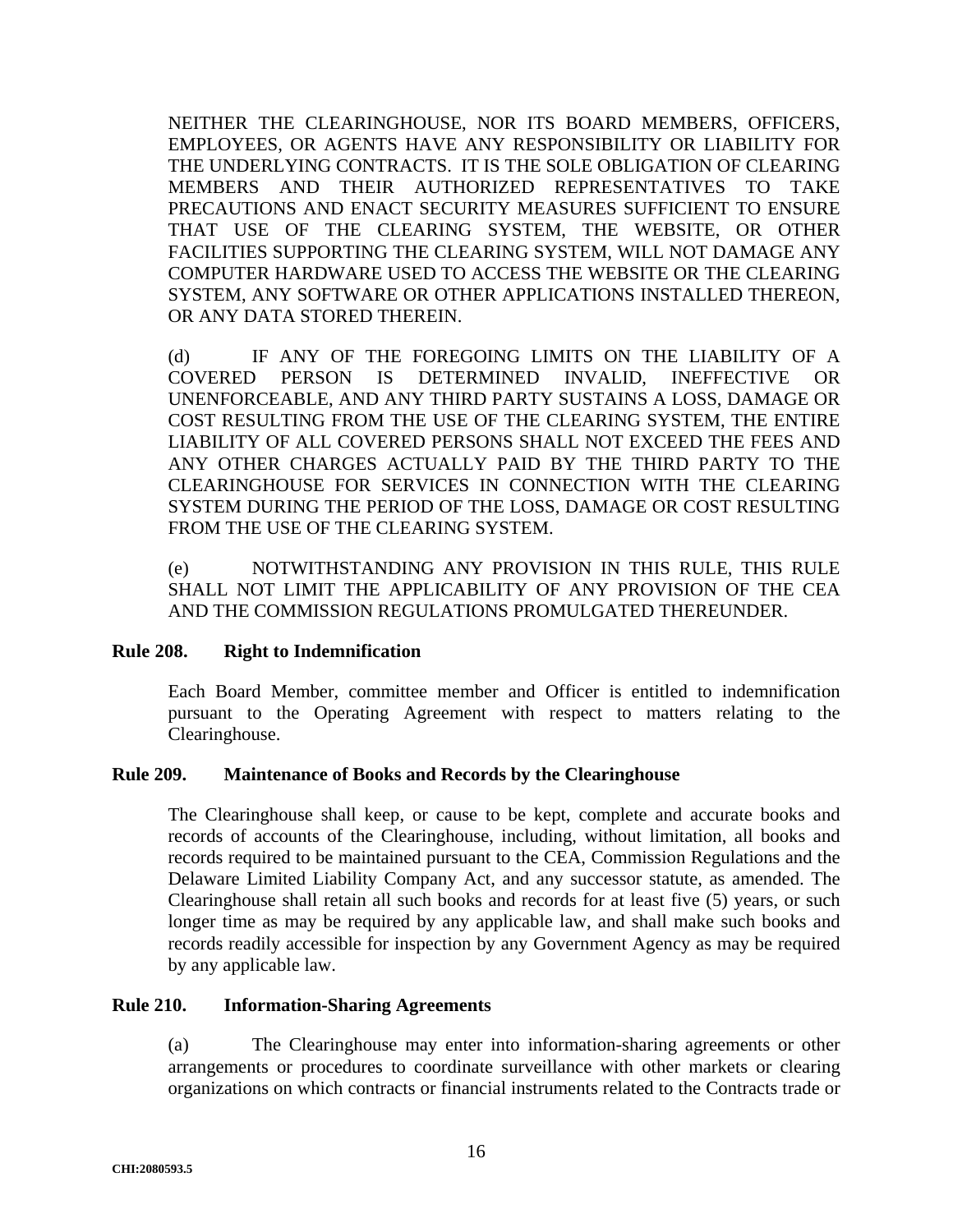are cleared. As part of any information-sharing agreements or other arrangements or procedures adopted pursuant to this Rule, the Clearinghouse may, in part:

(i) provide market surveillance reports to other markets or clearing organizations;

(ii) share information and documents concerning current and former Clearing Members with other markets or clearing organizations;

(iii) share information and documents concerning ongoing and completed investigations with other markets or clearing organizations; and/or

(iv) require its current or former Clearing Members to provide information and documents to the Clearinghouse at the request of other markets or clearing organizations with which the Clearinghouse has an information-sharing agreement or other arrangements or procedures.

(b) The Clearinghouse may enter into any arrangement with any Person or body (including, without limitation, the Commission, any Governmental Authority, any Self-Regulatory Organization, any exchange, market or derivatives clearing organization, or foreign regulatory authority) if the Clearinghouse (i) believes that such entity exercises a legal or regulatory function under any law or regulation, or a function comprising or associated with the enforcement of a legal or regulatory function, or (ii) considers such arrangement to be in furtherance of the Clearinghouse's purpose or duties under applicable law. The Clearinghouse may disclose to any Person information concerning or associated with a Clearing Member or other Person that the Clearinghouse believes is necessary and appropriate in exercising a legal or regulatory function (including, without limitation, information concerning any aspect of any Clearing Activity or business concerning the Clearinghouse) whether or not a formal arrangement governing the disclosure exists or a request for information was made.

#### **Rule 211. Notice to Members and Service of Notices**

(a) A Notice to Members shall become effective at the time published in the "Notice to Members" section of the Website, or at any later time as determined appropriate by the Clearinghouse and as stated in such Notice to Members. If the Clearinghouse is wholly prevented from publishing a Notice to Members on the Website for any reason, then the Clearing Member shall provide the Notice to Members by:

(i) transmitting electronically a copy to the Clearing Member (including through a facsimile or electronic-mail transmission) to the address supplied to the Clearinghouse by the Clearing Member for receipt of Notice to Members or by posting an electronic message in the Clearing Member's account;

(ii) mailing a copy to the Clearing Member or to the address supplied to the Clearinghouse by the Clearing Member for receipt of Notice to Members; or

(iii) other means that the Clearinghouse deems appropriate.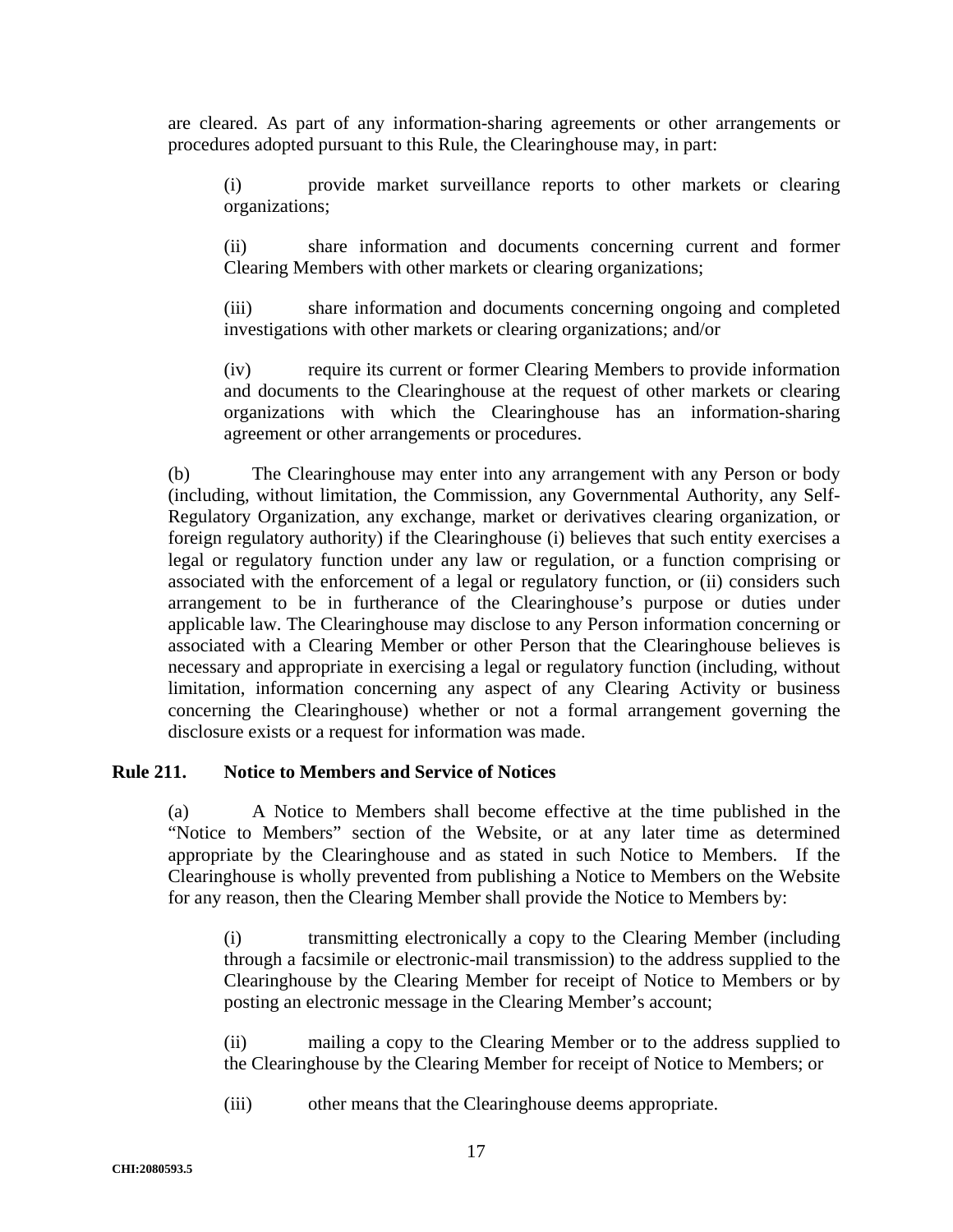A Notice to Members disseminated through alternative means shall become effective when disseminated and shall have the same force and effect as a regularly published Notice to Members.

(b) Subject to Rule 211(a) and except as otherwise expressly provided in the Rules, the Clearinghouse may provide any notice other than a Notice to Members to a Clearing Member or another Person by:

(i) transmitting electronically a copy to the Clearing Member or such other Person (including, through a facsimile or electronic-mail transmission) to the address supplied to the Clearinghouse by the Clearing Member or such other Person for notice or, with respect to a Clearing Member, by posting an electronic message in the Clearing Member's account;

(ii) mailing a copy to the Clearing Member or such other Person or to the address supplied to the Clearinghouse by the Clearing Member or such other Person for notice; or

(iii) handing a copy to an Authorized Representative of the Clearing Member.

(c) Unless otherwise provided by the Rules, service of notices shall be deemed effective:

(i) on the date of transmission or posting if notice is sent through electronic means or posted in a Clearing Member's account;

(ii) three Business Days after depositing in the mail if notice is sent through the mail; or

(iii) upon delivery if notice is hand delivered.

(d) When a written agreement between the Clearinghouse and a Clearing Member states the terms and procedures for providing notice pursuant to the agreement, those terms and procedures shall govern the providing of notice. Rules 211(b) and (c) only apply to a written agreement between the Clearinghouse and a Clearing Member when the agreement does not state the terms and procedures for providing notice under the agreement.

(e) For Notices of Charges, Notices of Appeal, briefs and memoranda in support of, or in opposition to, briefs or other pleadings, or orders or decisions issued by the Clearinghouse pursuant to Chapter 6 of the Rules, service is effected:

(i) for an individual, by sending the materials by electronic mail to the individual's last known address; or

(ii) for an entity, by sending the materials to an Authorized Representative, officer, general partner or other authorized agent of the entity (or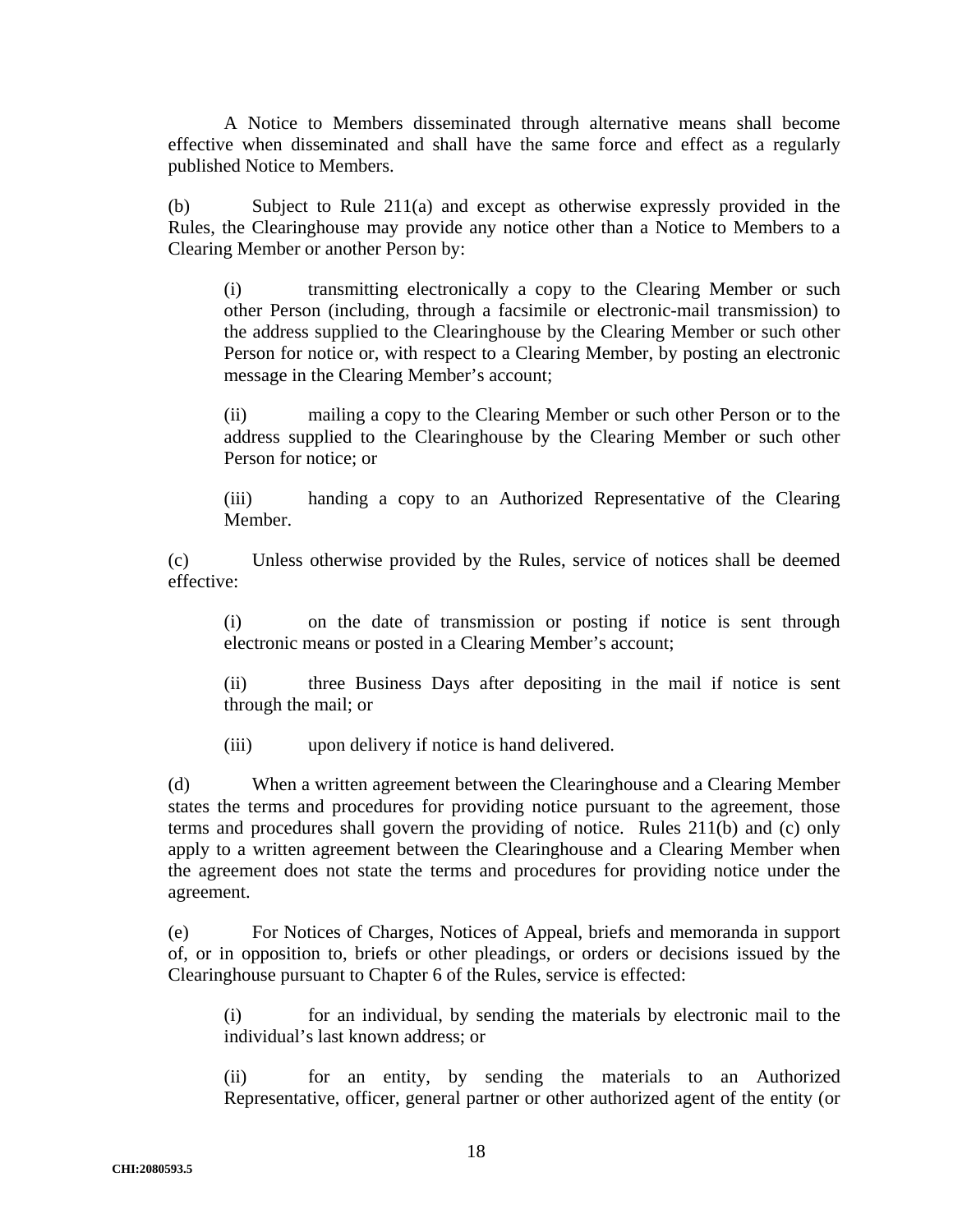a person holding a similar position or fulfilling similar responsibilities), or to the last known e-mail address of the entity.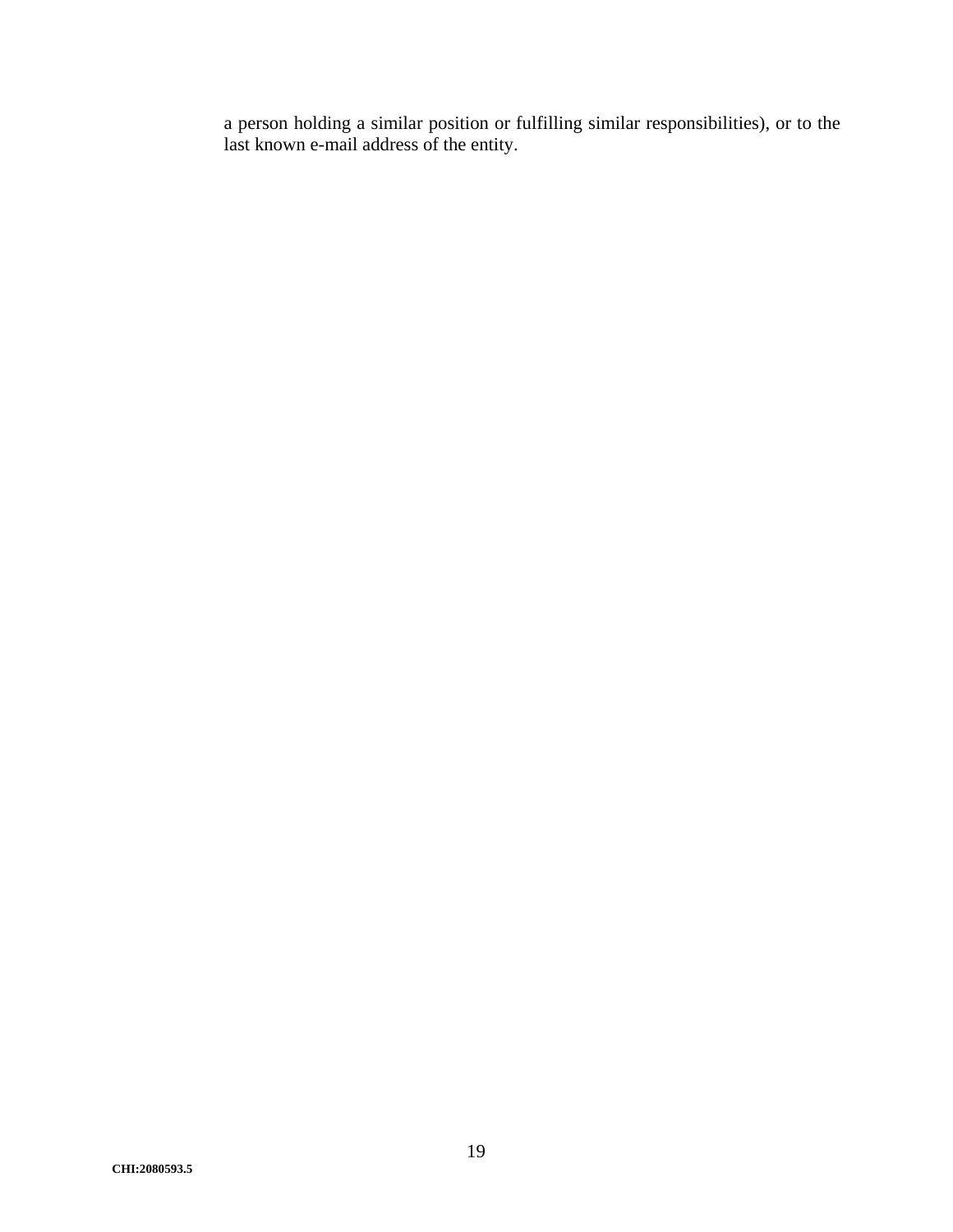### **Chapter 3 Membership**

#### **Rule 301. Categories of Membership**

There shall be two categories of Clearing Members, Class A Members and Class B Members, each with the following obligations and clearing privileges:

(a) Class A Members.

(i) The number of Class A Members shall be limited as set forth in the Operating Agreement.

(ii) Each Class A Member shall maintain an equity interest set forth in a Notice to Members issued by the Board from time to time.

(iii) Each Class A Member shall maintain a deposit in the Guaranty Fund as set forth in Rule 510.

(iv) A Class A Member shall be entitled to clear Contracts through the Clearinghouse for its proprietary account and Customer Accounts, subject to the Rules.

(v) Each Class A Member shall be entitled to receive a discount of 75% from the clearing fee rates published by the Clearinghouse from time to time for any Contracts cleared for its proprietary account (and not for any Customer Account), *provided* that it satisfies the revenue threshold in accordance with Rule 314.

# (b) Class B Members.

(i) The number of Class B Members shall be limited as set forth in the Operating Agreement.

(ii) A Class B Member shall not be required to maintain an equity interest in IDCG.

(iii) Each Class B Member shall maintain a deposit in the Guaranty Fund as set forth in Rule 510.

(iv) A Class B Member shall be entitled to clear Contracts through the Clearinghouse for its proprietary account and for Customer Accounts, subject to these Rules.

(v) Each Class B Member shall be entitled to receive a discount of 25% from the clearing fee rates published by the Clearinghouse from time to time for any Contracts cleared for its proprietary account (and not for any Customer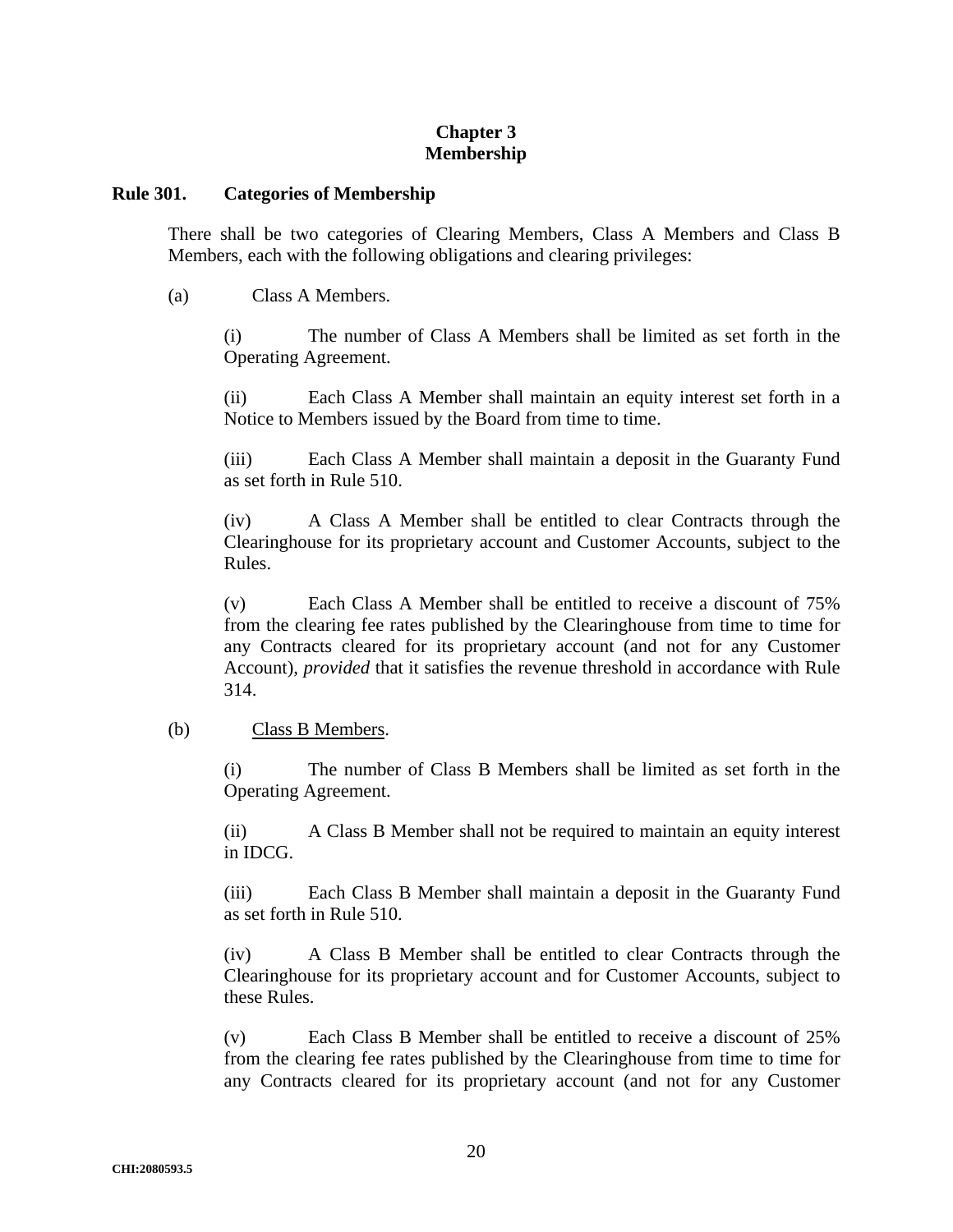Account), *provided* that it satisfies the revenue threshold in accordance with Rule 314.

### **Rule 302. Qualification of Clearing Members**

(a) Each applicant for qualification as a Clearing Member must satisfy the following requirements:

(i) it shall be a corporation, limited liability company, partnership or other entity approved by the Board, in each case, in good standing in its jurisdiction of formation;

(ii) it shall be qualified to conduct business in the State of New York or have an agency agreement in place with an entity qualified in the State of New York that provides an agent for service of process and other communications from the Clearinghouse in connection with the business of the Clearing Member;

(iii) it shall be engaged in or demonstrate its capacity to engage in the conduct of the business of a Clearing Member;

(iv) it shall have received all necessary approvals and consents from all applicable regulatory authorities and Government Agencies to permit it to conduct the business of a Clearing Member;

(v) it shall demonstrate such fiscal and moral integrity as would justify the Clearinghouse's assumption of the risks inherent in clearing its Contracts;

(vi) it shall demonstrate financial capitalization commensurate with Clearinghouse requirements as set by the Risk Committee from time to time;

(vii) if it is conducting Clearing Activities on behalf of Customers, it shall be registered as a futures commission merchant;

(viii) it has established satisfactory relationships with, and has designated to the Clearinghouse, a Settlement Bank for confirmation and payment of all Performance Bond and settlements with the Clearinghouse;

(ix) it shall maintain back-office facilities staffed with experienced and competent personnel or has entered into a facilities management agreement in form and substance acceptable to the Clearinghouse;

- (x) it is an ECP; and
- (xi) is not statutorily disqualified from acting as a Clearing Member.

(b) The Board may grant exemptions to the qualifications for membership in paragraphs (a)(i) to (xi) if it is determined that such an exemption will not jeopardize the financial integrity of the Clearinghouse.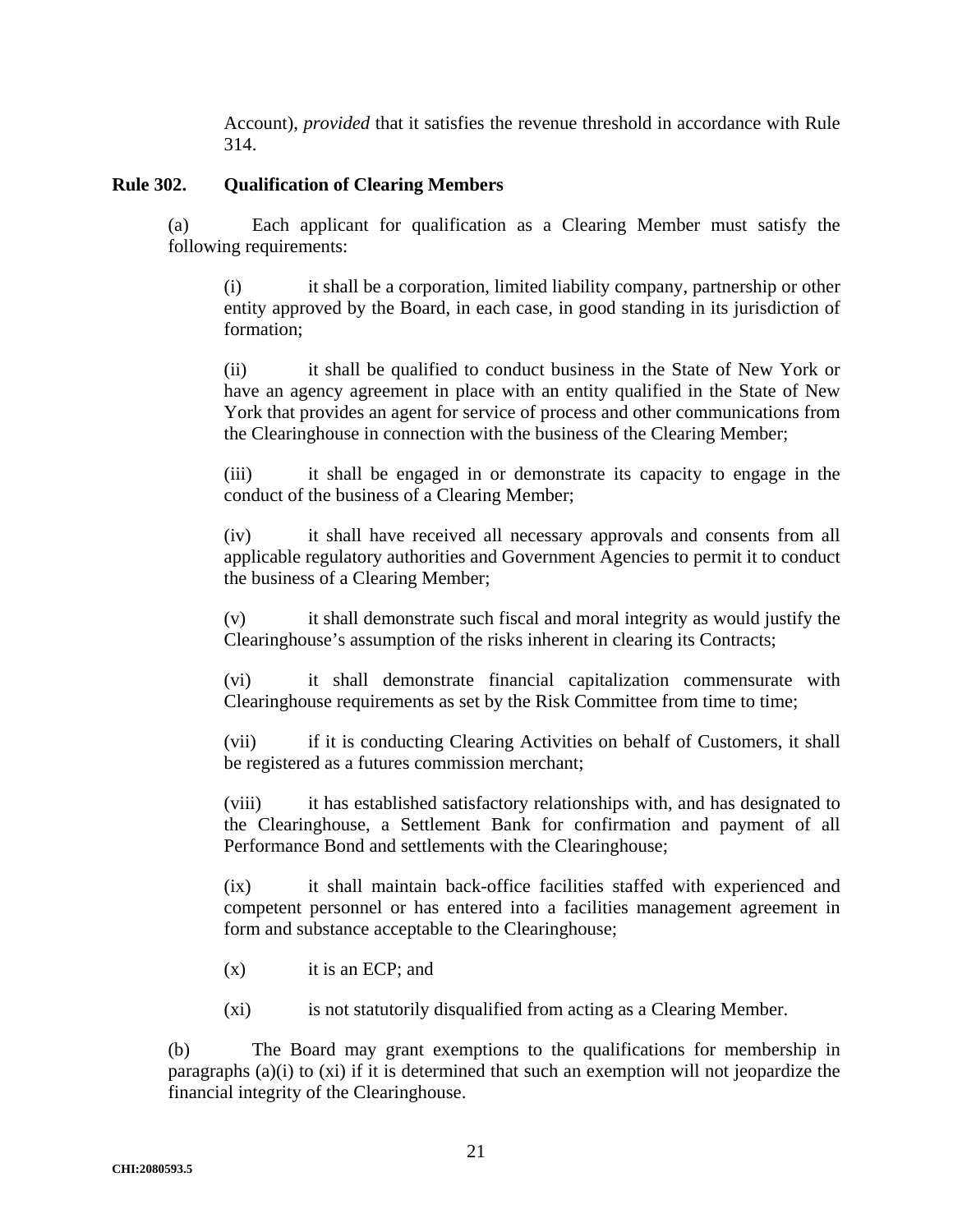#### **Rule 303. Applications for Membership**

Only Persons found by the Clearing Membership Committee to be so qualified shall be permitted to be Clearing Members. For the purpose of determining whether any applicant or Clearing Member is thus qualified, the Clearinghouse may establish minimum capital and other financial requirements for Clearing Members, examine the books and records of any applicant or Clearing Member, and may take such other steps as it may deem necessary to ascertain the facts bearing upon the question of qualification. Any Person desiring to become a Clearing Member of the Clearinghouse shall submit an application in such form as shall be prescribed by the Clearinghouse, which form shall include a certification that the applicant has received the Rules, reviewed the Rules and agrees to abide by the Rules and perform the duties and responsibilities of a Clearing Member set forth in Rule 305. An applicant for Clearing Member status shall be conclusively deemed to have agreed to have no recourse against the Clearinghouse in the event that its application to become a Clearing Member is rejected.

#### **Rule 304. Approval of Clearing Membership**

(a) An applicant for Clearing Membership receiving a majority vote of the full membership of the Clearing Membership Committee shall be approved effective at such time determined by the Clearing Membership Committee.

(b) An applicant that fails to receive a majority vote shall be informed by the Clearing Membership Committee chairman and shall have 7 Business Days thereafter to file an appeal to the Board seeking further consideration. The Board may approve the applicant by a majority vote if it determines that the Clearing Membership Committee's decision was arbitrary, capricious or an abuse of the Clearing Membership Committee's discretion.

#### **Rule 305. Duties and Responsibilities of Clearing Members**

Each Clearing Member shall, and where applicable, shall cause all of its Authorized Representatives and employees to:

(a) comply with all Rules and shall act in a manner consistent with the Rules;

(b) ensure that all Clearing Activity conducted by the Clearing Member is performed in a manner consistent with the Rules;

(c) ensure that only the Clearinghouse's facilities are used to conduct Clearing Activity;

(d) ensure that the Clearinghouse's facilities are used in a responsible manner and are not used for any improper purpose;

(e) meet all financial requirements provided by the Rules;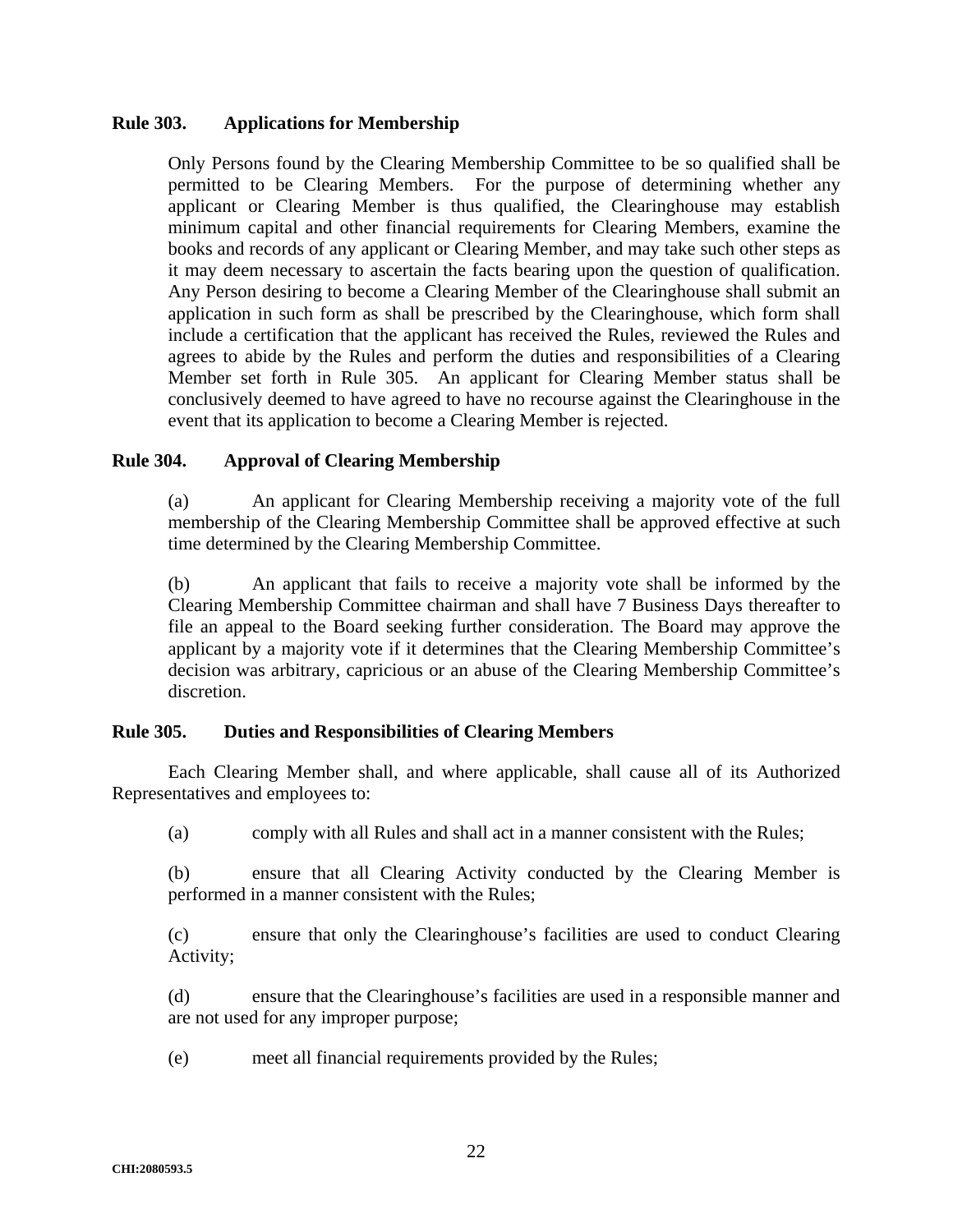(f) guarantee and assume complete responsibility for all Contracts submitted by it or for which it authorizes another Person to submit in its name for clearing;

(g) if a Class A Member, pledge to the Clearinghouse its membership interests in IDCG to secure its Obligations to the Clearinghouse;

(h) maintain its deposit in the Guaranty Fund as provided by the Rules;

(i) observe high standards of integrity, market conduct, commercial honor, fair dealing, and just and equitable principles of trade while conducting or attempting to conduct any Clearing Activity, or any aspect of any business connected with or concerning the Clearinghouse;

(j) be responsible for immediately informing the Clearinghouse by of any changes to the account information provided by the Clearing Member;

(k) keep the Clearing Member's Clearing System User IDs and passwords confidential;

(l) promptly review and, if necessary, respond to all communications sent by the Clearinghouse;

(m) keep, or cause to be kept, complete and accurate books and records, including, without limitation, all books and records required to be maintained pursuant to the CEA, the Commission Regulations or the Clearinghouse, for at least five (5) years, and shall make such books and records available for inspection by a representative of the Clearinghouse, the Commission or other Government Agency;

(n) resolve any disputes which arise while a Clearing Member which relate to or arise out of any transaction with the Clearinghouse or status of a Clearing Member in the Clearinghouse in accordance with the Rules, including such Rules related to choice of law and choice of venue;

(o) not knowingly mislead or conceal any material fact or matter in any dealings or filings with the Clearinghouse or in response to any Clearinghouse Proceeding;

(p) be responsible, even after it has withdrawn as a Clearing Member, for any violations of Rules committed by it while it was a Clearing Member; and

(q) cooperate with the Clearinghouse and any Government Agency in any inquiry, investigation, audit, examination or proceeding.

# **Rule 306. Prohibited Practices**

(a) Clearing Members are prohibited from engaging in practices that may cause degradation of the Clearinghouse's service, facilities, or both, or that may cause a disorderly market, including, but not limited to unwarranted canceling and resubmitting of Orders.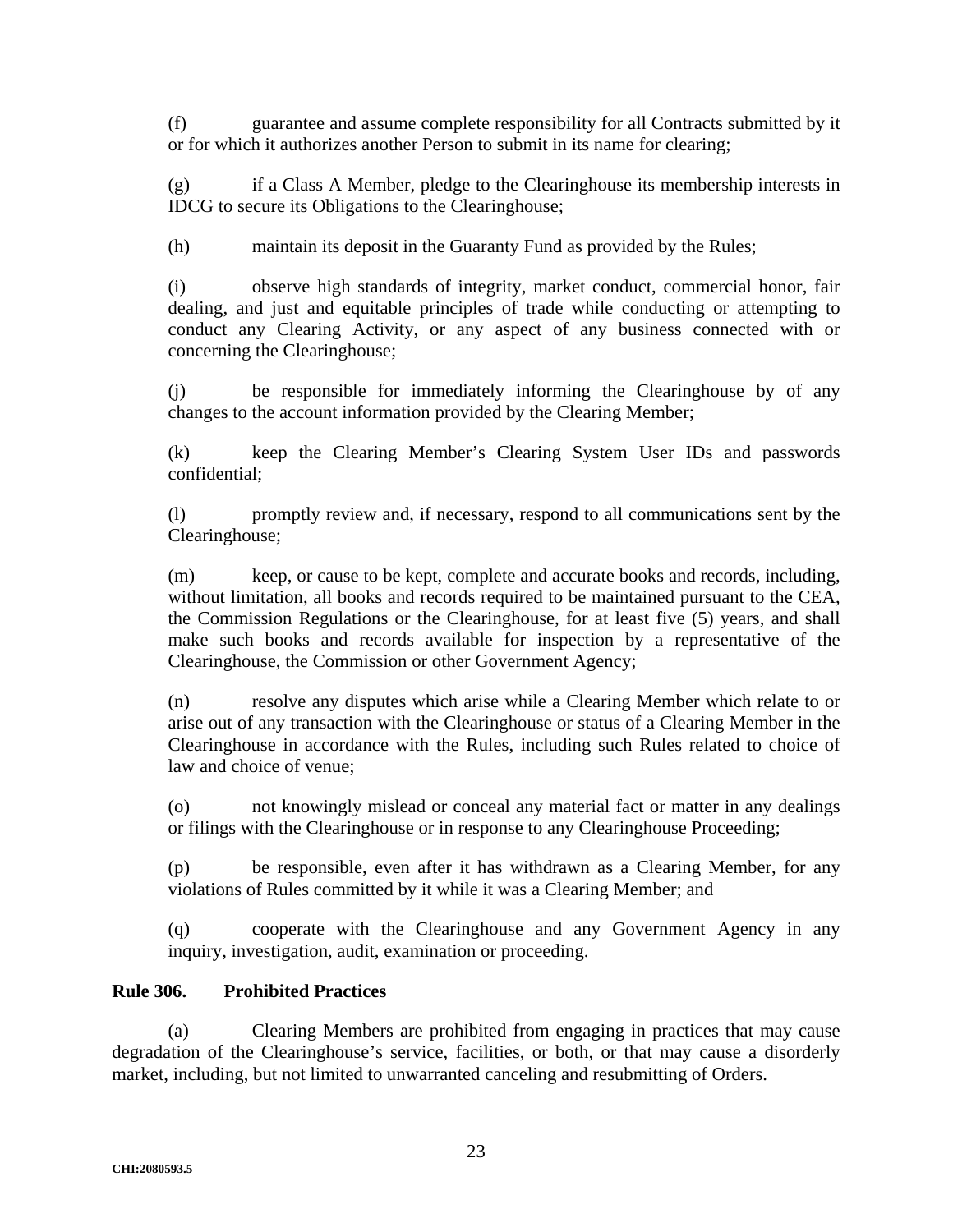(b) A Clearing Member, an Authorized Representative or any other Person subject to the Clearinghouse's jurisdiction is prohibited from engaging in acts or practices contrary to the purposes of the Clearinghouse, and from committing any act or engaging in any conduct that is likely to bring the Clearinghouse into disrepute. These prohibited practices include, but are not limited to:

- (i) cheating or defrauding or attempting to cheat or defraud any person;
- (ii) willfully making or causing to be made to any person any false report or statement or causing to be entered for any person any false record;
- (iii) willfully deceiving or attempting to deceive any person by any means whatsoever;
- (iv) effecting a transaction in, or inducing the purchase or sale of, any Contract through any manipulative, deceptive or fraudulent device or contrivance;
- (v) engaging or attempting to engage in price manipulation or cornering of the market;
- (vi) knowingly entering into transactions in Contracts: (1) in which the Clearing Member or its Customer is both the buyer and the seller of the Contract, (2) that do not result in change of beneficial ownership, or (3) that are designed to artificially inflate volume (including to satisfy a Clearing Member's revenue threshold), provided, however, if a Clearing Member is unintentionally both the buyer and seller on the same transaction as the result of an automated algorithmic trading program, such inadvertent transactions will not be deemed a violation of this Rule;
- (vii) knowingly entering transactions in Contracts if there are insufficient funds in the Clearing Member's account to satisfy such Orders if they are executed or knowingly submitting orders for Contracts in excess of the credit or risk limits, including the Total Risk Value, established by the Clearinghouse for such Clearing Member, or knowingly permitting a customer to submit orders for Contracts or to submit Contracts to the Clearinghouse in excess of the Total Risk Value established by the Clearing Member for such customer;
- (viii) engaging in any activity that presents a risk of harm to the Clearinghouse, its Clearing Members, or the public;
- (ix) engaging in conduct or practices that are detrimental to the best interests of the Clearinghouse or that adversely affect the integrity of the Clearinghouse or the Clearing System;
- (x) failing to abide by an arbitration decision or award handed down under Chapter 8 of the Rules; and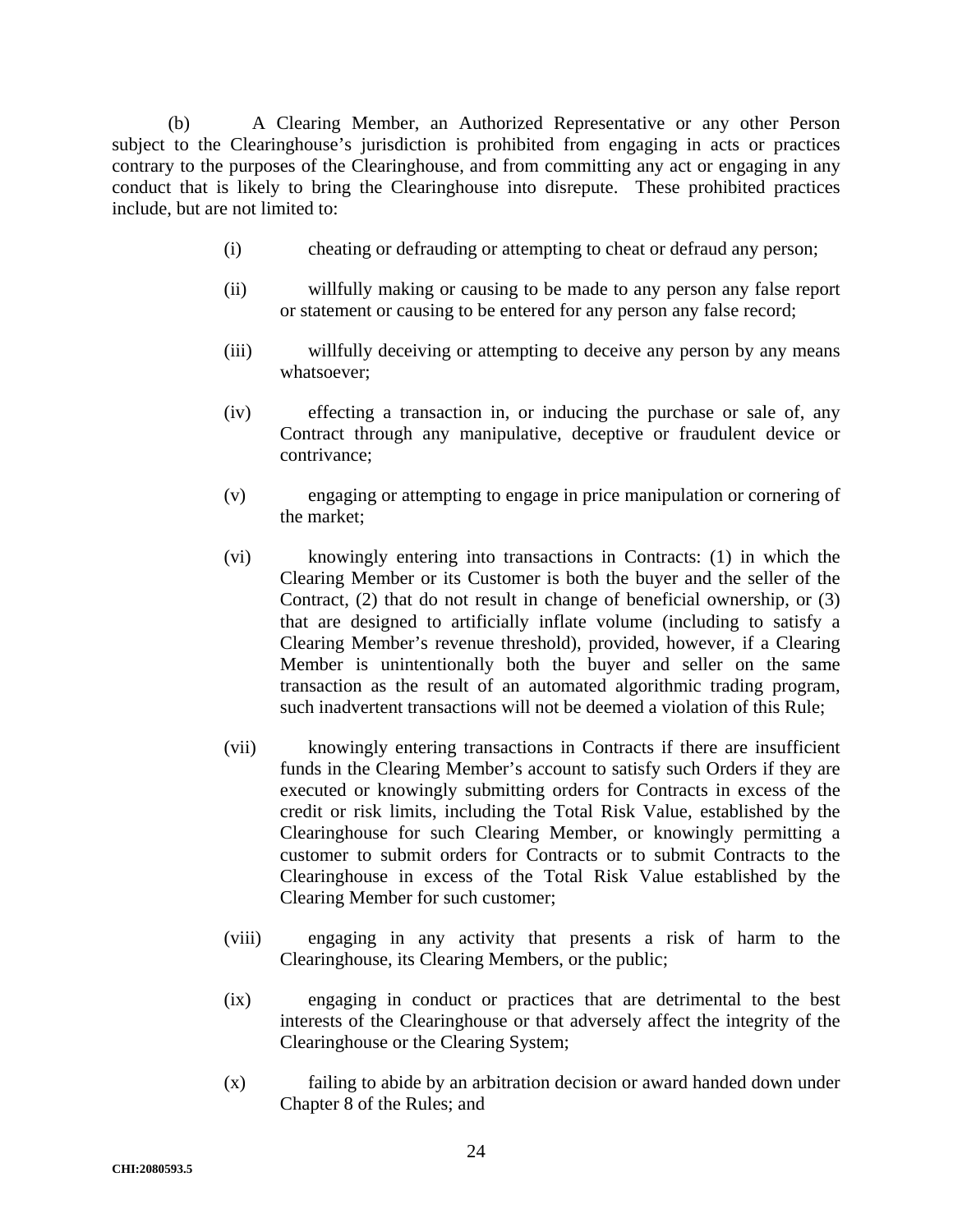(xi) engaging in any activity that is intended to, or has the effect of, violating the CEA or the Commission Regulations.

#### **Rule 307. Termination; Restriction on Activity**

(a) Upon the occurrence of a Termination Event, the Board may, in its sole discretion, impose limitations, conditions and restrictions upon a Clearing Member or terminate the status of the Clearing Member. In such circumstances, the Board may, in its sole discretion:

(i) decline to accept new positions in Contracts;

(ii) cause open Contracts to be transferred to another clearing organization designated by the Clearinghouse, with such security against claims and liabilities as the Clearinghouse shall deem necessary for its protection;

(iii) permit transactions in Contracts to be tendered for liquidation only;

(iv) cause open Contracts to be settled in cash or liquidated in the open market; and

(v) otherwise take or omit to take such actions, or any combination thereof, as it deems necessary or appropriate in the circumstances.

(b) The failure to comply with the Rules may also subject a Clearing Member to a suspension or revocation of clearing privileges. In addition, or in the alternative, and in either case in its sole discretion, the Board shall be authorized:

(i) to impose such additional capital, Performance Bond or other requirements as it shall deem appropriate for the protection of the Clearinghouse and its Clearing Members;

(ii) to allow such Clearing Member to submit Contracts solely for its proprietary account;

(iii) to allow such Clearing Member to submit Contracts for liquidation only;

(iv) to limit or restrict the type of Contracts that may be cleared by such Clearing Member in any of its accounts with the Clearinghouse; or

(v) to limit or restrict the number of Contracts that are permitted to be maintained by such Clearing Member in any of its accounts with the Clearinghouse.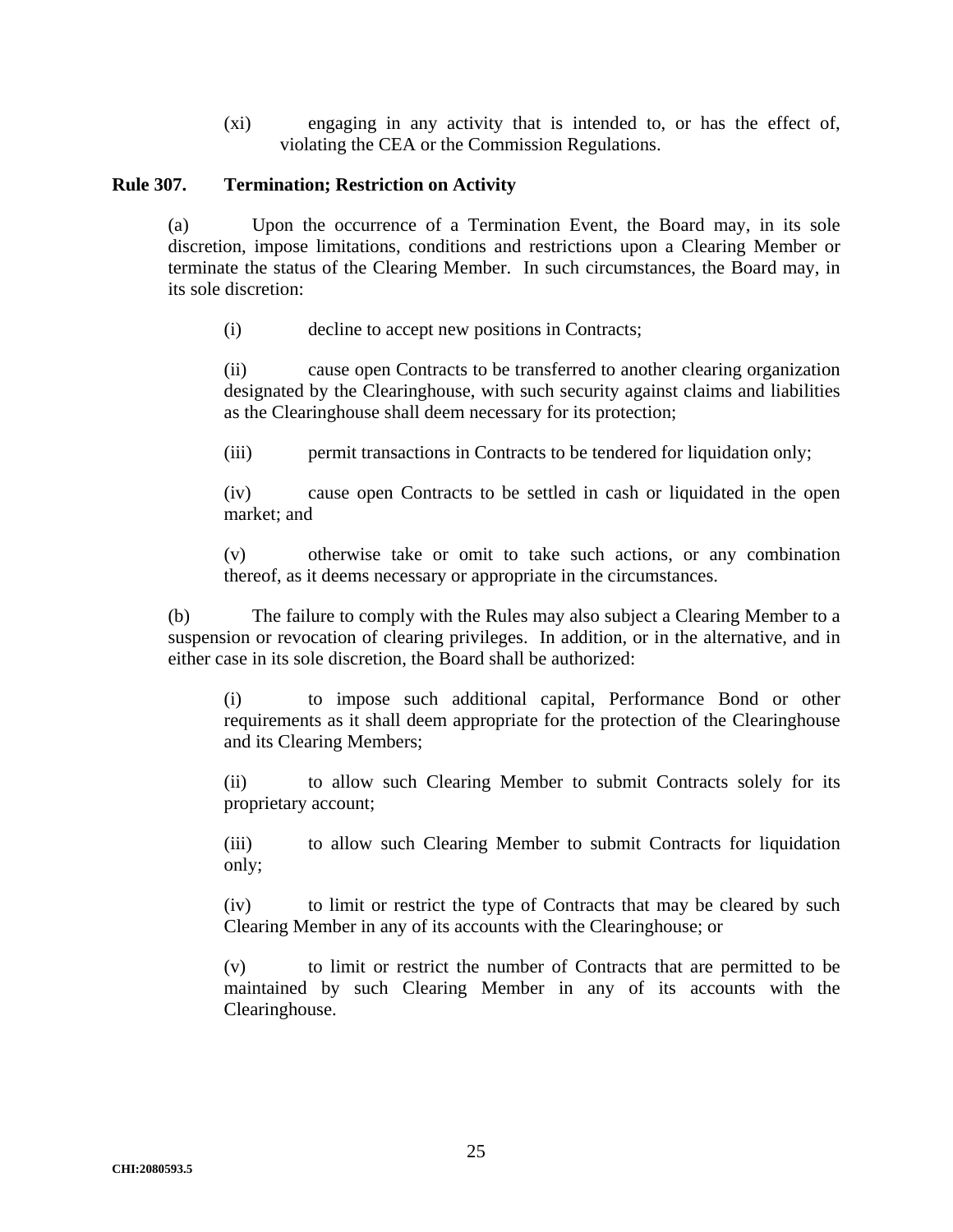#### **Rule 308. Authorized Representatives**

(a) Each Clearing Member shall designate one or more Authorized Representatives who will be responsible for all Clearing Activity conducted on behalf of the Clearing Member. Each Clearing Member must provide the Clearinghouse with current contact and other requested information for each of its Authorized Representatives so that the Clearinghouse is able to immediately contact the Authorized Representatives.

(b) Among other duties and responsibilities that the Clearinghouse may impose, an Authorized Representative must ensure that any Clearing Activity conducted by the Clearing Member complies with all Rules and Obligations.

(c) To designate an Authorized Representative, a Clearing Member must use the form, provide the information requested, and follow the procedures established by the Clearinghouse. The Clearinghouse may establish criteria that individuals must fulfill to become an Authorized Representative. By agreeing to become an Authorized Representative, an individual agrees to be bound by the duties and responsibilities of an Authorized Representative and to be subject to, and comply with, the Rules and Obligations.

(d) The Clearinghouse will promptly notify a Clearing Member of the approval of nominated Authorized Representatives, and will maintain a list of all appointed Authorized Representatives for each Clearing Member.

(e) If the Clearinghouse (i) declines to approve the designation, (ii) revokes the designation, or (iii) suspends the designation for more than seven calendar days, of an Authorized Representative, the Clearinghouse shall promptly notify the Clearing Member.

(f) An Authorized Representative who is suspended for any period remains subject to the Rules and the Clearinghouse's jurisdiction throughout the period of suspension.

(g) To request the termination of the designation of an Authorized Representative, the Clearing Member or the Authorized Representative must notify the Clearinghouse using the form, providing the information, and following the procedures established by the Clearinghouse.

(h) The Clearinghouse may, in its sole discretion, refuse to accept a request to terminate the registration of an Authorized Representative, or may postpone the effective date of the termination of registration if the Clearinghouse considers it necessary for the protection of Clearing Members or in the Clearinghouse's best interest. The Clearinghouse will not accept the registration as an Authorized Representative of any individual who is an Employee.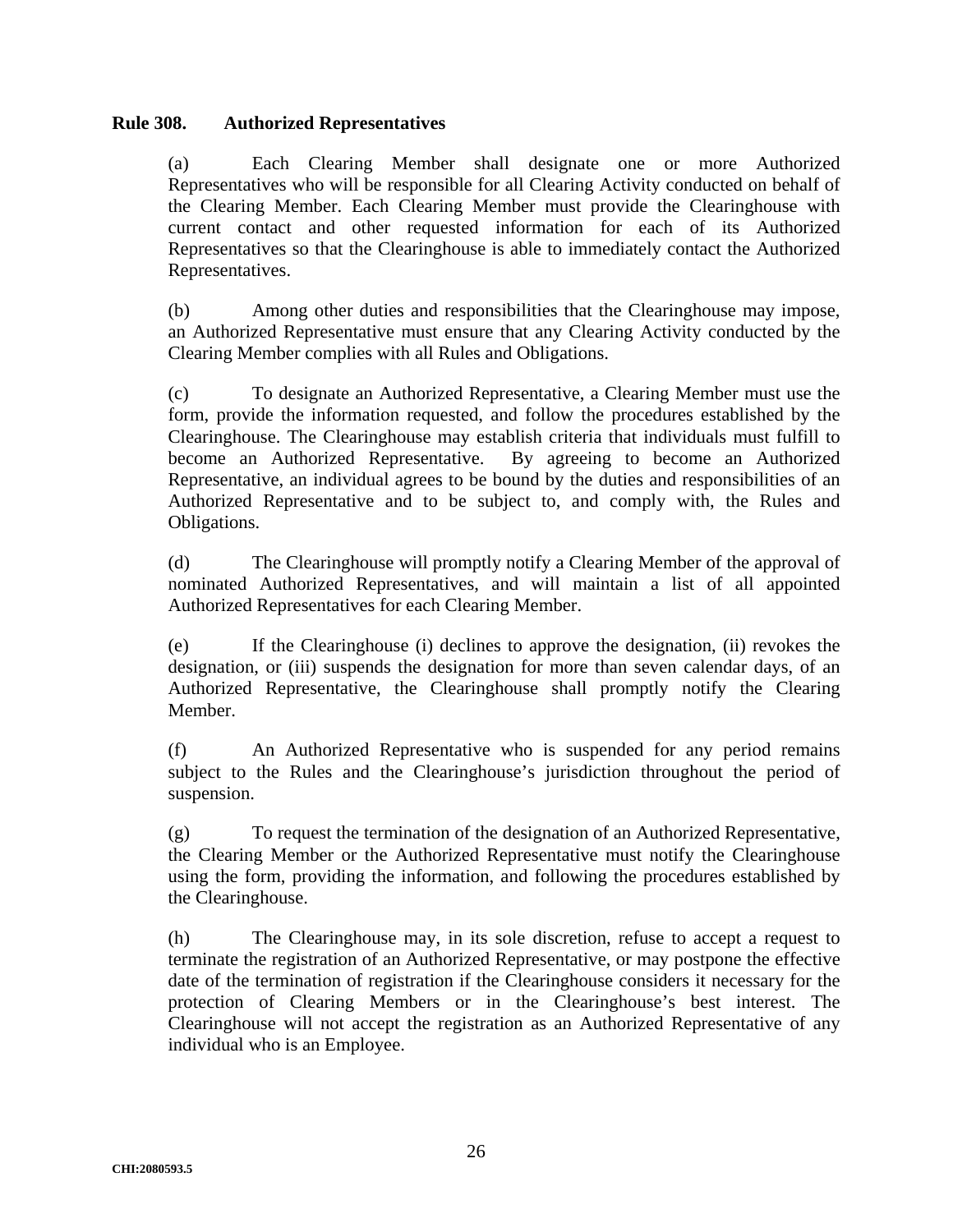(i) Based on the information provided to, and other information gathered by, the Clearinghouse regarding the request to terminate the registration of an Authorized Representative, the Clearinghouse will determine whether to:

- (i) accept the request to terminate the designation;
- (ii) postpone the effective date of termination of the designation; and/or

(iii) impose any terms or conditions before or after the effective date of termination of the designation.

(j) After termination or revocation of the designation of an Authorized Representative, the Authorized Representative remains subject to the Rules and the jurisdiction of the Clearinghouse for acts done and omissions made while registered as an Authorized Representative. Any Clearinghouse Proceeding relating to an Authorized Representative shall occur as if the Authorized Representative were still registered as such.

### **Rule 309. Capital Requirements**

(a) A Clearing Members must at all times maintain adjusted net capital in excess of the greater of:

(i)  $$5,000,000;$ 

(ii) Commission minimum regulatory capital requirements to the extent applicable to such Clearing Member; and

(iii) SEC minimum regulatory capital requirements to the extent applicable to such Clearing Member.

(b) The Clearing Membership Committee may prescribe additional capital requirements with respect to any Clearing Member.

#### **Rule 310. Financial Reporting Requirements**

Each Clearing Member shall submit statements of its financial condition at such times and in such form as may be prescribed by the Clearinghouse from time to time.

(a) Monthly Filings.

All Clearing Members shall submit within seventeen Business Days after the last day of each month:

(i) monthly Form 1-FR-FCMs or FOCUS Reports, *provided* that if the Clearing Member is not required to submit such reports to the Commission or the SEC, the Clearing Member must nonetheless submit its financial information to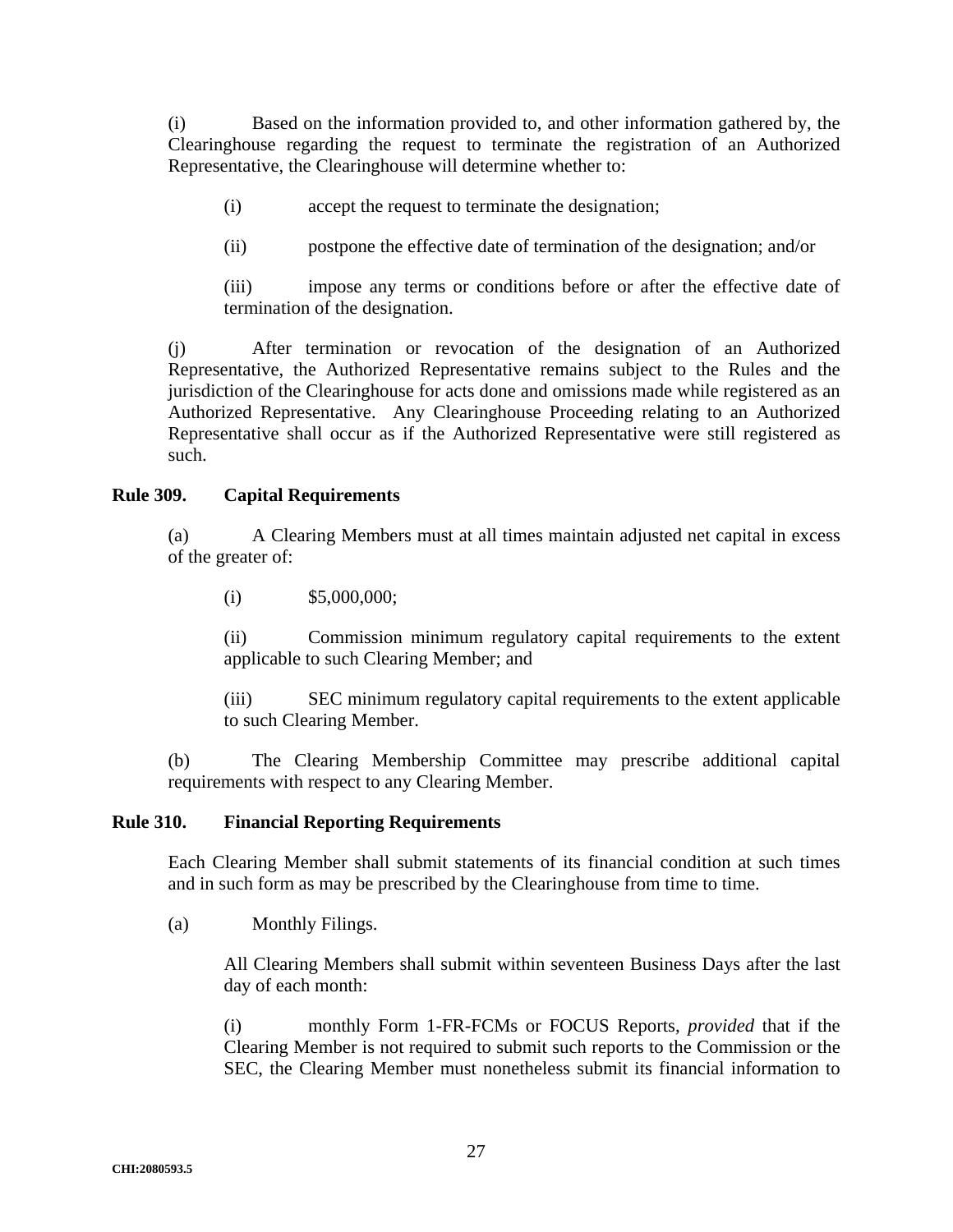the Clearinghouse in such format and calculate its adjusted net capital in accordance with such requirements;

(ii) information relating to capital to be withdrawn within 6 months;

(iii) information relating to subordinated debt maturing within 6 months;

(iv) information relating to subordinated debt due to mature within 6 months that the Clearing Member intends to renew; and

(v) with respect to Clearing Members that are registered as Broker-Dealers, information relating to additional capital requirements for excess margin on reverse repurchase agreements.

(b) Annual Filings.

Each Clearing Member must submit audited financial statements to the Clearinghouse annually. A Clearing Member that is registered as a Broker-Dealer must submit audited financial statements within 60 days of its fiscal year end. A Clearing Member that is not registered as a Broker-Dealer must submit audited financial statements within 90 days of its fiscal year end. A Clearing Member that is not registered as an FCM or as a Broker-Dealer and does not clear for Customers must submit audited financial statements that include at least the following information:

- (i) an opinion letter of a public accountant;
- (ii) statement of financial conditions;
- (iii) statement of income (loss);
- (iv) statement of cash flows;
- (v) statement of changes in ownership equity;
- (vi) and appropriate footnote disclosures.

A Clearing Member may be required to provide more frequent reports at the discretion of the Clearing Membership Committee, including without limitation, submission of daily or weekly capital computations and segregated funds statements.

#### **Rule 311. Guaranty Requirement**

(a) Ownership Information and Organization.

Each Clearing Member must provide and maintain with the Clearinghouse a correct roster of every Person (including natural persons) that directly or indirectly is the beneficial owner (determined in accordance with Rule 13d-3 under the Securities Exchange Act of 1934, as amended) of 5% or more of any class of equity security of the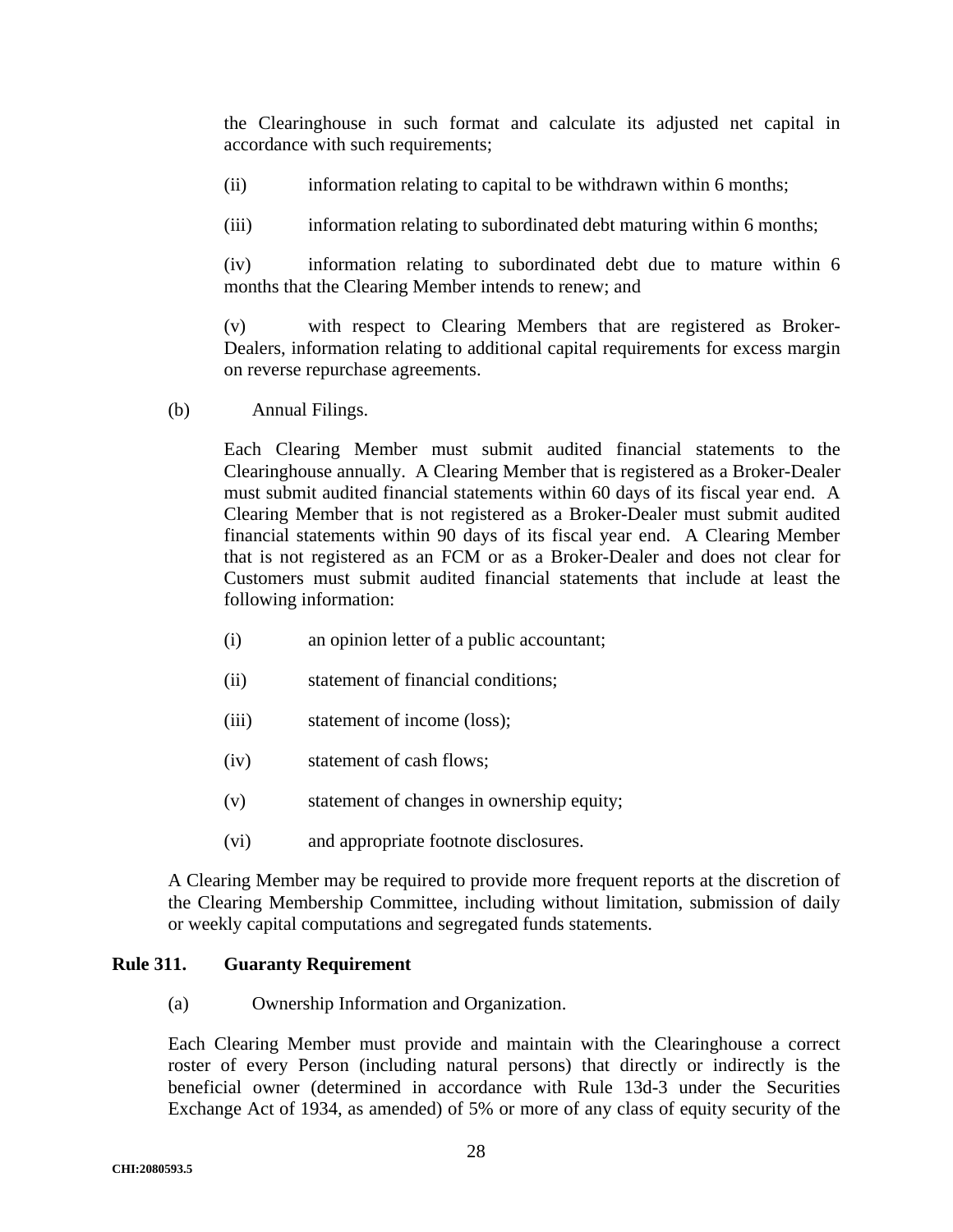Clearing Member. For purposes of this rule, the term "equity security" shall include any stock, partnership interest, membership interest or similar security, or any security convertible into such a security, or carrying any option, warrant or right to subscribe to or purchase such a security, or any other instrument or right that the Clearinghouse deems to be of similar nature and considers necessary or appropriate to treat as an equity security. If such Person owns its interest in the Clearing Member indirectly through one or more intermediaries, all such intermediaries must be disclosed, including:

(i) if a corporation, all shareholders who own 5% or more of the any class of equity security of the Clearing Member;

(ii) if a partnership, all general and any limited or other partners who have contributed 5% or more of the capital of such Clearing Member, or

(iii) if a limited liability company, owners of membership interests of 5% or more of such Clearing Member.

#### (b) Guaranty Requirement

(i) At the discretion of the Clearing Membership Committee, a Clearing Members may be required to provide the Clearinghouse with a written guarantee, in a form reasonably satisfactory to the Clearinghouse, from any Person owning, directly or indirectly, 5% or more of the equity securities of the Clearing Member.

(ii) A Clearing Member must provide a written guaranty of its Obligations to the Clearinghouse when a Clearing Member reorganizes into a different form of legal entity (other than a reorganization arising from a bankruptcy or insolvency proceeding). The guaranty must be in a form reasonably satisfactory to the Clearinghouse and must run from the new Clearing Member to the existing Clearing Member with respect to all Obligations of the existing Clearing Member to the Clearinghouse and all agreements entered into by the existing Clearing Member with the Clearinghouse.

#### **Rule 312. Notices Required of Clearing Members**

(a) Financial Notices.

(i) A Clearing Member must provide immediate notice to the Clearinghouse, orally and in writing, if the Clearing Member:

- (A) fails to maintain minimum capital requirements;
- (B) fails to maintain early warning capital requirements;
- (C) fails to maintain current books and records;

(D) determines the existence of a material inadequacy as specified in Commission Regulation 1.16(d)(2);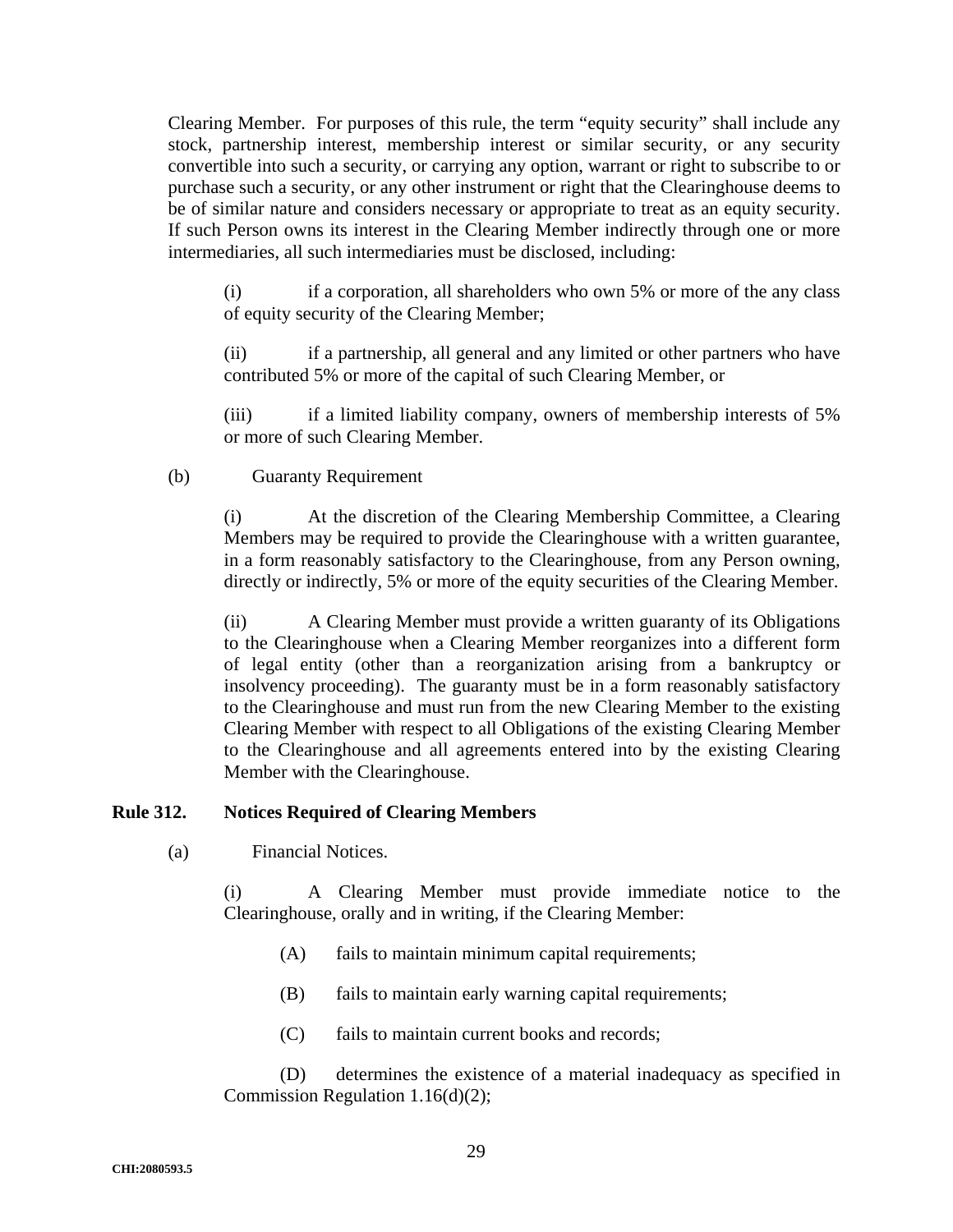- (E) changes its fiscal year;
- (F) changes its public accountants; or

(G) fails to comply with additional accounting, reporting, financial and/or operational requirements prescribed by the Clearinghouse.

(ii) A Clearing Member must provide prompt written notice to the Clearinghouse if:

(A) it fails to maintain sufficient funds in any Customer Segregated Account;

(B) it experiences a reduction in adjusted net capital as reported on its Form 1-FR-FCM or net capital as reported on the FOCUS report, as applicable, of 20% or more, from the most recent filing of such report;

(C) it has a planned reduction to equity capital that would cause a reduction in net excess capital of 30% or more; or

(D) a Performance Bond call in any account exceeds the Clearing Member's excess net capital and such Performance Bond call remains unsatisfied by the close of business the day following the issuance of the call.

(b) Operational Notices.

(i) A Clearing Member must provide immediate notice to the Clearinghouse, orally and in writing, of:

(A) any damage to, or failure or inadequacy of, the systems, facilities or equipment of the Clearing Member to effect transactions pursuant to the Rules or to timely perform the Clearing Member's financial obligations under or in connection with Contracts;

(B) any refusal of admission to, withdrawal of any application for membership in, any suspension, expulsion, bar, fine, censure, denial of membership, registration or license, withdrawal of any application for registration, cease and desist order, temporary or permanent injunction, denial of trading privileges, or any other sanction or discipline through an adverse determination, voluntary settlement or otherwise, by any Government Agency, any commodity or securities exchange, clearing organization, the NFA, FINRA, any self-regulatory organization or other business or professional association;

(C) the imposition of any restriction or limitation on the business conducted by the Clearing Member on or with any securities or futures clearing organization or exchange (including, without limitation, any contract market, derivatives transaction facility, exempt board of trade, linked exchange, other trading facility, or linked clearinghouse, other than restrictions or limitations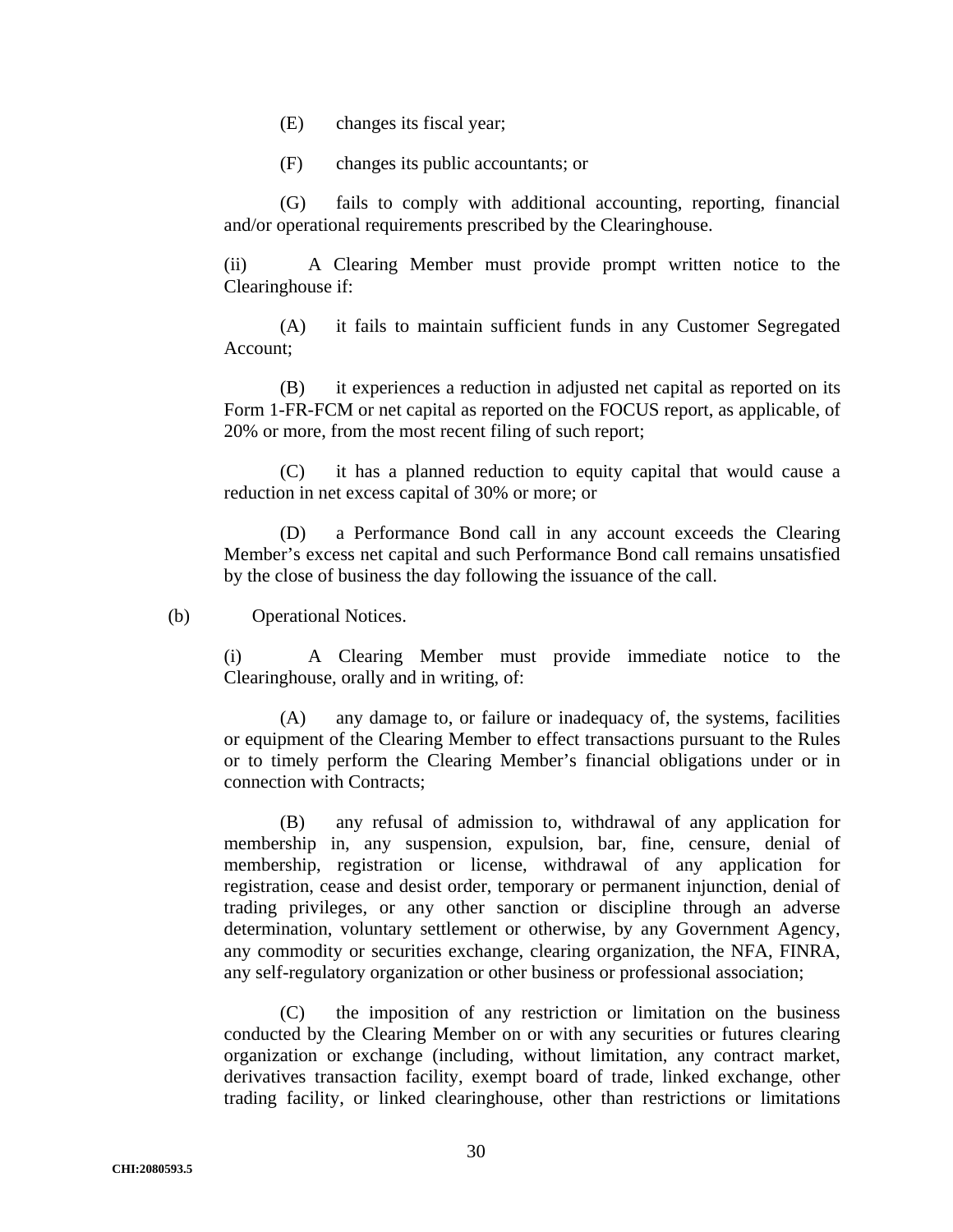imposed generally on all clearing members of or participants in such clearing organization or exchange);

(D) any failure by such Clearing Member, or any guarantor or commonly owned or controlled Clearing Member to perform any of its material contracts, Obligations or agreements;

(E) any determination that it, or any guarantor, will be unable to perform any of its material contracts, guarantees, Obligations or agreements;

(F) the insolvency of such Clearing Member, or of any guarantor;

(G) the institution of any proceeding by or against the Clearing Member, any affiliate of the Clearing Member, or any Person with a beneficial ownership of greater than 5% in the Clearing Member, under any provision of the bankruptcy laws of the United States, or under the Securities Investor Protection Act of 1970, any other statute or equitable power of a court of like nature or purpose, in which such Clearing Member or Person is designated as bankrupt, debtor or equivalent, or if a receiver, trustee or similar official is appointed for the Clearing Member, such Person, or its or their property;

(H) the receipt by such Clearing Member, or the filing by such Clearing Member with a self-regulatory organization, of a notice of material inadequacy; or

(I) the receipt by such Clearing Member from its independent auditors of an audit opinion that is qualified.

(ii) A Clearing Member must provide prompt written notice to the Clearinghouse if:

(A) It changes its name, business address, telephone or facsimile number, electronic mail address, or any number or access code for any electronic communication device used by it to communicate with the Clearinghouse;

(B) It changes any of its key personnel; or

(C) Any Person directly or indirectly becomes a beneficial owner of 5% or more of its equity securities.

(iii) A Clearing Member must provide at least 10 Business Days written notice to the Clearinghouse of:

(A) any proposed change in the organizational or ownership structure or management of a Clearing Member, including any merger, combination or consolidation between the Clearing Member and another Person;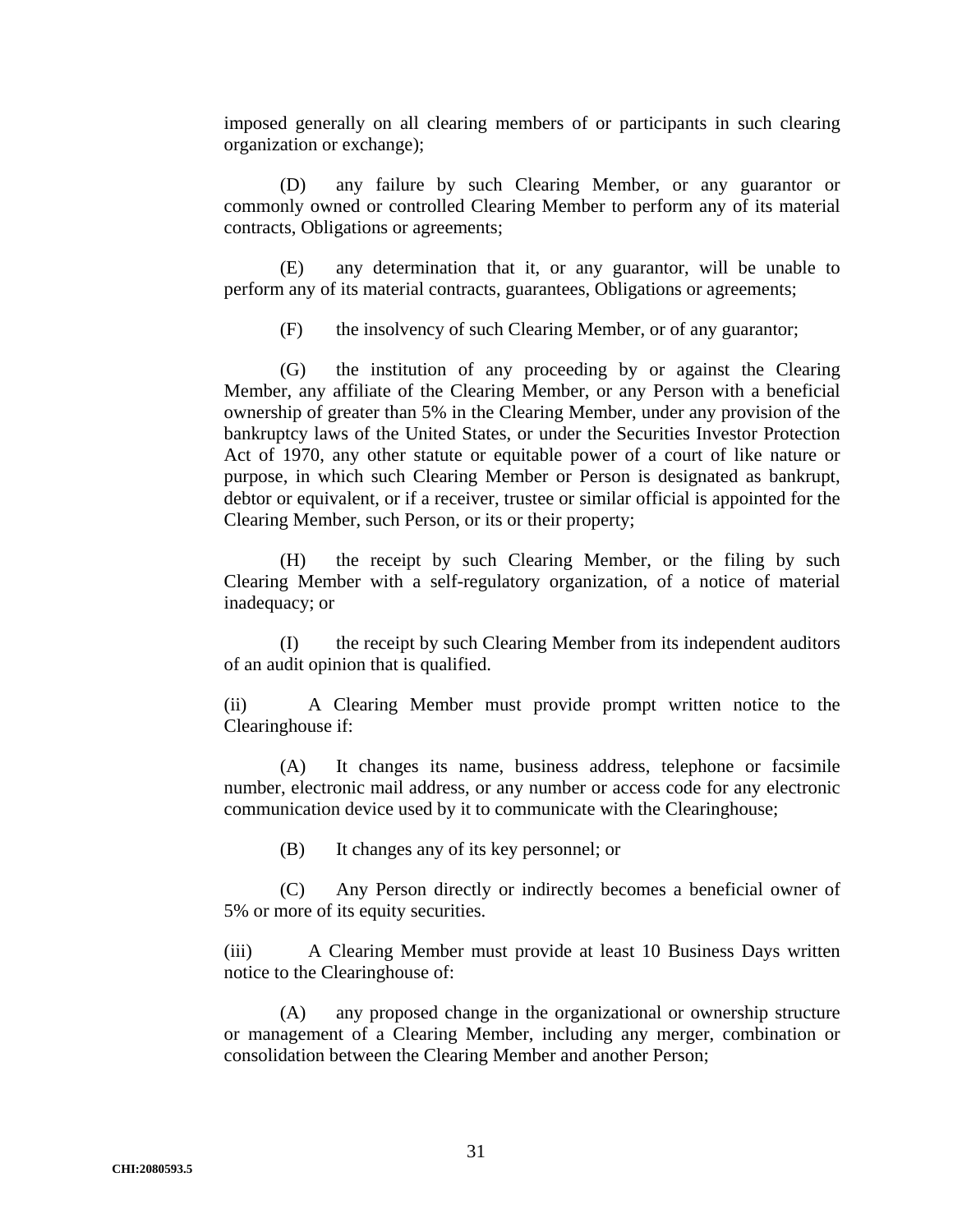(B) the assumption or guaranty by the Clearing Member of all or substantially all of the liabilities of another Person in connection with a direct or indirect acquisition of all or substantially all of that Person's assets;

(C) the sale of a significant part of the Clearing Member's business or assets to another Person;

(D) a change in the direct or indirect beneficial ownership of 20% or more of the Clearing Member; or

(E) any change in the Clearing Member's system provider used to process transactions in Contracts.

#### **Rule 313. No Transfer of Membership**

No Class A Membership or Class B Membership in the Clearinghouse may transferred to another Person except in connection with a merger or other business combination where such transfer of membership is approved by the Clearinghouse.

#### **Rule 314. Revenue Threshold**

As a condition of eligibility for the clearing fee discount applicable to its proprietary account, each Clearing Member shall satisfy the revenue threshold specified for Clearing Members by the Board from time to time in a Notice to Members. The revenue threshold may be satisfied by the Clearing fee revenue generated by proprietary accounts and customer accounts carried by the Clearing Member. If a Clearing member fails to satisfy its revenue threshold in any month, the Clearing Member shall pay such shortfall to the Clearinghouse and authorizes the Clearinghouse to debit the Clearing Member's Proprietary Account for such amount. A Clearing Member that clears Customer Accounts will be required to disclose, in writing, to each Customer that the Clearing Member receives discounted clearing fees for its proprietary account based in part on the volume of its proprietary transactions and its Customer Accounts that it clears at the Clearinghouse and that this may create an incentive for the Clearing Member to direct its Customer's transactions for clearing at the Clearinghouse.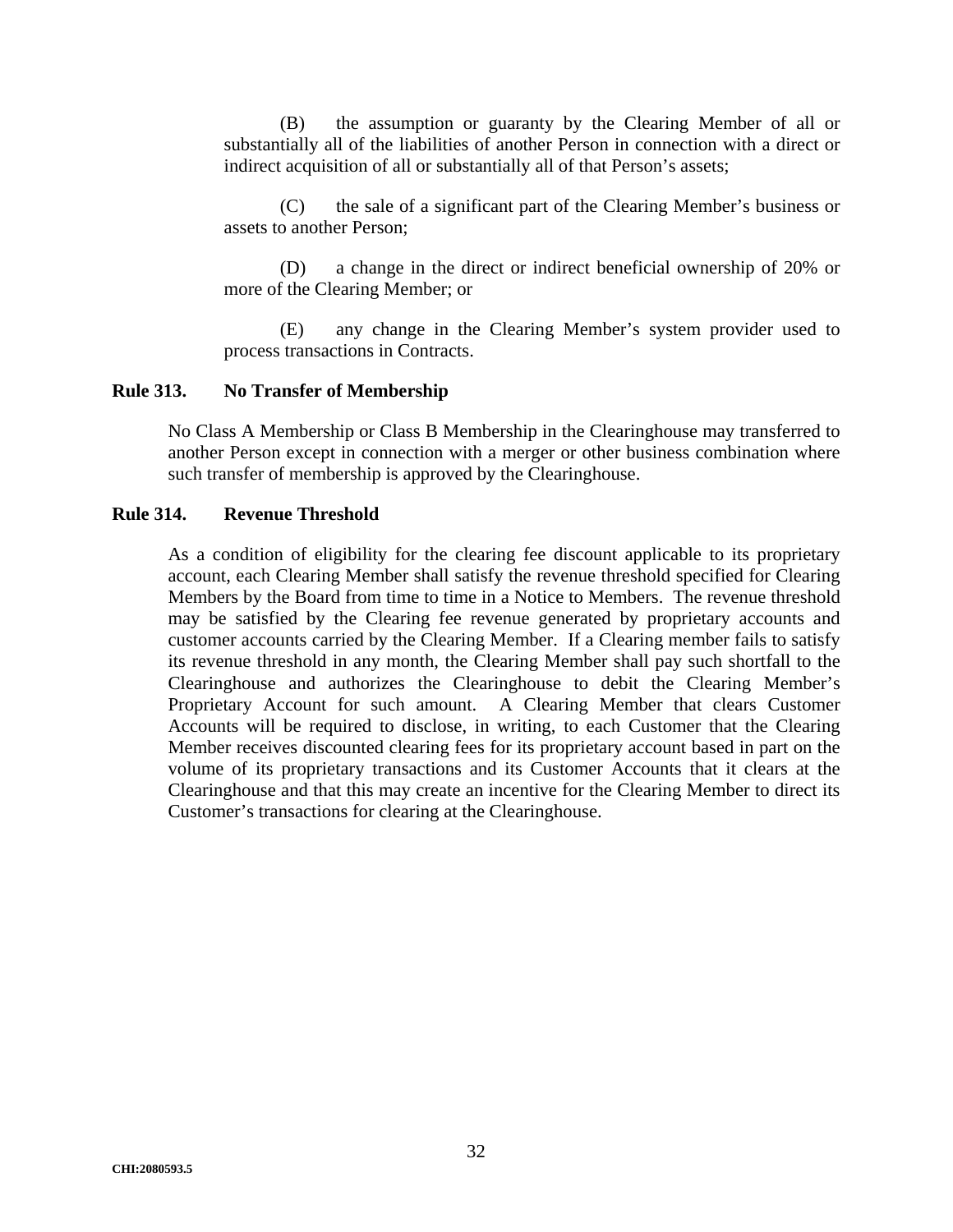## **Chapter 4 Clearing of Contracts**

#### **Rule 401. Effect of Clearance**

Any Contract submitted for clearance by or for the account of a Clearing Member shall be submitted to the Clearinghouse as required by these Rules, and upon acceptance of the Contract by the Clearinghouse, as provided in Rule 403, through the process of novation the buying Clearing Member shall be deemed to have bought the Contract from the Clearinghouse and the selling Clearing Member shall be deemed to have sold such Contract to the Clearinghouse. Upon such substitution of the Clearinghouse as the buyer to each selling Clearing Member and the seller to each buying Clearing Member, such Clearing Member buyers and Clearing Member sellers shall be released from their obligations to each other, and the Clearinghouse shall be deemed to have succeeded to all the rights, and to have assumed all the obligations, of the original Clearing Member parties to such Contracts, to the extent provided in these Rules.

### **Rule 402. Submission of Contracts to the Clearinghouse**

The submission of the details of a transaction in a Contract by or on behalf of a Clearing Member, as hereinafter provided, shall constitute a request by the Clearing Member to the Clearinghouse for clearance of the Contracts pursuant to the details submitted. These Rules shall constitute part of the terms of each Contract submitted to the Clearinghouse.

### **Rule 403. Acceptance of Contracts by the Clearinghouse**

(a) To be eligible for clearance by the Clearinghouse, a Contract must:

(i) be submitted to the Clearinghouse for clearance through the electronic order matching engine or over the counter trade registration facility of a Participating Trading Facility for the account of a Clearing Member; and

(ii) must have passed through the Clearinghouse Risk Filter.

(b) A Contract is accepted upon the Clearinghouse's receipt and acknowledgment of a matched transaction. The issuance of a Clearing Member Statement by the Clearinghouse constitutes confirmation that the Contracts listed on such statement have been accepted by the Clearinghouse.

(c) If the Clearinghouse does not accept a Contract for clearing, the Clearinghouse shall incur no liability with respect to such Contract. The Clearinghouse will promptly notify each Clearing Member party to a transaction if such transaction is not accepted for clearing. Each Clearing Member party to a transaction that has not been accepted for clearing by the Clearinghouse must take such steps as the Clearing Members may deem necessary or proper for such Clearing Members' own protection.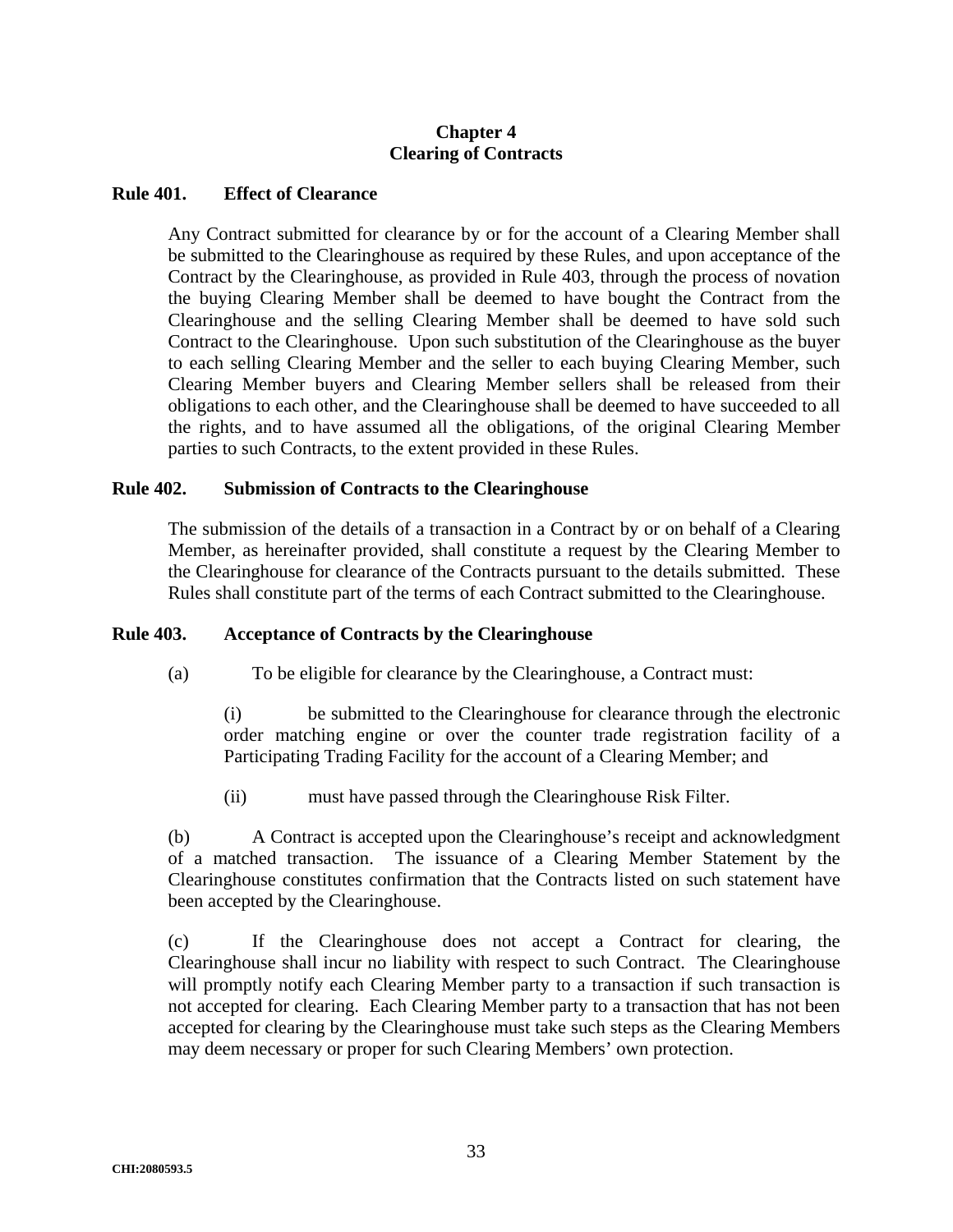### **Rule 404. Adjustment**

(a) Where a Contract is cleared in accordance with Rule 401 and the price of the Contract is less than the Settlement Price, the selling Clearing Member shall pay to the Clearinghouse, and the buying Clearing Member shall receive from the Clearinghouse, the difference between the value of the Contract based upon the Settlement Price and the price of the Contract, in accordance with the policies and procedures of the Clearinghouse.

(b) When a Contract is cleared in accordance with Rule 401 and the price of the Contract is more than the Settlement Price, the buying Clearing Member shall pay to the Clearinghouse, and the selling Clearing Member shall receive from the Clearinghouse, the difference between the value of the Contract based upon the Settlement Price and the price of the Contract, in accordance with the policies and procedures of the Clearinghouse.

(c) Such payments shall be at the time and in the manner prescribed by the Clearinghouse. Thereafter, from day to day, to the extent such Contract remains open, similar payments shall be made to bring the Contract to the Settlement Price.

## **Rule 405. Offsets**

Where, as the result of novation under Rule 401, a Clearing Member has bought from the Clearinghouse any amount of a given Contract for a particular settlement date, and subsequently, and prior to such settlement date, such Clearing Member sells to the Clearinghouse any amount of the same Contract for the same settlement date, the second transaction shall be deemed a settlement or adjustment of the quantity of the prior transaction to the extent of the second transaction. Similarly, where a Clearing Member sells to the Clearinghouse any amount of a given Contract for a particular settlement date, and subsequently, and before settlement, such Clearing Member buys any amount of the same Contract for the same settlement date, the second transaction shall be deemed a settlement or adjustment of the quantity of the prior transaction to the extent of the second transaction. Thereupon, such Clearing Member shall become liable to pay the loss or entitled to collect the profit, as the case may be, upon such adjusted transactions, and shall be under no further liability to receive or make payment with respect thereto. For purposes of this Rule, the first Contracts made shall be deemed the first Contracts offset.

### **Rule 406. Trade Reports**

Each Business Day, at such time as shall be determined by the Clearinghouse, Clearing Members shall file reports of transactions in Contracts (a "*Trade Report*") with the Clearinghouse in the manner prescribed by the Clearinghouse (which, in the case of electronic trading systems that submit matched transactions in Contracts to the Clearinghouse, shall be satisfied by confirming reports automatically generated by such system that contain the information set forth herein), with respect to all transactions in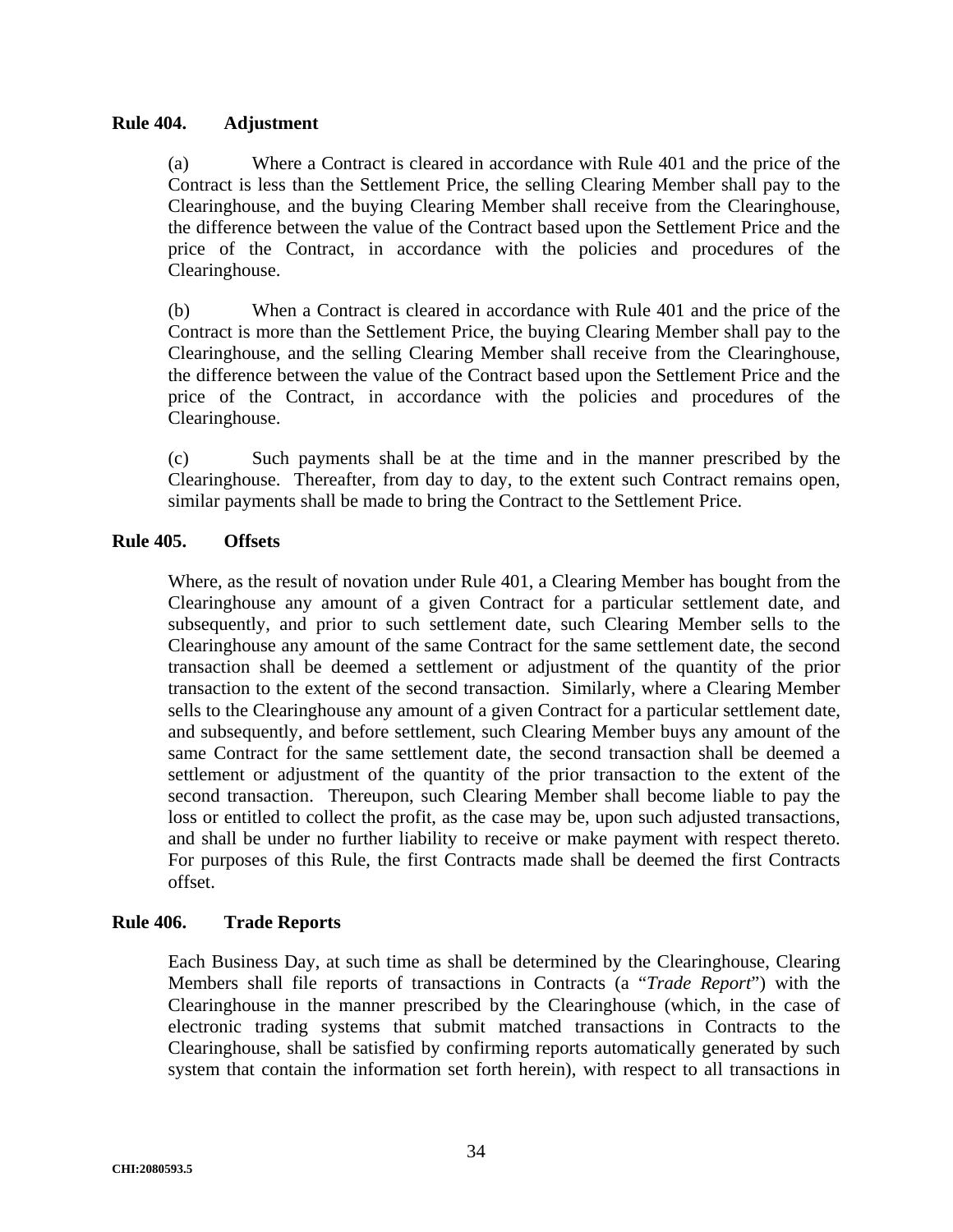Contracts made during the day showing the essential details of each transaction, including:

- (a) the name of the Contract;
- (b) the identity of both Clearing Members;
- (c) whether bought or sold;
- (d) the quantity;
- (e) the final settlement date;
- (f) the price of the Contract;
- (g) the Settlement Price;

(h) whether for a proprietary account of the Clearing Member or a Customer Segregated Account; and

(i) such other information as may be required by the Clearinghouse to effect the matching of Contracts between the buyer and the seller.

### **Rule 407. Inconsistency in Trade Reports**

Each Trade Report submitted by a Clearing Member must correspond in all material respects with the Trade Report submitted by the other Clearing Member that is a party to the subject transaction.

### **Rule 408. Clearing Member Statement**

On each Business Day that a Clearing Member has Contracts to be cleared or an open Contract position, the Clearinghouse shall provide such Clearing Member a "*Clearing Member Statement*" containing the following information:

(a) the amounts the Clearing Member shall pay to or receive from the Clearinghouse under Rule 404;

- (b) Performance Bond deposited by the Clearing Member;
- (c) the amount of Performance Bond required by the Clearinghouse; and
- (d) the Clearing Member's net surplus of, or deficit in, Performance Bond.

### **Rule 409. Daily Variation Settlements**

If the Clearing Member Statement shows a net balance in favor of the Clearinghouse, the Clearing Member shall, at the time and in the manner prescribed by the Clearinghouse, pay such net balance to the Clearinghouse. Payment will be considered made hereunder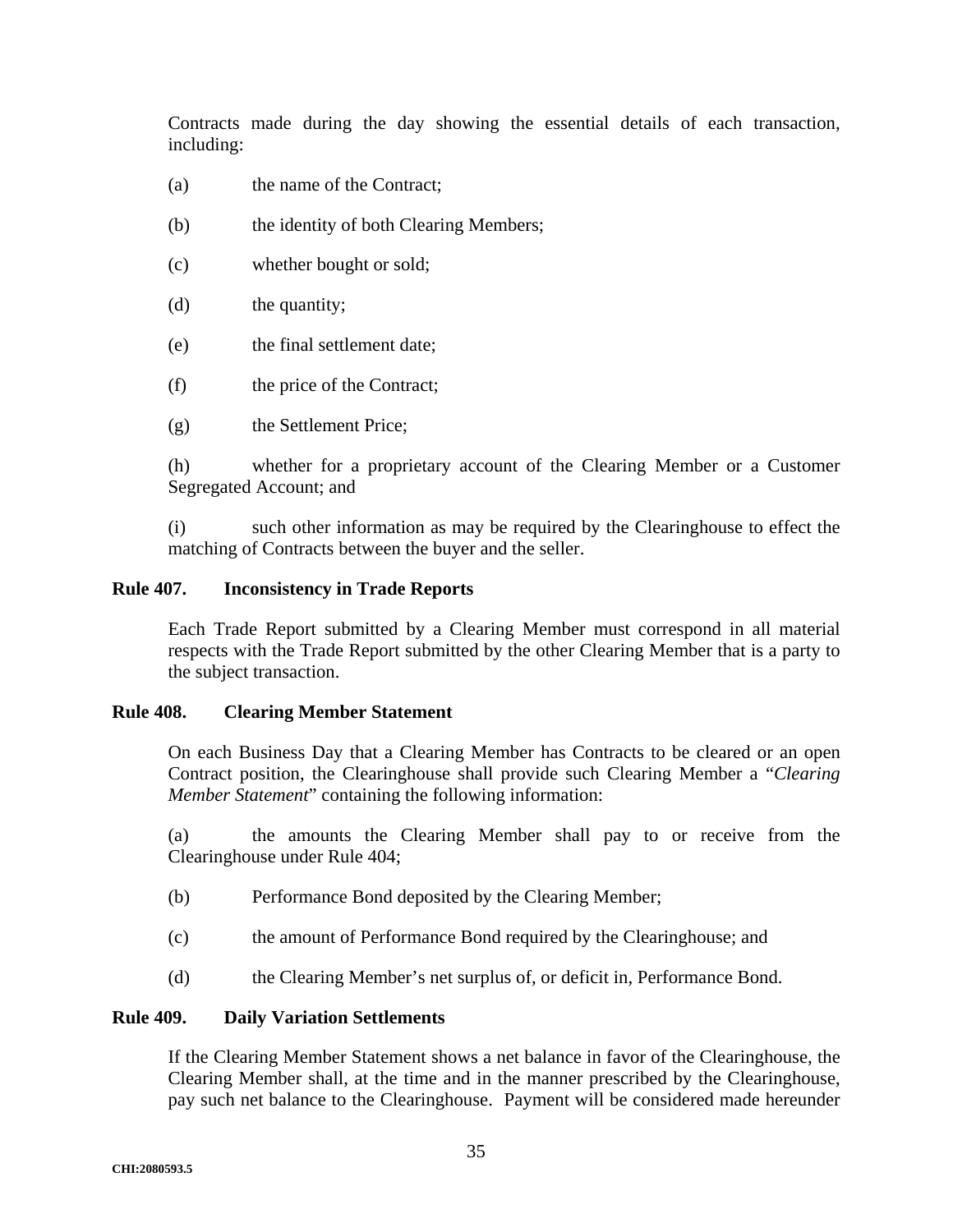only if made in a manner prescribed by the Clearinghouse that results in immediate credit to the account of the Clearinghouse. If the Clearing Member Statement shows a net balance in favor of the Clearing Member, the Clearinghouse shall promptly pay, at the time and in the manner prescribed by the Clearinghouse, the amount of such net balance to the Clearing Member. The Clearinghouse shall not be required to pay to the Clearing Member net balances in respect of any intraday settlements.

## **Rule 410. Fees, Costs and Charges**

The Clearinghouse may impose fees, costs and charges on Clearing Members for business conducted on, through, or in connection with, the Clearinghouse. Before imposing or changing any fees, costs or charges, the Clearinghouse will notify Clearing Members in a Notice to Members at least seven calendar days prior to the effective date of the amendment.

## **Rule 411. Collecting Clearing Fees**

Each time a Clearing Member's transactions in Contracts are matched and each time a Contract held by that Clearing Member expires, the Clearinghouse will draw a clearing fee from the Clearing Member's account. Upon request, the Clearinghouse will provide a Clearing Member with an electronic invoice of the clearing fees and other expenses charged to the Clearing Member.

### **Rule 412. Collecting Fees, Charges and Costs Other Than Clearing Fees**

(a) The Clearinghouse will draw fees (other than clearing fees), charges and costs that the Clearing Member owes to the Clearinghouse from the Clearing Member's account. Upon request, the Clearinghouse will provide a Clearing Member with an electronic invoice of the fees (other than transaction fees) to the Clearing Member.

(b) If a Clearing Member does not have sufficient funds in its account to pay any amount owed to the Clearinghouse, the Clearinghouse may suspend all rights of the Clearing Member pursuant to Rule 618 until the Clearing Member pays all amounts currently owed to the Clearinghouse, together with any other unpaid amounts that become due and payable from the Clearing Member during the period of suspension, as well as any applicable collection fees and interest charges.

### **Rule 413. Clearing Contracts for Customer Accounts**

Where a Clearing Member clears a Contract for a Customer Segregated Account, the Clearing Member becomes liable to the Clearinghouse and the Clearinghouse liable to the Clearing Member on such Contract in the same manner and to the same extent as if the Contract were for the account of the Clearing Member.

### **Rule 414. Segregated Accounts**

A Clearing Member required by law to segregate Customer transactions with the Clearinghouse shall maintain a Customer Segregated Account for that purpose. When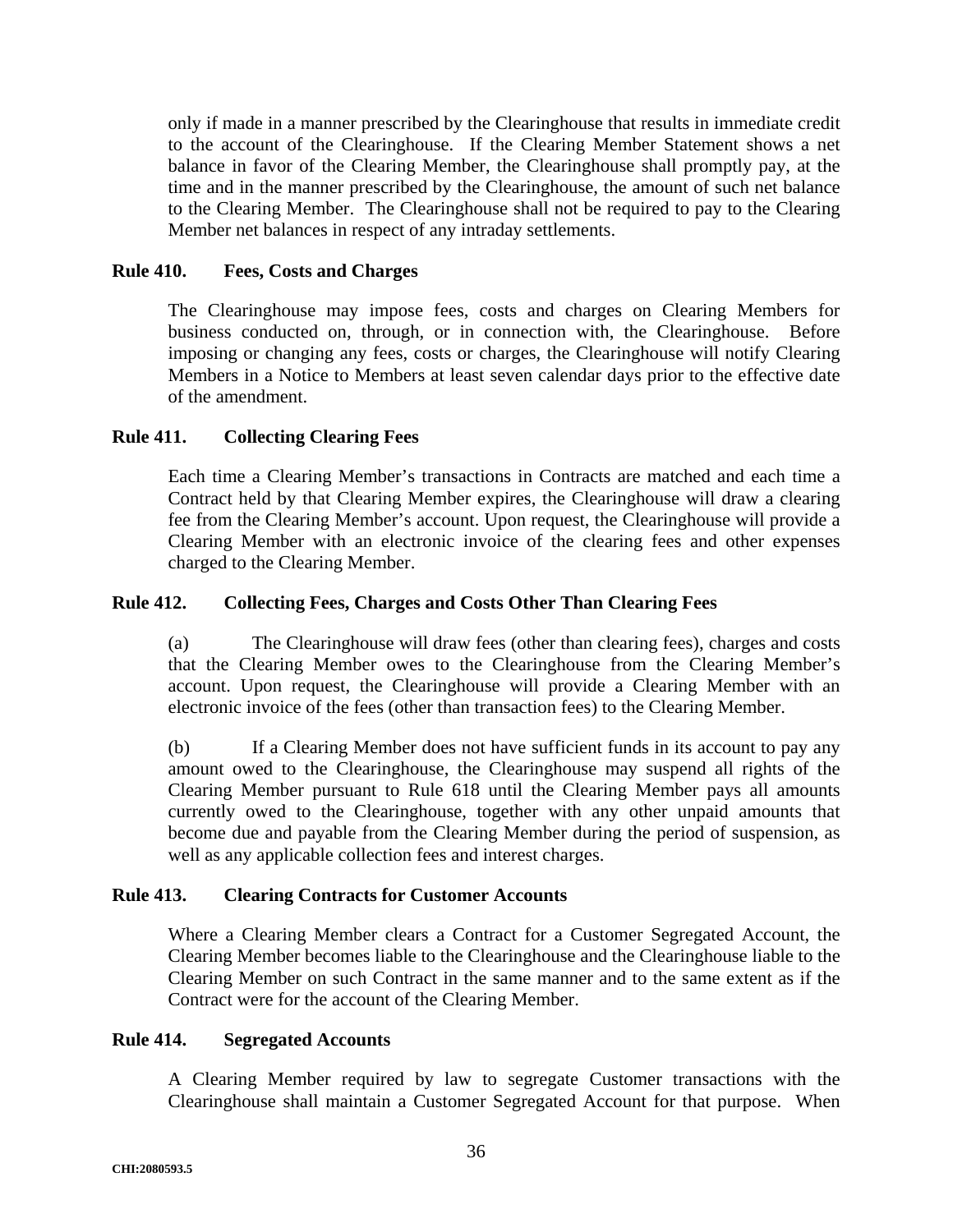appropriately so designated by the Clearing Member, the segregated account shall be treated as to Performance Bonds, Variation Settlements and all other operations separately from the account of the Clearing Member except that, (a) excess funds in any other proprietary account of the Clearing Member may be allocated by the Clearinghouse to the Customer Segregated Account to the extent necessary to meet applicable Performance Bond requirements of these Rules, and (b) if the Clearing Member is in Default under Rule 803 as to any account maintained by the Clearing Member with the Clearinghouse or for any reason ceases to be a Clearing Member, the open Contracts in all such accounts may be closed in the open market, transferred to any other Clearing Member, or otherwise resolved and the deficit, if any, in the Customer Segregated Account applied against the balance in any other proprietary account of the Clearing Member. The Clearinghouse shall maintain all funds held in the Customer Segregated Accounts in accordance with relevant provisions of the CEA and Commission regulations.

### **Rule 415. Transfers of Contracts**

Upon written request, the Clearinghouse may, in its sole discretion, allow a Clearing Member to transfer a Contract as a result of a merger or other business combination.

### **Rule 416. Records**

Clearing Members shall keep records showing, with respect to each purchase or sale of a Contract, the name of the Contract, the names of both Clearing Members, the Contract quantity, date, price, settlement date, the name of the beneficial owner of and identifying information for the proprietary account of a Clearing Member or Customer Account in which the transaction was made and such other information as may be required by law, regulation, or by the Clearinghouse. Such records shall be retained for at least five years, or such longer period as required by the CEA or the regulations promulgated thereunder, either in original form or in such other form as the Clearinghouse may from time to time authorize, and shall be deemed the joint property of the Clearinghouse and the Clearing Member keeping such records. The Clearinghouse shall be entitled to inspect or take temporary possession of such records at any time upon demand.

### **Rule 417. Reporting of Positions**

Clearing Members shall file reports of their open positions in Contracts at the time and in the manner prescribed by the Clearinghouse.

### **Rule 418. Limitation of Liability**

(a) The liability of the Clearinghouse relating to or arising out of Contracts shall be limited to losses resulting from the novation of the Contracts in accordance with these Rules.

- (b) The Clearinghouse shall not be liable for
	- (i) the Obligations of a Clearing Member to another Clearing Member;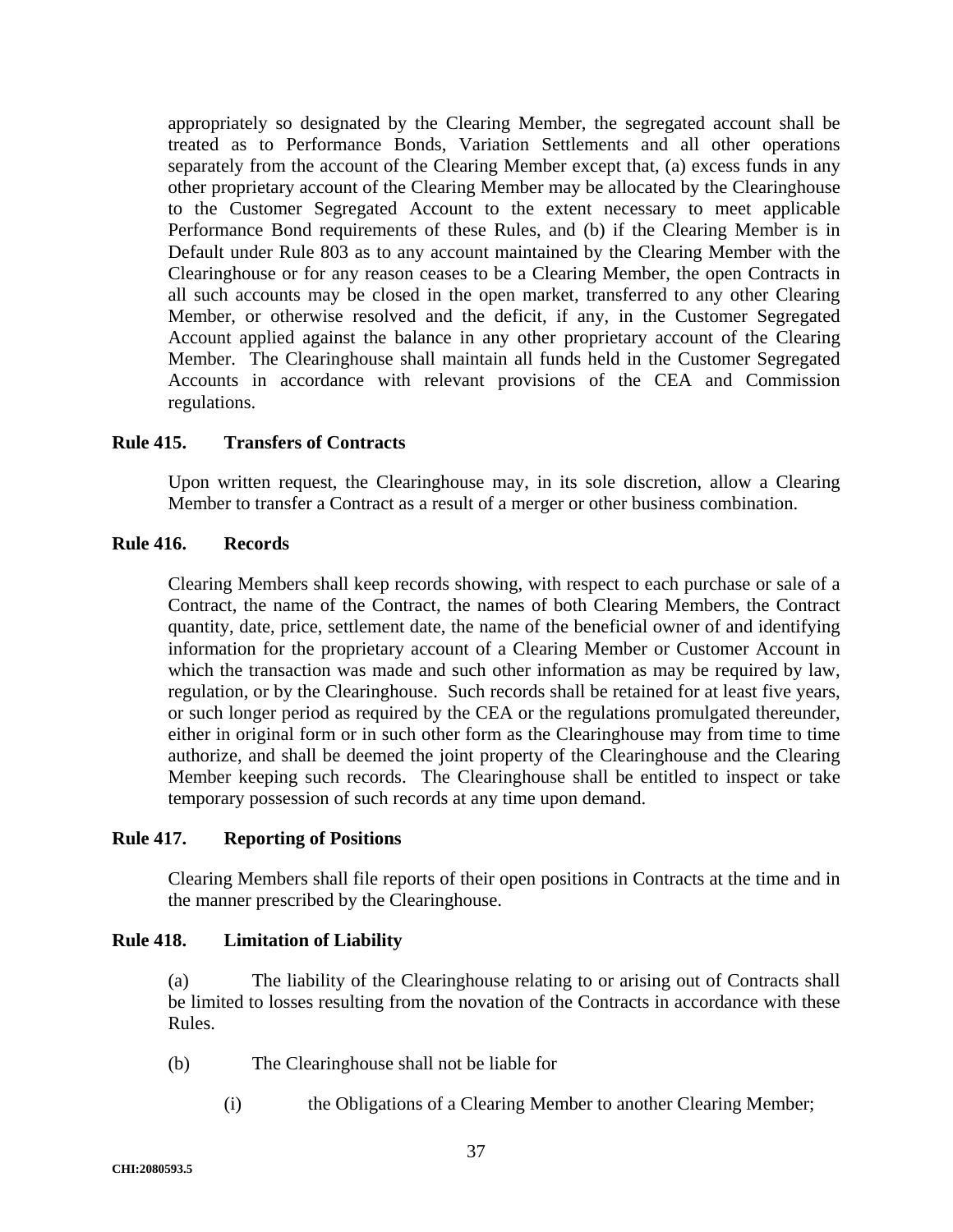(ii) the Obligations of a Clearing Member to another Clearing Member who is acting for such other Clearing Member as broker, or

(iii) the Obligations of a Clearing Member to a Customer.

## **Rule 419. Clearinghouse Risk Filter**

(a) Each Clearing Member must register with the Clearinghouse any Customer authorized by the Clearing Member to submit Contracts to the Clearinghouse and the applicable Customer Account numbers for such Customer. For each such Customer Account, the Clearing Member must also submit to the Clearinghouse the name of any broker that is authorized by the Customer to act on its behalf in the submission of Contracts to the Clearinghouse.

(b) For each Customer Account carried by a Clearing Member, the Clearing Member must input into the Clearinghouse Risk Filter the following:

(i) authorization indicating the Contracts that may be traded by such account;

(ii) the Total Risk Value.

(c) For each Clearing Member Proprietary account carried by such Clearing Member, the Risk Committee will determine the Total Risk Value and input it into the Clearinghouse Risk Filter.

(d) The Total Risk Value shall be used by the Clearinghouse to conduct a credit check in connection with the entry of active orders or the re-allocation of a transaction from one account to another account. The Clearinghouse Risk Filter shall assess: (1) whether the Clearing Member carrying that account has authorized that account to trade the Contract specified by the order or trade allocation, and (2) whether the entry of an order or the allocation of a Contract to an account would fall within the Total Risk Value established for the Clearing Member, in the case of its proprietary account, or by the Clearing Member in the case of its Customer Account. If the Clearinghouse Risk Filter is triggered by the acceptance for clearing of a Contract for an account, no additional Contracts (other than Contracts that would have the effect of reducing the risk in such account) will be accepted by the Clearinghouse for such account unless the Clearing Member carrying such account deposits additional collateral in an amount and form acceptable to the Clearinghouse or otherwise reduces its risk to the Clearinghouse. Additionally, the Clearinghouse may, in its discretion, liquidate the Contracts that triggered or exceeded the Total Risk Value established for the account.

(e) The Clearinghouse shall notify the relevant Clearing Member when a transaction exceeds the Total Risk Value or when a transaction is not accepted for clearing.

(f) A Clearing Member must act promptly to prevent the submission of further transactions for any account that it carries that is in excess of its Total Risk Value.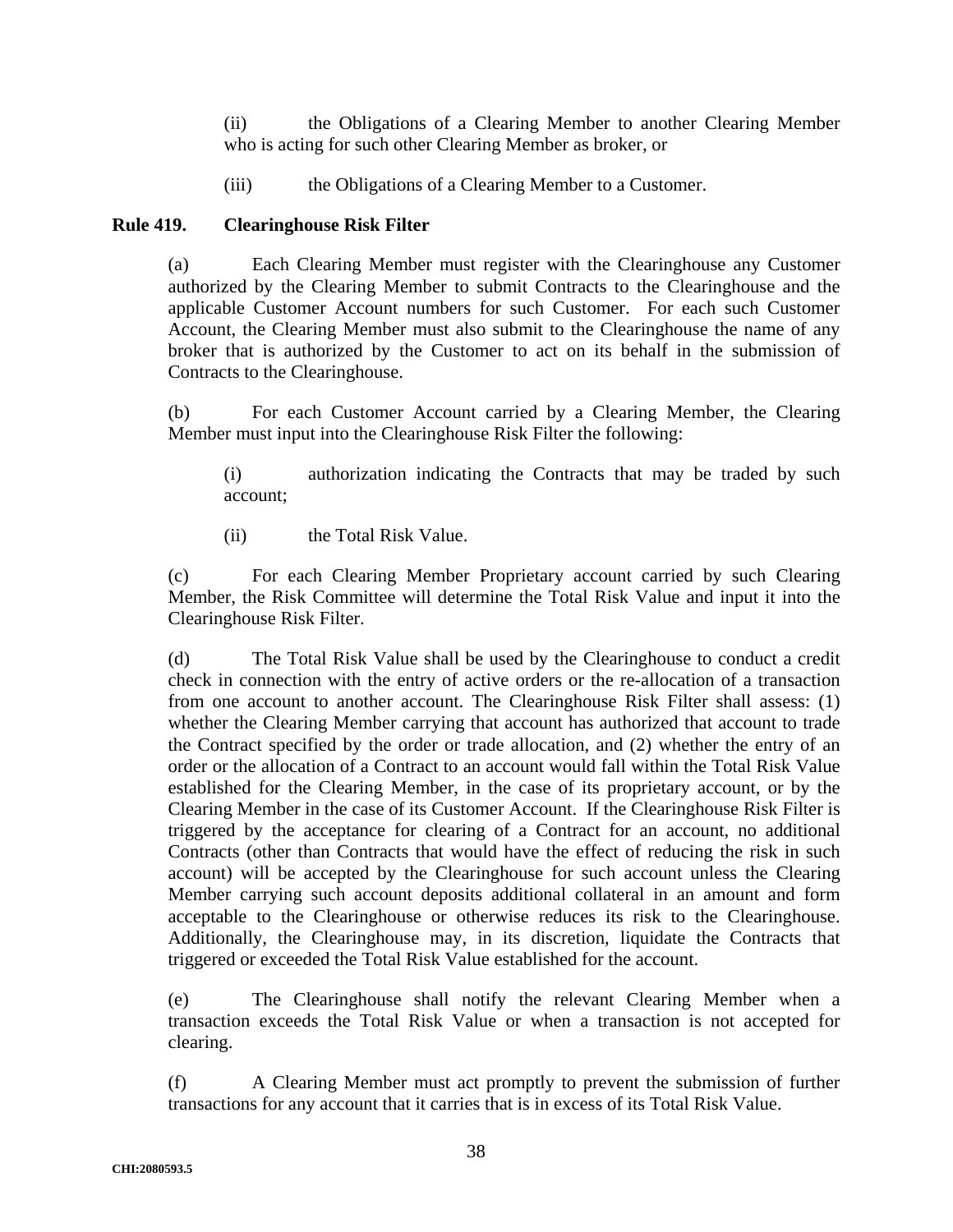#### **Rule 420. Position Limits**

(a) The Clearinghouse may impose speculative position limits on Contracts. Any Clearing Member who exceeds a Speculative Position Limit shall be deemed to have violated this Rule 420. In addition, any Clearing Member entering orders that, if accepted, would cause the Clearing Member to exceed a Speculative Position Limit, shall be deemed to have violated this Rule 420.

(b) If a Clearing Member fails to reduce any position in a manner and time as directed by the Clearinghouse, the Clearinghouse shall have the authority to liquidate the applicable position to a level below the defined Speculative Position Limit stipulated for the relevant Contract.

(c) In addition to the restrictions and requirements imposed in paragraphs (a) and (b), the first violation of a Speculative Position Limit by a Clearing Member shall result in a letter of warning to be issued by electronic mail by the Regulatory Oversight Department to the Clearing Member. Any subsequent violation of a Speculative Position Limit within the succeeding 12 months by a Clearing Member shall result in the issuance of a second letter of warning by electronic mail to the Clearing Member, a fine, and the suspension or revocation of Clearing Membership privileges in accordance with Chapter 6 of the Rules.

#### **Rule 421. Swap Agreement Replacement**

Swap agreements that are traded on a bilateral basis and submitted through the trade registration system of a Participating Trading Facility for clearing by the Clearinghouse will be cleared as futures contracts through a replacement process whereby the original over the counter swap agreement is replaced by an economically equivalent futures contract that complies with the Contract terms specified by the Clearinghouse. A replacement of a futures contract for an over-the-counter swap agreement shall be comprised of two discrete transactions where the buyer and seller of the futures contract must be, respectively, the buyer and seller of the interest rate swap. The swap agreement component shall involve the same instrument underlying the futures contract. The quantity covered by the swap agreement must be equivalent to the quantity covered by the futures contract. The parties to the transaction shall maintain a record of the transaction together with all pertinent documentation of the over the counter swap agreement. The swap agreement component of a replacement transaction must comply with applicable Commission regulatory requirements, if any.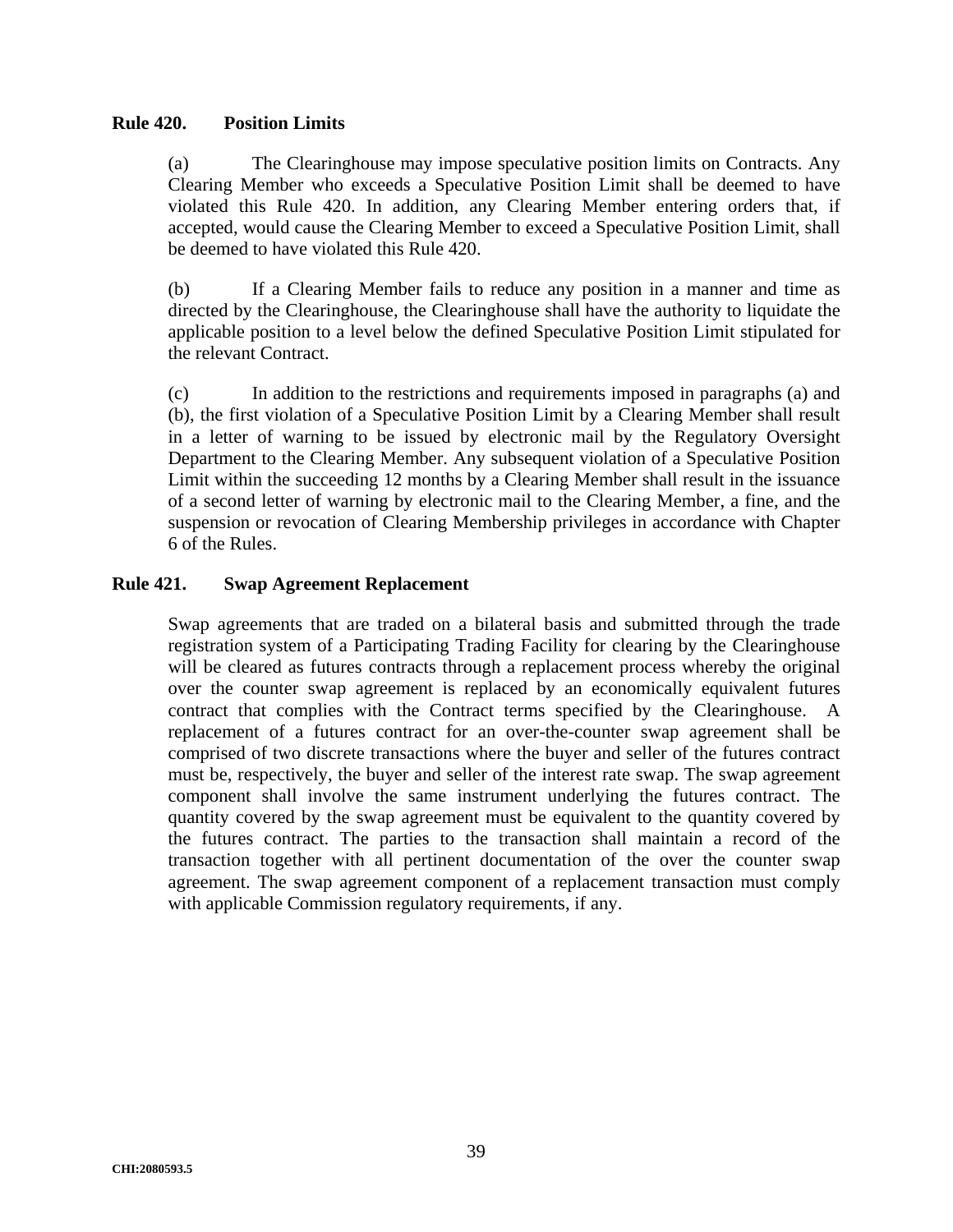## **Chapter 5 Settlement and Performance Bonds**

#### **Rule 501. Cash Settlement**

After trading ceases on the last day of trading for a Contract, any open positions in Contracts held by a Clearing Member will be settled in cash at the Settlement Price determined for such Contract on the last day of trading in such Contracts.

### **Rule 502. Settlement Price**

(a) The Settlement Price for each Contract shall be determined in accordance with the terms of the contract specifications set forth in Chapter 9 for such Contract.

(b) Notwithstanding the foregoing, when deemed necessary by the Clearinghouse to protect the respective interests of the Clearinghouse and Clearing Members, the Clearinghouse may establish the Settlement Price for any Contract at a price deemed appropriate by the Clearinghouse under the circumstances. When the Clearinghouse determines that circumstances necessitate the application of this paragraph, the reasons for that determination and the basis for the establishment of the Settlement Price in such circumstances shall be published in a Notice to Members.

### **Rule 503. Clearinghouse Lien**

Each Clearing Member agrees that the Clearinghouse shall have a first lien and security interest in all Performance Bond, Guaranty Fund deposits, equity interests, Contracts, Collateral and other property held in or for the accounts of such Clearing Member, and with respect to a Class A Member, the shares of IDCG pledged by the Class A Member to the Clearinghouse, as security for all Obligations of such Clearing Member to the Clearinghouse.

### **Rule 504. Clearing Member Default**

(a) A Clearing Member who (i) fails to meet any of the Clearing Member's Obligations upon the Clearing Member's Contracts with the Clearinghouse after novation, (ii) fails to deposit Performance Bond within one hour after demand by the Clearinghouse, or (iii) is suspended or expelled by a Participating Trading Facility or by the Clearinghouse, is in Default. Upon such Default, the Clearinghouse may cause all Contracts of such Clearing Member (whether or not carried in a Customer Segregated Account as provided in Rule 414) to be closed or offset, transferred to any other Clearing Member, or otherwise resolved as deemed appropriate by the Clearinghouse and any debit balance owing to the Clearinghouse shall be immediately due and payable.

(b) In closing, offsetting, transferring or otherwise resolving the Contract of a Clearing Member as provided in paragraph (a) of this Rule, the Clearinghouse shall have the right: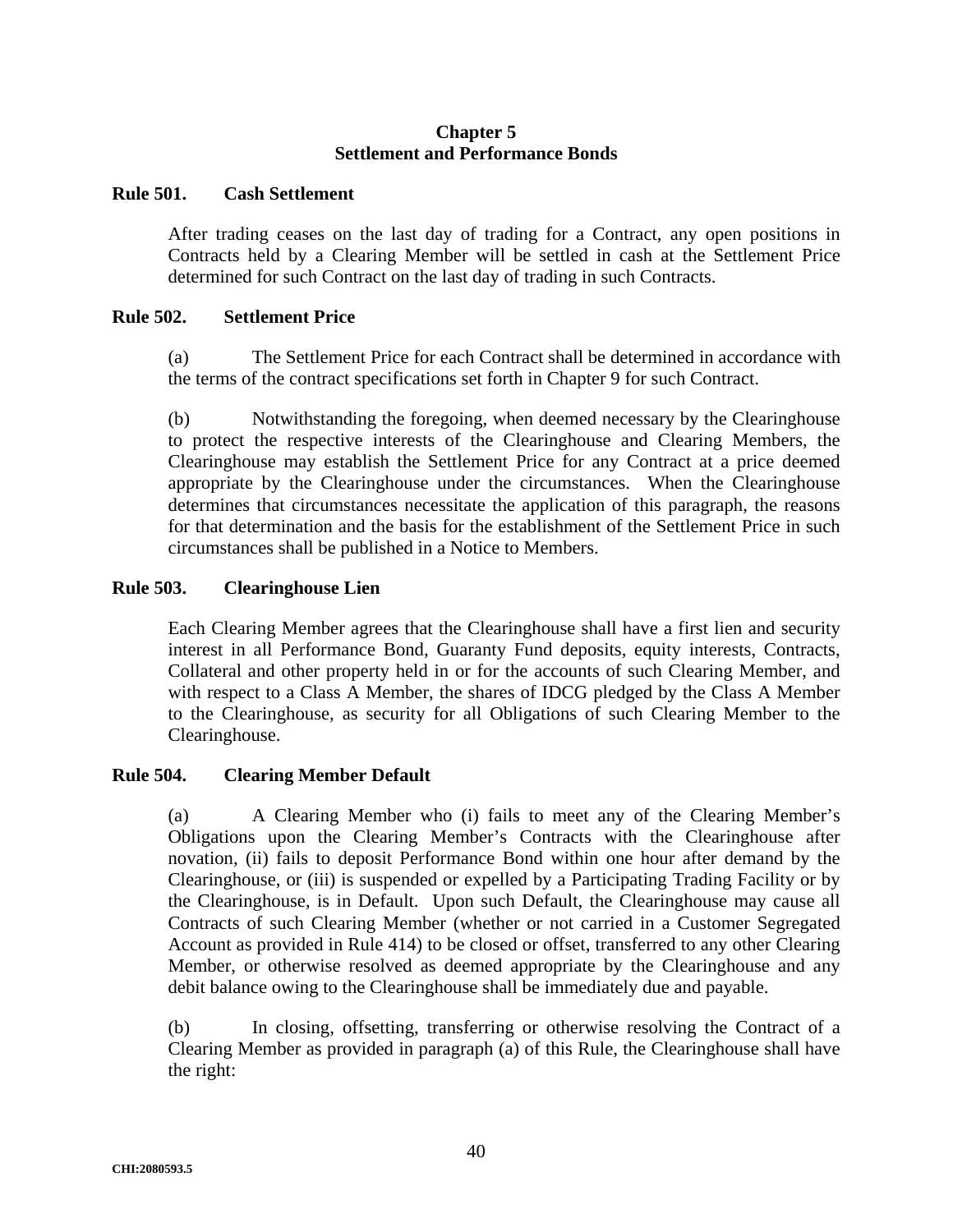(i) With respect to Contracts in a Customer Segregated Account of such Clearing Member provided for in Rule 414, to set off (A) any proceeds received by the Clearinghouse from the disposition of such Contract and any property or proceeds thereof deposited with or held by the Clearinghouse as Performance Bond for such account against (B) any amounts paid by the Clearinghouse in the disposition of such Contracts, including any commissions or other losses or expenses incurred in connection therewith or in connection with the liquidation of Performance Bond deposits in such account and any other amounts owed to the Clearinghouse as a result of transactions in the account or otherwise lawfully chargeable against the account;

(ii) With respect to the Contracts in any other account of such Clearing Member, to set off (A) any proceeds by the Clearinghouse from the disposition of such Contracts, any property or proceeds thereof deposited with or held by the Clearinghouse as Performance Bond for such accounts, and any other property of the Clearing Member within the possession or control of the Clearinghouse other than property which has been identified by such Clearing Member as required to be segregated as provided for in Rule 414, against (B) any amounts paid by the Clearinghouse in the disposition of such Contracts, including any commissions or other losses or expenses incurred in connection therewith or in connection with the liquidation of Performance Bond deposits in such accounts, and any other Obligations of the Clearing Member to the Clearinghouse, including Obligations of the Clearing Member to the Clearinghouse remaining after the setoffs referred to in paragraph (b)(i) of this Rule, and any Obligations arising from any other accounts maintained by the Clearing Member with the Clearinghouse;

(iii) To cause Contracts held in accounts of the Clearing Member that is in Default to be offset against each other and, to the extent of any remaining imbalance, against the Contracts of other Clearing Members;

(iv) To cause Contracts held in accounts of the Clearing Member that is in Default and of other Clearing Members to be settled at the Settlement Price for such Contracts, or at such other price or prices as the Clearinghouse may deem fair and reasonable in the circumstances; and

(v) To defer closing or otherwise settling such Contracts if, in its discretion, it determines that the closing out of some or all of the suspended Clearing Member's Contracts would not be in the best interests of Clearinghouse or other Clearing Members, taking into account the size and nature of the positions in question, market conditions prevailing at the time, the potential market effects of such liquidating transactions as might be directed by Clearinghouse, and such other circumstances as it deems relevant.

(c) Any Obligation of the Clearinghouse to a Clearing Member arising from a Contract or from any provision of these Rules shall be subject to all the terms of the Rules, including the setoff and other rights set forth herein. The rights of the Clearinghouse set forth herein shall be in addition to other rights that the Clearinghouse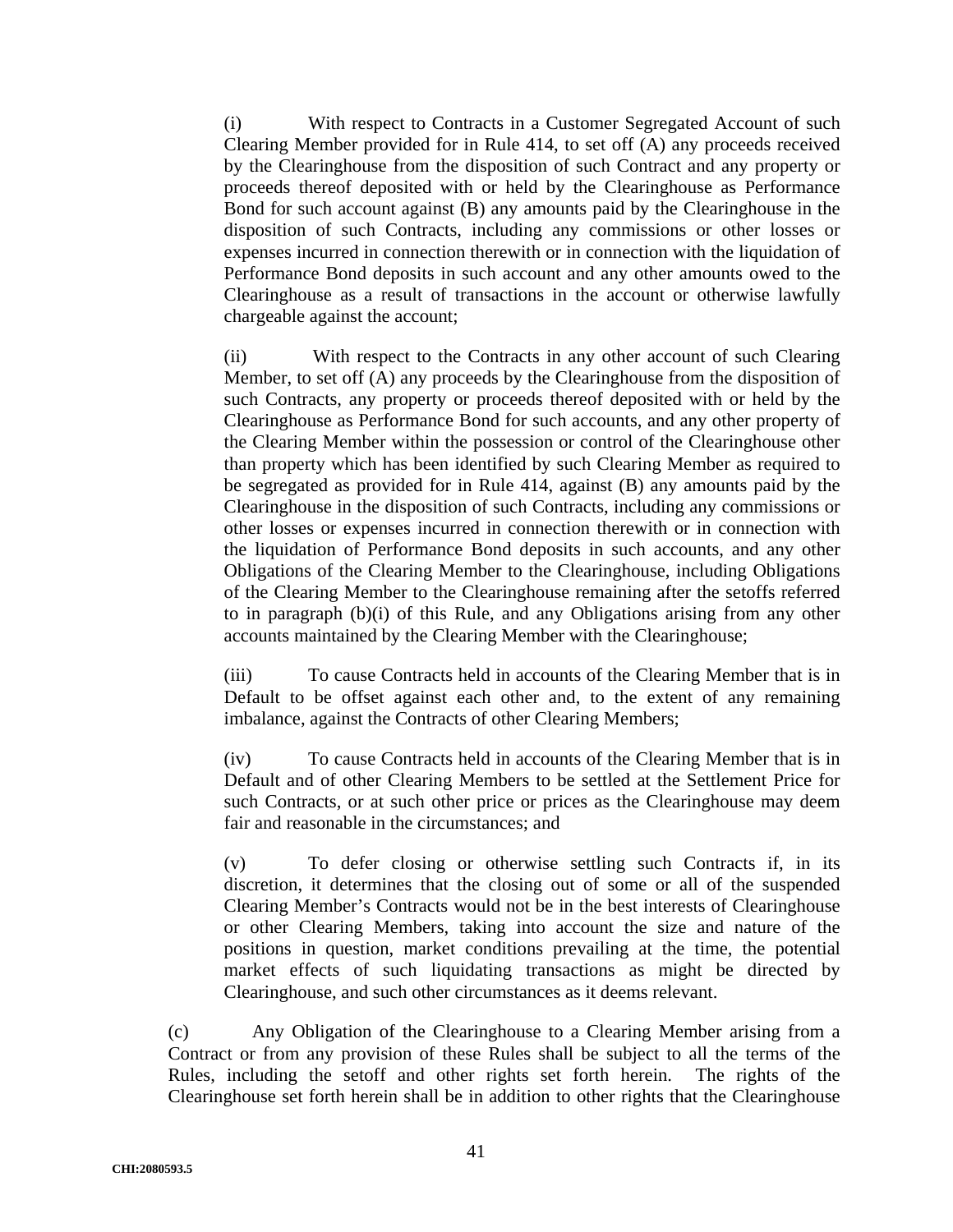may have under applicable law and governmental regulations, other provisions of the Rules, additional agreements with the Clearing Member or any other source.

(d) If a Clearing Member remains in Default after the Clearinghouse exercises its rights under paragraphs  $(a) - (c)$  above, the following assets and proceeds will be applied to satisfy its Default, in the order of priority listed below. Each source of funds set forth below shall be completely exhausted, to the extent practicable, before the next following source is applied.

(i) First, any Performance Bond deposit of the Clearing Member;

(ii) Second, in the case of a Class A Member, the Class A Member's pledged equity interest in IDCG; and

(iii) Third, any amounts deposited by the defaulting Clearing Member into the Guaranty Fund.

The Clearing Member shall take no action, including but not limited to, attempting to obtain a court order, that would interfere with the ability of the Clearinghouse to so apply such assets and proceeds.

(e) If the assets and proceeds set forth in paragraph (d) above are insufficient to satisfy all of the defaulting Clearing Members Obligations to the Clearinghouse, including all claims against the Clearinghouse by reason of novation of the Contract pursuant to Rule 501, the Clearinghouse shall nonetheless pay (including by drawing on the proceeds of any liquidity facility maintained by the Clearinghouse) all such claims, which shall be deemed a loss to it and which shall be a liability of the defaulting Clearing Member to the Clearinghouse, which the Clearinghouse may collect from any other assets of such Clearing Member or by process of law.

(f) For purposes of this Rule, each Default by a Clearing Member will be considered a separate Default event.

### **Rule 505. Application of Clearinghouse Resources**

(a) If the Clearinghouse is unable to immediately satisfy all claims against it, including, but not limited to, costs associated with the liquidation, transfer and managing of positions, arising out of its substitution for a Clearing Member in Default or for any other cause, then such claim or Obligation shall be met and made good promptly by the use and application of funds from the following sources in the order of priority below. Each source of funds set forth below shall be completely exhausted, to the extent practicable, before the next following source is applied.

(i) First, surplus funds of the Clearinghouse in excess of funds necessary for normal operations;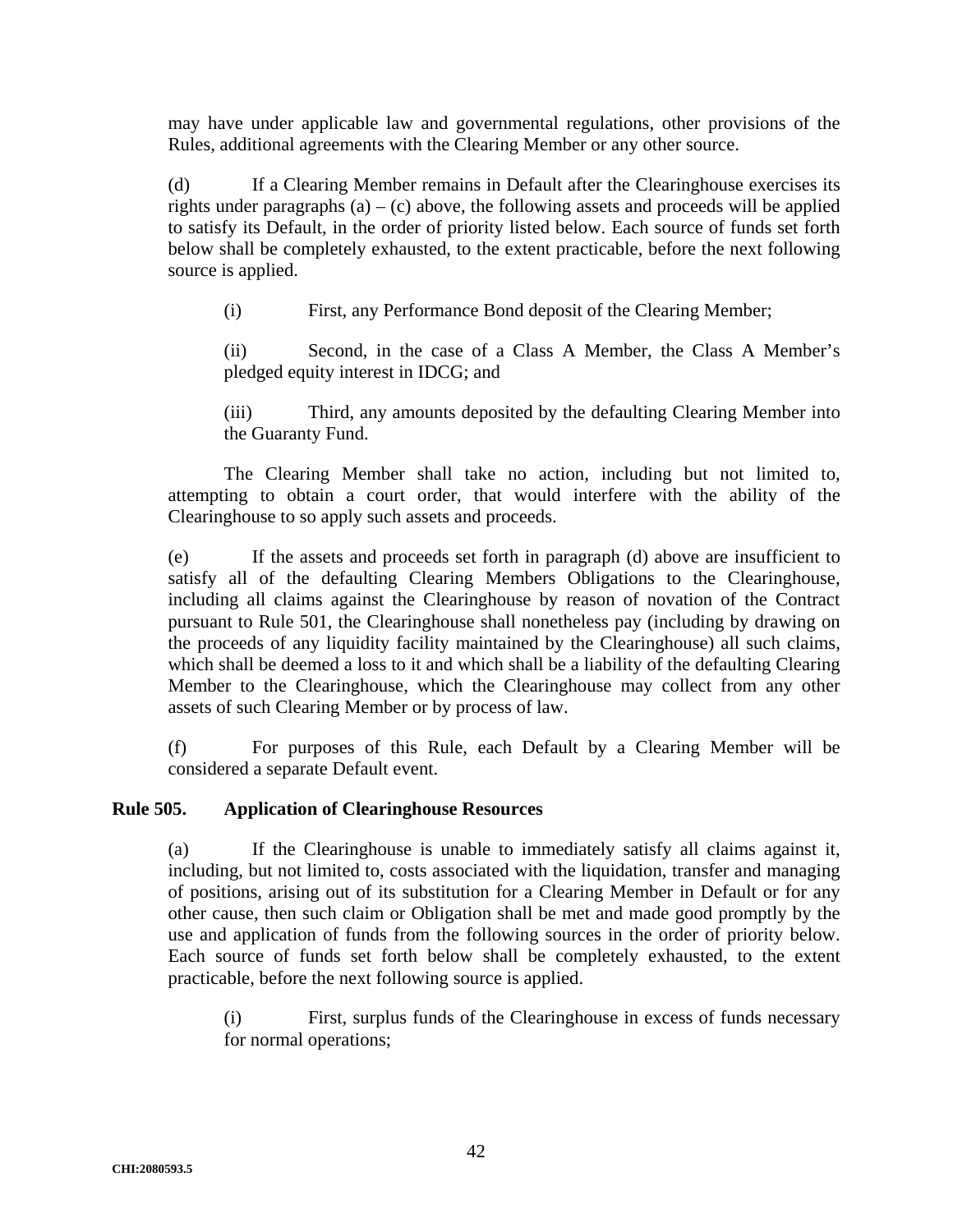(ii) Second, the amount of the Guaranty Fund deposits from all Clearing Members shall be applied toward meeting such loss, in direct proportion to the total Guaranty Fund deposit requirement of each Clearing Member;

(iii) Third, proceeds from any default insurance, if any, maintained by the Clearinghouse to the extent that such proceeds are available in a timely manner to be applied towards the default;

(iv) Fourth, an additional equity contribution from IDCG in an amount set forth in any contribution agreement entered into by the Clearinghouse and IDCG;

(v) Fifth, the amount of Performance Bond from all Clearing Members shall be applied toward meeting such loss, in direct proportion to the total Performance Bond requirement of each Clearing Member; and

(vi) Sixth, all amounts assessed by the Clearinghouse against a Clearing Member pursuant to Rule 513.

(b) If a Clearing Member (i) makes payment of all amounts assessed against it pursuant to paragraph (vi) above, (ii) replenishes any deficiency in its Performance Bond in accordance with Rule 506(c), and (iii) satisfies all other conditions for withdrawal, it may, within five Business Days of such payments, apply to terminate its membership pursuant to the Rules. Upon Board approval of the Clearing Member's termination, such Clearing Member shall not be subject to any other assessment pursuant to this Rule.

# **Rule 506. Original Performance Bond**

(a) The Clearinghouse shall, from time to time, set the amount of Original Performance Bond which shall be deposited by Clearing Members to protect the Clearinghouse on cleared Contracts.

(b) Original Performance Bond shall be deposited in the manner prescribed in Rules 507 and 508. Upon performance or closing out of Contracts thus secured, the Original Performance Bond deposits may be withdrawn by the Clearing Member upon the authorization of the Clearinghouse. Performance Bond calls shall ordinarily be uniform, but where particular risks are deemed hazardous, the Clearinghouse may, in its sole discretion, call for additional Performance Bond from a particular Clearing Member.

(c) In the event it shall become necessary to apply all or part of the Original Performance Bond to meet Obligations of the Clearinghouse pursuant to Rule 505, Clearing Members shall immediately restore any such deficiency in Original Performance Bond prior to the close of business on the next Business Day.

# **Rule 507. Variation Performance Bond Deposits**

Variation Performance Bond deposits shall be paid by Clearing Members to the Clearinghouse on demand in the manner prescribed by Rule 508. Variation Performance Bond deposits shall be deemed payments on account of Contracts and positions for that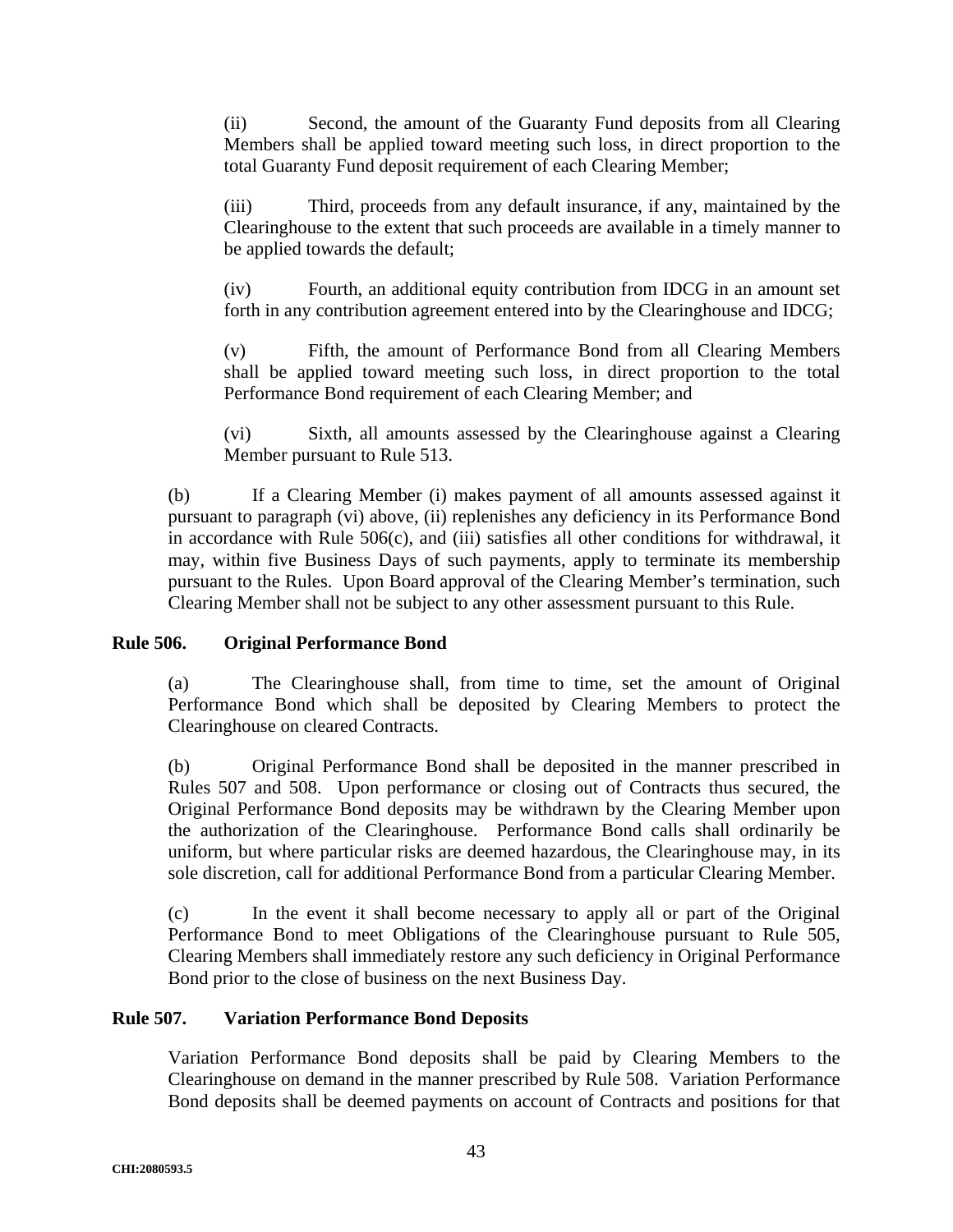Business Day and shall be reflected on statements of transactions and positions for that day. The Clearinghouse may require Clearing Members to make additional Variation Performance Bond deposits at any time, including intra-day, to the extent of market fluctuations.

### **Rule 508. Cash Performance Bond Deposits**

If the Clearing Member Statement furnished to a Clearing Member shows a deficit in Performance Bond, such Clearing Member shall, at the time and in the manner prescribed by the Clearinghouse, pay an amount in U.S. Dollars, or foreign currency acceptable to the Risk Committee and subject to applicable haircuts determined by the Risk Committee, sufficient to cover such deficit to the Clearinghouse. Payment will be considered made hereunder only if made in a manner prescribed by the Clearinghouse and if such payment results in immediate credit to the account of the Clearinghouse.

### **Rule 509. Non-Cash Performance Bond Deposits**

In lieu of maintaining Original Performance Bond in cash, as provided for in Rule 508, Clearing Members may deposit as Original Performance Bond, in each case subject to applicable haircuts determined by the Risk Committee: shares of mutual funds acceptable to the Clearinghouse, and United States Treasury and agency securities, all of which must be and remain unencumbered. The Clearinghouse may include other forms of collateral upon the approval of the Risk Committee and subject to applicable haircuts determined by the Risk Committee. When a Clearing Member is in Default, all non-cash Performance Bonds may be converted to cash or otherwise transferred by the Clearinghouse for the Clearing Member's proprietary account or a Customer Account.

### **Rule 510. Guaranty Fund**

Each Clearing Member shall deposit and keep deposited with the Clearinghouse such amount as determined by the Risk Committee as a contribution to the Guaranty Fund. The Board shall determine the appropriate size of the Guaranty Fund. At no time will the minimum contribution of a Class A Member be less than \$5.0 million and of a Class B Member be less than \$2.5 million. If at any time the Clearing Member does not have a sufficient deposit in the Guaranty Fund, any such deficiency shall remain a liability of the Clearing Member to the Clearinghouse, which it may collect from any other assets of such Member or by legal process. Additionally, IDCG may deposit, or may cause to be deposited, such amount to the Guaranty Fund as it determines in its sole discretion, which amount shall not be subject to the restrictions on return set forth in Rule 510(d).

(a) Calculation

The amount required to be deposited by each Clearing Member shall be determined by a formula as recommended by the Risk Committee and approved by the Board. Such formula will include certain components of risk, open interest and volume and will be calculated by the Clearinghouse staff on a quarterly basis, or more frequently if deemed appropriate. After any recalculation of the Guaranty Fund requirement, a Clearing Member whose requirement has increased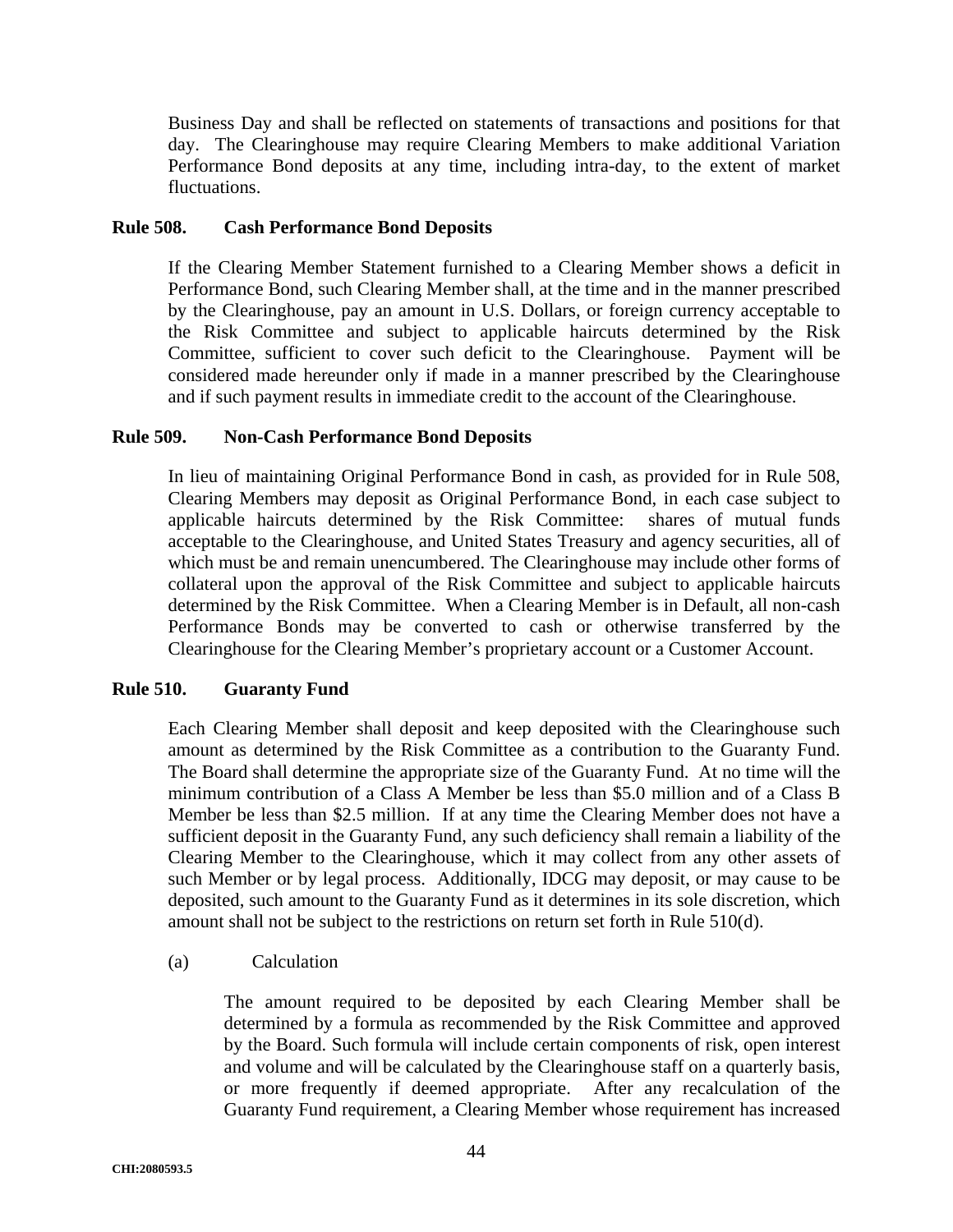relative to its current contribution will be required to contribute additional resources within one Business Day. Any Clearing Member not meeting this deadline will have its proprietary account automatically debited on the second Business Day following the adjustment. A Clearing Member whose requirement has decreased relative to its current contribution may withdraw its excess contribution upon request, provided that it shall retain the minimums set forth above. The Clearinghouse will not call for any additional contribution to the Guaranty Fund that would otherwise be required if the amount is less than \$10,000.

### (b) Custody.

(i) The Guaranty Fund shall be deposited in a special account in the name of the Clearinghouse in such depositories in Chicago, IL, New York, NY or other acceptable locations as may be designated by the Board.

(ii) The Board shall be empowered to invest and reinvest all or part of the funds constituting the Guaranty Fund. Such investments and deposits shall be at the risk of the Clearinghouse. All net income and gains on such investments and interest on such deposits shall belong to the Clearinghouse and shall be withdrawn from the Guaranty Fund and deposited with the general funds of the Clearinghouse. No interest shall be paid to any Clearing Member on any funds deposited in the Guaranty Fund.

(c) Impairment.

If the Guaranty Fund or any part thereof be lost or become unavailable from any cause other than the Default of the depositing Clearing Member, the amount so lost or made unavailable shall be forthwith restored by transferring thereto all of the surplus of the Clearinghouse that may be necessary, except such amount as the Board may, in its discretion, decide to retain as surplus for future operating expenses, and if the amount thus transferred from surplus be not sufficient to cover the entire loss, the balance of such loss shall be made up by an assessment in equal shares upon each Clearing Member. Such assessment shall be paid to the Clearinghouse immediately (but in no case to exceed one Business Day) after the issuance of a Notice to Members.

(d) Return of Clearing Member Guaranty Fund Deposit; Lock-up.

After an Clearing Member ceases to be a Clearing Member of the Clearinghouse and after all Obligations of such Clearing Member to the Clearinghouse shall have been discharged in full, the amount of the Guaranty Fund to which such Clearing Member is entitled shall be returned, *provided* that (1) no such amount shall be returned to a Class A Clearing Member until the date that is the three year anniversary of such Class A Clearing Member becoming a Class A Clearing Member of the Clearinghouse and (2) no such amount shall be returned to a Class B Clearing Member until the date that is the one year anniversary of such Class B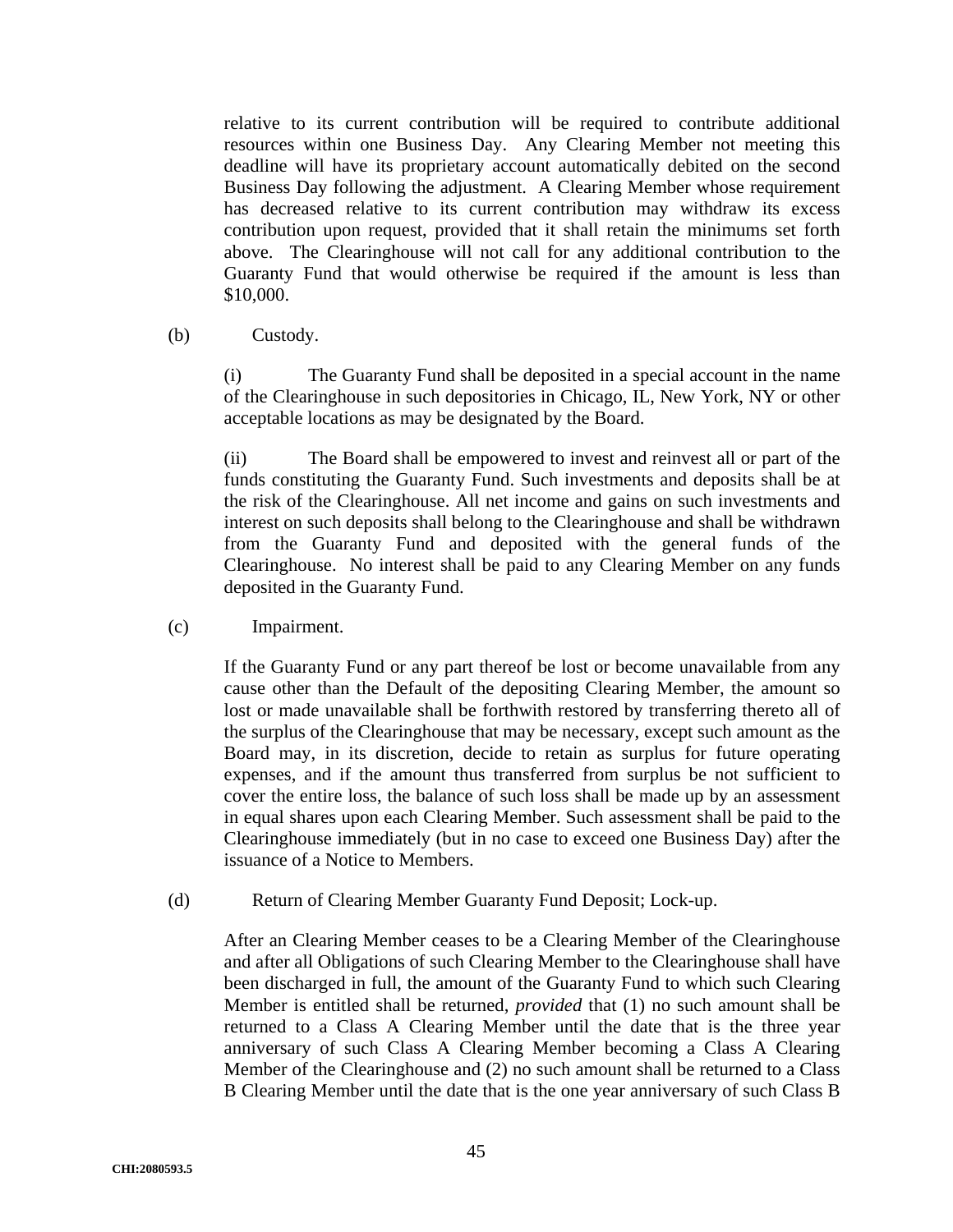Clearing Member becoming a Class B Clearing Member of the Clearinghouse. Any expense, including counsel fees, incurred by the Clearinghouse in connection with a Clearing Member's deposit or the return thereof, may be charged to the Clearing Member.

(e) Use of the Guaranty Fund.

(i) The Clearinghouse may at any time and from time to time assign, pledge, repledge or otherwise create a lien on or security interest in, the Guaranty Fund and/or the cash, securities and other property held in the Guaranty Fund to secure the repayment of funds borrowed by the Clearinghouse (plus interest, fees and other amounts payable in connection therewith).

(ii) Any such borrowing shall be on terms and conditions deemed necessary or advisable by the Clearinghouse (including the collateralization thereof) in its sole discretion, and may be in amounts greater, and extend for periods of time longer than the Obligations, if any, of any Clearing Member to the Clearinghouse for which such cash, securities or other property was pledged to or deposited with the Clearinghouse.

(iii) Any funds so borrowed shall be used and applied by the Clearinghouse solely for the purposes for which cash, securities and other property held in the Guaranty Fund are authorized to be used pursuant to the Rules; provided that the failure of the Clearinghouse to use such funds in accordance with this Section (iii) shall not impair any of the rights or remedies of any assignee, pledgee or holder of any such lien or security interest.

(iv) Cash, securities and other property held in the Guaranty Fund shall remain the property of the respective Clearing Members depositing such cash securities and other property, except that:

(A) such property shall be subject to the rights and powers of the Clearinghouse with respect thereto as set forth in the Operating Agreement, the Rules, and any agreements between any Clearing Member and the Clearinghouse; and

(B) such property shall be subject to the rights and powers of any Person to which the Guaranty Fund or any cash, securities or other property held therein shall have been assigned, pledged, repledged or otherwise subjected to a lien or security interest.

# **Rule 511. Liquidity Facility**

Assets deposited by a Clearing Member in satisfaction of Performance Bond and Guaranty Fund Deposits may also be used to directly secure the Clearinghouse's Obligations to its lenders under any liquidity facility entered into by the Clearinghouse for the purpose of providing liquidity to the Clearinghouse. By delivering assets to the Clearinghouse in satisfaction of Performance Bond and Guaranty Fund Deposit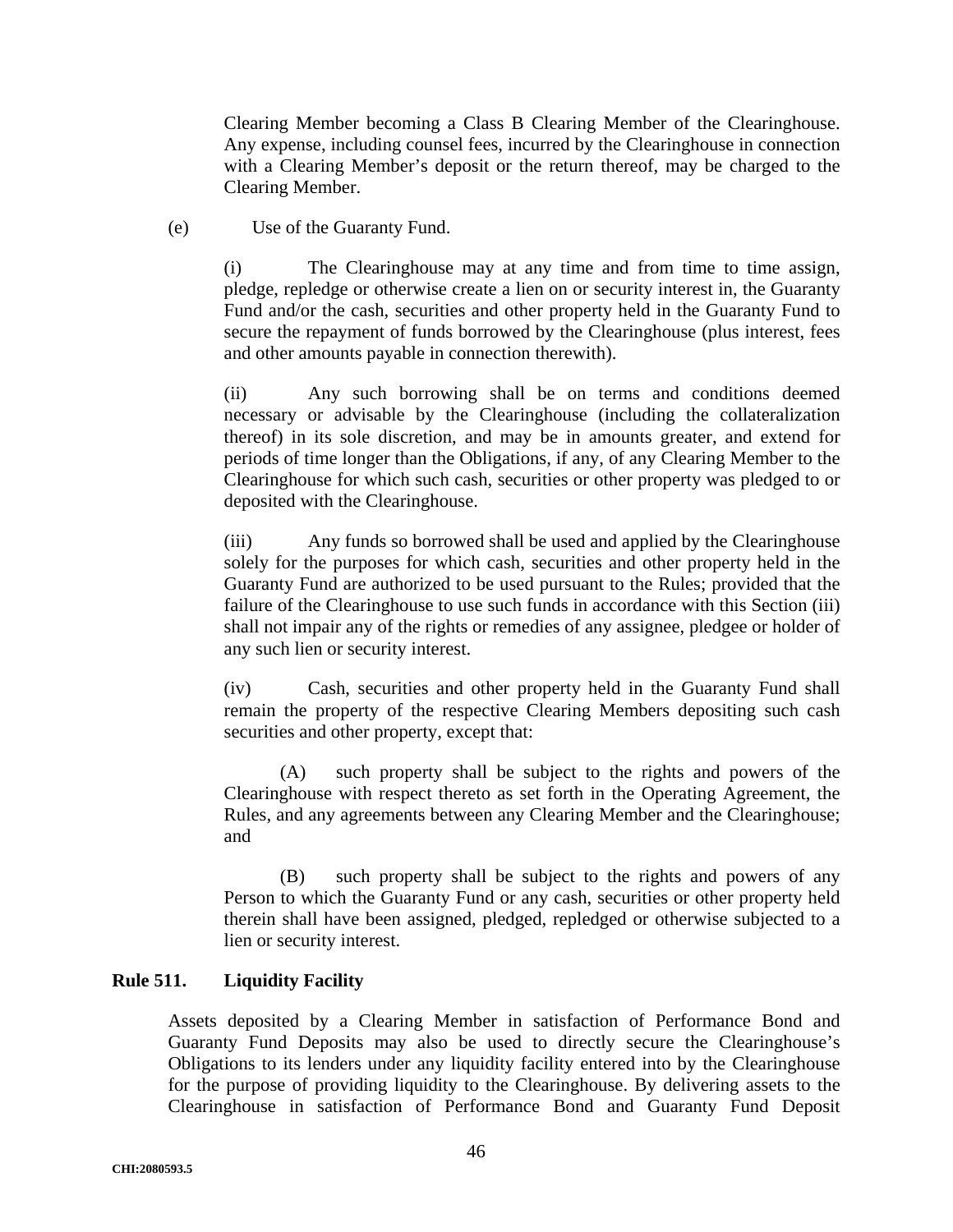requirements, each Clearing Member is hereby deemed: (i) to agree that such assets may directly secure the Clearinghouse's Obligations to the Clearinghouse's liquidity lenders and that such assets may become subject to a lien in favor of the Clearinghouse's liquidity lenders or otherwise guarantee the Clearinghouse's Obligations and; (ii) to authorize the Clearinghouse, and appoint the Clearinghouse (such appointment being coupled with an interest) as such Clearing Member's attorney-in-fact, to enter into agreements on its behalf in connection with its Assets serving as security for the Clearinghouse's Obligations to the Clearinghouse's liquidity lenders; and (iii) to acknowledge that the Obligations of the Clearinghouse to its liquidity lenders may be greater, and extend for periods of time longer, than the Obligations, if any, of such Clearing Member to the Clearinghouse. The Clearinghouse, as each Clearing Member's attorney-in-fact, will have authority to enter into agreements on behalf of each Clearing Member and in each Clearing Member's name for the purpose of causing the Clearing Member's Assets to directly secure the Clearinghouse's Obligations to the Clearinghouse's liquidity lenders. Any agreement entered into by the Clearinghouse on behalf of Clearing Members pursuant to this Rule 511 shall bind each Clearing Member and will contain provisions, including representations, warranties and covenants required by lenders under any liquidity facility. If there is a default under any such liquidity facility, any assets of the Clearing Members pledged to secure such liquidity facility may be foreclosed upon by the Clearinghouse's liquidity lenders and applied against the Obligations of the Clearinghouse under the related liquidity facility. The Clearing Members shall take no action, including but not limited to attempting to obtain a court order, that would interfere with the ability of such liquidity lenders to receive the benefit of their contractual remedies in connection with any such foreclosure or that would controvert or assert the invalidity of any provision of the Rules. Each Clearing Member agrees to sign any document or agreement requested by the Clearinghouse to further document the power of attorney set forth and established by the Rules.

### **Rule 512. Default Insurance**

The Clearinghouse may maintain such default insurance as determined by the Board from time to time.

### **Rule 513. Clearing Member Assessment**

(a) The balance of the Clearinghouse loss remaining after application of the funds set forth in Rule  $505(a)(i)$  to  $505(a)(vi)$  shall be assessed against all Clearing Members (excluding any insolvent or defaulting Clearing Member). Each Clearing Member (excluding any insolvent or defaulting Clearing Member) shall be subject to an assessment in an amount as determined by the Board in an amount proportional to such Clearing Member's Guaranty Fund requirement compared to the total Guaranty Fund requirement of all Clearing Members.

(b) Notwithstanding the foregoing, no Clearing Member shall be required to pay, as an assessment, any amount in excess of 40% of such Clearing Member's net capital or thirty million dollars (\$30,000,000), whichever is less, during any period of ten consecutive Business Days.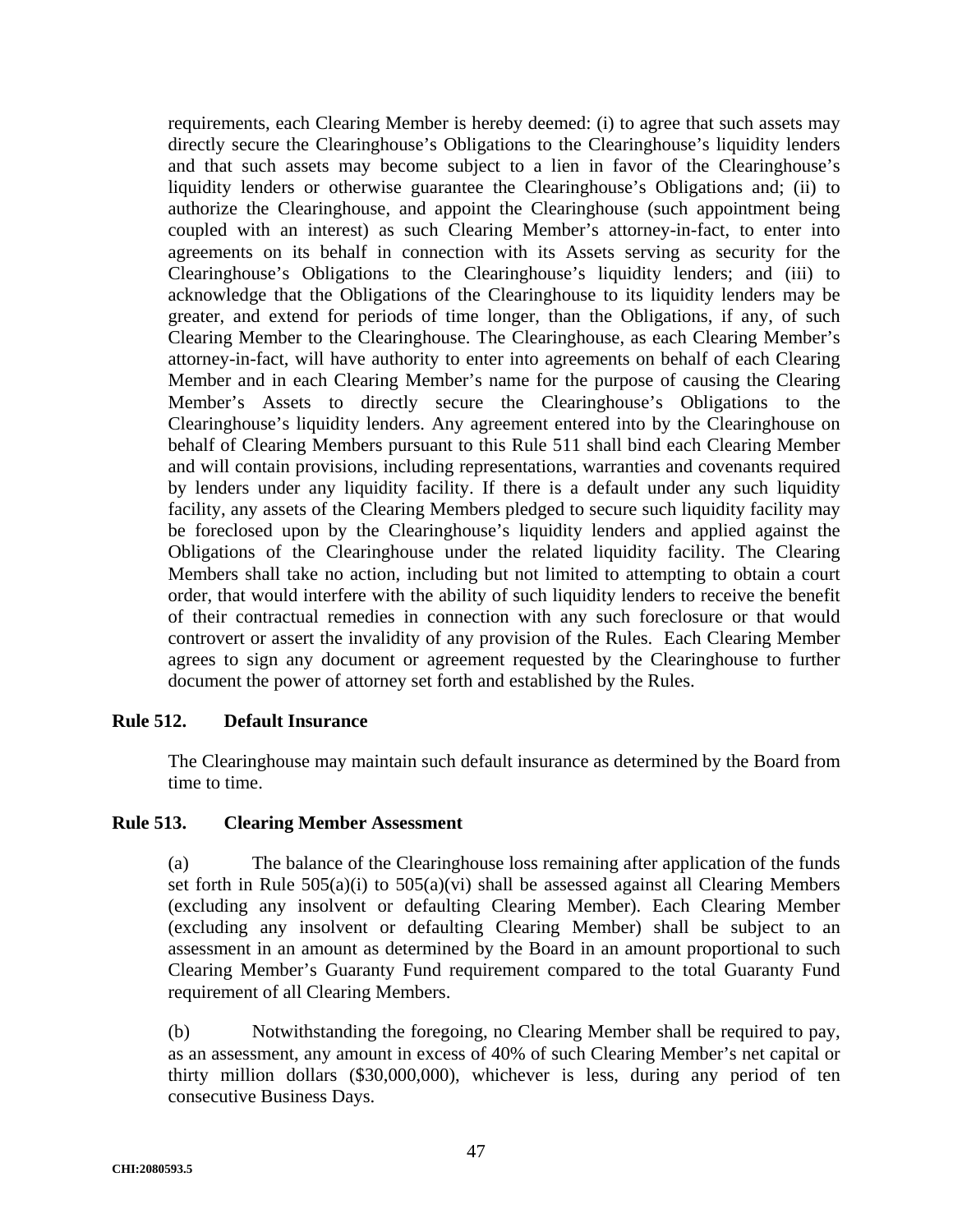(c) The difference, if any, between the amount that would be assessed against any Clearing Member pursuant to subsection (a) of this Rule and subsection (b) of this Rule, shall be considered a deficiency and shall be assessed against Clearing Members (excluding the defaulting Clearing Member, any insolvent Clearing Member and any Clearing Member which has paid the amount in subsection (b) of this Rule) in accordance with subsection (a) of this Rule until the entire deficiency is paid or every Clearing Member (except the defaulting Clearing Member and any insolvent Clearing Member) has paid the amount set forth in subsection (b) of this Rule, and any such assessment shall be considered part of a single assessment, without regard to the times when they are made, for purposes of determining the amount set forth in subsection (b) of this Rule.

(d) Notwithstanding subsection (a) of this Rule, a Clearing Member that pays an assessment in accordance with subsection (a) of this Rule and gives the Clearinghouse written notice of withdrawal from membership prior to ten Business Days after such assessment is made shall not be subject to any further assessment after the date such notice is received by the Clearinghouse, except that such Clearing Member shall continue to be liable for any assessment made pursuant to subsection (a) of this Rule, up to the Maximum Assessment.

(e) Any assessments made pursuant to this Rule shall be paid by each Clearing Member not more than one Business Day after written notice of any such assessment shall have been delivered to such Clearing Member. Any Clearing Member that does not satisfy an assessment shall be in Default. Any Clearinghouse loss that remains as a result of such Default shall be assessed to the non-defaulting Clearing Members.

(f) After payment of an assessment pursuant to this Rule, a Clearing Member shall charge other Clearing Members for whom it clears contracts or carries positions on its books to recover their proportional share of the assessment. Such other Clearing Members shall promptly pay the charge.

# **Rule 514. Customer Performance Bond Requirements**

Clearing Members shall call for and maintain Performance Bond from their Customers as follows:

(a) An Initial Performance Bond deposit shall be required of all Customers. In no case shall a Customer's Initial Performance Bond be less than a specified amount per Contract, or a specified percentage of the market value at which any Contract is bought or sold, such Customer's Performance Bond to be determined and announced by the Risk Committee or its designee.

(b) Once the required Initial Performance Bond has been deposited for each individual transaction, such Contract and such Initial Performance Bond shall, for the purposes of this Rule, lose their individual identity and be commingled with all other Contracts and Performance Bond deposits in the same Contract for the same Customer Account.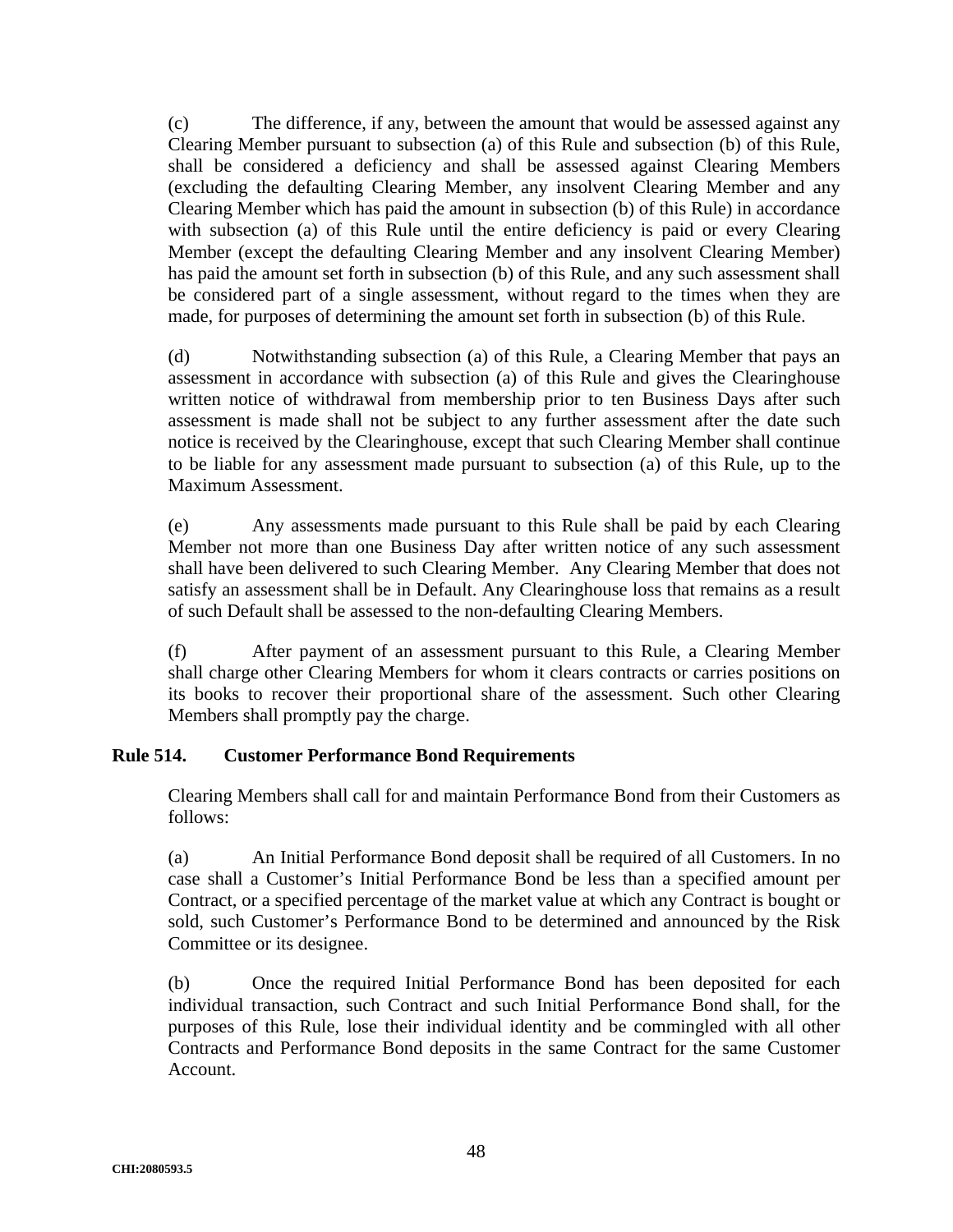(c) When the Performance Bond in a Customer Account declines below the maintenance Initial Performance Bond requirement applicable to the open positions carried in such Customer Account, the Clearing Member carrying the Customer Account is required to collect from the Customer such funds, which when deposited, will restore it to the then prevailing Initial Performance Bond requirement.

(d) A Clearing Member shall not accept orders for new Contracts on behalf of Customer Account with a Performance Bond deficiency, other than those which reduce its initial Performance Bond requirement unless such Clearing Member has been given assurances by such Customer that funds sufficient to restore the account to its then prevailing initial Performance Bond requirement are forthcoming and will be received in a reasonable amount of time not to exceed one Business Day.

(e) A Clearing Member must accept deposits from its Customers in forms set forth in Rules 507 and 508 as Performance Bond to cover Contract positions, *provided that* the Clearing Member must permit its Customers to deposit Performance Bond in any form that the Clearinghouse permits the Clearing Member to deposit as Performance Bond with the Clearinghouse.

(f) Withdrawals of Performance Bond from a Customer's account may only be permitted by a Clearing Member carrying such account if the remaining funds in such account are equal to or in excess of the then prevailing initial Performance Bond required of the applicable open positions at the time of such withdrawal request.

(g) The Customer's response to a Performance Bond call issued by a Clearing Member must be timely and complete. A Clearing Member may call, at any time, for Performance Bonds above and beyond the minimums required by the Clearinghouse. A Clearing Member may liquidate any or all positions maintained by a Customer for failure to meet a Performance Bond call. The Customer will be liable for any loss or deficiency resulting therefrom.

(h) The Performance Bond requirements established by the Board or its designee may vary for different Contracts and may be changed from time to time by the Board or its designee, and in the discretion of the Board or its designee, may be made applicable to all open Contracts as well as new Contracts.

# **Rule 515. Clearing Member Accounts**

The Clearinghouse will maintain two accounts at the Settlement Bank, a customer segregated account (the "*Customer Segregated Account*") and a proprietary account (the "*Payment Account*"). The Customer Segregated Account will be identified on the books of the Clearinghouse and the books of the Settlement Bank as a "customer segregated account." All Clearing Member funds in the Customer Segregated Account will be held by the Clearinghouse in accordance with the CEA and Commission Regulation 1.20. Such funds shall be segregated by the Clearinghouse and treated as belonging to the Clearing Members. The Clearinghouse may invest such funds subject to Commission Regulation 1.25.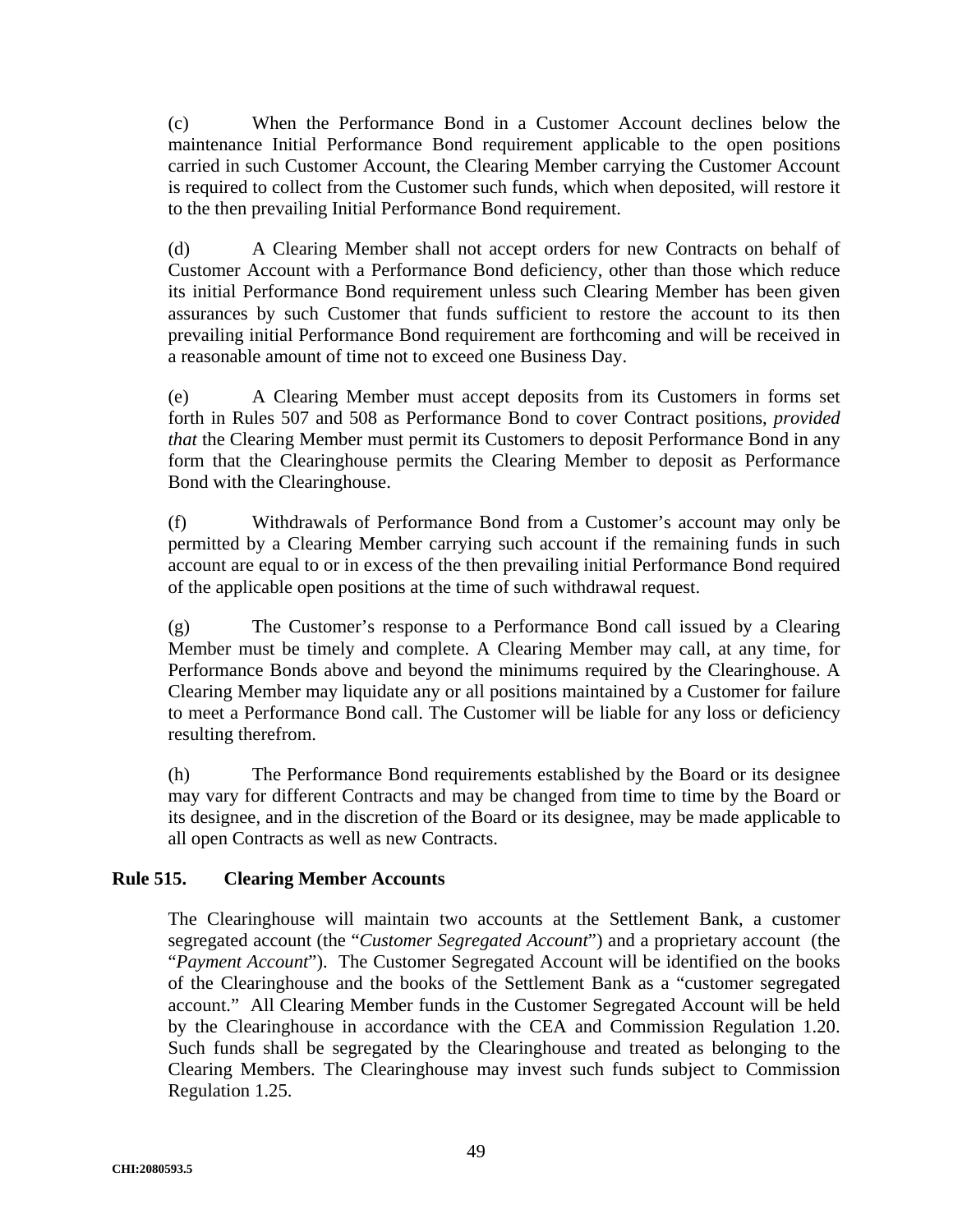### **Rule 516. Settlement Banks**

(a) A bank, trust company or other institution may be designated by the Board as a Settlement Bank for any or all of the following purposes: acting as a depository for Performance Bonds and option premiums on behalf of Clearing Members, issuing or confirming letters of credit or acting in such other capacity as the Board may approve. To become designated as a Settlement Bank, a bank, trust company or other institution must submit an application in such form and containing such information as the Clearinghouse from time to time may require and must meet such financial and other requirements as the Board may establish from time to time. A bank, trust company or other institution which has been designated by the Board as a Settlement Bank for any purpose may act as such until such designation is suspended or terminated in accordance with paragraph (b) of this Rule 516.

(b) If a bank, trust company or other institution does not meet all the requirements established by the Clearinghouse pursuant to this Rule 516, or if the Board determines, based on such facts or considerations as the Board deems relevant or appropriate, that it would be in the best interests of the Clearinghouse or its Clearing Members, the Board may:

(i) deny the application of such bank, trust company or other institution for designation as a Settlement Bank,

(ii) suspend or terminate the status of such bank, trust company or other institution as a Settlement Bank for any or all purposes, or

(iii) approve the application or permit such bank, trust company or other institution to continue as a Settlement Bank, subject in either case to such terms, conditions and limitations as the Board, in its judgment, deems appropriate.

(c) All checks or wire transfers by Clearing Members to the order of or to make payments to the Clearinghouse must be drawn on or made by a Settlement Bank.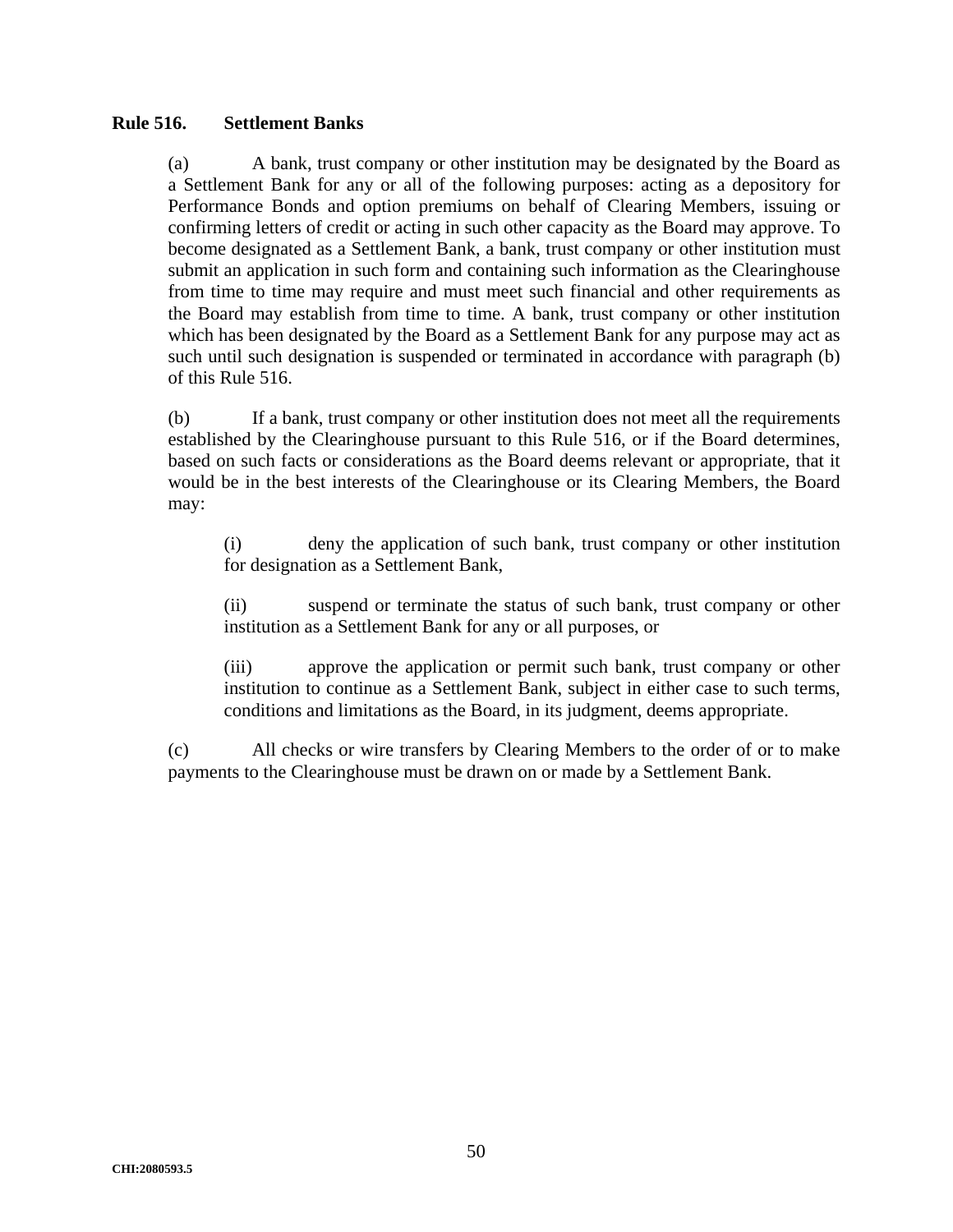## **Chapter 6 Rule Enforcement**

### **Rule 601. General**

(a) All Clearing Members and their Authorized Representatives are subject to this Chapter 6 if they are alleged to have violated, to have aided and abetted in violating, to be violating, or to be about to violate any Rule or Obligation, resolution or order of the Board, any provision of the CEA, or the Commission Regulations, for which the Clearinghouse possesses disciplinary jurisdiction.

(b) Except when the Board reserves responsibility for an inquiry or investigation to itself or delegates its responsibility to a committee of the Board, the Clearinghouse, or a Regulatory Services Provider appointed by the Clearinghouse, shall conduct Clearinghouse Proceedings in accordance with this Chapter 6. However, any actions taken by the Clearinghouse pursuant to this Chapter 6 in connection with an alleged breach of contract in connection with a Contract are independent of, and without prejudice to, the rights of the parties to a Contract.

(c) No member of the non-regulatory staff of the Clearinghouse shall interfere with, or attempt to influence the process or resolution of, any Clearinghouse Proceeding. No Board Member shall interfere with, or attempt to influence the process or resolution of, any Clearinghouse Proceeding for which the Board Member is not a member of the Appeal Panel or Summary Review Panel.

(d) A Clearing Member or an Authorized Representative may be represented by counsel during any Clearinghouse Proceeding under this Chapter 6, and the Clearinghouse will notify the Clearing Member or Authorized Representative of such right.

(e) Pursuant to this Chapter 6, the Clearinghouse may hold a Clearing Member liable for, and impose sanctions against the Clearing Member, for the Clearing Member's own acts and omissions that constitute a violation, or for the acts or omissions of an Authorized Representative of a Clearing Member that constitute a violation, as if the violation were that of the Clearing Member.

### **Rule 602. Inquiries and Investigations**

(a) The Regulatory Oversight Department shall investigate any matter within the Clearinghouse's jurisdiction under Rule 601(a) brought to the Regulatory Oversight Department's attention. The Regulatory Oversight Department shall, within its sole discretion, determine the nature and scope of its investigations and will function independently of any commercial interests of the Clearinghouse. The Regulatory Oversight Department may employ a Regulatory Services Provider to assist it in the performance of any of its functions under this Chapter 6.

(b) The Regulatory Oversight Department has the authority to: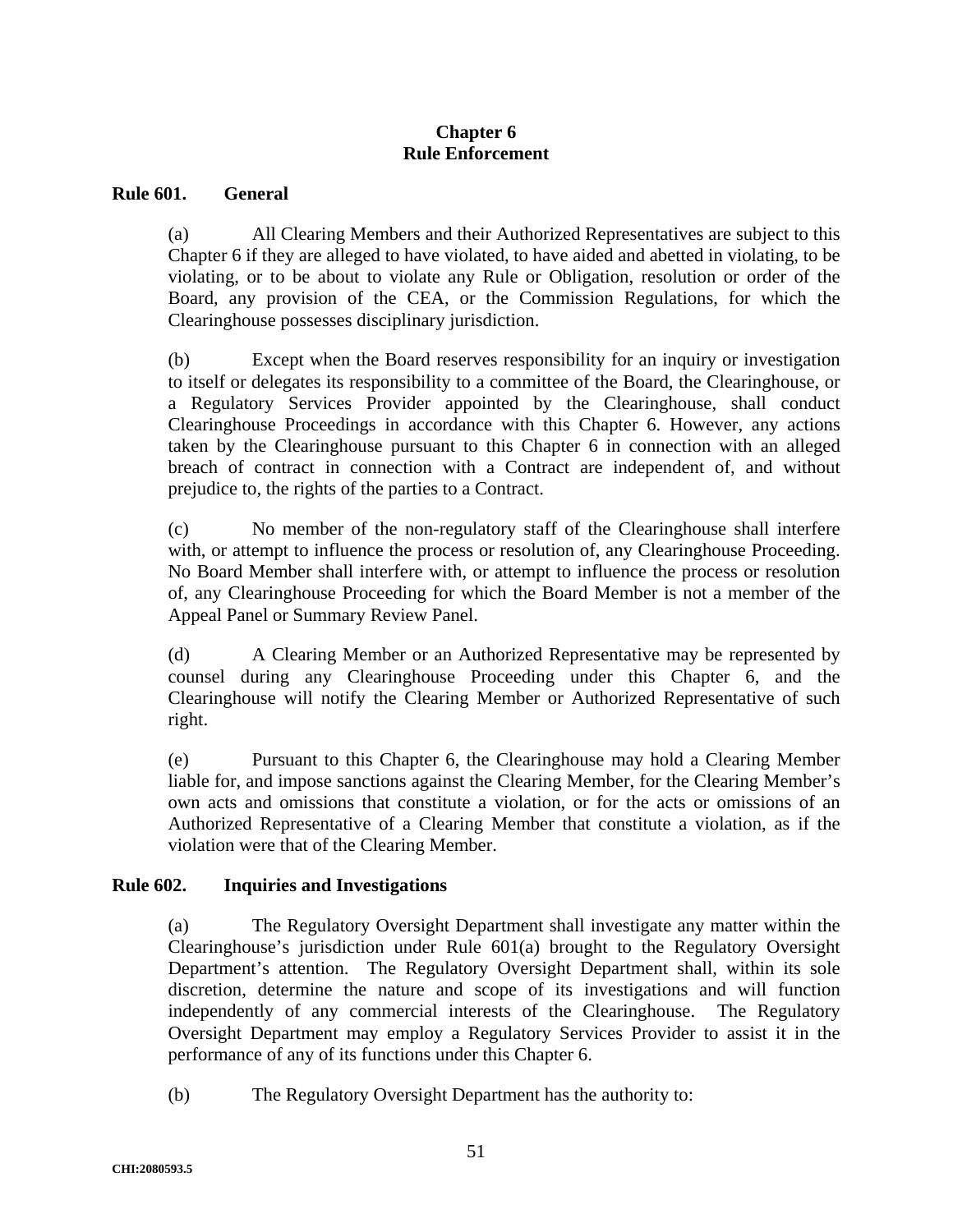(i) initiate and conduct investigations;

(ii) prepare investigative reports and make recommendations concerning initiating disciplinary proceedings;

(iii) prosecute alleged violations within the Clearinghouse's disciplinary jurisdiction; and

(iv) represent the Clearinghouse on appeal from any Clearinghouse Proceeding.

(c) Each Clearing Member, Authorized Representative, or other Person subject to the Clearinghouse's jurisdiction shall: (i) appear and testify at, and respond by electronic mail to, interrogatories within the time period required by the Regulatory Oversight Department, and (ii) produce books, records, papers, documents or other tangible evidence in such Clearing Member's possession, custody or control within the time period required by the Regulatory Oversight Department, in each case in connection with:

- (i) any Clearinghouse Activity or Obligation;
- (ii) an inquiry or investigation conducted pursuant to Rule 602(a); or

(iii) any preparation of and presentation during a Clearinghouse Proceeding.

(d) Each Clearing Member, Authorized Representative, or other Person subject to the Clearinghouse's jurisdiction shall not impede or delay any Clearinghouse Proceeding.

# **Rule 603. Inspections by the Clearinghouse**

The Clearinghouse (and/or its Regulatory Services Provider) shall have the right to:

(a) inspect systems, equipment and software of any kind operated by the Clearing Member in connection with Clearinghouse Activity, wherever located, to determine whether all Rules and Obligations are being, will be, or have been complied with by the Clearing Member;

(b) access the systems, equipment, software, and the premises on which the systems, equipment, and software are located, any data stored in any of the systems or equipment, during the regular business hours and the Clearing Hours of the Clearinghouse, without prior notice to Clearing Members; and/or

(c) remove, copy or reproduce any data to which the Clearinghouse has access under this Rule.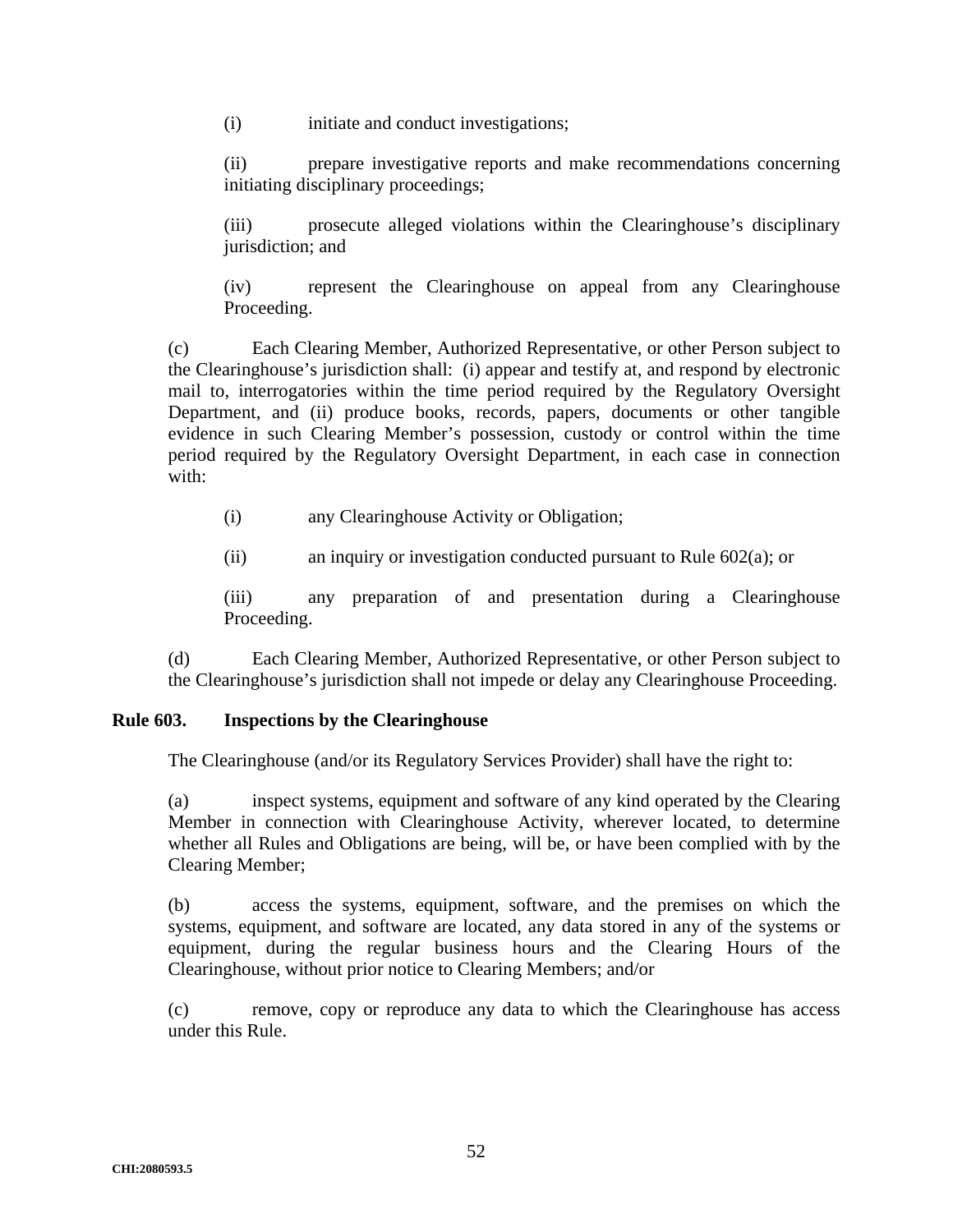#### **Rule 604. Investigative Reports**

The Regulatory Oversight Department shall maintain a log of all investigations and their disposition. The Regulatory Oversight Department shall prepare an investigative report when the evidence gathered during the inquiry or investigation forms a reasonable basis to believe that a violation within the Clearinghouse's jurisdiction has occurred or is about to occur.

### **Rule 605. Opportunity to Respond**

After completing its investigative report, the Regulatory Oversight Department may notify each potential respondent in writing of the general nature of the allegations and the specific Rules, regulations, provisions, interpretations or matters within the Clearinghouse's jurisdiction that the potential respondent is alleged to have violated. The Regulatory Oversight Department may allow a potential respondent to submit a written statement explaining why a disciplinary proceeding should not be instituted, or why one or more of the potential charges should not be brought. Except when the Regulatory Oversight Department determines that expeditious action is required, the potential respondent shall have fifteen calendar days from the date of notification to submit a written response to the Regulatory Oversight Department.

### **Rule 606. Review of Investigative Reports**

(a) The Review Officer shall review promptly each completed investigative report and any response from the potential respondent to determine whether a reasonable basis exists to believe that a violation within the Clearinghouse's jurisdiction has occurred or is about to occur.

(b) If the Review Officer believes that additional investigation or evidence is needed to determine whether a reasonable basis exists to believe that a violation within the Clearinghouse's jurisdiction has occurred or is about to occur, the Review Officer shall direct the Regulatory Oversight Department to conduct further investigation.

(c) After receiving a completed investigative report and any electronic response from the potential respondent, the Review Officer shall determine for each potential respondent whether to authorize:

(i) the commencing of disciplinary proceedings, because a reasonable basis exists to believe that a violation within the Clearinghouse's jurisdiction has occurred or is about to occur;

(ii) the disposing of the investigation informally (by issuing a warning letter or otherwise), because disciplinary proceedings are unwarranted or because no reasonable basis exists to believe that a violation within the Clearinghouse's jurisdiction has occurred or is about to occur; or

(iii) the closing of the investigation without any action, because disciplinary proceedings are not warranted or no reasonable basis exists to believe that a violation within the Clearinghouse's jurisdiction has occurred or is about to occur.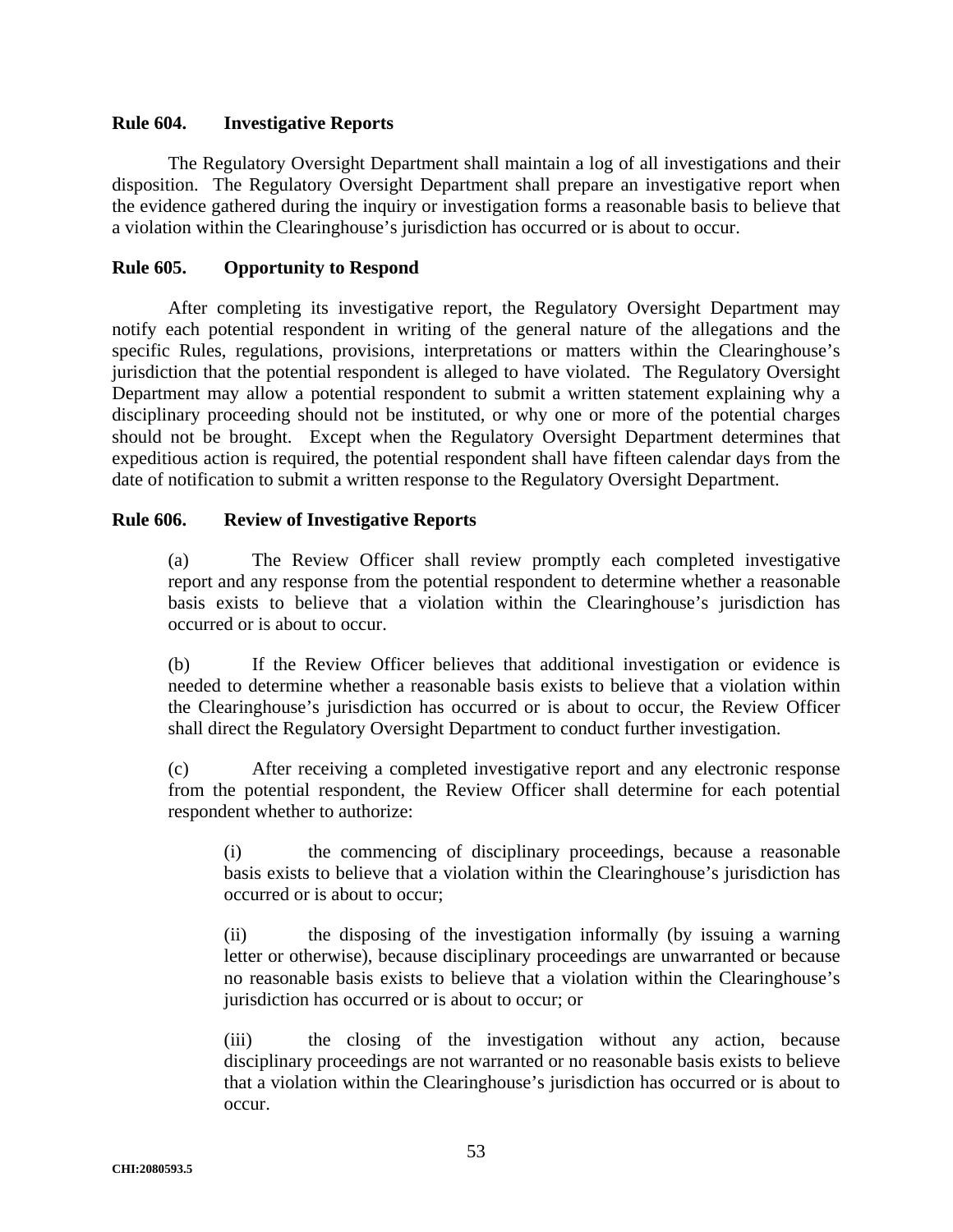(d) The Review Officer must promptly recuse himself or herself, and notify the President of the recusal, if the Review Officer has a relationship listed in Rule 610(b) with a potential respondent in an investigation.

### **Rule 607. Notice of Charges**

(a) If the Review Officer authorizes disciplinary proceedings pursuant to Rule  $606(c)(i)$ , the Regulatory Oversight Department shall prepare, and serve in accordance with Rule 611(e), a Notice of Charges signed by the Director of the Regulatory Oversight Department.

(b) The Notice of Charges shall:

(i) state the acts, practices and/or conduct that the respondent is alleged to have engaged in;

(ii) state the Rule or Obligation (or law, regulation, or matter within the Clearinghouse's jurisdiction) alleged to have been violated or about to be violated;

- (iii) state the proposed sanctions;
- (iv) advise the respondent of his, her or its right to a hearing;

(v) state the period of time within which the respondent can request a hearing on the Notice of Charges, which shall not be less than twenty calendar days after the service of the Notice of Charges;

(vi) advise the respondent that the respondent's failure to request a hearing within the period stated, except for good cause, constitutes a waiver of the right to a hearing; and

(vii) advise the respondent that any allegation not expressly denied shall be deemed an admission of that allegation in the Notice of Charges.

### **Rule 608. Answer to Notice of Charges**

(a) If the respondent determines to answer the Notice of Charges, the respondent must send an answer in writing within twenty calendar days after being served with the Notice of Charges, or within the time period determined appropriate by the Director of Hearings.

(b) To answer the Notice of Charges, the respondent must do the following in the answer:

(i) specify the allegations in the Notice of Charges that the respondent denies or admits;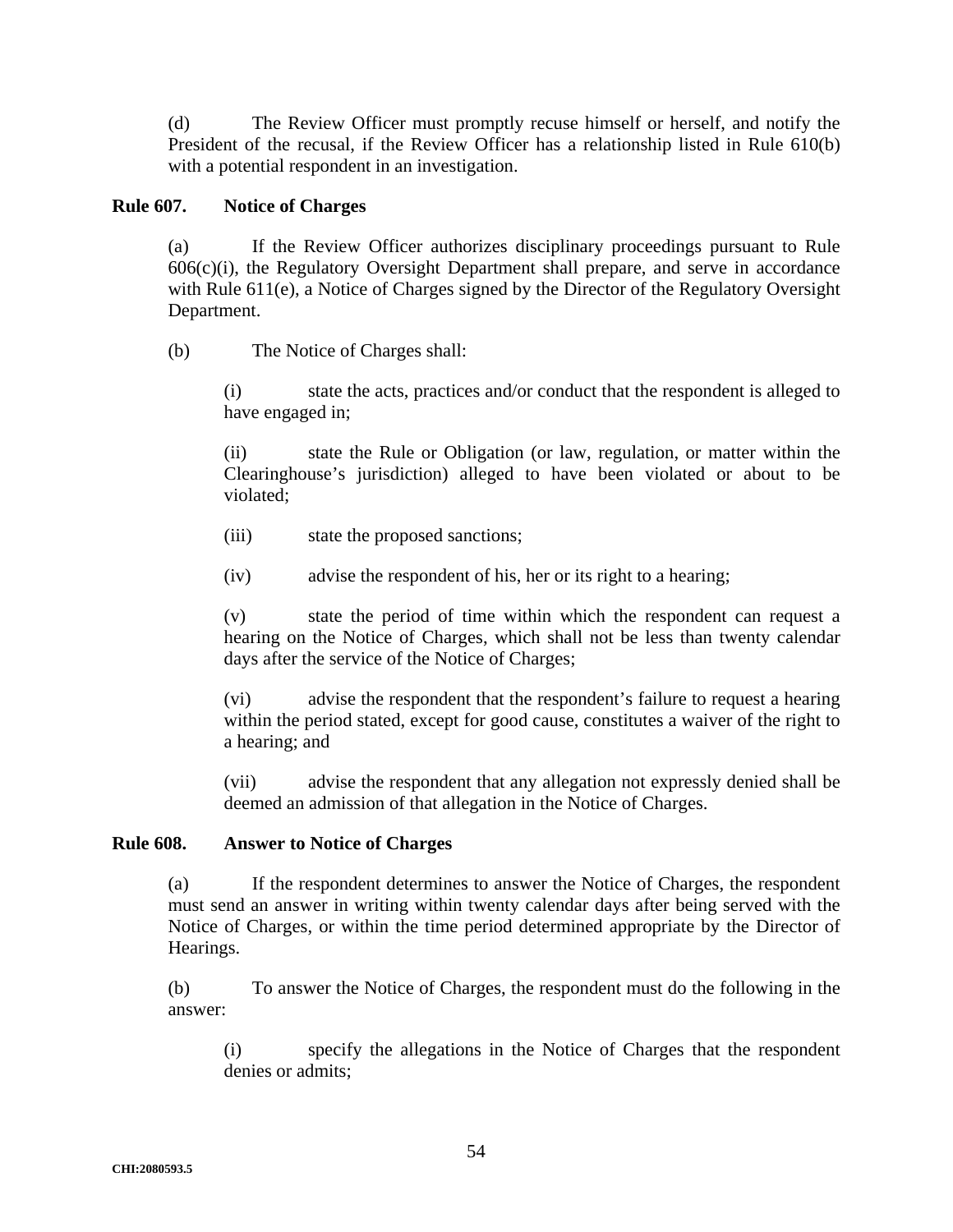(ii) specify the allegations that the respondent does not have sufficient information to either deny or admit;

- (iii) list any specific facts that contradict the Notice of Charges;
- (iv) specify any affirmative defenses to the Notice of Charges; and

(v) send the answer in writing to the Director of Hearings at the address posted in the "Contact Us" section of the Website.

(c) The respondent's failure to timely serve an answer to the Notice of Charges is deemed an admission to the allegations in the Notice of Charges. A respondent's failure to answer one or more allegations in the Notice of Charges is deemed an admission of such allegation or allegations. Any allegation in the Notice of Charges that the respondent fails to expressly deny is deemed admitted. A general denial by the respondent, without accompanying facts or defenses, will not satisfy the requirements of Rule 608(b).

# **Rule 609. Settlements**

(a) A respondent or potential respondent may, at any time, directly or through an Authorized Representative, propose an offer of settlement to anticipated or instituted disciplinary proceedings, or may accept an offer of settlement proposed by the Regulatory Oversight Department. The offer of settlement shall contain proposed findings and sanctions and shall be sent in writing to the Regulatory Oversight Department. A respondent or potential respondent may offer to settle disciplinary proceedings without admitting or denying the findings contained in the Notice of Charges, but must admit to the jurisdiction of the Clearinghouse over the respondent or potential respondent and over the subject matter of the proceedings, and must consent to the entry of the findings and sanctions imposed.

(b) If a respondent or potential respondent sends an offer of settlement consistent with Rule 609(a), the Regulatory Oversight Department will submit the offer to the Hearing Officer with a recommendation on whether to accept or reject the offer. If the Hearing Officer conditionally accepts the offer of settlement, the settlement will become final twenty calendar days after the date the offer of settlement was sent, unless the Board calls the matter for review before the end of the twenty-calendar-day period. An offer of settlement may be withdrawn at any time before the offer is accepted.

(c) If an offer of settlement is accepted and the related order of disciplinary proceedings becomes final, then the respondent's or the Regulatory Oversight Department's submission of the offer constitutes a waiver of the right to notice, opportunity for a hearing, and review and appeal under the Rules.

(d) If the offer of settlement is not accepted, fails to become final, or is withdrawn by the party who originally sent the offer, the matter shall proceed as if the offer had not been made, and the offer and all documents relating to it will not become part of the record. Neither a respondent or potential respondent nor the Regulatory Oversight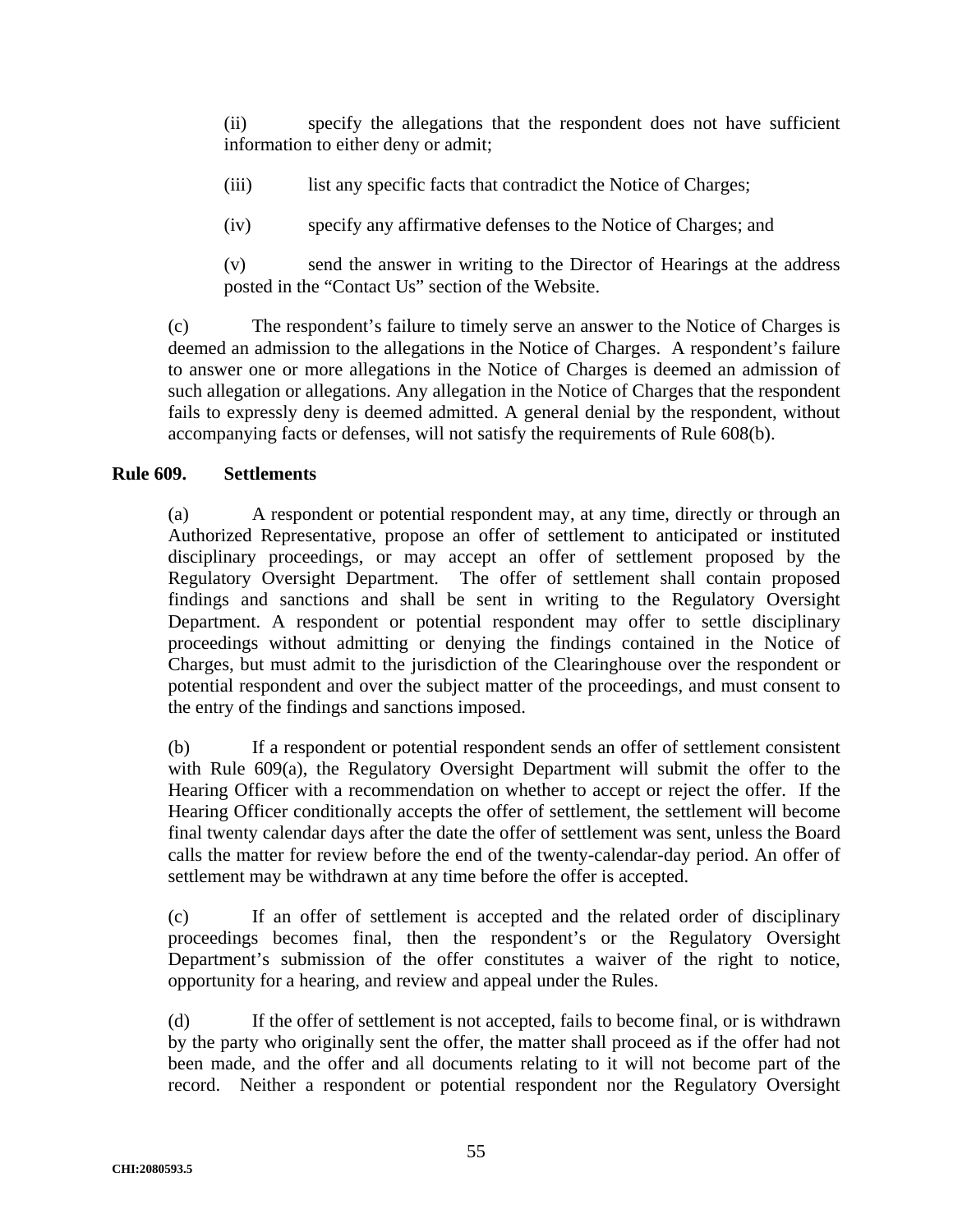Department may use an unaccepted offer of settlement as an admission or in any other manner at a hearing of, or appeal from, disciplinary proceedings.

(e) A settlement reached under this Rule may be confirmed by electronic mail and must include:

- (i) details of the investigation, including the charges or alleged charges;
- (ii) the answer, if any, or a summary of the answer;
- (iii) a brief summary of all stages of the investigation;

(iv) findings of fact and conclusions concerning each allegation, including each specific Rule, Obligation, law, regulation, or matter within the Clearinghouse's jurisdiction that the respondent is found to have violated; and

(v) the imposition of sanctions, if any, and the effective date of each sanction.

### **Rule 610. Disciplinary Panel**

(a) Within twenty calendar days after the expiration of the time period in which a respondent may send an answer to the Notice of Charges pursuant to Rule 608, the Director of Hearings shall, unless an offer of settlement is then being negotiated, appoint a Disciplinary Panel to conduct a hearing in connection with the disciplinary proceedings to make findings and impose sanctions. The Disciplinary Panel shall consist of three individuals: a Hearing Officer and two other natural persons appointed by the Hearing Officer. Any individual who owns an equity interest of 10% or more in the IDCG shall be disqualified from being the Hearing Officer of the Clearinghouse.

(b) An individual may not serve on a Disciplinary Panel if the individual:

(i) is a named respondent;

(ii) is an employer, employee, fellow employee or an affiliate of a respondent;

(iii) has any significant, ongoing business relationship with a respondent (not including relationships limited solely to executing futures or options transactions opposite each other, or clearing futures or options transactions through the same Clearing Member);

(iv) has a family relationship with a respondent (including the individual's spouse, co-habitator, former spouse, parent, step-parent, child, step-child, sibling, step-brother, step-sister, grandparent, grandchild, uncle, aunt, nephew, niece, father-in-law, mother-in-law, brother-in-law or sister-in-law);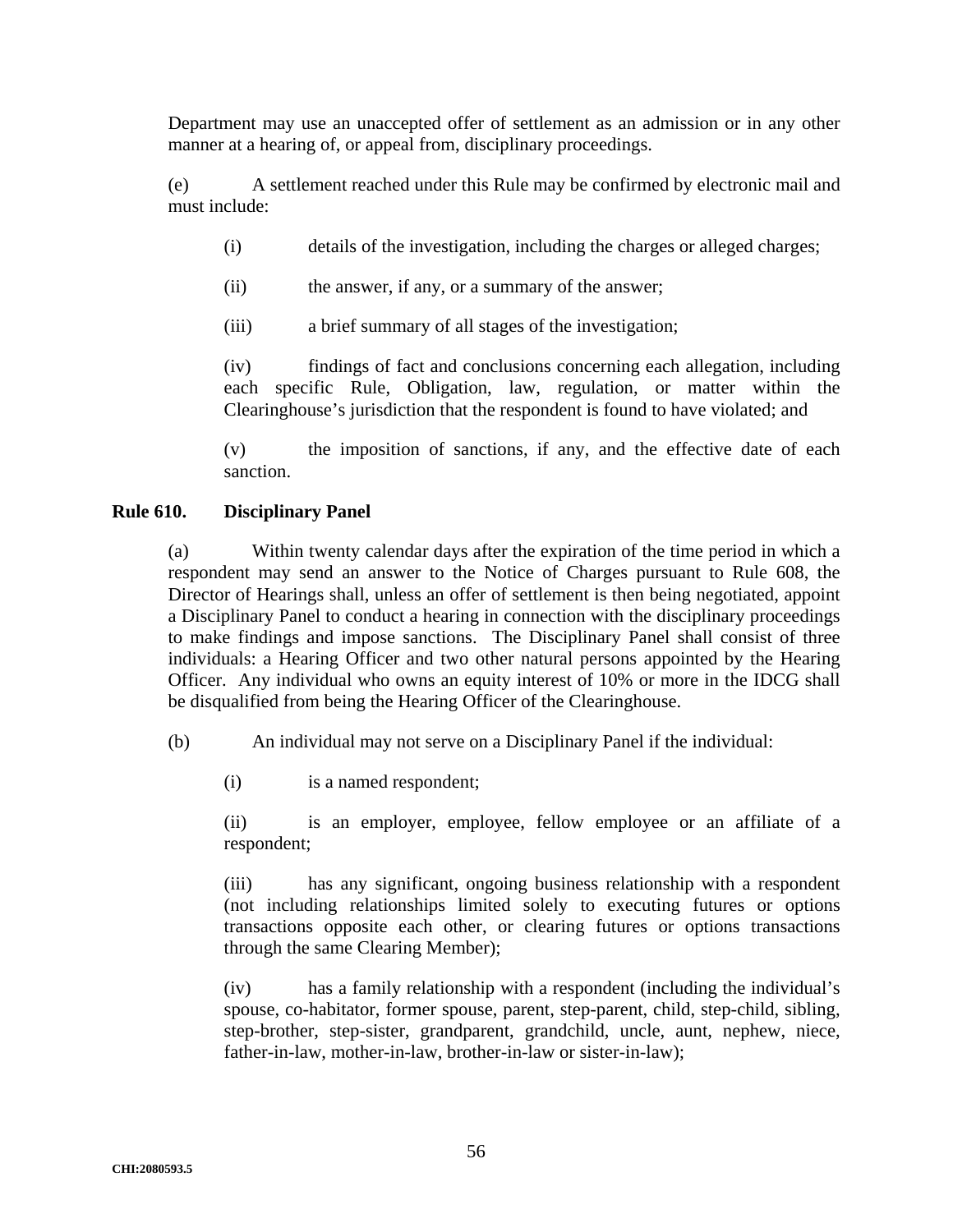(v) was a witness in the inquiry or investigation or may be called as a witness in the hearing; and/or

(vi) has a direct and substantial financial interest that could reasonably be expected to be affected by the outcome of any hearing.

Before considering any matter involving a respondent, each proposed individual on a Disciplinary Panel must disclose to the President whether he or she disqualifies from serving on the Disciplinary Panel because he or she falls under any category listed in this Rule 610(b).

(c) Within ten calendar days of being notified of the appointment of the Disciplinary Panel, a respondent may seek to disqualify any individual named to the Disciplinary Panel for the reasons listed in Rule 610(b), or based on any other reasonable grounds, by sending a written notice to the Director of Hearings. By not timely sending a request for disqualification, the respondent waives any objection to the composition of the Disciplinary Panel. The Director of Hearings shall, within his or her sole discretion, decide the merits of the respondent's objection. The decision of the Director of Hearings regarding a request to disqualify an individual from a Disciplinary Panel is final and not subject to appeal within the Clearinghouse.

# **Rule 611. Convening Hearings of Disciplinary Proceedings**

(a) All disciplinary proceedings shall be conducted at a hearing in person or via teleconference before a Disciplinary Panel. The Disciplinary Panel shall conduct the hearing privately and confidentially. However, a Disciplinary Panel may appoint an expert to participate in the hearing and assist in deliberations. Such expert will not have a vote, but will be subject to an appropriate confidentiality agreement.

(b) After reasonable notice to the respondent, the Disciplinary Panel shall promptly convene a hearing to conduct the disciplinary proceedings. Parties to the disciplinary proceedings include the respondent and the Regulatory Oversight Department.

(c) The Hearing Officer shall act as chairman of the Disciplinary Panel and may continue, adjourn and otherwise conduct the hearing as he or she deems appropriate. The Hearing Officer shall determine all procedural and evidentiary matters, including the admissibility and relevance of any evidence proffered. While determining procedural and evidentiary matters, the Hearing Officer is not bound by any evidentiary or procedural rules or law. Once evidence or other materials are admitted during the hearing, the Disciplinary Panel may consider, and attach the weight it believes appropriate to, such evidence or other materials. The Clearinghouse will provide guidance to the Hearing Officer on the conduct of the hearing.

(d) Except for procedural and evidentiary matters decided by the Hearing Officer pursuant to Rules 6.10(c) and 6.11, unless each respondent otherwise consents, the entire Disciplinary Panel must participate in the entire hearing and any related deliberations.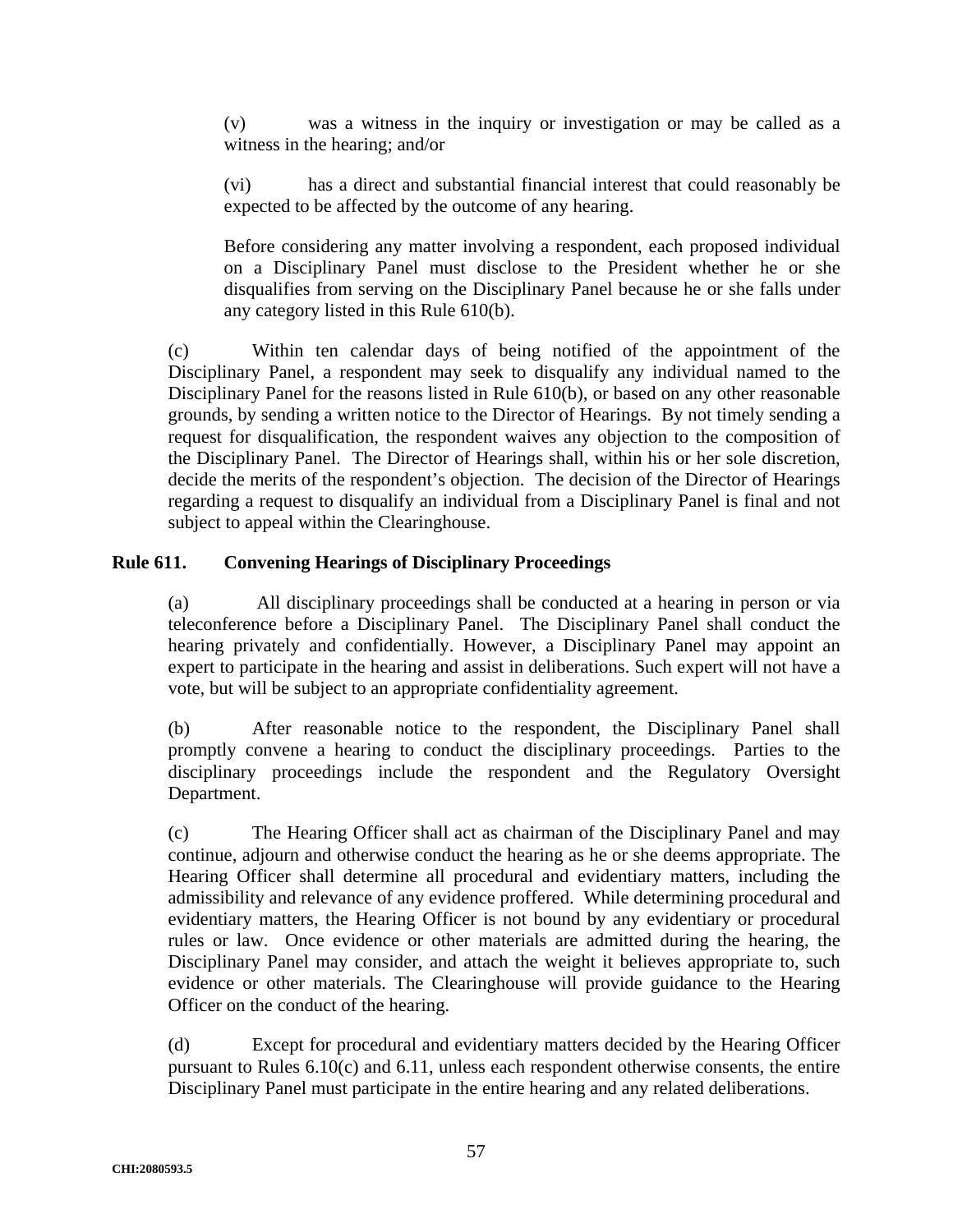## **Rule 612. Respondent Review of Evidence**

(a) Prior to the commencement of the hearing, each respondent shall be given the opportunity to review, electronically or otherwise, all books, records, documents, papers, transcripts of testimony, and other tangible evidence in the possession or under the control of the Clearinghouse that the Regulatory Oversight Department will use to support the allegations and proposed sanctions in the Notice of Charges, or which the Hearing Officer deems relevant to the disciplinary proceedings. However, the respondent has no right to review, and the Clearinghouse has no obligation to disclose, any information protected by attorney-client privilege.

(b) If any books, records, documents, papers, transcripts of testimony, or other tangible evidence contain information that could adversely affect the competitive position of the Person providing the information, or if the information might compromise other investigations being conducted by the Regulatory Oversight Department, the Regulatory Oversight Department may redact, edit or code the information before furnishing it to the respondent.

(c) Notwithstanding Rule 612(b), the Regulatory Oversight Department:

(i) shall not redact, edit or code competitive or investigative information contained in documents in a manner that impairs the respondent's ability to defend against the allegations or proposed sanctions in the Notice of Charges; and

(ii) shall provide the respondent with access to the information and portions of the documents that the Regulatory Oversight Department intends to rely on to support the allegations or proposed sanctions in the Notice of Charges.

(d) For purposes of this Rule, information that could adversely affect competitive positions includes, without limitation, positions in Contracts currently held, strategies employed in establishing or liquidating positions, identity of Clearing Members, and the personal finances of the Person providing the information.

### **Rule 613. Conducting Hearings of Disciplinary Proceedings**

(a) At a hearing conducted in connection with the disciplinary proceedings, the Regulatory Oversight Department shall present to the Disciplinary Panel its case supporting the allegations and proposed sanctions in the Notice of Charges. If a respondent has timely sent an answer to the Notice of Charges in accordance with the requirements of Rule 608, then the respondent is entitled to attend and participate in the hearing.

(b) At a hearing in connection with disciplinary proceedings, the Disciplinary Panel, the Regulatory Oversight Department and each respondent may:

(i) present evidence and facts determined relevant and admissible by the Hearing Officer;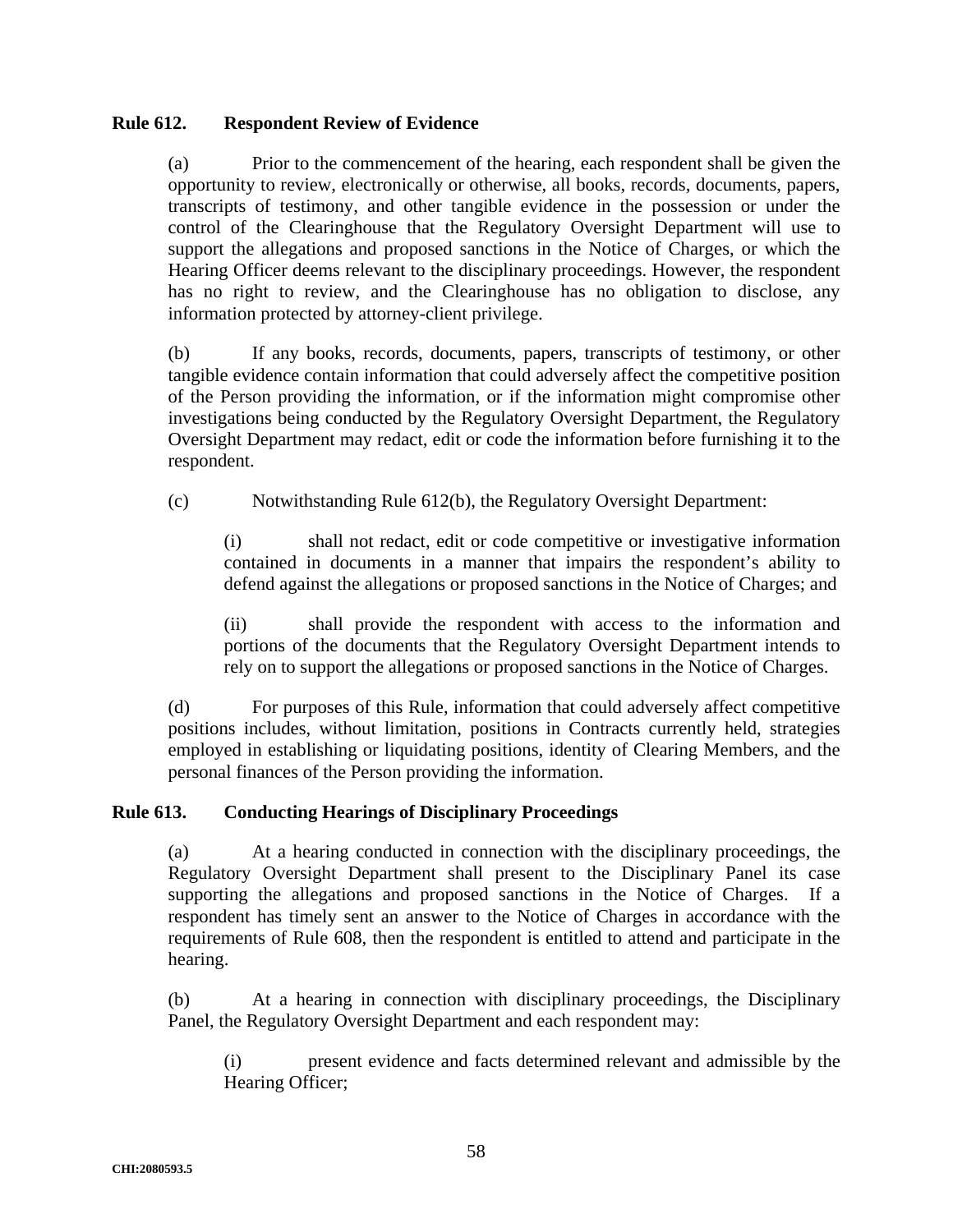(ii) call and examine witnesses (including Employees from the Regulatory Oversight Department when appropriate); and

(iii) cross-examine witnesses called by other parties.

(c) If the respondent has failed to send an answer, has sent a general denial, or if any or all of the allegations in the Notice of Charges are not expressly denied in the respondent's answer, the Hearing Officer may limit the use of evidence concerning any allegations not expressly denied. If a respondent fails to send an answer but attends the hearing, the respondent shall not participate in the hearing (by calling or cross-examining witnesses, testifying in the respondent's defense, presenting evidence concerning the Notice of Charges, or otherwise), unless the Disciplinary Panel determines that the respondent had a compelling reason for failing to timely send an answer. If the Disciplinary Panel determines that the respondent had a compelling reason for failing to timely send an answer, the Disciplinary Panel shall adjourn the hearing and direct the respondent to promptly send a written answer in accordance with Rule 608.

(d) Any Person entitled, required or called upon to attend the hearing before the Disciplinary Panel under Rule 613(b)(ii) shall be given reasonable notice, confirmed in writing, specifying the date, time and place of the hearing, and the caption of the disciplinary proceedings. The Clearinghouse shall require Persons within its jurisdiction who are called as witnesses to appear at the hearing and produce evidence. The Clearinghouse shall make reasonable efforts to secure the presence of all other Persons called as witnesses whose testimony would be relevant.

(e) If during the disciplinary proceedings the Disciplinary Panel determines that a reasonable basis exists to believe that the respondent violated or is about to violate a Rule, Obligation, law, regulation, or matter within the Clearinghouse's jurisdiction other than the violations alleged in the Notice of Charges, then the Disciplinary Panel may consider those apparent violations after providing the respondent with an opportunity to answer the allegations in accordance with Rule 608. In connection with considering apparent violations pursuant to this Rule, the Disciplinary Panel may request that the Regulatory Oversight Department provide the Disciplinary Panel with any additional information.

(f) The Disciplinary Panel may summarily impose sanctions on any Clearing Member, Authorized Representative or other Person subject to the Clearinghouse's jurisdiction that impedes or delays the progress of a hearing.

(g) The Clearinghouse shall arrange to record each hearing verbatim, or substantially verbatim, in a manner capable of accurate transcription. If the respondent requests a copy of all or portions of the hearing, the Hearing Officer may, within his or her sole discretion, order the respondent to pay the costs for transcribing the recording of the hearing.

(h) No interlocutory appeals of rulings of the Disciplinary Panel or the Hearing Officer are permitted.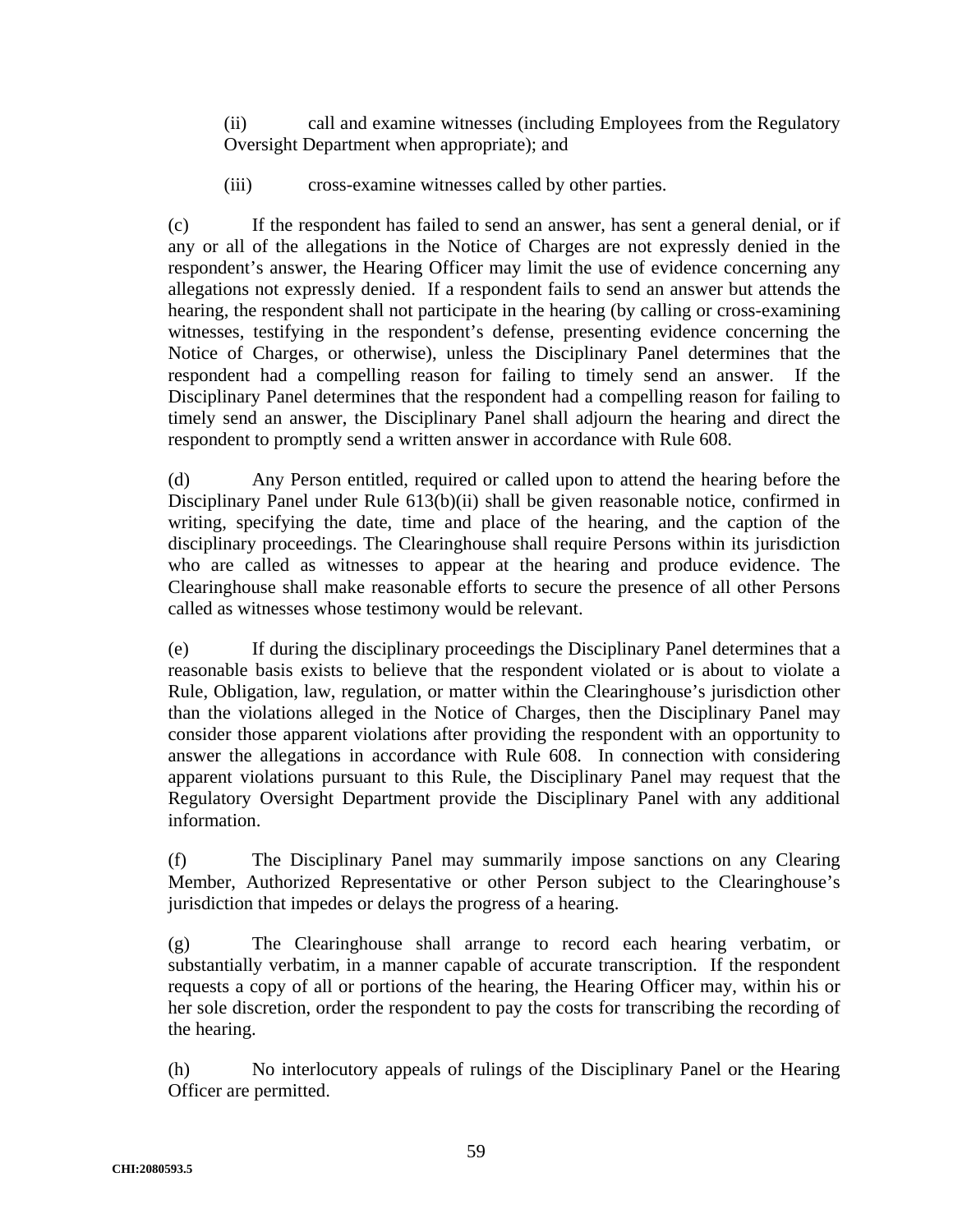### **Rule 614. Decision of Disciplinary Panel**

(a) As promptly as reasonable following the hearing, the Disciplinary Panel shall issue an order rendering its decision based on the weight of the evidence contained in the record of the disciplinary proceedings. A decision by a majority of the Disciplinary Panel shall constitute the decision of the Disciplinary Panel.

(b) The Clearinghouse shall send a copy of the order of the disciplinary proceedings to the respondent and the Regulatory Oversight Department. The order shall include:

- (i) the Notice of Charges or summary of the allegations;
- (ii) the answer, if any, or a summary of the answer;
- (iii) a brief summary of the evidence introduced at the hearing;

(iv) findings of fact and conclusions concerning each allegation, including each specific Rule, Obligation, law, regulation, or matter within the Clearinghouse's jurisdiction that the respondent is found to have violated;

(v) the imposition of sanctions, if any, and the effective date of each sanction; and

(vi) a statement that the respondent has the right, within fifteen calendar days, to appeal the order pursuant to Rule 607.

(c) Unless a timely Notice of Appeal is filed pursuant to Rule 617, the order of the disciplinary proceedings shall become final fifteen calendar days after a copy of the order is sent to the respondent and to the Regulatory Oversight Department.

### **Rule 615. Sanctions**

After notice and an opportunity for a hearing in accordance with the Rules, a Disciplinary Panel shall impose sanctions if a Clearing Member or an Authorized Representative is found to have violated a Rule, Obligation, law, regulation, or matter within the Clearinghouse's jurisdiction. The Clearinghouse shall impose one or more of the following sanctions or remedies:

(a) warning, censure or reprimand;

(b) limitation on activities, functions or operations;

(c) complete or partial suspension of a Clearing Member's or an Authorized Representative's status and/or privileges for a period not to exceed twelve months;

(d) revocation of a Clearing Member's or Authorized Representative's status and/or privileges;

(e) bar from association with a Clearing Member;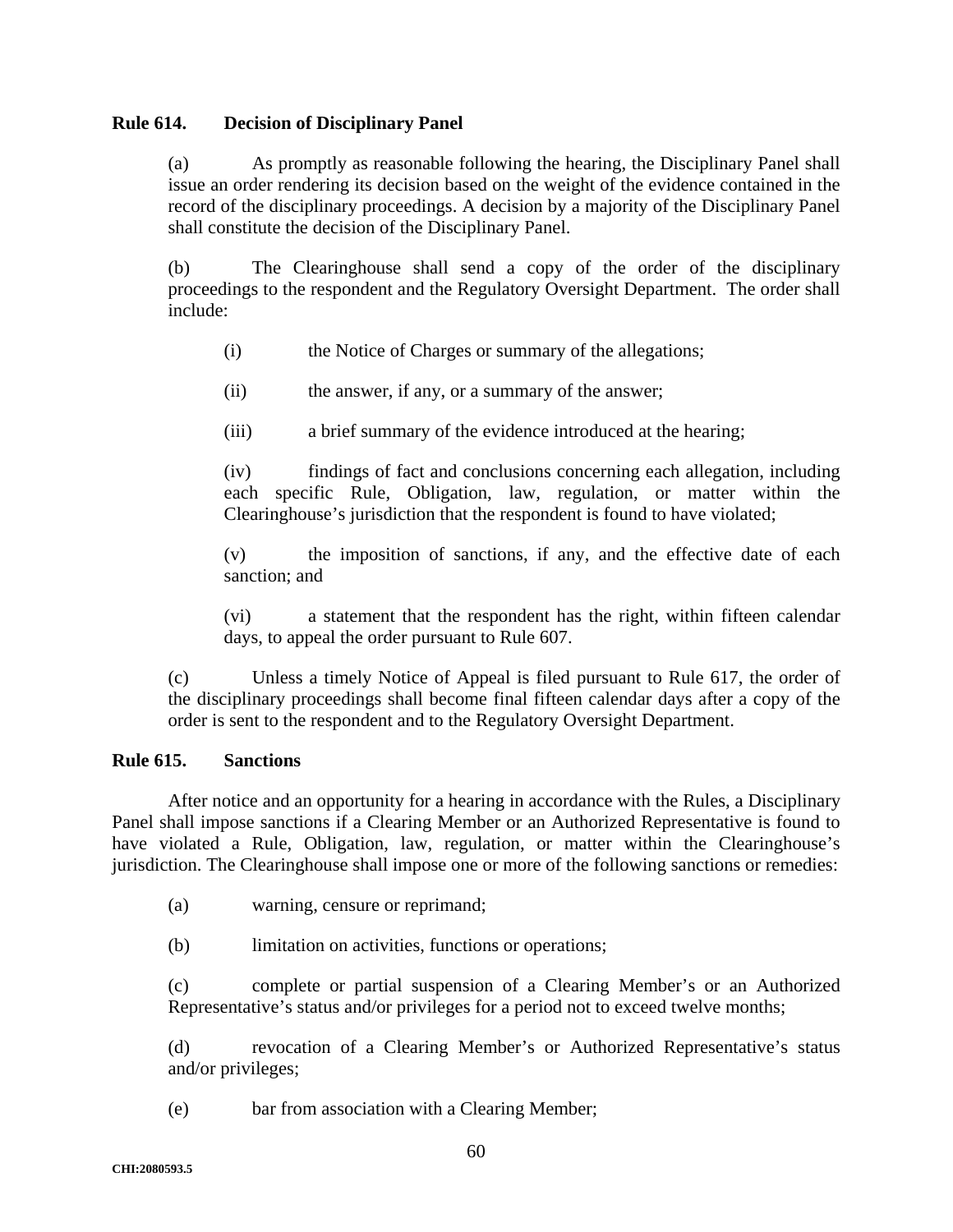- (f) expulsion;
- $(g)$  fines;
- (h) restitution or disgorgement; and/or
- (i) any other fitting sanction or remedy.

## **Rule 616. Costs**

(a) A Disciplinary Panel may order a respondent to pay some or all costs associated with the disciplinary proceedings, including costs that the Disciplinary Panel believes were unnecessarily caused by the respondent. Costs may include, without limitation, costs associated with the inquiry or investigation, the prosecution by the Regulatory Oversight Department, legal and professional assistance, the hearing, and/or administrative and other expenses incurred by the Disciplinary Panel.

(b) The Disciplinary Panel may only award costs against the Clearinghouse if the Panel concludes that the Clearinghouse has behaved manifestly unreasonably in the commencement or conduct of the disciplinary proceedings. The Disciplinary Panel shall limit any award of costs against the Clearinghouse to an amount that the Panel concludes is reasonable and appropriate, but does not exceed the respondent's costs for external legal or other professional assistance.

(c) The Disciplinary Panel may determine the amount of costs in the manner it deems appropriate. The Clearinghouse or the respondent shall pay any costs ordered by the Disciplinary Panel within thirty calendar days of the later of notice by electronic mail of either:

(i) the amount imposed by the Disciplinary Panel; or

(ii) the determination of an appeal by an Appeal Panel against the Disciplinary Panel's determination.

# **Rule 617. Appeal from Disciplinary Panel Decision**

(a) Each respondent found by a Disciplinary Panel to have violated a Rule, Obligation, law, regulation, or matter within the Clearinghouse's jurisdiction and the Regulatory Oversight Department may appeal the decision of the Disciplinary Panel within twenty calendar days of receiving the order of the disciplinary proceedings by sending a written Notice of Appeal to the Secretary at the address posted in the "Contact Us" section of the Website. While an appeal is pending, the effect of the order of disciplinary proceedings is suspended (including any sanctions, remedies or costs imposed).

(b) In the Notice of Appeal, the appellant shall state the grounds for appeal, including the findings of fact, conclusions or sanctions to which the appellant objects. An appellant may appeal the order of disciplinary proceedings on the grounds that: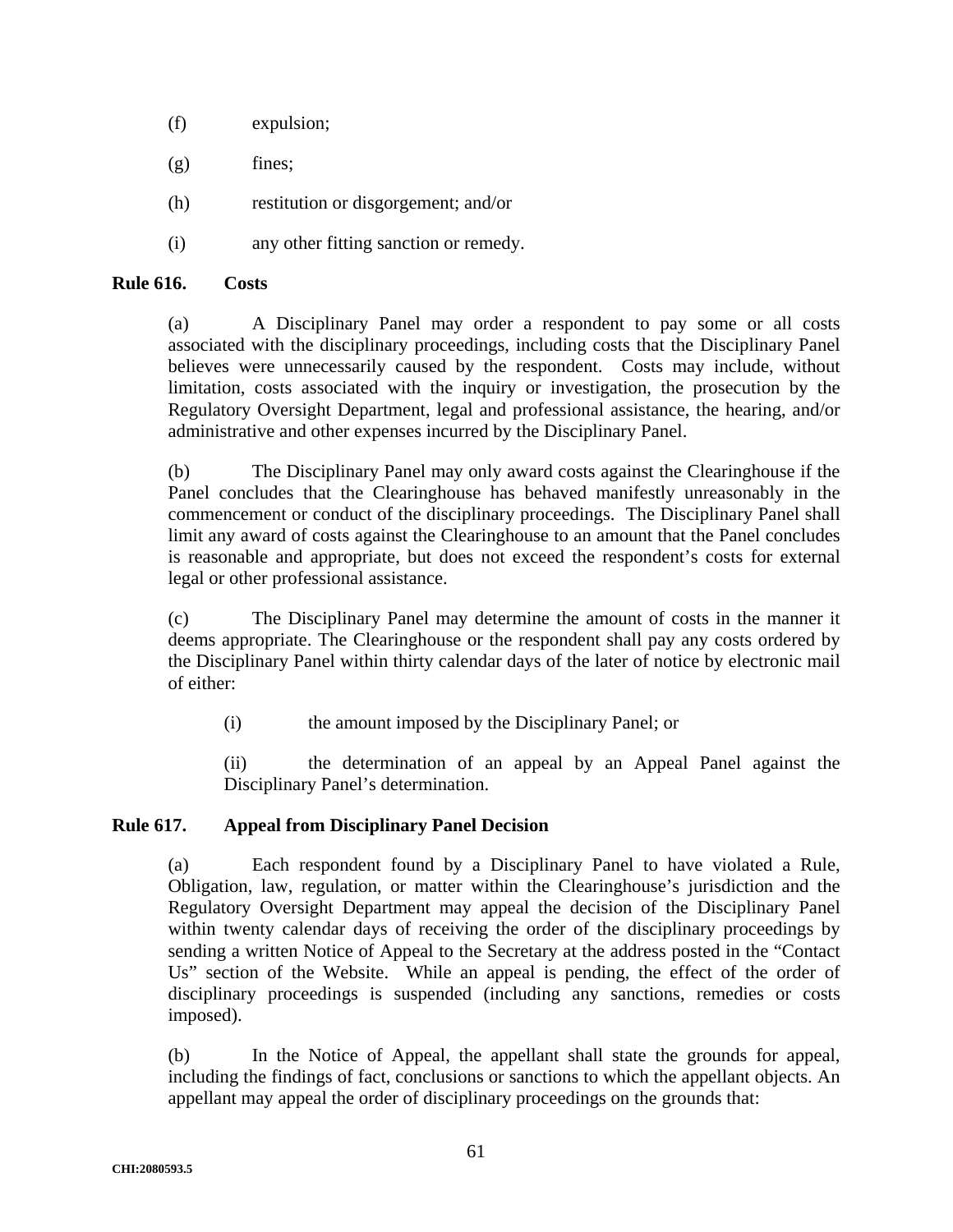(i) the decision was arbitrary, capricious, an abuse of discretion, or not in accordance with the Rules;

(ii) the decision exceeded the authority or jurisdiction of the Disciplinary Panel or the Clearinghouse;

(iii) the decision failed to observe required procedures;

(iv) the decision was unsupported by the facts or evidence; and/or

(v) the imposed sanctions, remedies or costs are inappropriate or unsupported by the record.

(c) The Secretary shall forward a copy of the Notice of Appeal to all parties to the disciplinary proceedings, except the appellant. Within twenty calendar days after sending a Notice of Appeal, the appellant shall send to the Secretary and all other parties to the disciplinary proceedings a brief supporting the appellant's Notice of Appeal, and documents supporting the brief. Within twenty calendar days from the date that the appellant sends such brief, the appellee shall send by electronic mail to the Secretary and all other parties to the disciplinary proceedings the appellee's brief in opposition. Within ten calendar days from the date that the appellee sends such brief in opposition, the appellant shall send to the Secretary and all other parties to the disciplinary proceedings a brief in reply.

(d) The Regulatory Oversight Department shall furnish to the Board a transcript of the hearing, any exhibits introduced at the hearing, the Notice of Appeal, and any briefs filed to support and oppose the appeal.

(e) Within thirty calendar days after the last submission filed pursuant to Rule 617(c), the Board shall appoint an Appeal Panel to consider and determine the appeal. An individual may not serve on an Appeal Panel if the individual has a relationship described in Rule 610(b) or if the individual served on the Disciplinary Panel related to, or otherwise participated in, any stage of the disciplinary proceedings subject to the appeal. Before considering an appeal, each proposed Clearing Member of an Appeal Panel must disclose to the President whether he or she has a relationship listed in Rule 610(b) with a respondent in the disciplinary proceedings.

(f) Within ten calendar days of being notified of the appointment of the Appeal Panel, the appellant may seek to disqualify any individual named to the Appeal Panel for the reasons listed in Rule 610(b) or for any other reasonable grounds, by sending by electronic mail a notice to the President. By not timely sending a request for disqualification, the appellant waives any objection to the composition of the Appeal Panel. The President shall, within his or her sole discretion, decide the merits of the appellant's objection. The decision of the President regarding a request to disqualify an individual from an Appeal Panel is final and not subject to appeal within the Clearinghouse.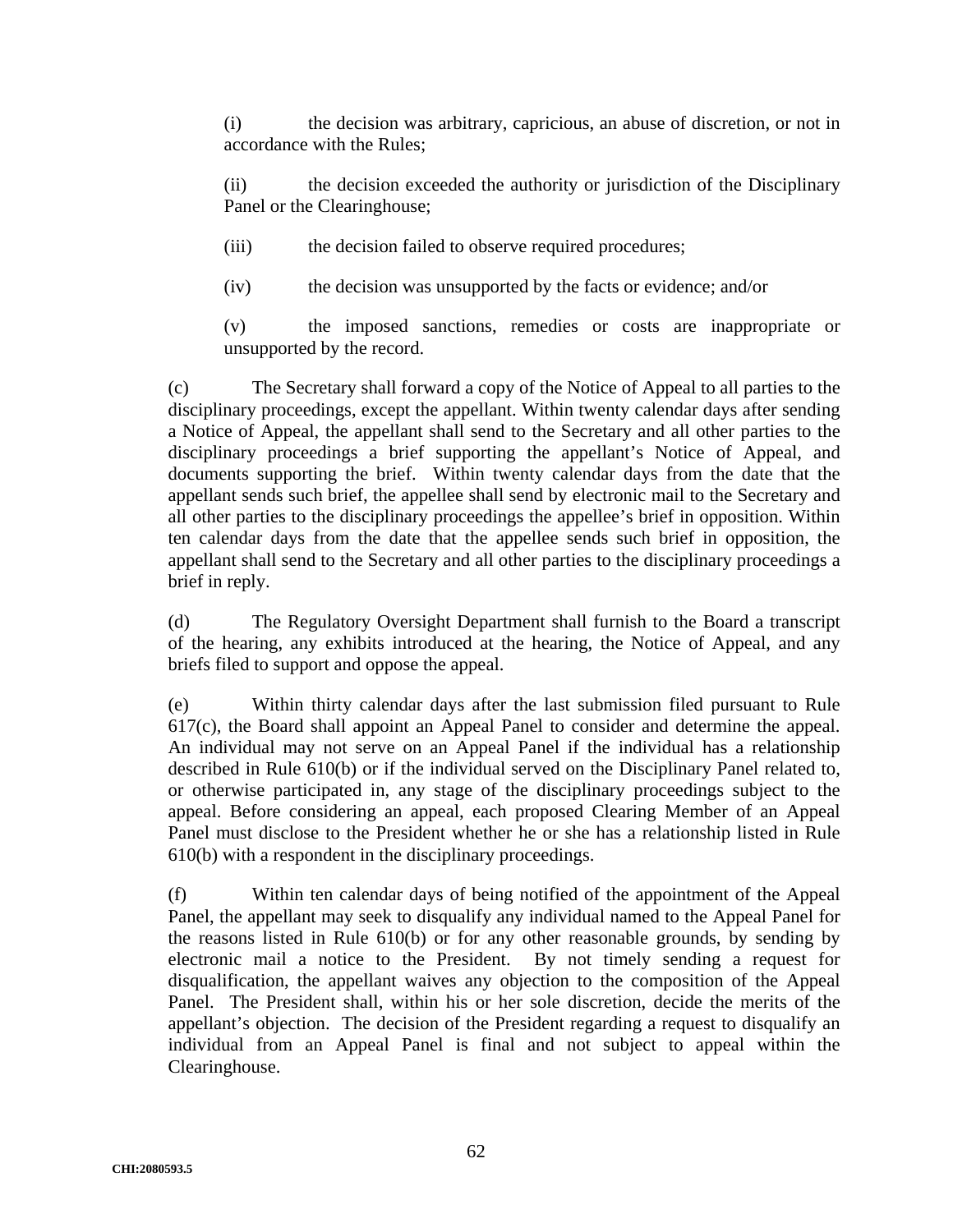(g) An Appeal Panel may hold a teleconference hearing to allow parties to present oral arguments. The Appeal Panel shall conduct the hearing privately and confidentially unless the Panel decides that the teleconference, or any part of it, should be open to the public after giving each appellant the opportunity to present his or her views on holding a teleconference hearing that is open to the public. However, an Appeal Panel may appoint individuals to participate in any hearing and to assist in the Appeal Panel's deliberations. Such individuals shall not have a vote. While determining procedural and evidentiary matters, the Appeal Panel is not bound by any evidentiary or procedural rules or law.

(h) The Appeal Panel shall only consider the record before the Disciplinary Panel, the Notice of Appeal, the briefs filed in support and opposition of the appeal, and any oral arguments of the parties. The Appeal Panel may only consider new evidence when the Appeal Panel is satisfied that there is a good reason why the evidence was not introduced during the disciplinary proceedings.

(i) After completing its review, the Appeal Panel may affirm, modify or reverse any order of disciplinary proceedings under appeal in whole or in part, including increasing, decreasing or eliminating any sanction or remedy imposed, imposing any other sanction or remedy authorized by the Rules, or remanding the matter to the same or a different Disciplinary Panel for further disciplinary proceedings. The Appeal Panel may order a new hearing for good cause or if the Panel deems it appropriate.

(j) As promptly as reasonable following its review, the Appeal Panel shall issue a written order on appeal rendering its decision based on the weight of the evidence before the Appeal Panel. A decision by a majority of the Appeal Panel shall constitute the decision of the Appeal Panel. The order of the Appeal Panel shall include:

(i) a statement of findings of fact and conclusions for each finding;

(ii) each sanction, remedy and cost reviewed on appeal, including each specific Rule, Obligation, law, regulation, or matter within the Clearinghouse's jurisdiction that the respondent is found to have violated (if any);

(iii) the imposition of sanctions, remedies and costs (if any), and the effective date of each sanction, remedy or cost; and

(iv) a statement that any Person aggrieved by the action may have a right to appeal the action within thirty days of the date of the decision, or to petition the Commission for a stay within ten days of the date of the decision, in each case pursuant to Part 9 of the Commission Regulations.

(k) An Appeal Panel's written order on appeal (including the findings of fact and conclusions, the imposition of sanctions, remedies and costs, and the effective date of any sanction, remedy and cost) is the final action of the Clearinghouse and is not subject to appeal within the Clearinghouse.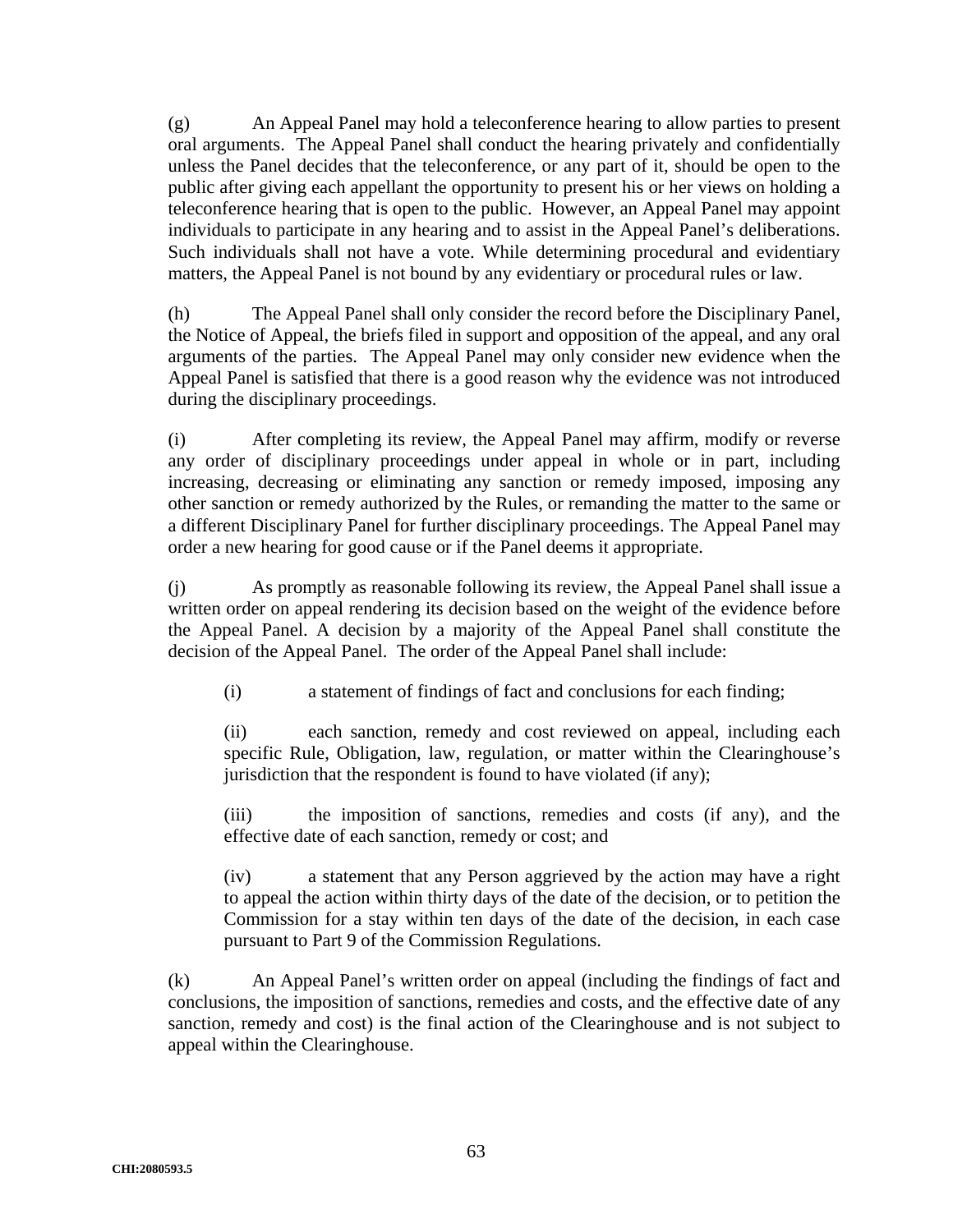#### **Rule 618. Summary Suspensions and Other Summary Actions**

(a) Notwithstanding the provisions of any other Rules, the President, or another member designated by the Regulatory Oversight Department (if the President has a financial or other direct interest in the subject matter of the action) may summarily suspend or take summary action against a Clearing Member, an Authorized Representative or other Person subject to the Clearinghouse's jurisdiction. To summarily suspend or take summary action, the President, or such designee must reasonably believe that the business, conduct or activities of the Clearing Member, the Authorized Representative, or other Person subject to the Clearinghouse's jurisdiction is not in the best interest of the Clearinghouse or the marketplace, for reasons including, but not limited to, the following:

(i) statutory disqualification from registration of a Clearing Member, an Authorized Representative or other Person subject to the Clearinghouse's jurisdiction, as provided in CEA Section 8a(2) or (3);

(ii) non-payment of fees, costs, charges, fines or arbitration awards by a Clearing Member, an Authorized Representative or other Person subject to the Clearinghouse's jurisdiction; and

(iii) any other grounds for reasonable belief that immediate action is necessary to protect the public or the best interests of the Clearinghouse.

(b) Whenever the President, or the individual designated by the Regulatory Oversight Department proposes to take summary action pursuant to Rule 618(a), the Regulatory Oversight Department shall, as soon as practicable, provide notice by electronic mail to the party against whom the action is contemplated. The notice shall state:

- (i) the action taken or to be taken;
- (ii) the reasons for the action;
- (iii) the effective time, date and duration of the action; and

(iv) a statement that any Person aggrieved by the action may have a right to petition the Commission for a stay within ten days of the date of the decision, pursuant to Part 9 of the Commission Regulations.

Promptly, but no later than twenty calendar days after the date such notice of summary action is sent, the Summary Review Panel shall conduct a hearing concerning the summary action.

(c) At the hearing concerning the summary action, the Regulatory Oversight Department shall present its case supporting the action, and the respondent may present the respondent's case opposing the action, both may present evidence and facts that the Summary Review Panel determines to be relevant and admissible, and both may call,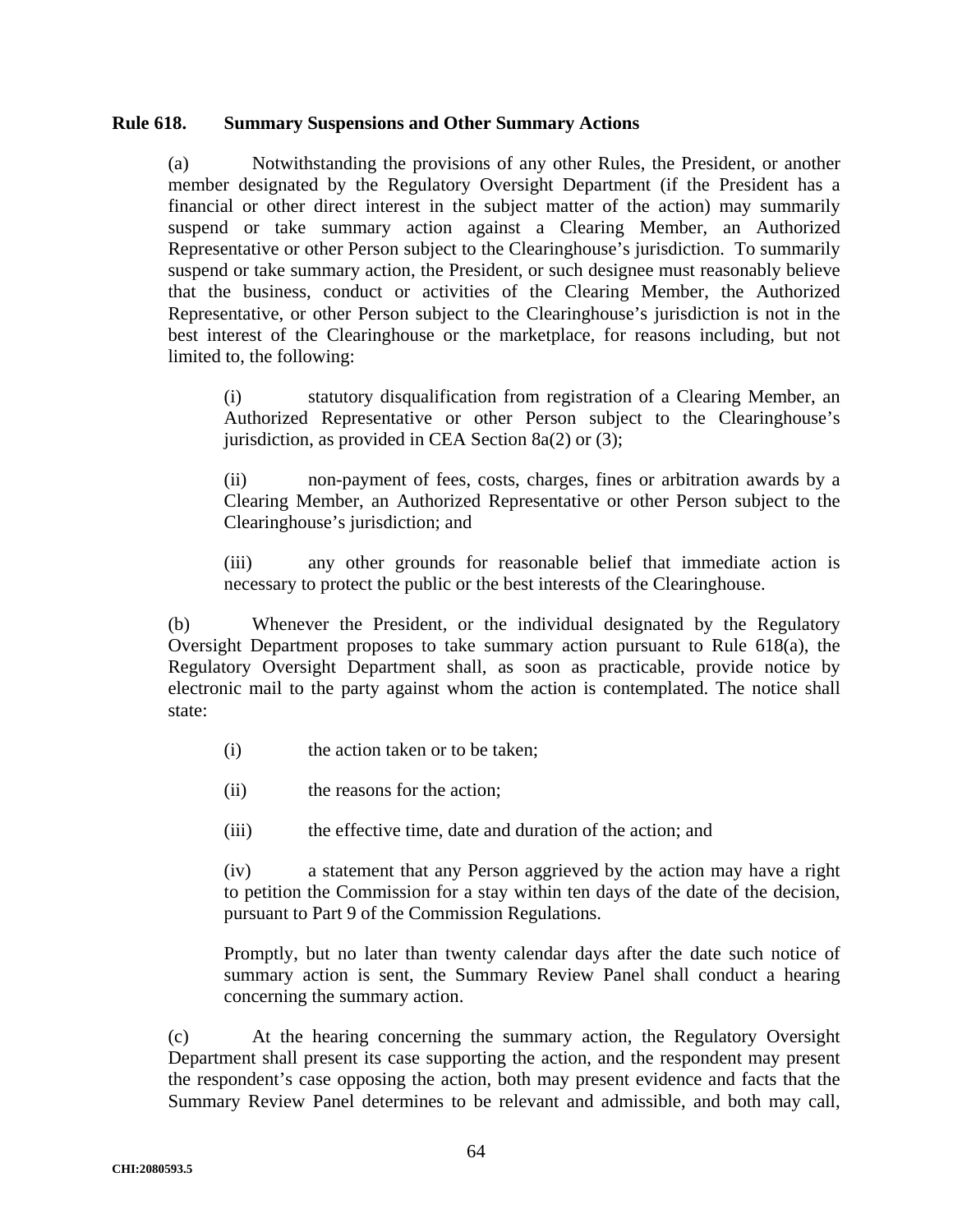examine and cross-examine witnesses. The Clearinghouse shall require Persons within its jurisdiction to participate in the teleconference as witnesses and produce evidence if the Summary Review Panel determines that evidence is relevant. During the hearing, the Summary Review Panel is not bound by any evidentiary or procedural rules of law.

(d) As promptly as reasonable after the hearing concerning the summary action, the Summary Review Panel shall issue an order rendering its decision based on the weight of the evidence presented at the hearing. The decision of a majority of the Summary Review Panel is the decision of the Summary Review Panel. The Clearinghouse shall send by electronic mail a copy of the order of the Summary Review Panel to the respondent and the Regulatory Oversight Department no later than one Business Day after the order is issued. The order shall include:

- (i) a description of, and reasons for, the summary actions taken;
- (ii) a brief summary of the evidence introduced at the hearing;
- (iii) findings of fact and conclusions;
- (iv) the affirmation, modification or reversal of the summary action;
- (v) any further actions to be taken against the Clearing Member;
- (vi) the effective date and duration of those actions; and

(vii) a statement that any Person aggrieved by the action may have a right to appeal the action within thirty days of the date of the decision, or to petition the Commission for a stay within ten days of the date of the decision, in each case pursuant to Part 9 of the Commission Regulations.

(e) The decision of the Summary Review Panel becomes final and not subject to appeal within the Clearinghouse when a copy of the decision is sent to the respondent by electronic mail.

(f) At the request of the Clearinghouse, a respondent against whom a summary action is brought pursuant to this Rule 618 shall provide books and records to which the respondent has access or over which the respondent has control, and shall furnish information to, or appear or testify via teleconference before, the Clearinghouse in connection with the enforcement of any Rule.

(g) A respondent suspended pursuant to this Rule may apply for reinstatement by sending to the Secretary by electronic mail a request stating the respondent's reasons for seeking reinstatement. The Clearinghouse will not consider a respondent's request for reinstatement if the respondent:

(i) owes any fees, charges or costs to the Clearinghouse;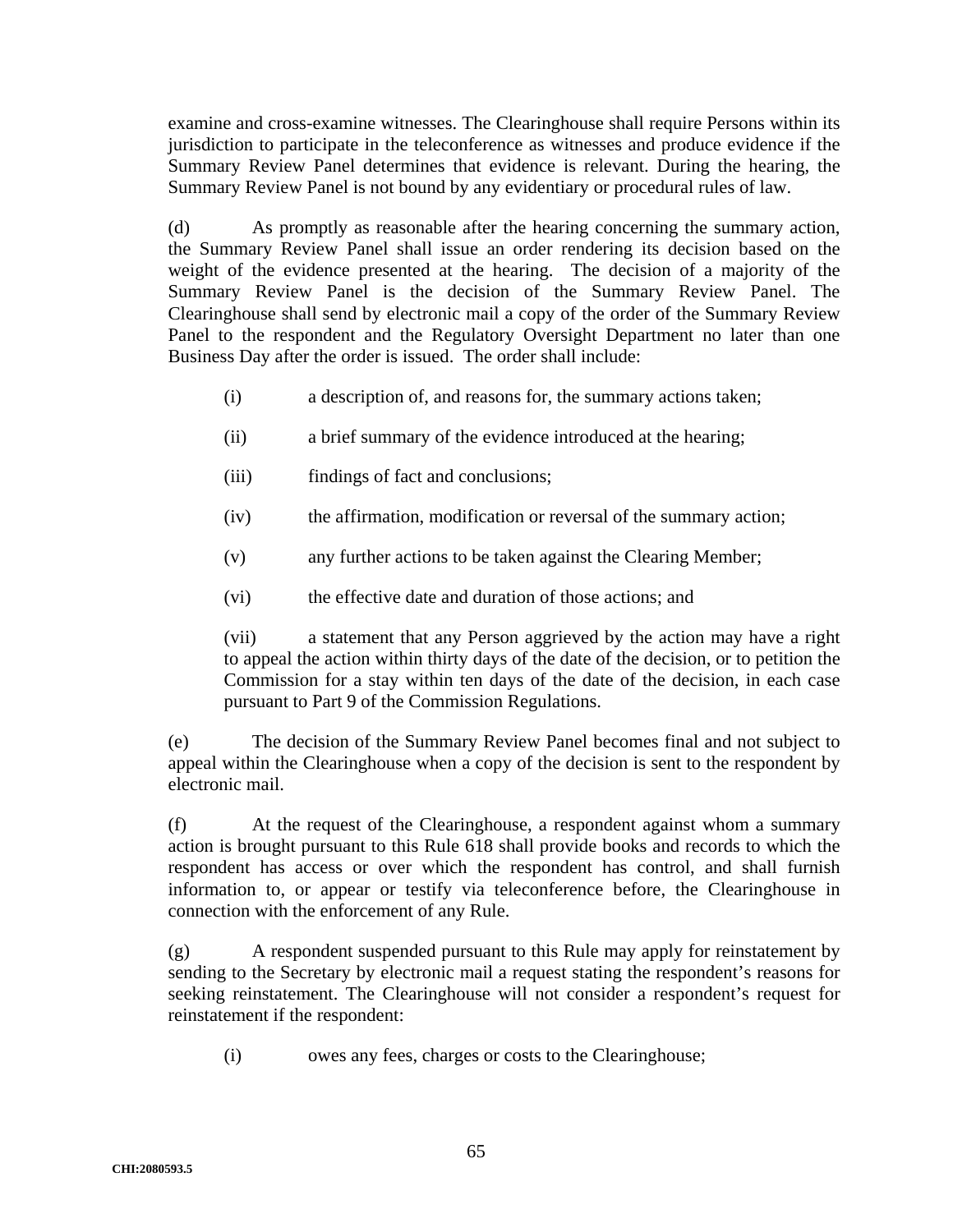(ii) continues to fail to participate in disciplinary proceedings without good cause; or

(iii) continues to impede the progress of disciplinary proceedings.

(h) Within a reasonable period after the request for reinstatement is sent, a Summary Review Panel shall conduct a teleconference hearing to consider the request. At the hearing for reinstatement, the respondent shall present the respondent's case supporting the reinstatement, the Regulatory Oversight Department may, in its discretion, present its case opposing or supporting the reinstatement, both may present relevant and admissible evidence and facts, and both may call, examine and cross-examine witnesses. At the hearing for reinstatement, the Clearinghouse shall require Persons within its jurisdiction to participate via teleconference as witnesses and to produce evidence if the Summary Review Panel determines that the evidence is relevant. During the reinstatement hearing, the Summary Review Panel is not bound by any evidentiary or procedural rules of law.

(i) As promptly as reasonable after the reinstatement hearing, the Summary Review Panel shall issue and send to the respondent by electronic mail an order reinstating the respondent, denying the reinstatement of the respondent, or placing conditions on the reinstatement of the respondent.

(j) An individual may not serve as a Clearing Member of the Summary Review Panel if the individual:

(i) is a named respondent;

(ii) is an employer, employee, fellow employee or an affiliate of a respondent;

(iii) has any significant, ongoing business relationship with a respondent (not including relationships limited solely to executing futures or options transactions opposite each other, or clearing futures or options transactions through the same Clearing Member);

(iv) has a family relationship with a respondent (including the individual's spouse, co-habitator, former spouse, parent, step-parent, child, step-child, sibling, step-brother, step-sister, grandparent, grandchild, uncle, aunt, nephew, niece, father-in-law, mother-in-law, brother-in-law or sister-in-law);

(v) was a witness in the inquiry or investigation or may be called as a witness in the reinstatement hearing; and/or

(vi) has a direct and substantial financial interest that could reasonably be expected to be affected by the outcome of any reinstatement hearing.

Before considering any matter involving a respondent, each proposed individual on the Summary Review Panel must disclose to the President whether he or she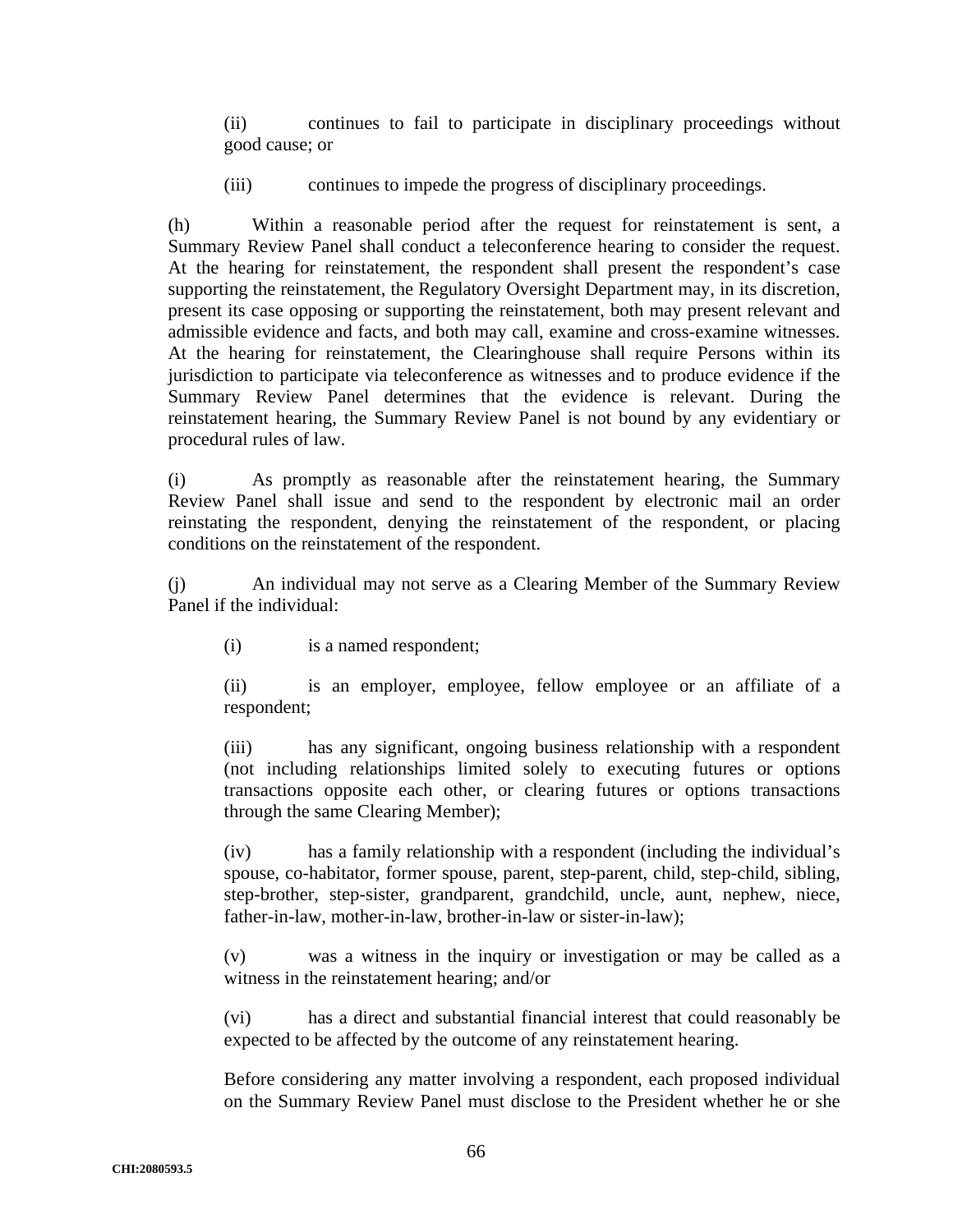disqualifies from serving on the Summary Review Panel because he or she falls under any category listed in this Rule 618(j).

# **Rule 619. Rights and Responsibilities after Suspension or Expulsion**

(a) When a Clearing Member is suspended for a period of twelve months or less, all rights and privileges of the Clearing Member (including, without limitation, the right to hold oneself out to the public as a Clearing Member, enter Orders on the Clearinghouse, and receive Clearing Member rates for fees, costs and charges) terminate during the period of the suspension, except for the right of the Clearing Member to assert claims against others as provided under the Rules. The suspension of a Clearing Member shall not:

(i) affect the rights of creditors under the Rules;

(ii) relieve the Clearing Member of any obligations under the Rules to perform all contracts involving any Contracts entered into before the suspension; or

(iii) exempt the Clearing Member from any Clearinghouse fees, costs or charges incurred during the suspension.

The Clearinghouse may discipline a suspended Clearing Member under this Chapter 6 of the Rules for any violation of a Rule, Obligation, law, regulation, or matter within the Clearinghouse's jurisdiction committed by the Clearing Member before, during or after the suspension.

(b) When a Clearing Member is expelled, all rights and privileges of such Clearing Member terminate, except for the right of the Clearing Member to assert claims against others, as provided under the Rules. The expulsion of a Clearing Member shall not affect the rights of creditors under the Rules. An expelled Clearing Member can only seek to reinstate his, her or its status as a Clearing Member by applying pursuant to Rules 303. The Clearinghouse will not consider an expelled Clearing Member's application if the expelled Clearing Member:

(i) owes any fees, charges or costs to the Clearinghouse;

(ii) continues to fail to participate at disciplinary proceedings without good cause; or

(iii) continues to impede the progress of disciplinary proceedings.

(c) An expelled or suspended Clearing Member remains subject to the Rules and the jurisdiction of the Clearinghouse for acts done and omissions made while a Clearing Member, and must cooperate in any inquiry, investigation, disciplinary proceeding or appeal of a disciplinary proceeding, summary suspension, or other summary actions, as if the expelled or suspended Clearing Member were still an active Clearing Member.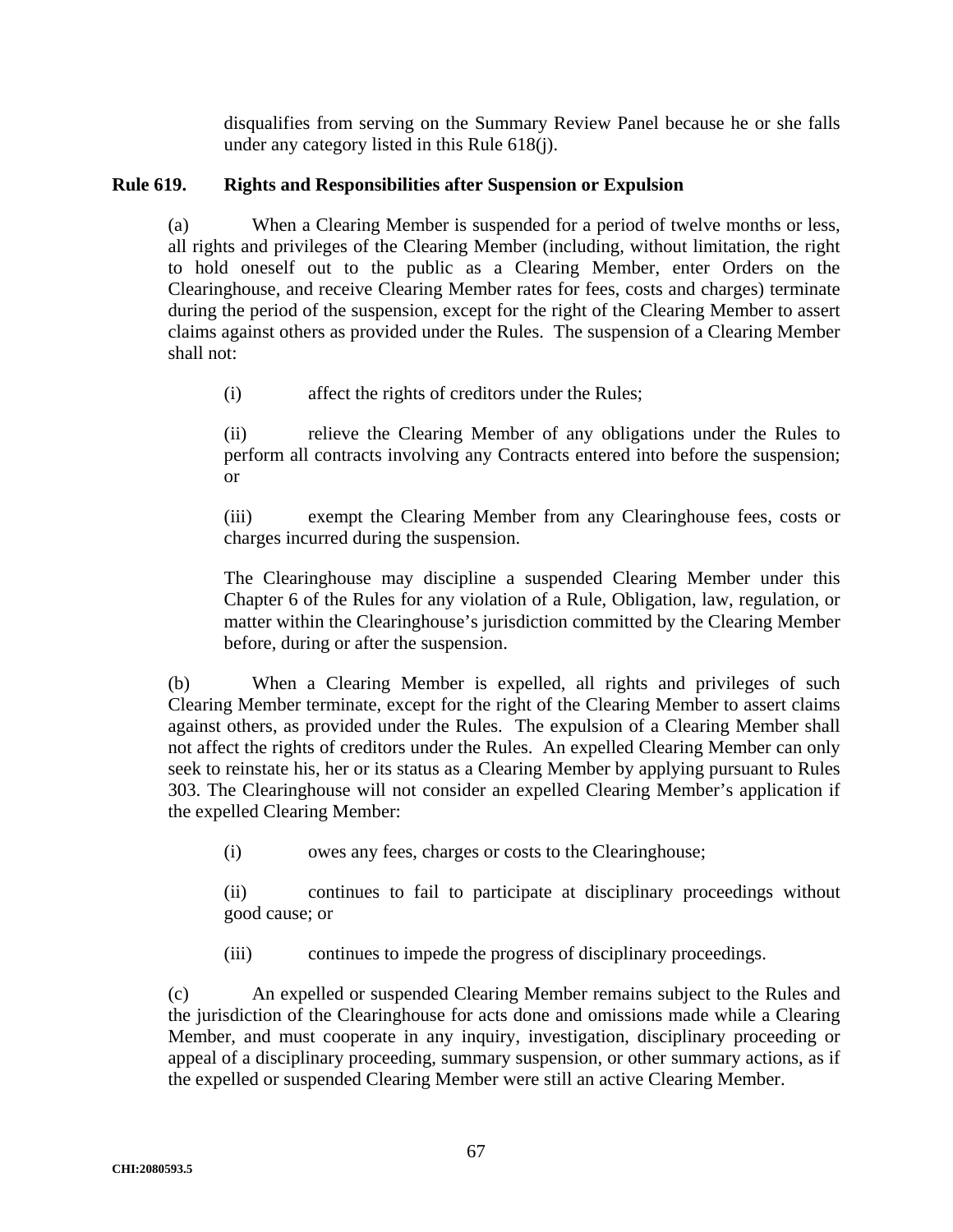#### **Rule 620. Notice to the Respondent, the Commission and the Public**

The Clearinghouse shall provide written notice of disciplinary proceedings to the parties and the Commission in accordance with Commission Regulations. Whenever the Clearinghouse suspends, expels, fines or otherwise disciplines any Person, or denies any Person access to the Clearinghouse, the Clearinghouse shall make the public disclosures required by Commission Regulations, including through posting on the Website.

#### **Rule 621. Investigations By Other Self-Regulatory Organizations**

If a self-regulatory organization that is a party to an information sharing agreement with the Clearinghouse requests assistance in connection with an investigation, the Chief Compliance Officer may direct a Clearing Member to submit to an examination by the requesting self-regulatory organization and to produce information pertinent to that investigation. The request for assistance shall describe the investigation, explain why Clearinghouse assistance is necessary and describe the scope of assistance sought. An order directing a Clearing Member to submit to an examination shall be issued unless the Chief Compliance Officer determines that such order would not be in the best interests of the Clearinghouse. An examination pursuant to such order shall be conducted according to the Rules and shall be conducted on Clearinghouse premises under the direction of Clearinghouse staff. At the discretion of the Chief Compliance Officer, representatives of the requesting self-regulatory organization may observe and participate in the examination. Failure to comply with an order issued under this Rule shall be an offense against the Clearinghouse.

## **Rule 622. Confidentiality of Financial and Other Information**

Except as otherwise set forth herein, or as required by applicable law, all information and data obtained or received by the Regulatory Oversight Department from inspections of accounting and other records, quarterly balance sheets and declarations or reports on financial condition will be treated as confidential by the Clearinghouse.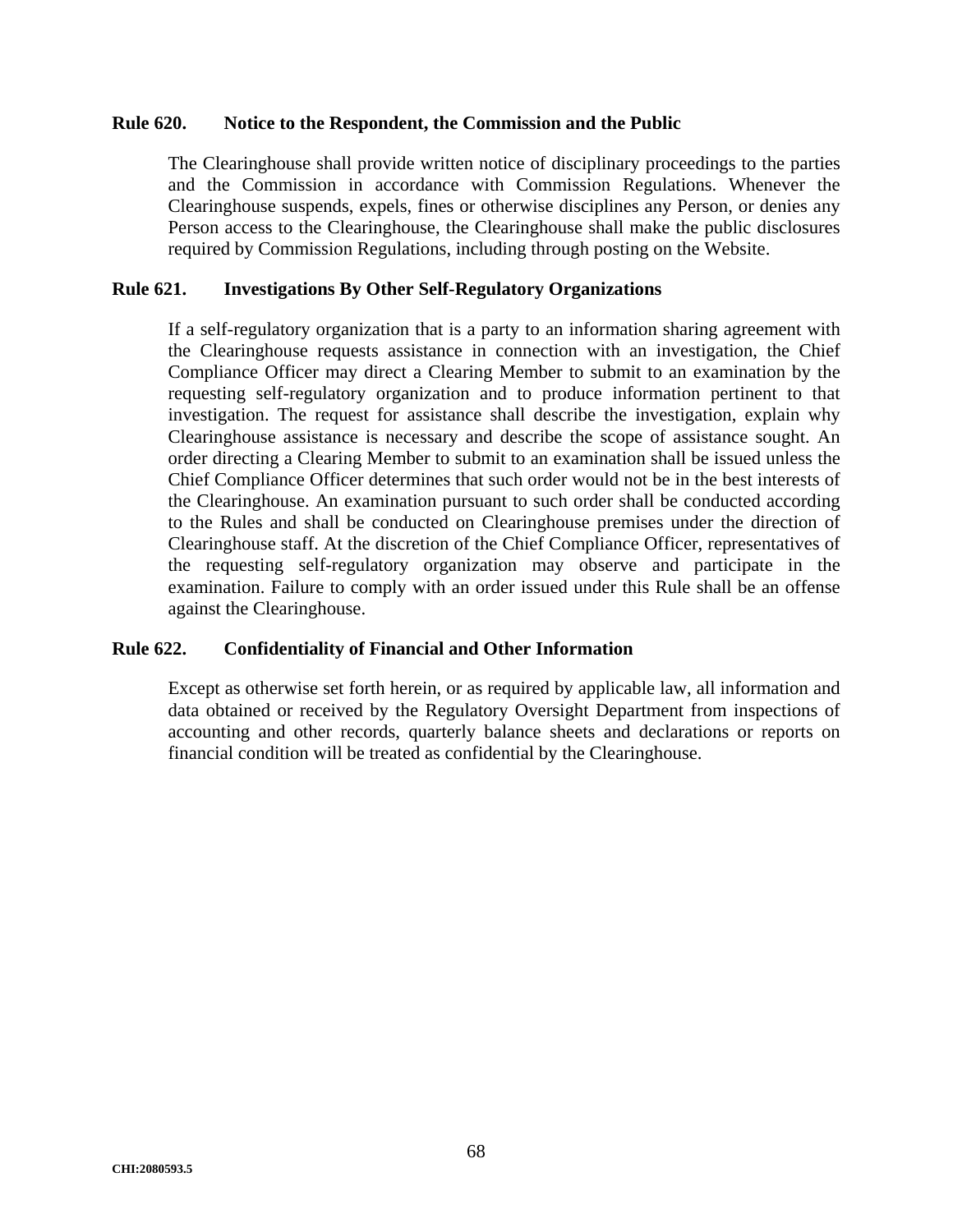# **Chapter 7 Arbitration**

#### **Rule 701. General**

Except as otherwise provided in the Rules, Clearing Members shall arbitrate all controversies arising in connection with their Clearing Activity between or among themselves or a Customer in accordance with Rules 702 and 703. This Rule does not require arbitration of claims alleging employment discrimination (including, but not limited to, sexual harassment) in violation of a statute, Rule or regulation.

#### **Rule 702. Forum**

The Regulatory Services Provider shall conduct arbitrations pursuant to Rule 701 in proceedings in the New York, New York or Chicago, IL metropolitan area.

## **Rule 703. Applicable Rules**

Arbitrations shall be conducted pursuant to the Regulatory Services Provider's Arbitration Rules.

#### **Rule 704. Penalties**

(a) If a Clearing Member, an Authorized Representative or other Person subject to the Clearinghouse's jurisdiction fails to arbitrate a case subject to arbitration, or commences a suit in any court prior to arbitrating a case subject to arbitration, such Clearing Member, Authorized Representative or other Person shall be deemed to have violated the Rules and become subject to disciplinary proceedings under Chapter 6 of the Rules.

(b) Pursuant to Rule 618, the Clearinghouse may summarily suspend a Clearing Member, an Authorized Representative, or other Person subject to the Clearinghouse's jurisdiction who fails to satisfy an arbitration award made pursuant to this Chapter 7.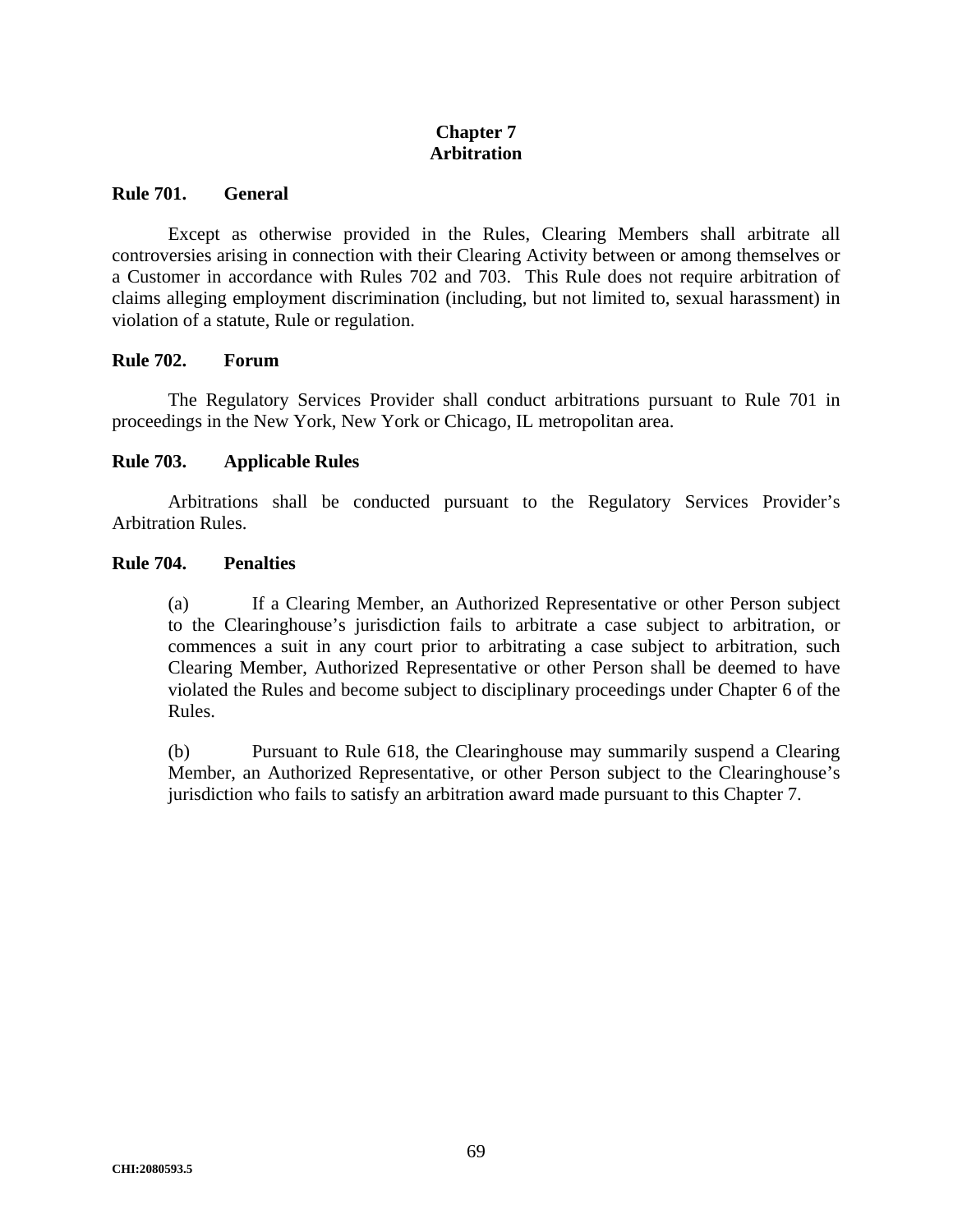# **Chapter 8 Miscellaneous**

#### **Rule 801. Force Majeure**

Notwithstanding any other provision of these Rules, the Clearinghouse shall not be obligated to perform its Obligations under these Rules or any agreement with a Clearing Member relating to Contracts, or to compensate any Person for losses occasioned by any delay or failure of performance, to the extent such delay or failure is the result of acts of God, lightning, earthquake, fire, epidemic, landslide, drought, hurricane, tornado, storm, explosion, flood, nuclear radiation, act of a public enemy or blockade, insurrection, riot or civil disturbance, strike or labor disturbance, or any other cause beyond the Clearinghouse's reasonable control (whether or not similar to any of the foregoing).

If the Clearinghouse shall, as a result of any of the above-described events, fail to perform any of its Obligations, such failure shall be excused for a period equal to the period of delay caused by such event. In such an event, the Clearinghouse shall give written notice thereof to such Clearing Member, as soon as it is reasonably practicable and attempt diligently to remove such condition.

## **Rule 802. Misuse of Material Non-Public Information by Employees**

(a) Employees, agents and independent contractors of the Clearinghouse and IDCG are prohibited from disclosing Material Non-public Information obtained as a result of his or her employment, agency relationship or engagement with the Clearinghouse or IDCG where the Employee, agent or independent contractor expected or should have reasonably expected that the information disclosed may assist a Person in clearing any Contract, any contract traded on another trading facility, or any related underlying Contract or security.

(b) Rule 805(a) shall not prohibit an Employee, agent or independent contractor of the Clearinghouse or IDCG from disclosing Material Non-public Information while discharging his or her official duties and responsibilities, including disclosures to another Self-Regulatory Organization, linked Clearinghouse, court of competent jurisdiction, or a representative of any agency or department of the federal or state government.

## **Rule 803. Gifts and Gratuities to the Clearinghouse**

Unless otherwise approved by the President, the Chief Operating Officer, or their designee, no Clearing Member or Authorized Representative shall, directly or indirectly, give or permit to be given anything of value, including gratuities, in excess of \$1,000 per individual per year to any Board Member or Employee (or agent thereof) where the payment or gratuity is in relation to the business of the Clearinghouse.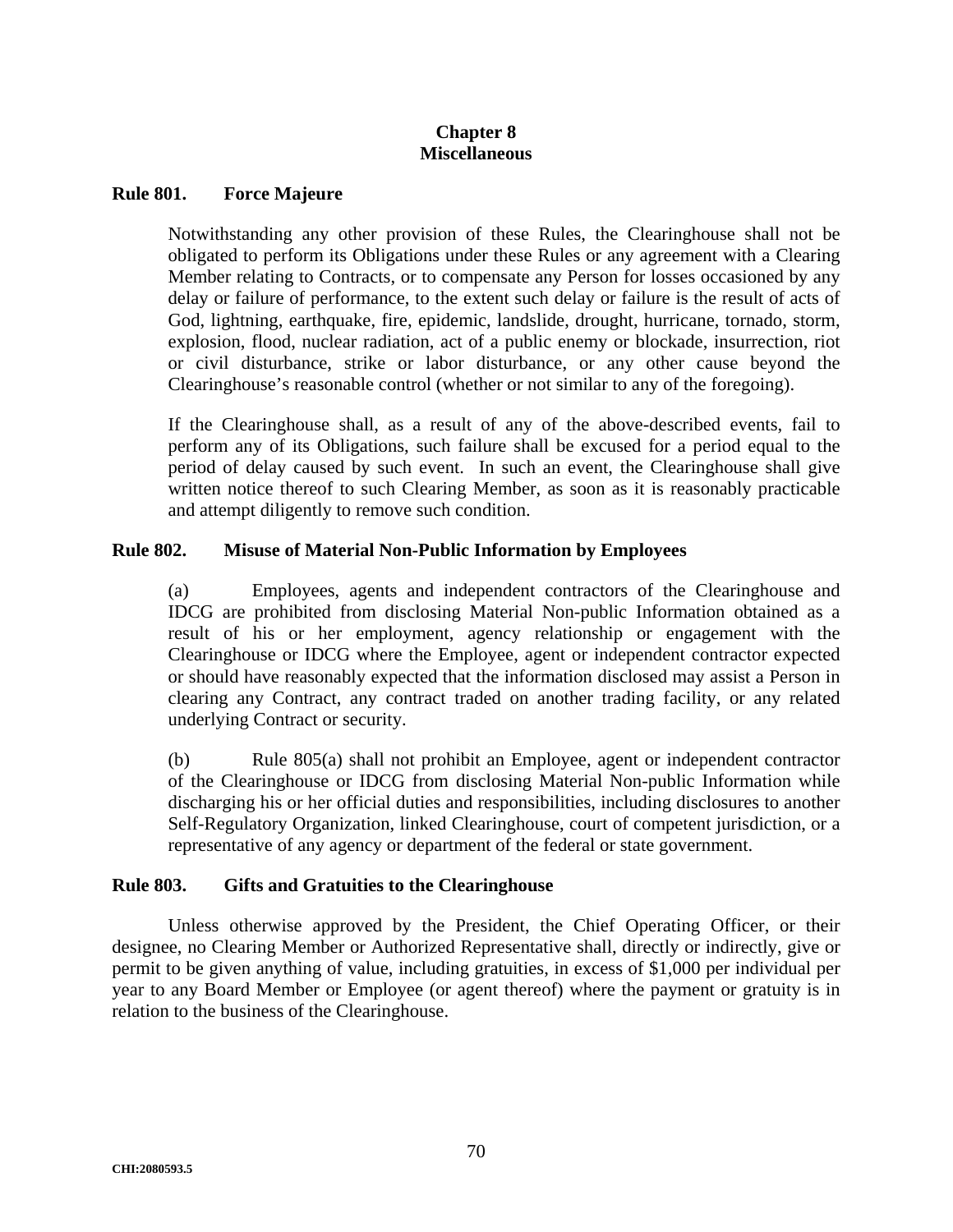#### **Rule 804. Market Data**

All Clearing Members, Authorized Representatives, and all employees, agents, vendors, and other Persons affiliated with the foregoing hereby acknowledge and agree that the Clearinghouse is the owner of all right, title and interest in and to all intellectual property and proprietary rights, including all copyright, patent, trademark or trade secret rights, in the items set forth in subsections (i) through (vi) below and further agree not use the items set forth in subsection (i) through (vi) below in any way without the prior written consent of the Clearinghouse, such consent to be withheld in the Clearinghouse's sole discretion:

> (i) the price and quantity data from each and every transaction executed by the Clearing System, including the time at which the transaction was executed by, or submitted to, the Clearing System;

> (ii) the price and quantity data for each and every Contract submitted for entry into the Clearing System, including the time at which the Contract was entered into the Clearing System;

(iii) the Daily Settlement Price and the Expiration Value of each Contract;

(iv) any data or other information derived from (i), (ii) and (iii), including the format, compilation and presentation thereof;

(v) all derivative works of the foregoing; and

(vi) any data or information transmitted, published or disseminated to Clearing Members, Authorized Representatives, any publisher of the data or information with whom the Clearinghouse has a written agreement, and any other Persons.

## **Rule 805. Extension or Waiver of Rules**

If necessary and expedient, the Clearinghouse may, in its sole discretion, waive, or extend the time period for performing, any act or acts designated by the Rules, but only to the extent such waiver or extension is not inconsistent with the CEA or the Commission Regulations.

## **Rule 806. Effect of Amendment, Repeal or New Rule**

(a) If an amendment or repeal of a Rule or adoption of a new Rule does not materially change the terms or conditions of a Contract, then the effective date of any amendment or repeal of a Rule or adoption of a new Rule relating to Contracts is binding on all Contracts entered into before and after the effective date of such amendment, repeal or adoption.

(b) If an amendment or repeal of a Rule or adoption of a new Rule materially changes the terms or conditions of a Contract, then the amended, repealed or new Rule is binding only on Contracts submitted for clearing after the effective date of such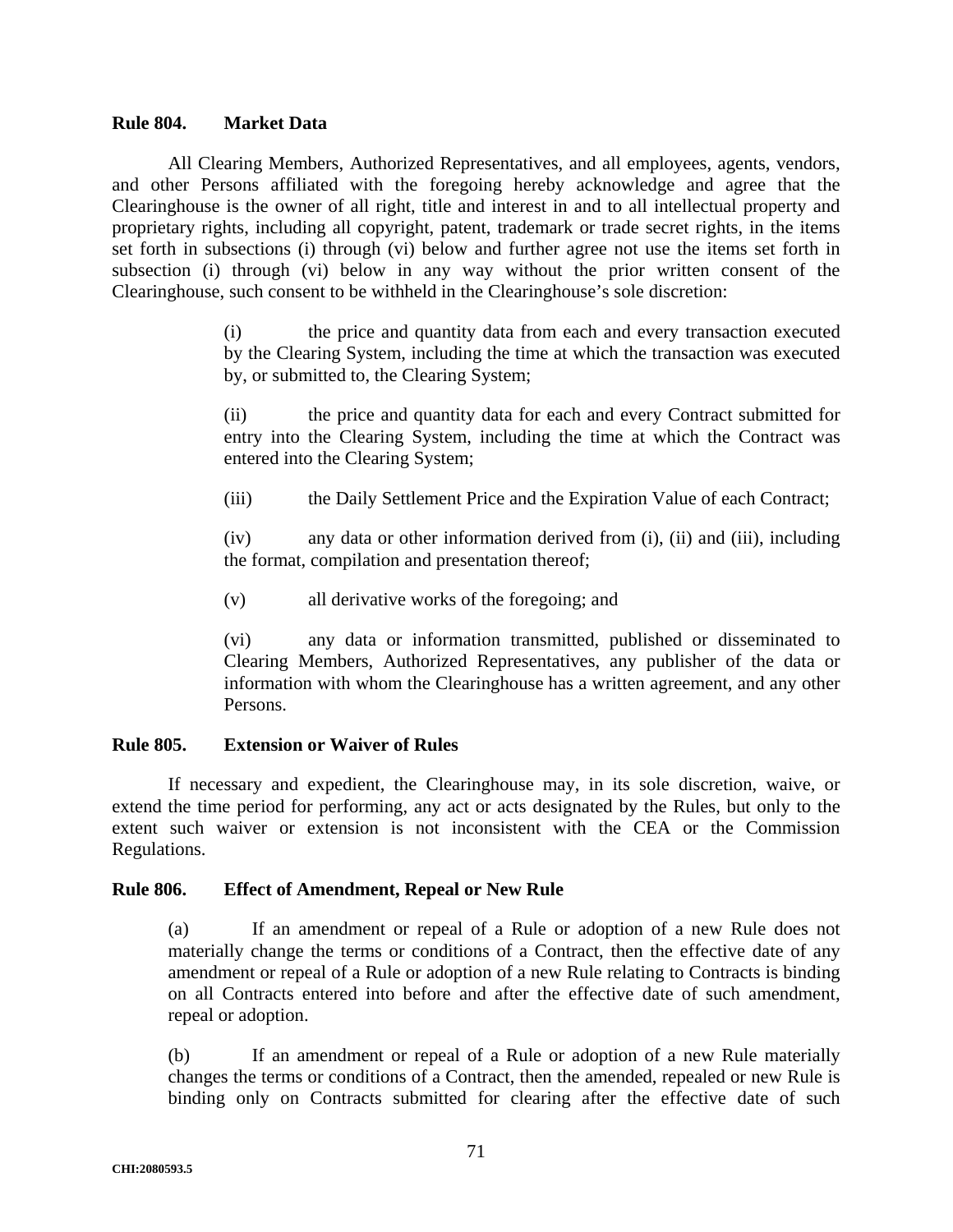amendment, repeal or adoption, and Contracts listed as of the effective date of such amendment, repeal or adoption with no open positions then in existence, unless otherwise specifically provided by the Board.

(c) Any determination of a material change pursuant to this Rule shall be made by the Board.

# **Rule 807. Governing Law, Jurisdiction and Dispute Resolution**

(a) The law of the State of New York governs the Rules.

(b) Any dispute between the Clearinghouse and a Clearing Member arising from or in connection with the Rules must be brought to arbitration pursuant to Rule 810(c) within two years from the occurrence of the event giving rise to the dispute. This Rule 810 shall in no way create a cause of action nor authorize an action that would otherwise be prohibited by the Rules.

(c) Any dispute between the Clearinghouse and a Clearing Member arising from or in connection with the Rules will be settled by arbitration administered in the New York, New York metropolitan area or in Chicago, Illinois by the AAA under its Commercial Arbitration Rules. The dispute will be submitted to one arbitrator who will be appointed by the AAA. Any arbitrator appointed for purposes of this Rule 810(c) will have experience with and knowledge of commodities, as listed on the National Roster of Arbitrators kept in the AAA's records. Judgment on the award rendered by the arbitrator will be binding on the parties and may be entered in any state or federal court sitting in the New York, New York metropolitan area, and the Clearinghouse and each Clearing Member shall be deemed to have consented to the personal jurisdiction of any such court. Each party to the dispute will bear its own costs and expenses in connection with any arbitration hereunder, as well as an equal share of the administrative fees and the fees of the arbitrator; provided, however, that the arbitrator will be entitled to include in any award a full reimbursement for the prevailing party's costs and expenses, such party's share of the administrative fees and the fees of the arbitrator, or any combination of any or all of the above. In the event that this Rule  $810(c)$  is held to be unenforceable in connection with any dispute, (i) exclusive jurisdiction for any such dispute will reside in any state or federal court sitting in the Borough of Manhattan, New York, NY, (ii) the Clearinghouse and the Clearing Member involved in the dispute will be presumed to have submitted to the personal jurisdiction of any such court, and (iii) an action to enforce any judgment or decision of such court may be brought in the same court or in any other court with jurisdiction or venue. Finally, all Clearing Members unconditionally and irrevocably waive any and all right to trial by jury in connection with any such dispute.

# **Rule 808. Forms; Transmission of Data to the Clearinghouse.**

(a) In connection with any transaction or matter handled through, with or by the Clearinghouse under or pursuant to the Rules, the form of any required list, notice or other document shall be as prescribed by the Clearinghouse from time to time, and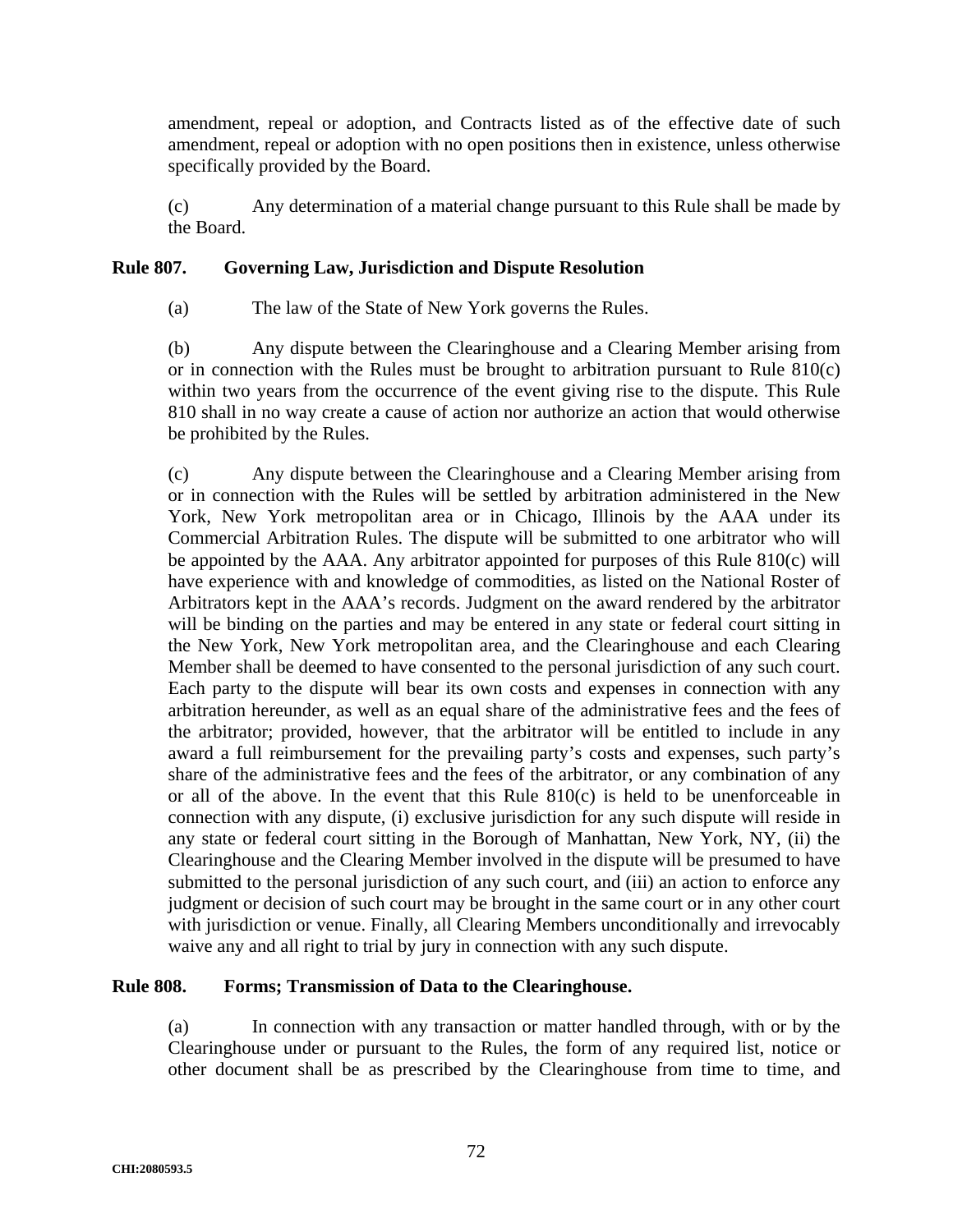additions to, changes in and elimination of any such forms may be made by the Clearinghouse at any time in its discretion.

(b) A Clearing Member may execute any document to be delivered to the Clearinghouse or to any other Clearing Member pursuant to these Rules by means of a mechanically or electronically reproduced facsimile signature of a representative of the Clearing Member; provided, that the Clearing Member shall have complied with such requirements as may be prescribed by the Clearinghouse in connection with the use of such facsimile signatures.

# **Rule 809. Required Records and Reports**

(a) Each Clearing Member shall prepare, maintain and keep current those books and records required by the Rules, the CEA and the Regulations thereunder. Such books and records shall be open to inspection and promptly provided to the Clearinghouse upon request.

(b) Each Clearing Member shall maintain an adequate accounting system, internal accounting controls, and procedures for safeguarding Customer and firm assets as set forth in Commission Regulation 1.16(d)(2). This includes, but is not limited to, the following:

(i) Preparation and maintenance of complete and accurate reconciliations for all accounts; and

(ii) Resolution of reconciling items in a timely manner.

(c) A Clearing Member must file any information requested by the Clearinghouse within the time period specified in the request.

(d) Each Clearing Member shall maintain at all times the ability to provide to the Clearinghouse a listing of each Customer's method of access to the Clearing System, including front end applications and network connections.

## **Rule 810. Anti-Money Laundering**

Each Clearing Member which is a "financial institution" under the Bank Secrecy Act (31 U.S.C. 5311, et. seq.) shall develop and implement a written anti-money laundering program approved in writing by senior management reasonably designed to achieve and monitor the Clearing Member's compliance with the applicable requirements of the Bank Secrecy Act and the implementing regulations promulgated thereunder by the Department of the Treasury and, as applicable, the Commission. That anti-money laundering program shall, at a minimum,

(a) Establish and implement policies, procedures and internal controls reasonably designed to assure compliance with the applicable provisions of the Bank Secrecy Act and the implementing regulations thereunder;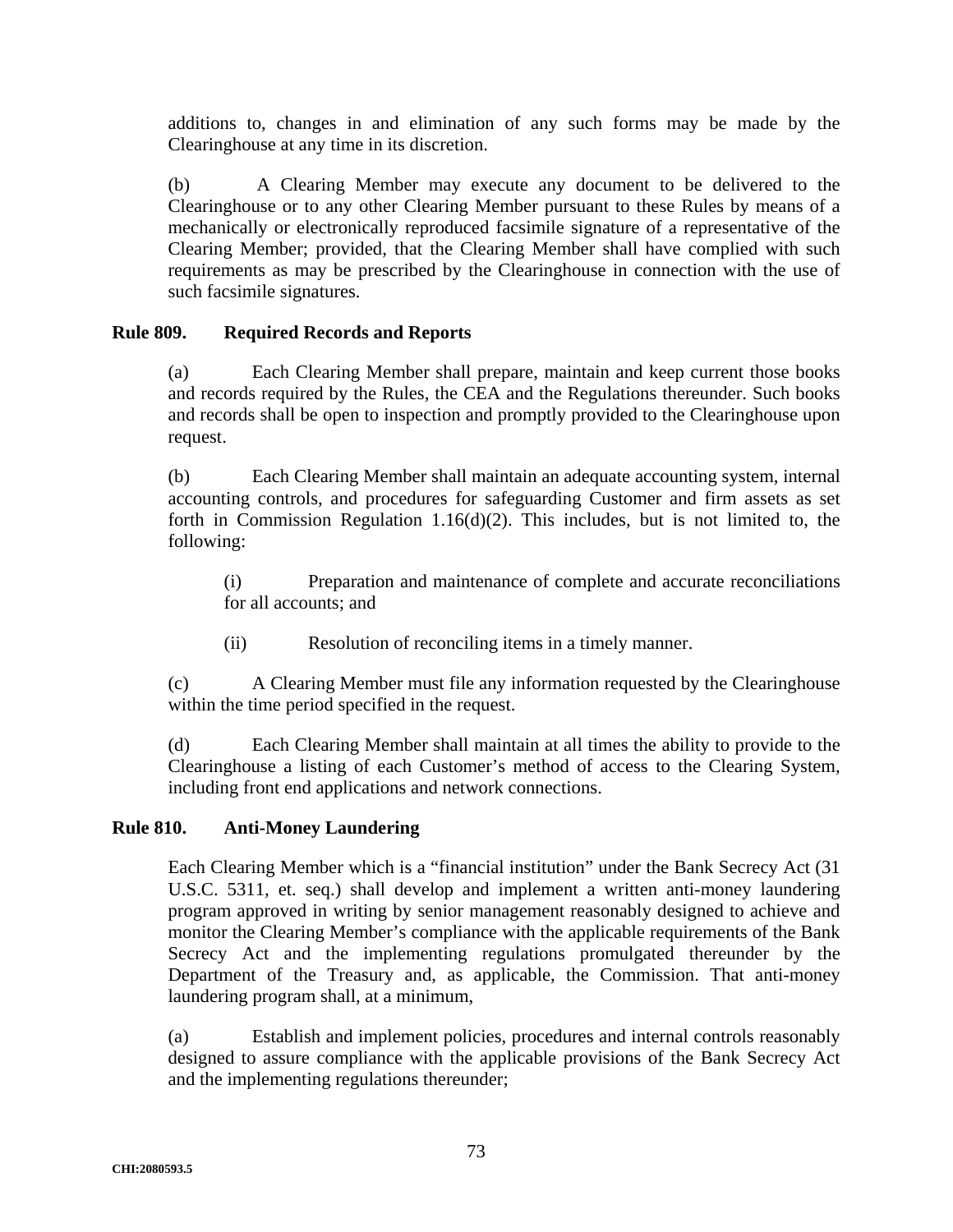(b) Provide for independent testing for compliance to be conducted by Clearing Member personnel or by a qualified outside party;

(c) Designate an individual or individuals responsible for implementing and monitoring the day-to-day operations and internal controls of the program; and

(d) Provide ongoing training for appropriate personnel.

Clearing Members must also supervise and ensure that their guaranteed introducing brokers are in compliance with the anti-money laundering provisions contained in this Rule.

# **Rule 811. Risk Management**

All Clearing Members must have written risk management policies and procedures in place to ensure they are able to perform certain basic risk and operational functions at all times. Clearinghouse staff may prescribe additional and/or alternative requirements in order for Clearing Members to comply with this Rule.

## **Rule 812. Disaster Recovery and Business Continuity**

All Clearing Members must have written disaster recovery and business continuity policies and procedures in place to ensure they are able to perform certain basic operational functions in the event of a significant internal or external interruption to their operations. At a minimum, the following areas must be considered in the firm's policies and procedures, depending on the firm's size and its business and product mix:

(a) Clearing Members must have procedures in place to allow them to continue to operate during periods of stress or to transfer accounts to another fully operational Clearing Member with minimal disruption to either the Clearinghouse or their Customers. In order to satisfy this requirement, Clearing Members must perform:

- (i) Periodic testing of disaster recovery and business continuity plans.
- (ii) Duplication of critical systems at back up sites.
- (iii) Periodic back-up of critical information.

(b) Key Staff Contacts. Clearing Members must maintain and, at the request of the Clearinghouse, provide accurate and complete information for their key personnel. Clearing Members must inform the Clearinghouse in a timely manner whenever a change to their key personnel is made.

(c) Additional and/or Alternative Requirements. Clearinghouse staff may prescribe additional and/or alterative requirements in order for Clearing Members to comply with this Rule.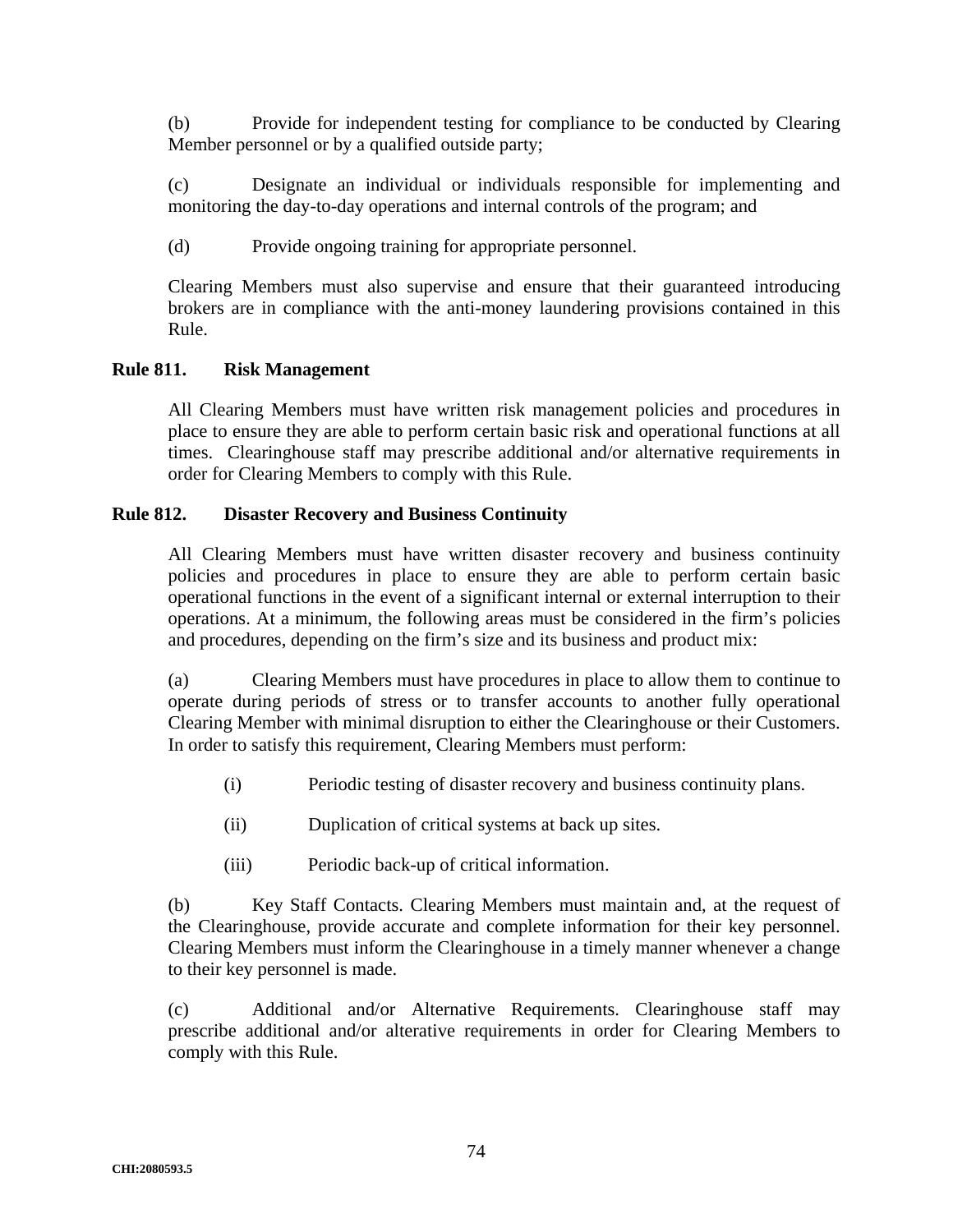# **Rule 813. Just and Equitable Principles of Trade; Acts Detrimental to the Interest or Welfare of the Clearinghouse**

(a) The Clearinghouse shall have the power to suspend or revoke clearing privileges or authorize the assessment of fines or charges against Clearing Members for engaging in conduct inconsistent with just and equitable principles of trade.

(b) The Clearinghouse shall have the power to suspend or revoke clearing privileges or authorize the assessment of fines or charges against Clearing Members for engaging in acts detrimental to the interest or welfare of the Clearinghouse.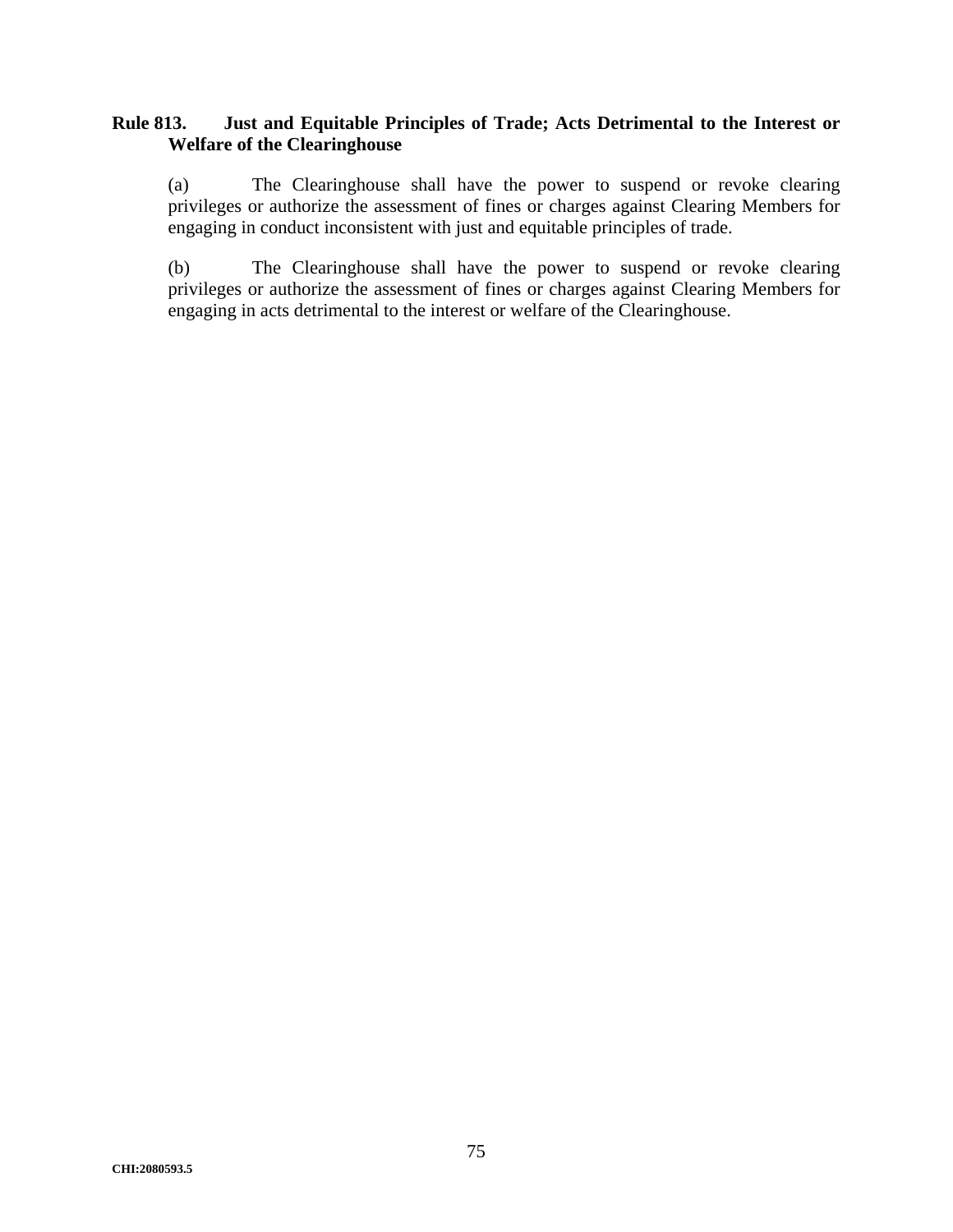# **Chapter 9 Contract Specifications**

# **Rule 901. [IDEX US Dollar Interest Rate Swap Futures][DRAFT]**